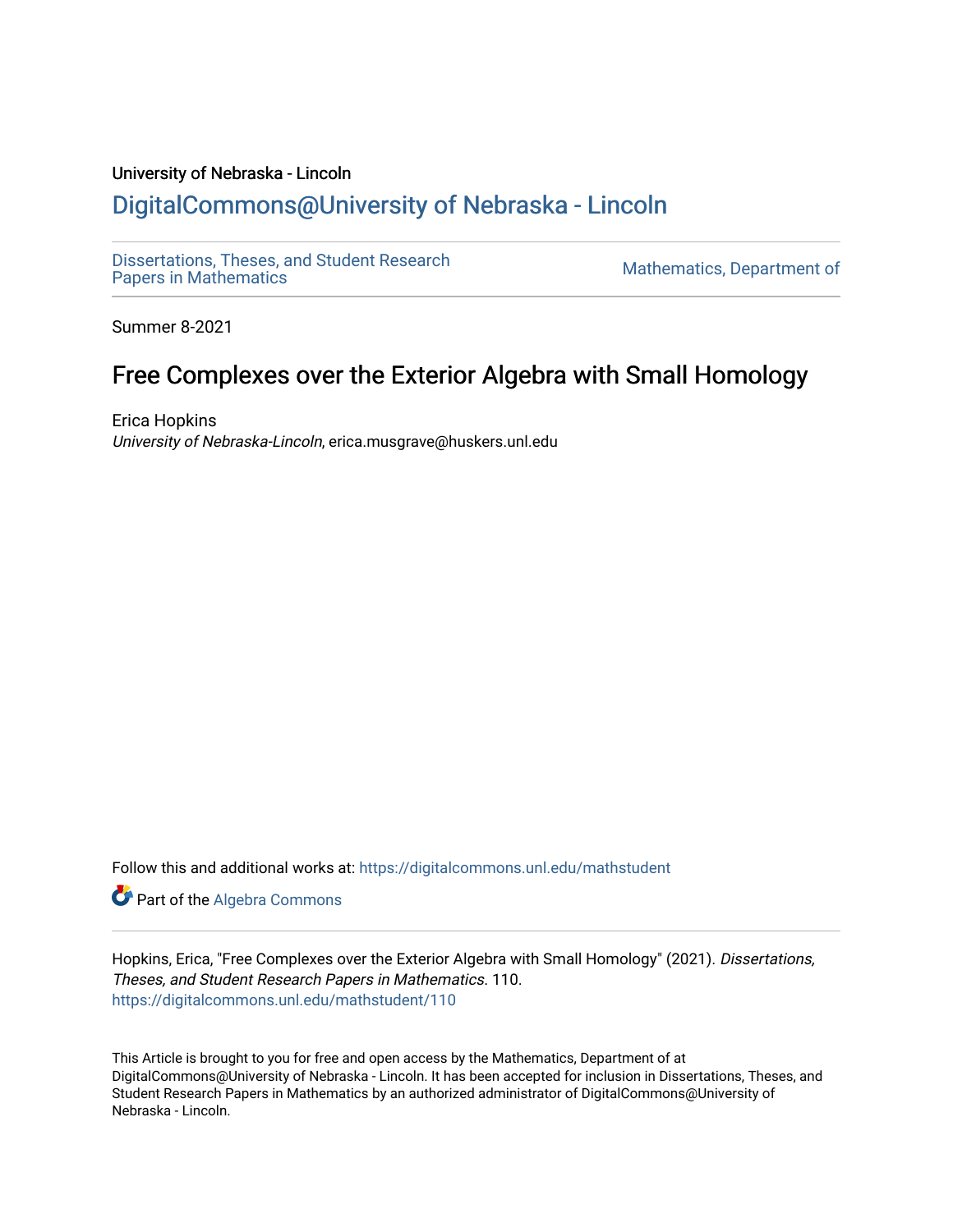# FREE COMPLEXES OVER THE EXTERIOR ALGEBRA WITH SMALL HOMOLOGY

by

Erica Hopkins

## A DISSERTATION

Presented to the Faculty of

The Graduate College at the University of Nebraska

In Partial Fulfilment of Requirements

For the Degree of Doctor of Philosophy

Major: Mathematics

Under the Supervision of Professors Alexandra Seceleanu and Mark E. Walker

Lincoln, Nebraska

August, 2021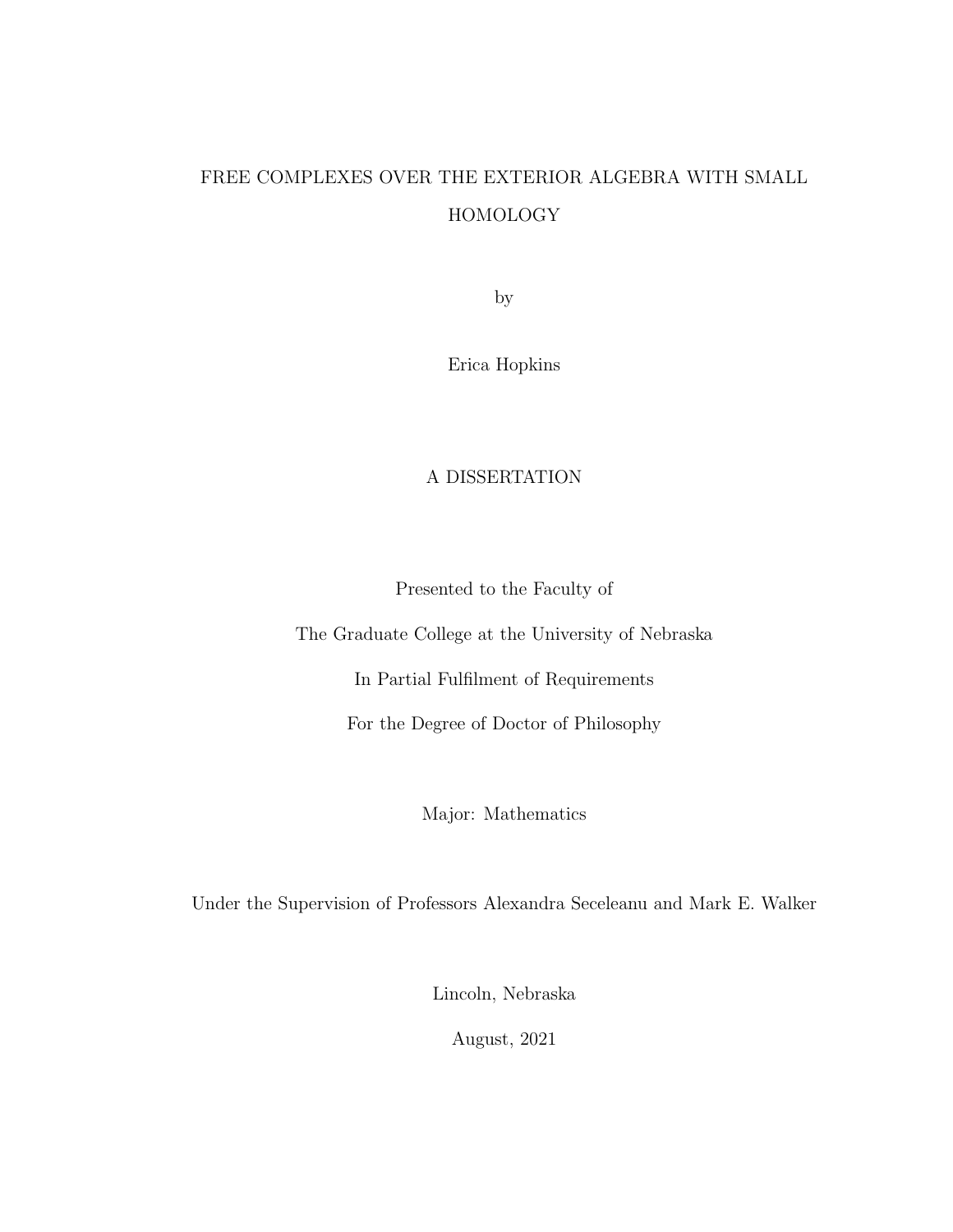# FREE COMPLEXES OVER THE EXTERIOR ALGEBRA WITH SMALL HOMOLOGY

Erica Hopkins, Ph.D.

University of Nebraska, 2021

Adviser: Alexandra Seceleanu and Mark E. Walker

Let  $M$  be a graded module over a standard graded polynomial ring  $S$ . The Total Rank Conjecture by Avramov-Buchweitz predicts the total Betti number of M should be at least the total Betti number of the residue field. Walker proved this is indeed true in a large number of cases. One could then try to push this result further by generalizing this conjecture to finite free complexes which is known as the Generalized Total Rank Conjecture. However, Iyengar and Walker constructed examples to show this generalized conjecture is not always true.

In this thesis, we investigate other counterexamples of the Generalized Total Rank Conjecture and some of their properties. Under the BGG correspondence, a finite free graded complex over the exterior algebra with small homology corresponds to a free complex over the polynomial ring with a small total Betti number. Therefore, we focus on examples of finite free complexes over the exterior algebra with small homology. The main examples we consider are Koszul complexes of quadrics, and we show the Koszul complex of one general quadric and the Koszul complex of two general quadrics have the smallest possible homology among complexes over the exterior algebra with the same graded Poincaré series. Finally while analyzing these Koszul complexes, we notice the dimension of their total homology has a nice asymptotic behavior and investigate under what conditions other complexes have this same asymptotic behavior.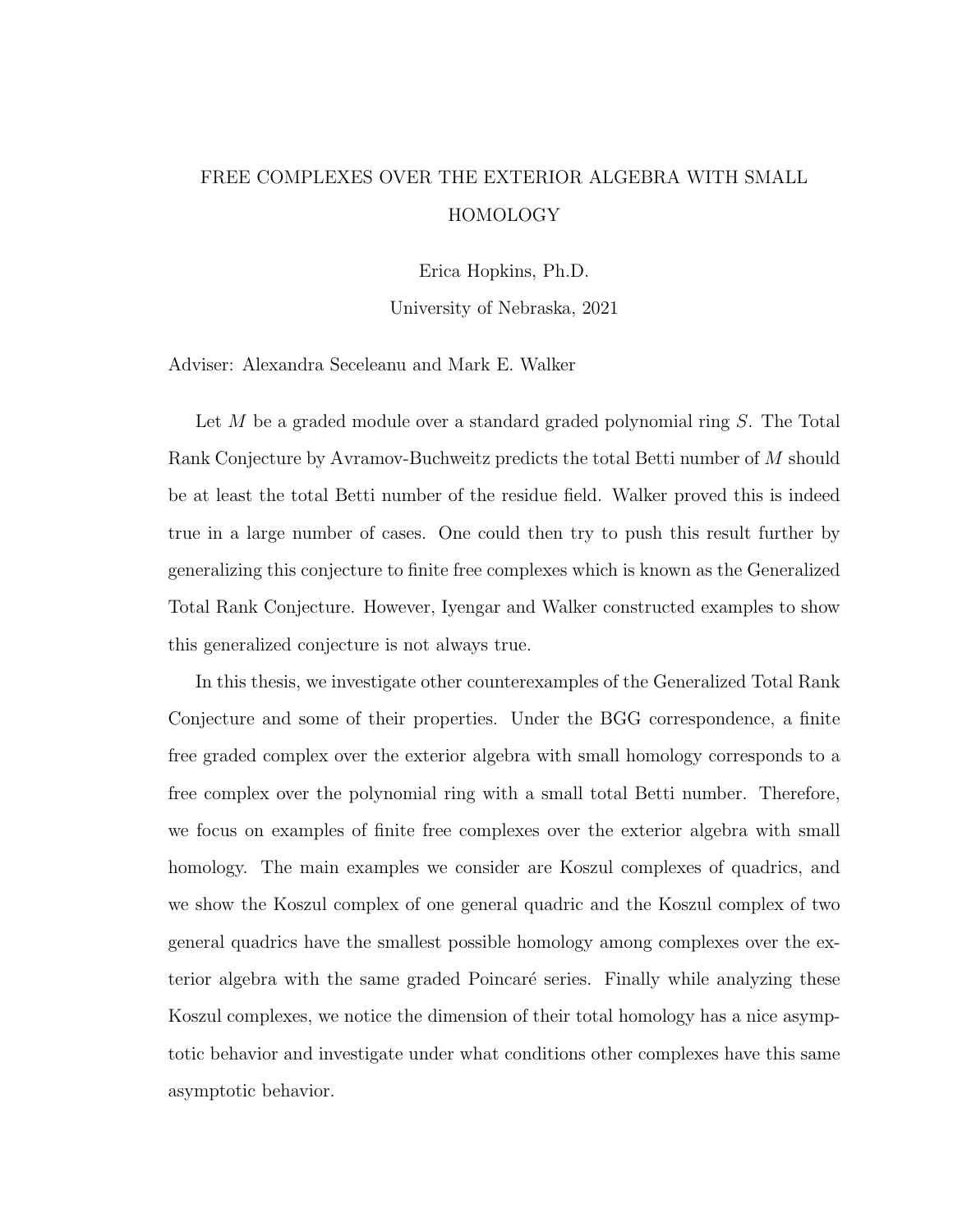#### ACKNOWLEDGMENTS

I would like to first thank my advisors Alexandra Seceleanu and Mark Walker. They not only read and gave comments on numerous drafts of this thesis, but also gave invaluable guidance throughout the last few years of my time at UNL. Without their support and patience, this work would not have been possible. In addition, I thank my other supervisory committee members Tom Marley, Brian Harbourne and Erin Blankenship for their support.

I would also like to thank some other members of the UNL Math Department. First thank you Marilyn Johnson for being so welcoming and willing to answer all my questions. Thank you to the professors in the department for creating enjoyable classes and helping me develop my mathematical knowledge. Finally, thank you to my fellow graduate students for helping create a lot of fun memories.

Finally, I want to thank my entire family for always believing in me. Thank you to my parents for your incredible love and understanding. Even with my parents being half-way across the country, I always know I can turn to them for support. Lastly, I thank my husband, Eric. He has been there through all the highs and lows, and he never hesitates to come alongside me. Thank you, Eric, I couldn't have done it without you.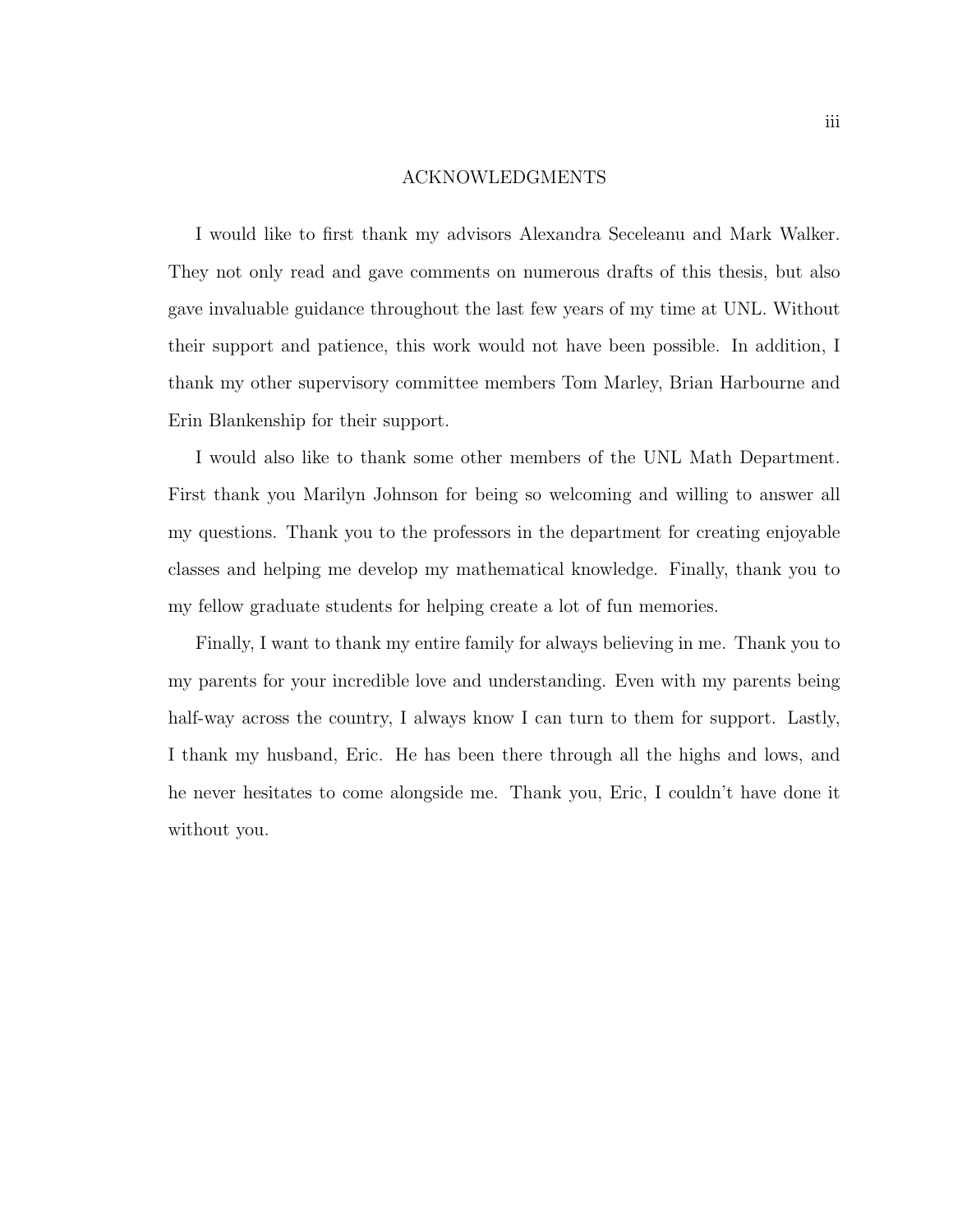## GRANT INFORMATION

The author was supported by a fellowship through Graduate Fellowships for STEM Diversity and partly supported through NSF grant DMS-1601024.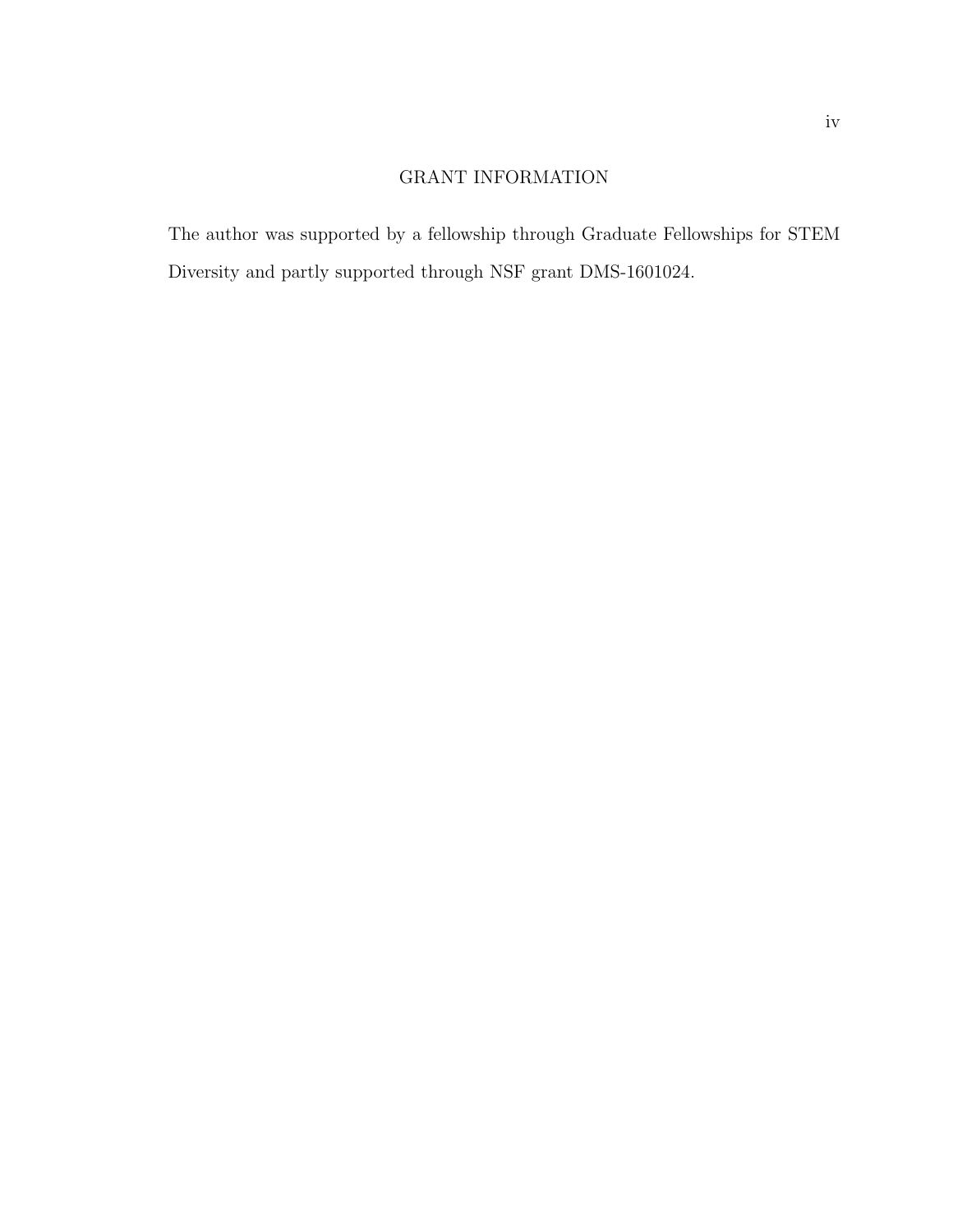# Table of Contents

| 1              |                                            | Introduction                                     |                                                                                                                | 1  |  |  |
|----------------|--------------------------------------------|--------------------------------------------------|----------------------------------------------------------------------------------------------------------------|----|--|--|
| $\overline{2}$ | <b>Background</b>                          |                                                  |                                                                                                                |    |  |  |
|                | 2.1                                        |                                                  |                                                                                                                |    |  |  |
|                |                                            | 2.1.1                                            |                                                                                                                | 8  |  |  |
|                |                                            | 2.1.2                                            | Resolutions and Betti numbers                                                                                  | 12 |  |  |
|                | 2.2                                        | The Bernstein, Gel'fand, Gel'fand correspondence |                                                                                                                |    |  |  |
|                |                                            | 2.2.1                                            | Properties of the exterior algebra                                                                             | 15 |  |  |
|                |                                            | 2.2.2                                            |                                                                                                                | 17 |  |  |
|                |                                            | 2.2.3                                            |                                                                                                                | 19 |  |  |
|                |                                            | 2.2.4                                            |                                                                                                                | 21 |  |  |
| 3              | Koszul complexes over the exterior algebra |                                                  |                                                                                                                |    |  |  |
|                | 3.1                                        |                                                  |                                                                                                                |    |  |  |
|                | 3.2                                        |                                                  |                                                                                                                | 35 |  |  |
|                |                                            | 3.2.1                                            |                                                                                                                | 37 |  |  |
|                |                                            | 3.2.2                                            | Upper bound received and service contract to the service of the Upper bound received and the Upper Service Com | 45 |  |  |
|                |                                            | 3.2.3                                            | Bounding the homological growth factor $\ldots \ldots \ldots \ldots$                                           | 51 |  |  |
| 4              |                                            |                                                  | <b>Minimal Homology</b>                                                                                        | 55 |  |  |
|                | 4.1                                        |                                                  |                                                                                                                | 56 |  |  |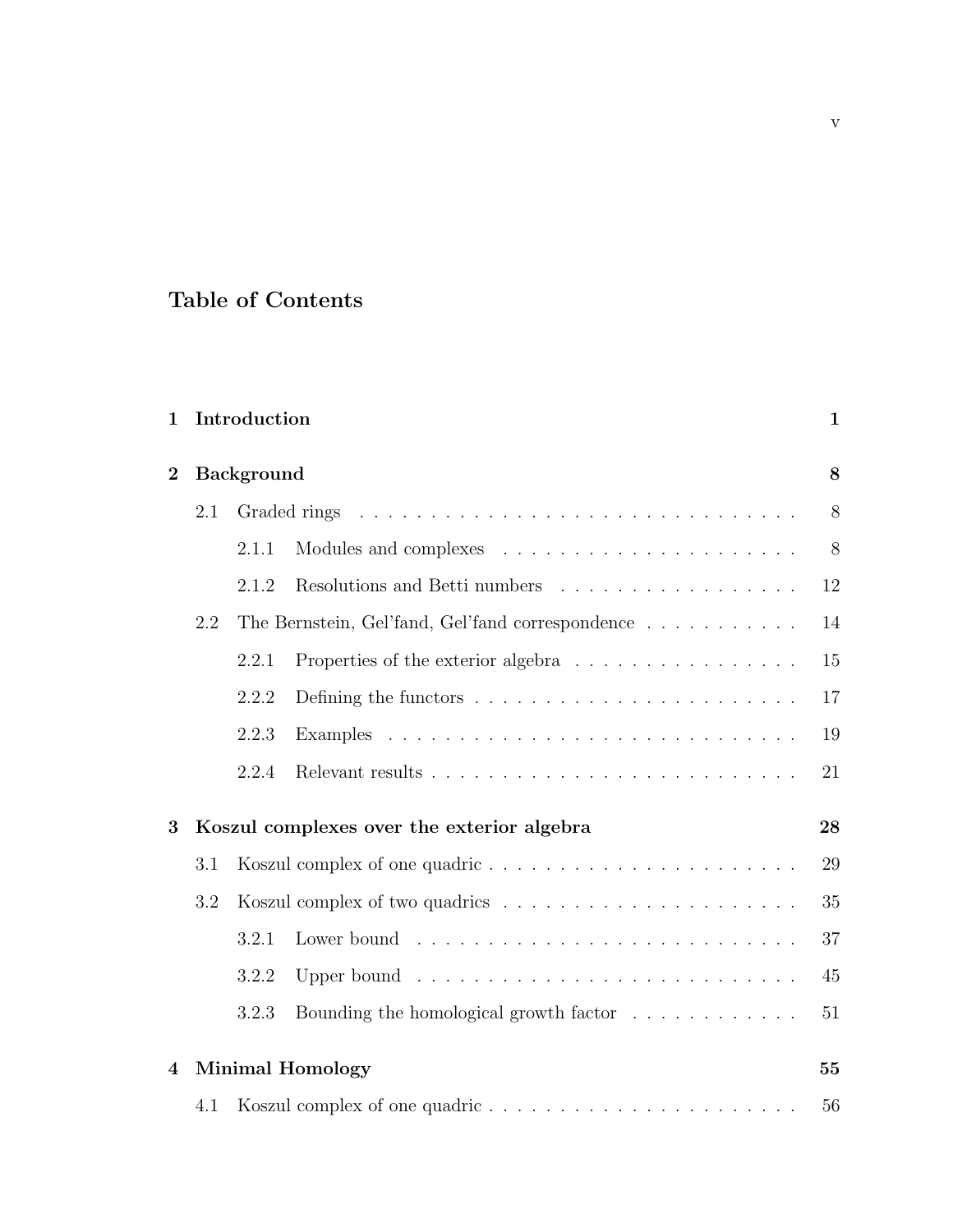|                | 4.2                                                              |                                                                                            | 57  |  |  |  |  |  |  |
|----------------|------------------------------------------------------------------|--------------------------------------------------------------------------------------------|-----|--|--|--|--|--|--|
| 5 <sup>5</sup> | Asymptotic behavior of homological growth factors of families of |                                                                                            |     |  |  |  |  |  |  |
|                | complexes                                                        |                                                                                            |     |  |  |  |  |  |  |
|                | 5.1                                                              | Lower bound on total homology via Hilbert series and complex norm                          | 83  |  |  |  |  |  |  |
|                | 5.2                                                              | Koszul complex of a fixed number of quadrics                                               | 87  |  |  |  |  |  |  |
|                | 5.3                                                              | Koszul complex of a varying number of quadrics                                             | 93  |  |  |  |  |  |  |
|                | 5.4                                                              | Family where the homological growth factor is asymptotically strictly                      |     |  |  |  |  |  |  |
|                |                                                                  | less than $2 \ldots \ldots \ldots \ldots \ldots \ldots \ldots \ldots \ldots \ldots \ldots$ | 97  |  |  |  |  |  |  |
| 6              | Open problems                                                    |                                                                                            |     |  |  |  |  |  |  |
|                |                                                                  | <b>Bibliography</b>                                                                        | 104 |  |  |  |  |  |  |

vi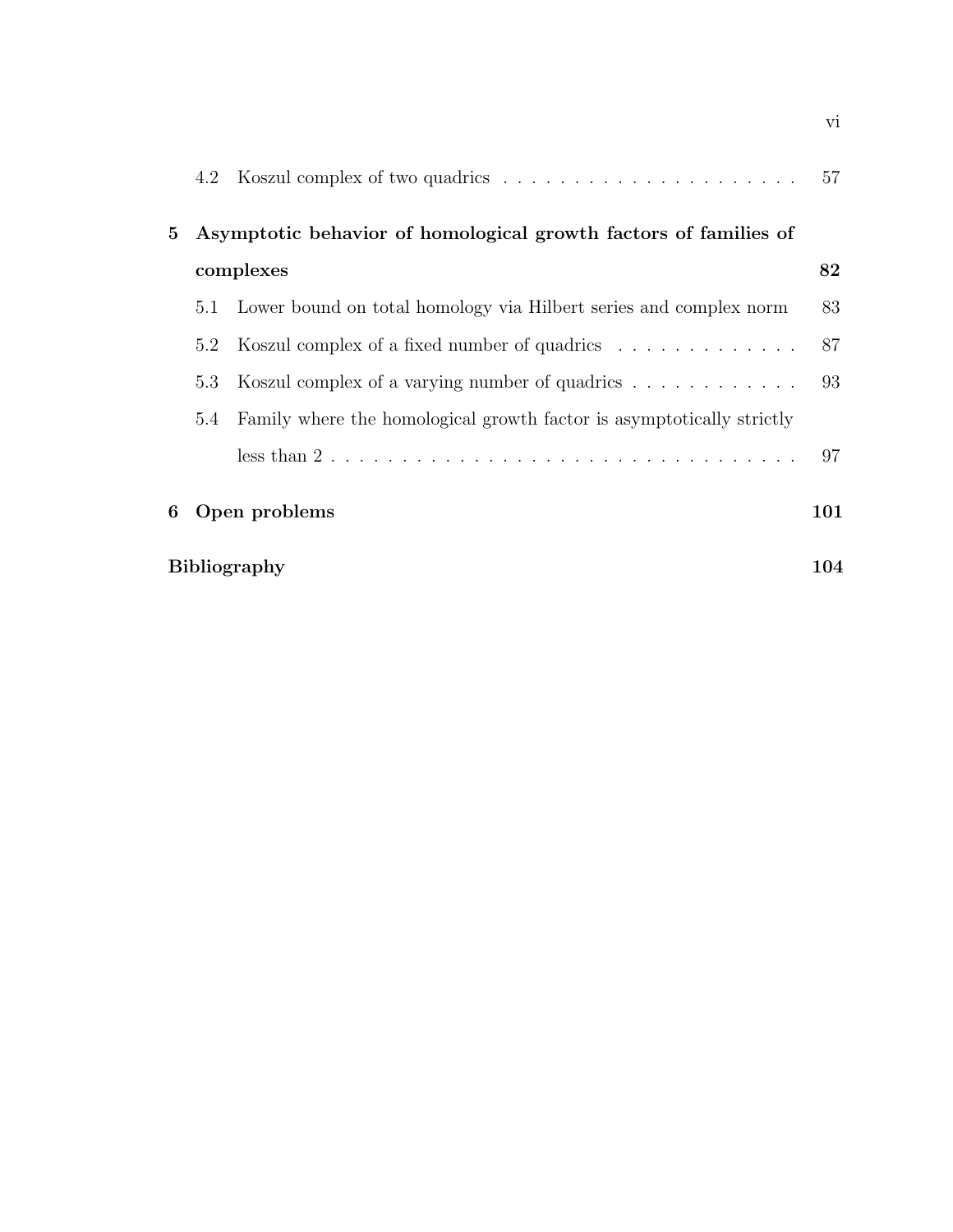#### <span id="page-7-0"></span>Chapter 1

## INTRODUCTION

One way to study a graded module,  $M$ , over a standard graded polynomial ring  $S_n = k[x_1, \ldots, x_n]$ , is to study invariants of M. A particular invariant of interest is the total Betti number of M. The  $i^{th}$  Betti number of M, denoted  $\beta_i(M)$ , is the rank of the  $i^{th}$  free module in the minimal graded free resolution of M (see Definition [2.16\)](#page-19-0) and the total Betti number of M is  $\sum_i \beta_i(M)$ . For example, the minimal graded free resolution of k is the Koszul complex on the generators  $x_1, \ldots, x_n$ . The i<sup>th</sup> free module in the Koszul complex is  $S_n^{n \choose i}$  which implies

$$
\beta_i(k) = \binom{n}{i}.
$$

Thus, by the Binomial Theorem, the total Betti number of  $k$  is

$$
\sum_{i} \beta_i(k) = \sum_{i=0}^{n} {n \choose i} = 2^n.
$$

After considering the residue field, the next logical step is to try to understand the finite length modules of  $S_n$ . Recall an  $S_n$ -module M has finite length if there exists a filtration

$$
0 = M_0 \subseteq M_1 \subseteq \ldots \subseteq M_n = M
$$

of  $S_n$ -modules such that  $M_{i+1}/M_i \cong k$ . Since we can think of finite length modules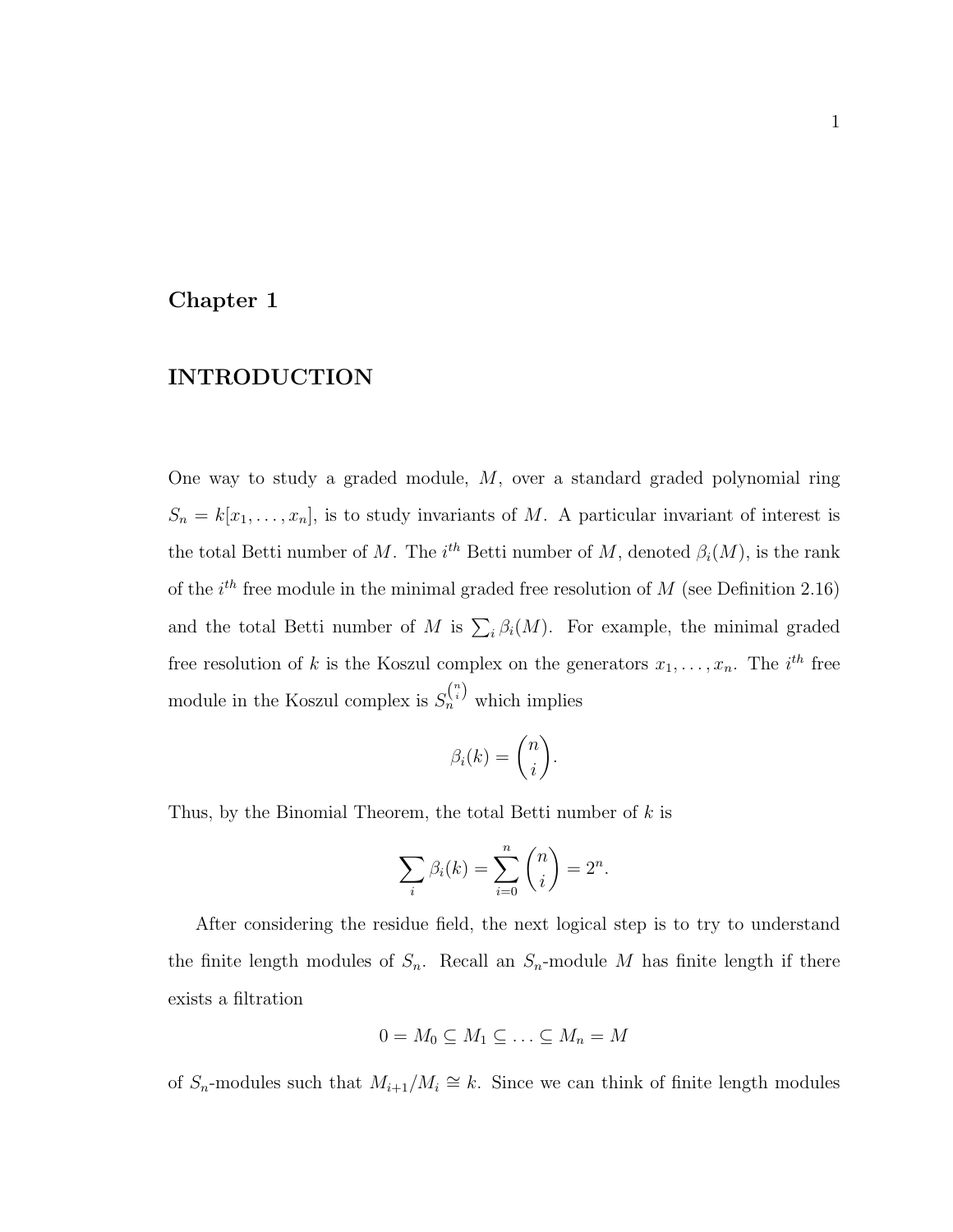as essentially being built from  $k$ , then it is reasonable to predict the Koszul complex is the smallest possible resolution among all resolutions of finite length modules as stated in the following well-known conjecture (see [\[4,](#page-110-1) 1.4] and [\[11,](#page-111-0) Problem 24]):

Conjecture 1.1 (Buchsbaum, Eisenbud, Horocks Conjecture). If M is a non-zero  $S_n$ -module with finite length then

$$
\beta_i(M) \geq \binom{n}{i}.
$$

This conjecture is known as the BEH conjecture and has been proven in a variety of cases. By the binomial theorem, the validity of the BEH conjecture would imply the validity of the following weaker conjecture (see [\[1,](#page-110-2) Page 148]):

<span id="page-8-0"></span>**Conjecture 1.2** (Total Rank Conjecture). If M is a non-zero  $S_n$ -module with finite length then

$$
\sum_{i} \beta_i(M) \ge 2^n.
$$

In [\[17\]](#page-111-1), Walker proved this conjecture when char  $k \neq 2$ . One can then try to push this result further by considering a generalization of the Total Rank Conjecture to Betti numbers of finite free complexes.

Recall we have the following result (see Theorem [2.17\)](#page-19-1):

$$
\beta_i(M) = \dim_k \operatorname{Tor}_i^{S_n}(M, k)
$$

where given a free resolution **G** of  $M$  over  $S_n$  we define

$$
\operatorname{Tor}_i^{S_n}(M,k) = H_i(\mathbf{G} \otimes_{S_n} k).
$$

We can generalize this description in order to define the  $i^{th}$  Betti number of a graded complex F.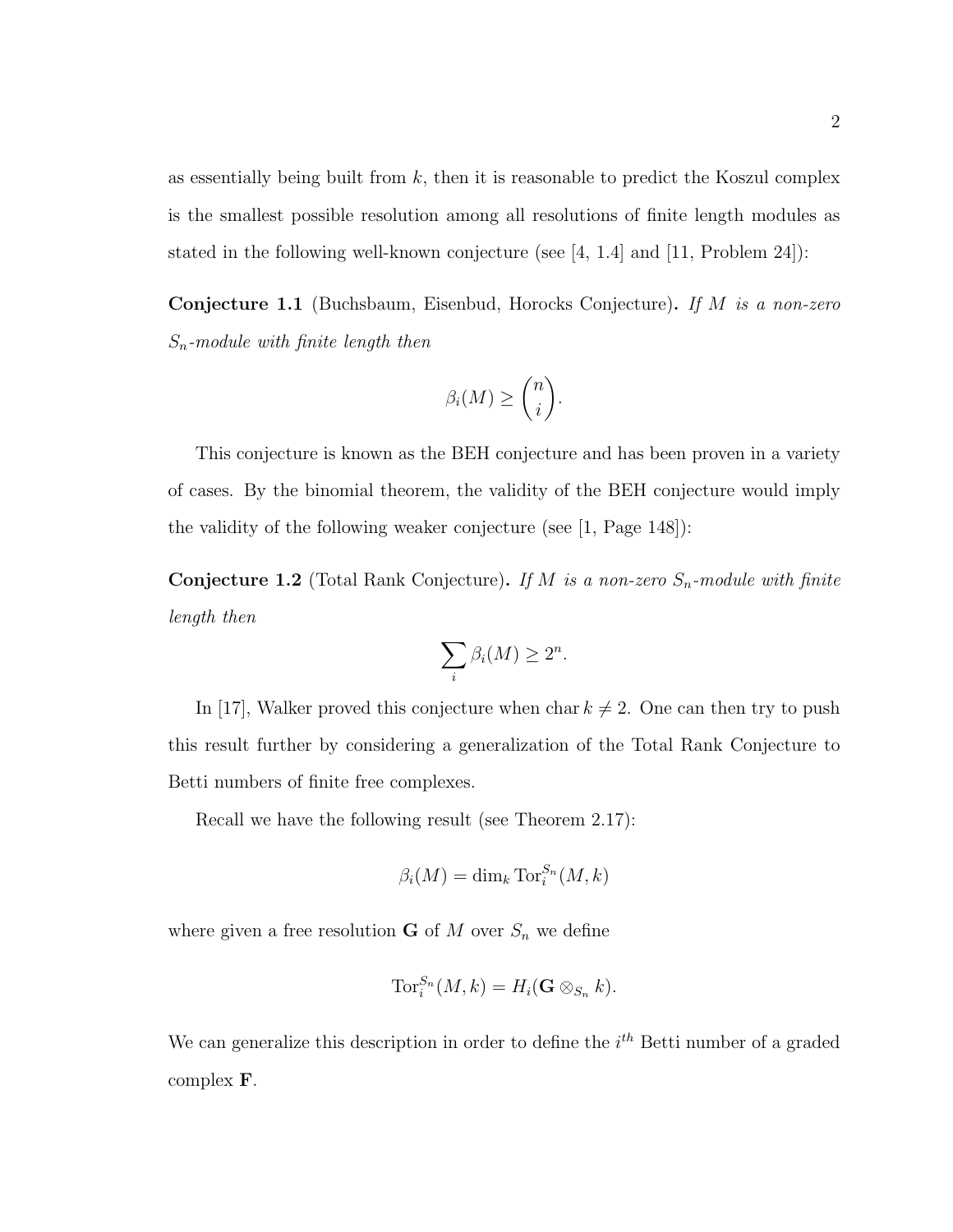**Definition 1.3.** Let **F** be a free graded complex over  $S_n$  then

$$
\beta_i(\mathbf{F}) = \dim_k \operatorname{Tor}_i^{S_n}(\mathbf{F}, k)
$$

where

$$
\operatorname{Tor}_i^{S_n}(\mathbf{F},k) = H_i(\mathbf{F} \otimes_{S_n} k).
$$

One could equivalently define the Betti numbers of a complex by defining  $\beta_i(\mathbf{F})$  to be the rank of the  $i<sup>th</sup>$  free module in a minimal free complex that is quasi-isomorphic to F.

The Total Rank Conjecture (see Conjecture [1.2\)](#page-8-0) can be generalized to finite free complexes as follows.

<span id="page-9-1"></span>**Conjecture 1.4** (Generalized Total Rank Conjecture). If  $\bf{F}$  is a finite free graded complex over  $S_n$  such that the total homology  $H(\mathbf{F})$  is non-zero and has finite length then

$$
\sum_i \beta_i(\boldsymbol{F}) \geq 2^n.
$$

However, Iyengar and Walker [\[13\]](#page-111-2) showed this conjecture is false in general by providing a counterexample. They posed the following question.

<span id="page-9-0"></span>**Question 1.5** ( [\[13,](#page-111-2) page 11]). Is there a real number  $a > 1$  such that each finite free complex  $\mathbf F$  over  $S_n$  with total homology  $H(\mathbf F)$  non-zero and of finite length satisfies

$$
\sum_i \beta_i(\boldsymbol{F}) \ge a^n?
$$

In this thesis, we will investigate this question by analyzing other counterexamples to the Generalized Total Rank Conjecture that could provide insight on a choice of a. These counterexamples will arise by considering finite free graded complexes over the exterior algebra  $E_n = k\langle e_1, \ldots, e_n \rangle$ .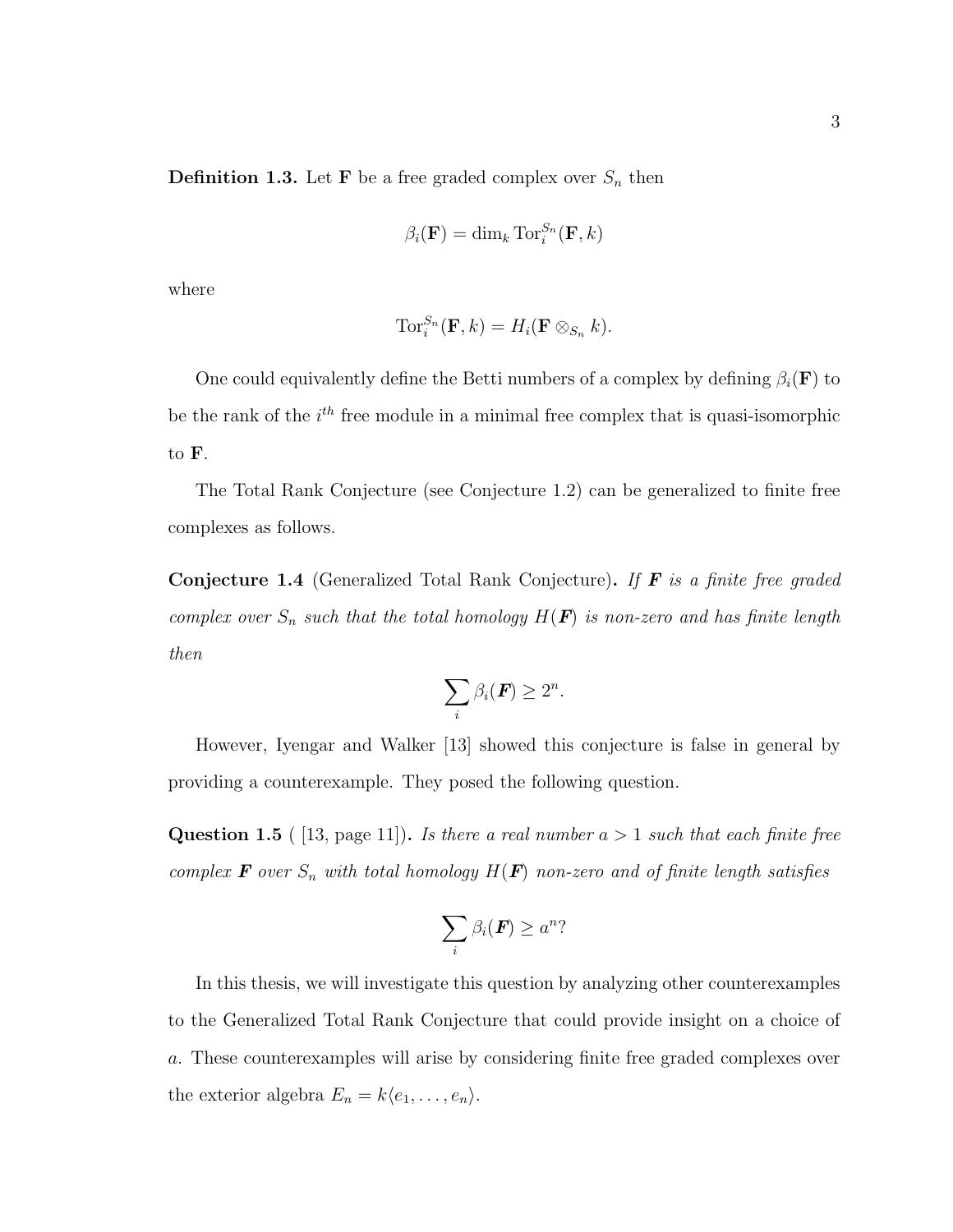The BGG correspondence allows us to relate complexes of graded free  $E_n$ -modules to complexes of graded free  $S_n$ -modules. This correspondence is given by two functors **R** and **L** and we have the following useful corollary of the BGG correspondence (see Section [2.2](#page-20-0) for more details).

**Definition 1.6.** A complex **F** of graded  $E_n$ -modules is called *perfect* if it is quasiisomorphic to a finite free graded complex over  $E_n$ .

<span id="page-10-0"></span>**Corollary 1.7.** Under the BGG correspondence, a perfect complex **F** of graded  $E_n$ modules corresponds to a complex  $G$  of graded  $S_n$ -modules with finite length total homology. In addition

$$
\dim_k H(\mathbf{F}) = \sum_i \beta_i(\mathbf{G}).
$$

Therefore we can restate Question [1.5](#page-9-0) into an equivalent question that is in terms of the homology of a complex over the exterior algebra.

<span id="page-10-1"></span>**Question 1.8.** Is there a real number  $a > 1$  such that each non-exact perfect complex  $\mathbf F$  over  $E_n$  satisfies

$$
\dim_k H(\mathbf{F}) \ge a^n
$$

or equivalently

$$
\left(\dim_k H(\mathbf{F})\right)^{1/n} \ge a?
$$

In order to more easily discuss results related to this question, we introduce the following notation.

<span id="page-10-2"></span>**Definition 1.9.** Let **F** be a finite free complex over the exterior algebra  $E_n$  then the homological growth factor of  $\bf{F}$  is

$$
HGF(\mathbf{F}) = \left(\sum_{i} \dim_{k} (H_{i}(\mathbf{F}))\right)^{1/n}.
$$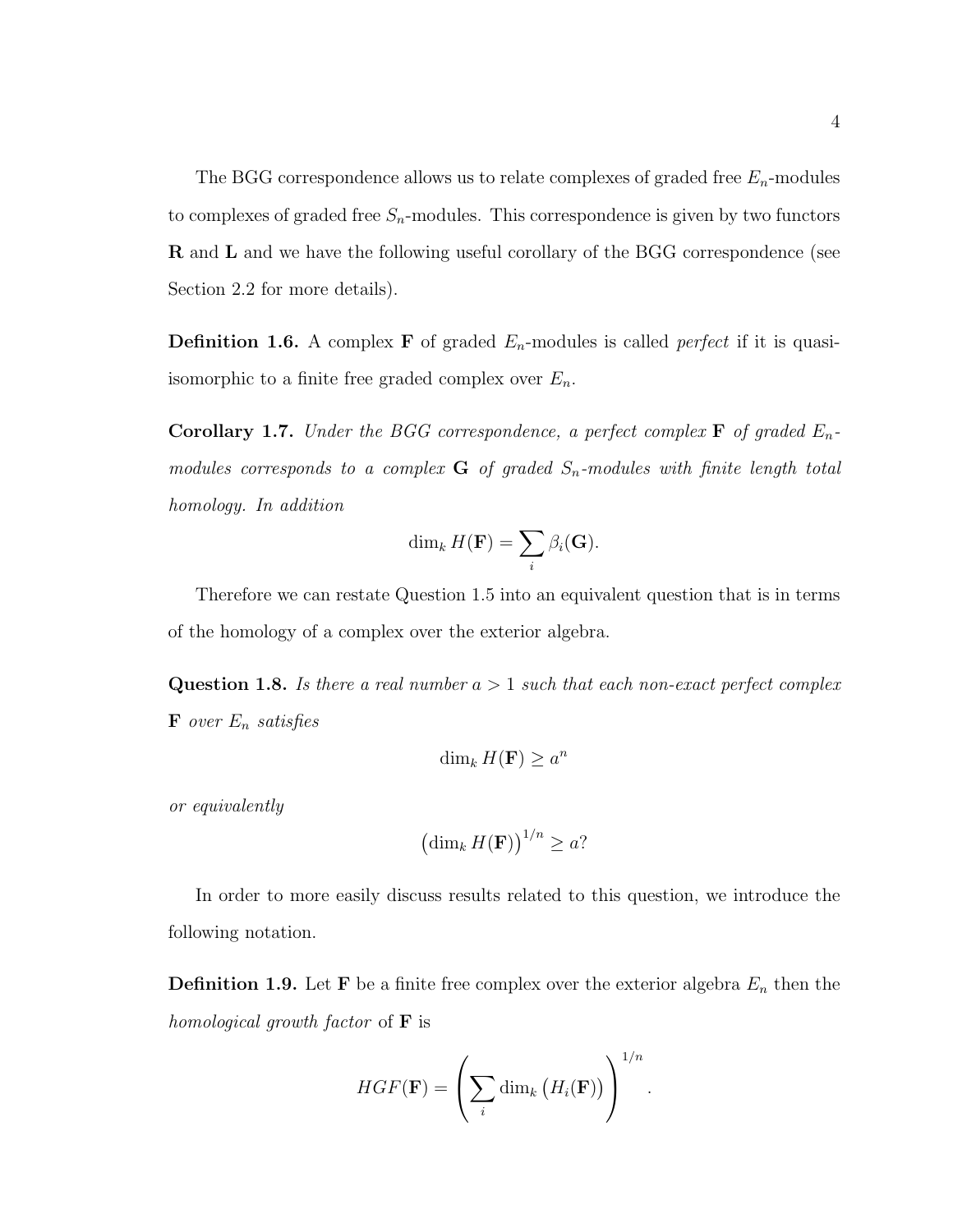Chapter [2](#page-14-0) contains background on relevant topics for this thesis. Since we work over the exterior algebra which is a graded ring, Section [2.1](#page-14-1) covers the necessary definitions and results on graded modules and graded complexes. Section [2.2](#page-20-0) is devoted to the BGG correspondence. Even though the material in this section will be rarely referenced throughout the rest of this thesis, the BGG correspondence is crucial for motivating our interest in complexes over the exterior algebra with small homology. Therefore we carefully work out details of the correspondence, some examples, and proofs of important results including Corollary [1.7](#page-10-0) stated above.

In Chapter [3,](#page-34-0) we begin investigating counterexamples to Conjecture [1.4.](#page-9-1) Section [3.1](#page-35-0) focuses on the Koszul complex of one general quadric which, under BGG, corresponds to the original counterexample given by Iyengar and Walker [\[13\]](#page-111-2). Section [3.2](#page-41-0) considers the Koszul complex of two generic quadrics. We show that both of these families of complexes gives counterexamples to the Generalized Total Rank Conjecture. Specifically, we demonstrate that, for some values of  $n$ , the homological growth factor is strictly less than 2. Finally, we notice both types of complexes have the same asymptotic behavior, namely the homological growth factor is asymptotically at least 2.

While analyzing these complexes, we note there exists a value of  $n$  such that the homological growth factor of the Koszul complex of two generic quadrics is smaller than every homological growth factor of the Koszul complex of one general quadric. It is then reasonable to ask, can we find a complex with an even smaller homological growth factor? Chapter [4](#page-61-0) introduces the idea of minimal homology in order to assist in answering this question.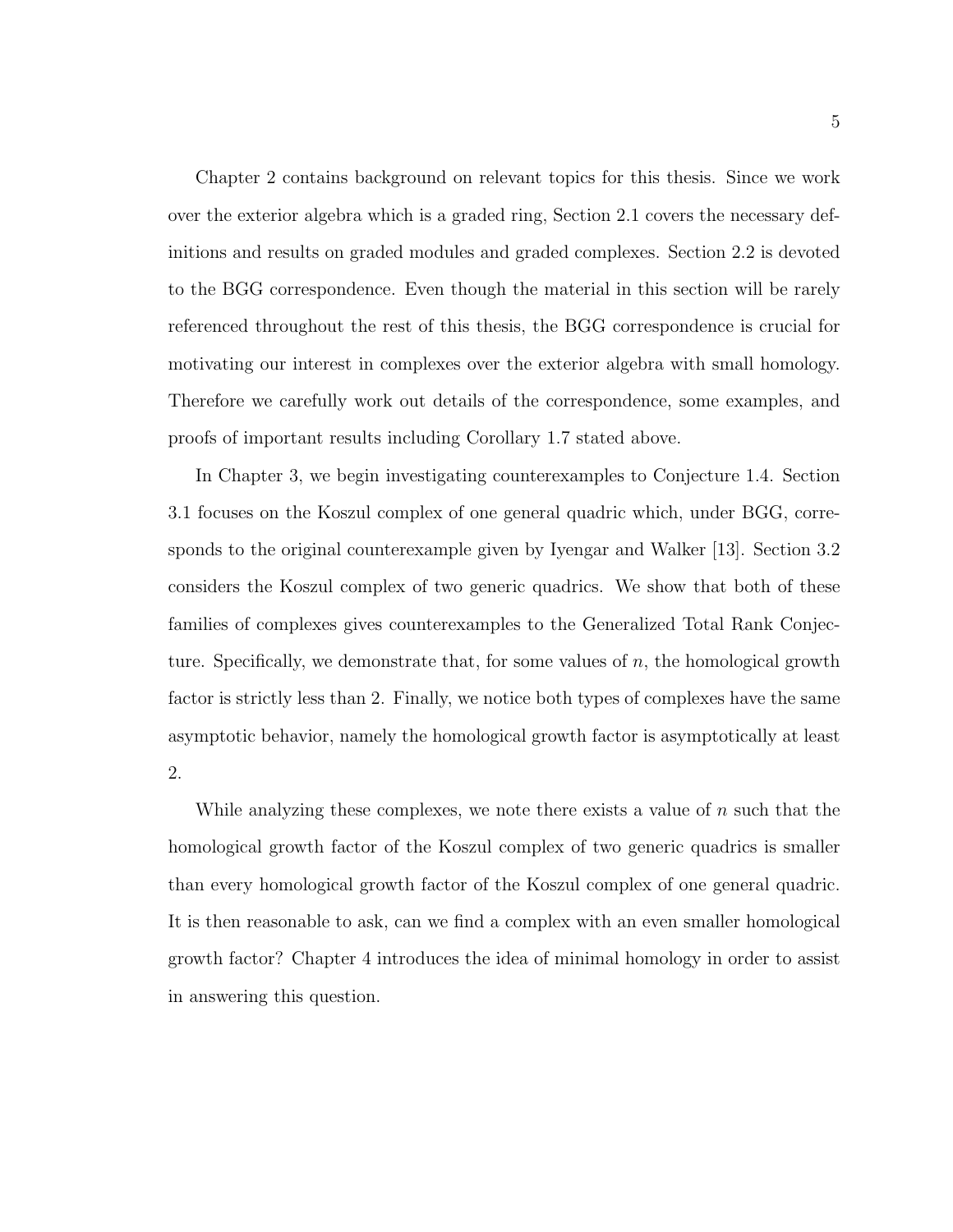**Definition 1.10.** A finite free graded complex  $\bf{F}$  over the exterior algebra has *mini*mal homology if

$$
\dim_k H(\mathbf{F}) \le \dim_k H(\mathbf{G})
$$

for any finite free graded complex G over the exterior algebra with the same graded Poincaré series as **F**.

We show the Koszul complex of one general quadric and the Koszul complex of two general quadrics have minimal homology. Thus there are no complexes with the same graded Poincaré series as these complexes that have a smaller homological growth factor.

However this does not imply other types of complexes cannot also have minimal homology. Since every complex with graded Poincaré series  $1+st^2$  is a Koszul complex, then clearly every complex with minimal homology having this graded Poincaré series is Koszul. However there are complexes with graded Poincaré series  $1 + 2st^2 + st^4$ that have minimal homology and are not Koszul. We give a few examples of such complexes, and also give the following characterization when  $n \geq 9$ .

**Theorem 1.11.** Let k be an infinite field and  $\mathbf{F}$  be a graded complex over the exterior algebra with graded Poincaré series  $1 + 2st^2 + st^4$ . If  $n \geq 9$  and **F** has minimal homology then F has the form

$$
\mathbf{F}: E_n(-4) \xrightarrow{\begin{pmatrix} -\lambda q_2 \\ \lambda q_1 \end{pmatrix}} E_n(-2)^2 \xrightarrow{\begin{pmatrix} q_1 & q_2 \end{pmatrix}} E_n
$$

for some nonzero scalar  $\lambda$ .

Finally in Chapter [5,](#page-88-0) we return to analyzing the asymptotic behavior of the homological growth factor of complexes. As previously mentioned, the homological growth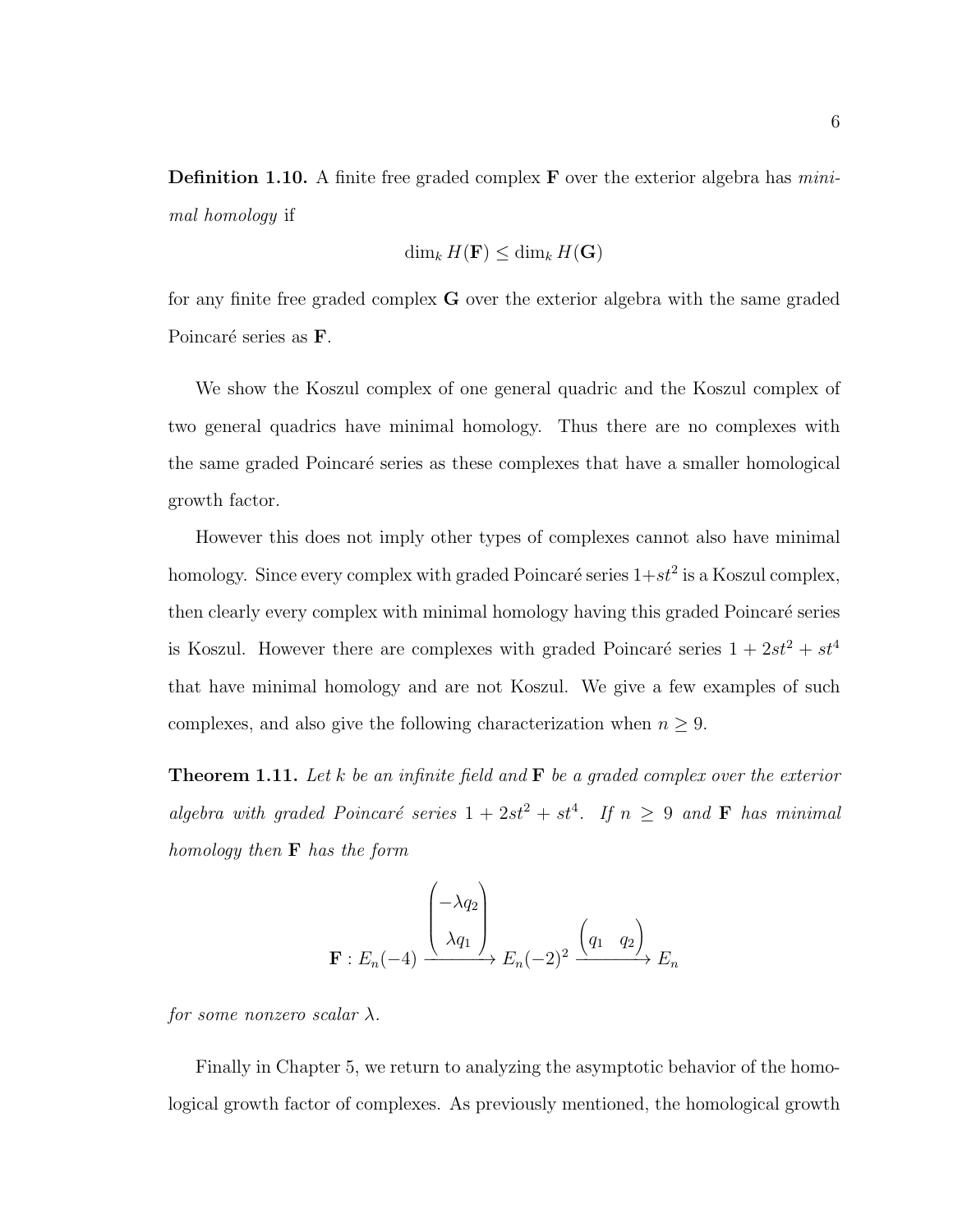factor of the Koszul complex of one general quadric and the Koszul complex of two generic quadrics is asymptotically at least 2. We then generalize this result and show in Section [5.2](#page-93-0) that families of Koszul complexes of a fixed number of quadrics have this same asympotic behavior and in Section [5.3](#page-99-0) that some families of Koszul complexes of a varying number of quadrics have this same asymptotic behavior.

Koszul complexes are not the only families of complexes whose homological growth factor is asymptotically at least 2. In Sections [5.2](#page-93-0) and [5.3,](#page-99-0) we give conditions under which a family of complexes over the exterior algebra has this asymptotic behavior (see Theorem [5.9](#page-95-0) and Proposition [5.12\)](#page-100-0). However, not every complex has this behavior and Section [5.4](#page-103-0) is devoted to giving an example of a family of complexes whose homological growth factor is asymptotically strictly less than 2.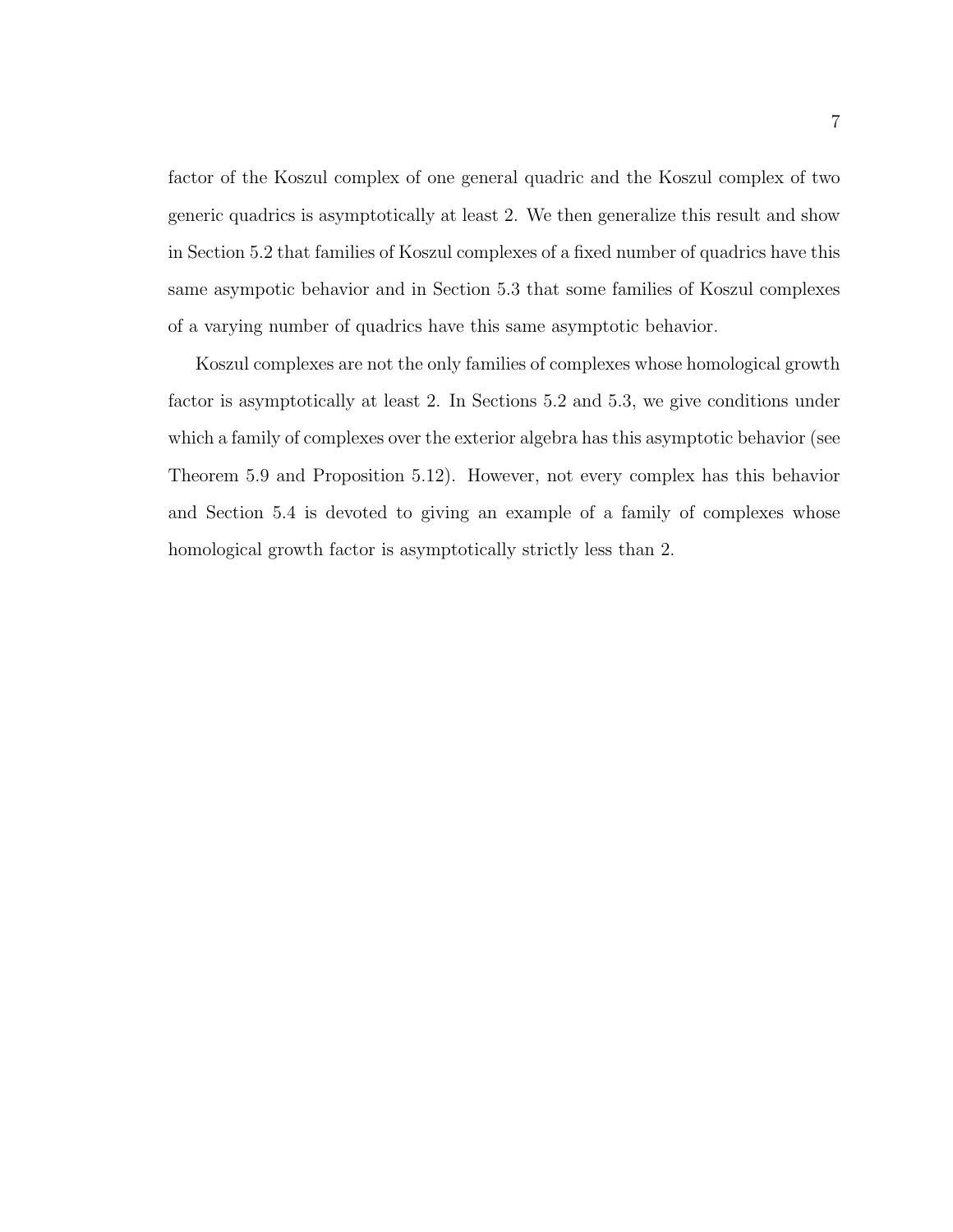## <span id="page-14-0"></span>Chapter 2

## BACKGROUND

In this chapter, we cover the necessary definitions and results that are used in the rest of this thesis. The more experienced reader can skip this chapter and refer back to it when needed.

## <span id="page-14-1"></span>2.1 Graded rings

This section contains details about graded modules, complexes and Betti numbers. Unless stated otherwise, the details and results from this section are from [\[16\]](#page-111-3).

#### <span id="page-14-2"></span>2.1.1 Modules and complexes

**Definition 2.1.** A ring R is graded if there exists a collection of subgroups  $\{R_i\}_{i\in\mathbb{Z}}$ such that

- 1.  $R = \bigoplus_{i \in \mathbb{Z}} R_i$
- 2.  $R_i R_j \subseteq R_{i+j}$  for all  $i, j \in \mathbb{Z}$

**Definition 2.2.** Let A be a ring. A graded ring R is a *standard graded A-algebra* if  $R_0 = A$  and R is generated by  $R_1$  as an A-algebra.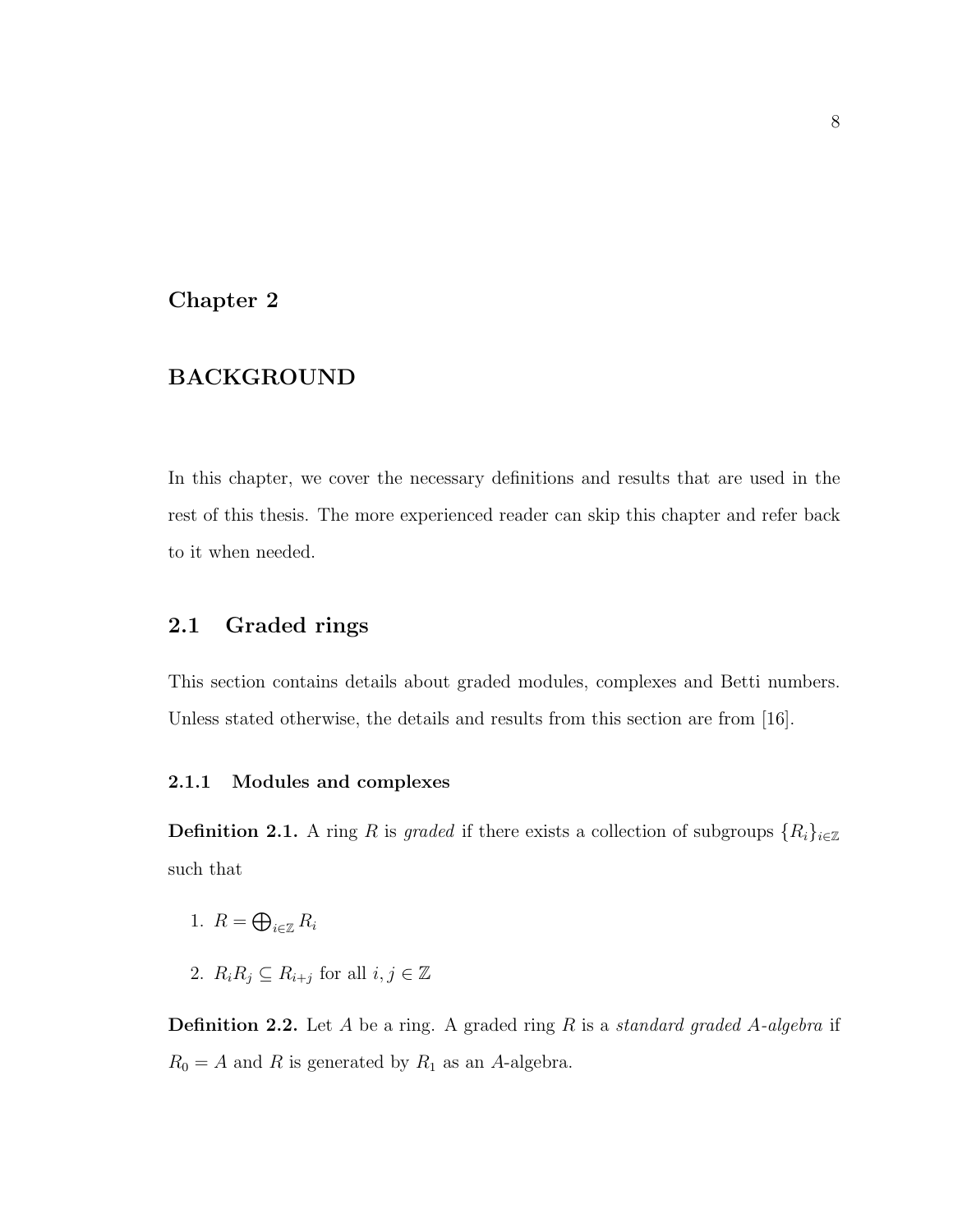Throughout we will assume the ring  $R$  is a standard graded  $k$ -algebra where  $k$  is a field. In this case, we also have

$$
\mathbf{m} = R_+ = \bigoplus_{i \ge 1} R_i
$$

is the unique homogeneous maximal ideal of R.

The polynomial ring  $S_n = k[x_1, \ldots, x_n]$  with  $\deg(x_i) = 1$  is an example of a standard graded k-algebra where the  $i^{th}$  subgroup of  $S_n$  is the k-vector space spanned by all the monomials of degree i. Another example is the exterior algebra  $E_n =$  $k\langle e_1,\ldots,e_n\rangle$  with  $\deg(e_i) = 1$ , and the i<sup>th</sup> subgroup of  $E_n$  is the k-vector space spanned by all the wedge products of degree i.

**Definition 2.3.** An R-module M is called *graded* if there exists a collection of  $k$ vector spaces  $\{M_i\}_{i\in\mathbb{Z}}$  such that

- 1.  $M = \bigoplus_{i \in \mathbb{Z}} M_i$  as a k-vector space
- 2.  $R_i M_j \subseteq M_{i+j}$  for all  $i, j \in \mathbb{Z}$ .

In addition, for any  $p \in \mathbb{Z}$  we denote by  $M(-p)$  the graded R-module such that  $M(-p)_i = M_{i-p}$  for all  $i \in \mathbb{Z}$ .

If a graded module is finitely generated, then we can measure the size of the module by measuring the size of each of its components. In order to better study the size of a finitely generated module we can form the Hilbert series of the module.

**Definition 2.4.** Let  $M = \bigoplus_i M_i$  be a finitely generated graded R-module. The function  $i \mapsto \dim_k(M_i)$  is called the Hilbert function of M and the series

$$
h_M(t) = \sum_i \dim_k(M_i) t^i
$$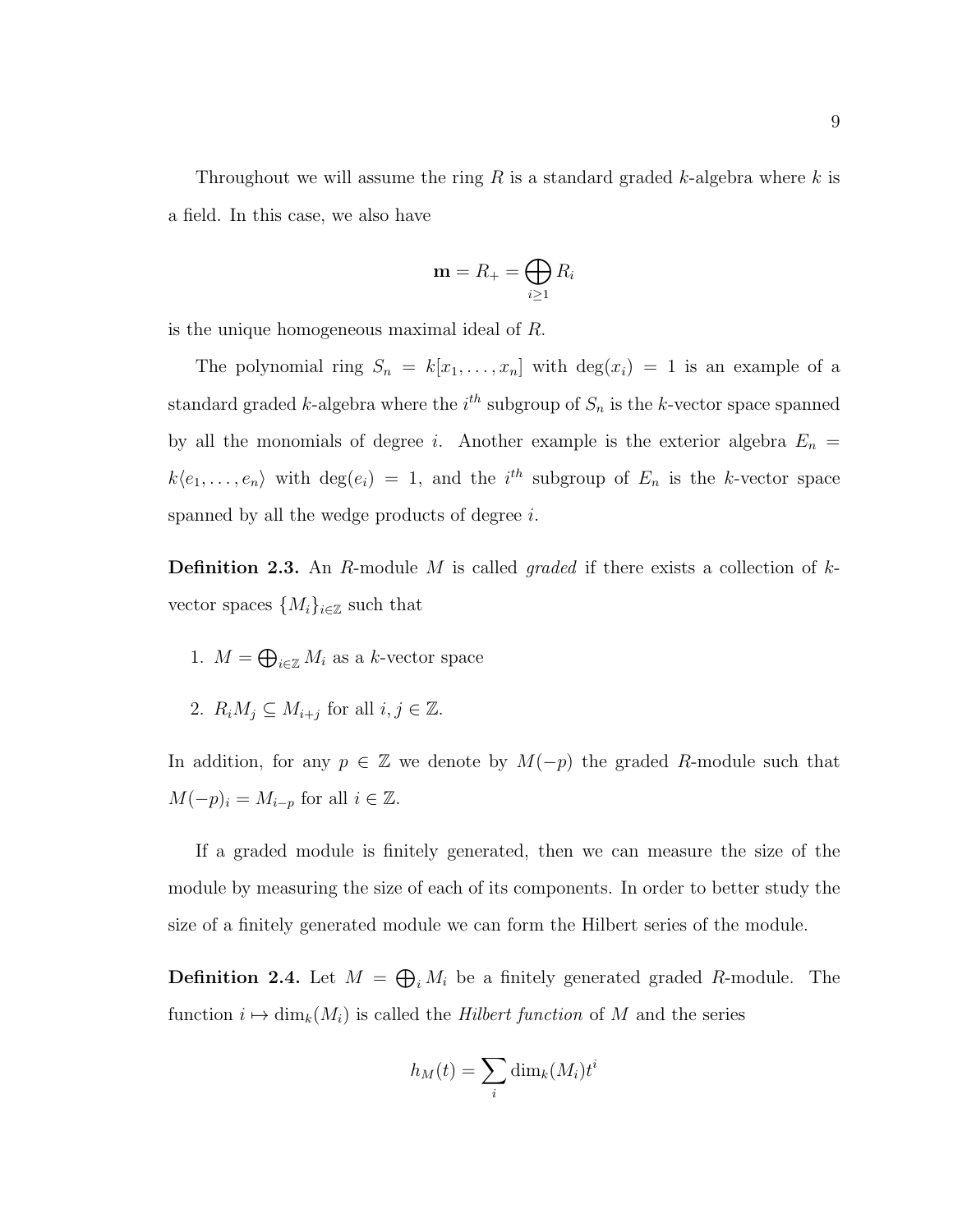is called the Hilbert series of M. Note that the Hilbert series of a shifted module is given by

$$
h_{M(-p)}(t) = t^p h_M(t).
$$

Another way to study modules is to form complexes of modules.

**Definition 2.5.** A *graded complex* over  $R$  is a sequence of homomorphisms of graded R-modules

$$
\mathbf{F} : \cdots \to F_{i+1} \xrightarrow{d_{i+1}} F_i \xrightarrow{d_i} F_{i-1} \to \cdots
$$

such that  $d_{i-1}d_i = 0$  for all i and each  $d_i$  is a homomorphism of degree 0 (i.e.  $deg(d_i(f)) = deg(f)$  for all  $f \in F_i$ ). Note the complex **F** is bigraded as a k-vector space because each  $F_i$  is a graded module. Therefore for all  $i$ ,

$$
F_i = \bigoplus_{j \in \mathbb{Z}} F_{i,j}
$$

and an element of  $F_{i,j}$  is said to have homological degree i and internal degree j.

**Example 2.6.** Let  $x_1, \ldots, x_r \in R$  and let  $E_r = k\langle e_1, \ldots, e_r \rangle$ . The Koszul complex of  $x_1, \ldots, x_r$  over R is

$$
Kos_R(x_1, \ldots, x_r): 0 \to F_r \xrightarrow{d_r} \cdots \xrightarrow{d_2} F_1 \xrightarrow{d_1} F_0 \to 0
$$

where  $F_i$  is a free R-module with basis  $\{e_{j_1} \wedge \cdots \wedge e_{j_i} \mid 1 \leq j_1 < \cdots < j_i \leq r\}$  and the differential is given by

$$
d_i(e_{j_1} \wedge \cdots \wedge e_{j_i}) = \sum_{p=1}^i (-1)^{p+1} x_{j_p} e_{j_1} \wedge \cdots \wedge \widehat{e_{j_p}} \wedge \cdots \wedge e_{j_i}
$$

where  $\widehat{e_{j_p}}$  means  $e_{j_p}$  is omitted from the product.

**Definition 2.7.** The *homology in degree i* of a complex  $\bf{F}$  is the graded R-module

$$
H_i(\mathbf{F}) = \ker(d_i) / \operatorname{image}(d_{i+1})
$$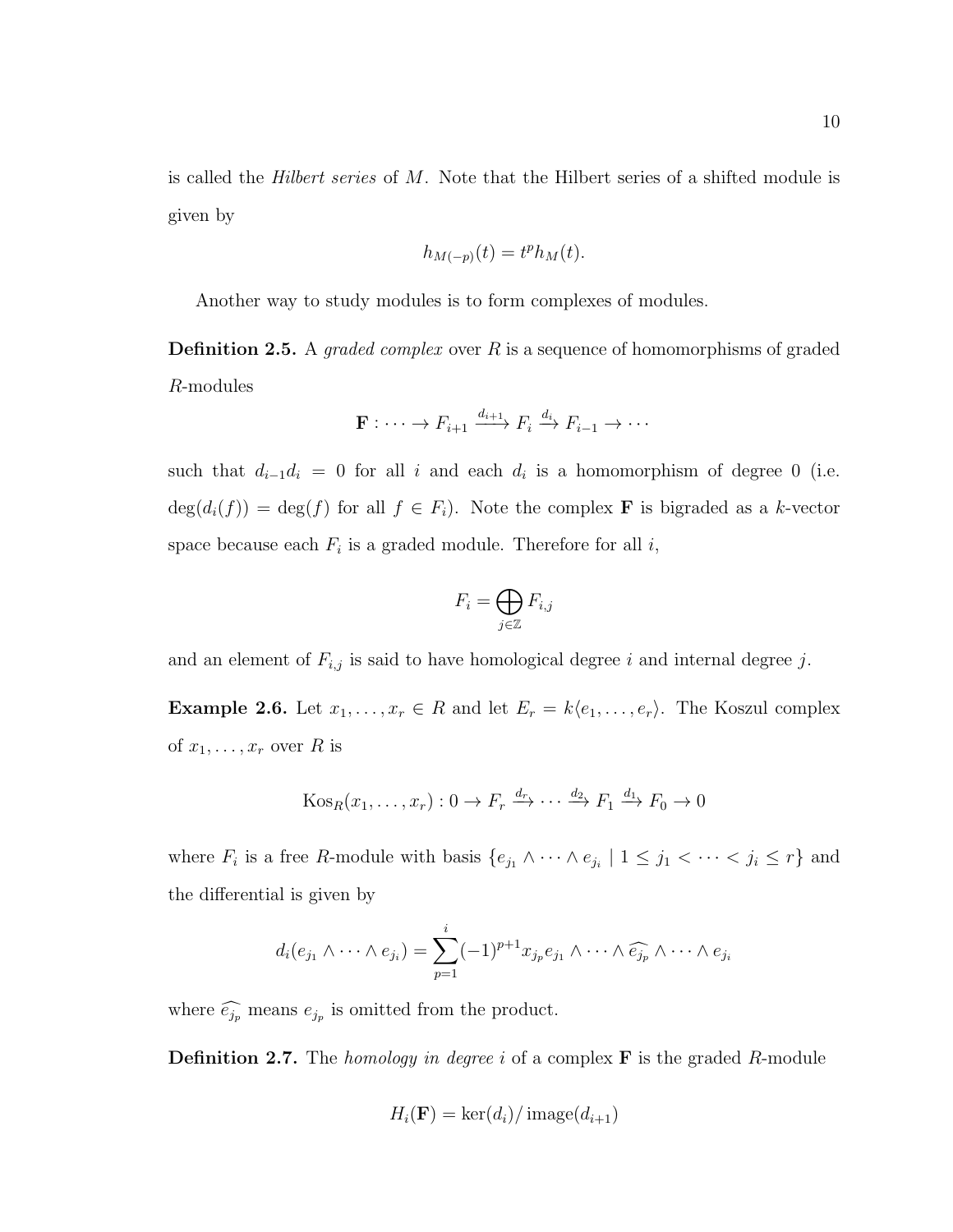and the total homology is the graded R-module

$$
H(\mathbf{F}) = \bigoplus_i H_i(\mathbf{F}).
$$

**Definition 2.8.** A graded complex **F** is exact if  $H_i(\mathbf{F}) = 0$  for all i.

Proposition 2.9. If

$$
0 \to M' \to M \to M'' \to 0
$$

is a short exact sequence of finitely generated graded R-modules with degree 0 homomorphisms then

$$
h_M(t) = h_{M'}(t) + h_{M''}(t).
$$

Given the above proposition, we can define the Hilbert series of a finite free graded complex.

**Definition 2.10.** A graded complex over  $R$  is *finite free* if it is a bounded graded complex of finite rank free R-modules.

**Definition 2.11.** Let **F** be a finite free graded complex over  $R$ 

$$
\mathbf{F}: 0 \to F_r \to F_{r-1} \to \cdots \to F_{s+1} \to F_s \to 0
$$

where  $F_i$  is in homological degree *i*. The *Hilbert series* of **F** is

$$
h_{\mathbf{F}}(t) = \sum_{i} (-1)^{i} h_{F_i}(t).
$$

Another useful series used to study complexes is the graded Poincaré series.

**Definition 2.12.** Let **F** be a graded finite free complex over R. We define its  $Poincaré$ series to be

$$
P_{\mathbf{F}}(t) = \sum_{i} \text{rank}(F_i) t^i
$$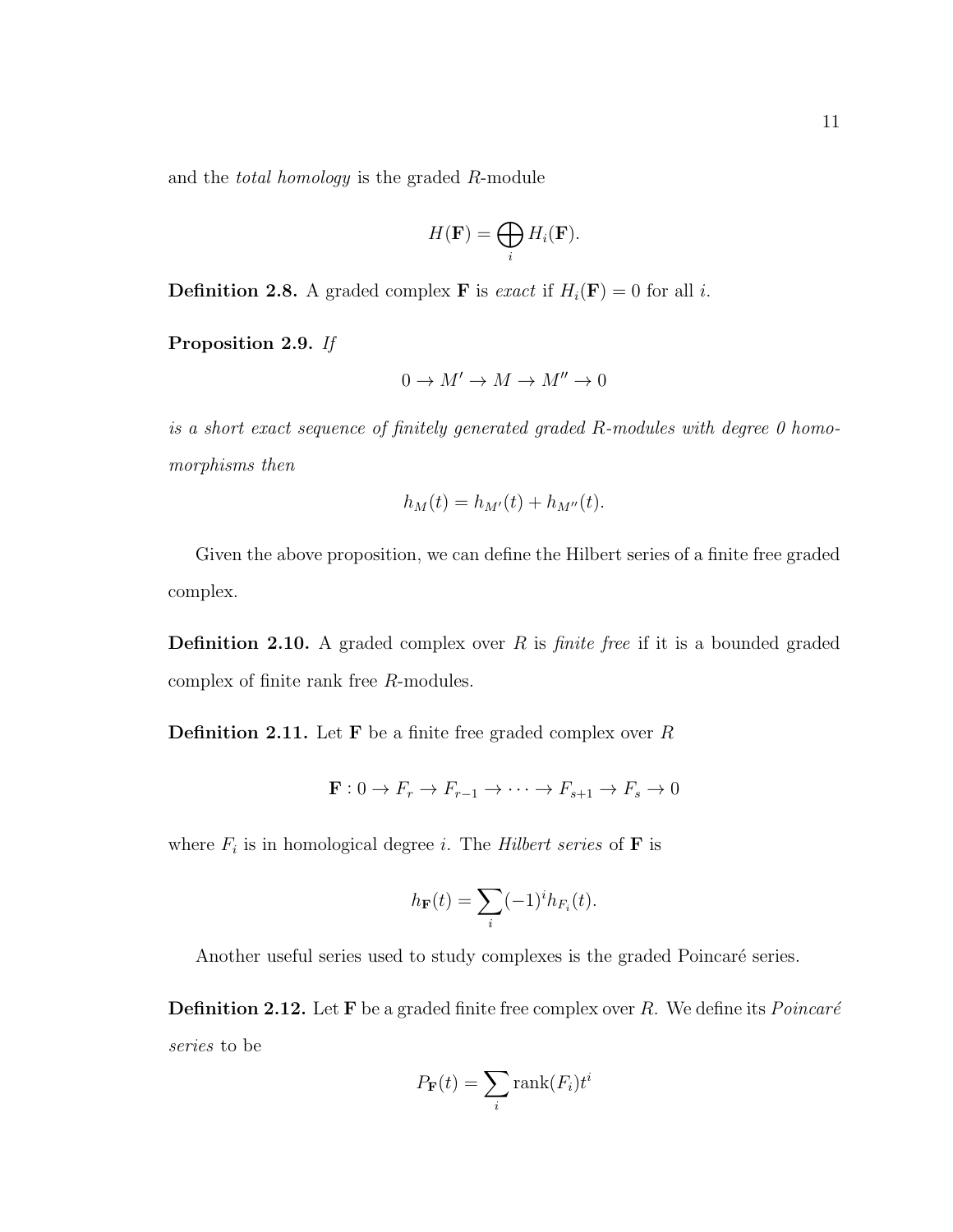where  $F_i$  is the free module in homological degree *i*. Since  $F_i$  is graded then

$$
F_i = \bigoplus_{p \in \mathbb{Z}} R(-p)^{c_{i,p}}
$$

for some  $c_{i,p} \geq 0$ . We define the graded Poincaré series to be

$$
P_{\mathbf{F}}(s,t) = \sum_{i,p} c_{i,p} s^i t^p.
$$

#### <span id="page-18-0"></span>2.1.2 Resolutions and Betti numbers

**Definition 2.13.** A *graded free resolution* of a finitely generated graded R-module  $M$  is a finite free graded complex over  $R$ 

$$
\mathbf{F} : \cdots \to F_i \xrightarrow{d_i} F_{i-1} \to \cdots \to F_1 \xrightarrow{d_1} F_0
$$

along with a map  $\epsilon : F_0 \to M$  such that the augmented graded complex

$$
\cdots \to F_i \xrightarrow{d_i} F_{i-1} \to \cdots \to F_1 \xrightarrow{d_1} F_0 \xrightarrow{\epsilon} M \to 0
$$

is exact.

We are often interested in the smallest graded resolution of  $M$  in the sense that the ranks of each of its free modules is less than or equal to the rank of the corresponding free module in any other graded free resolution of  $M$ . As we will see in the next theorem, this notion is equivalent to a graded free resolution being minimal.

**Definition 2.14.** A graded free resolution **F** over R is minimal if it satisfies the condition

$$
d_{i+1}(F_{i+1}) \subseteq \mathbf{m} F_i
$$

for all i where  $\mathbf{m} = R_+$  is the unique homogeneous maximal ideal of R.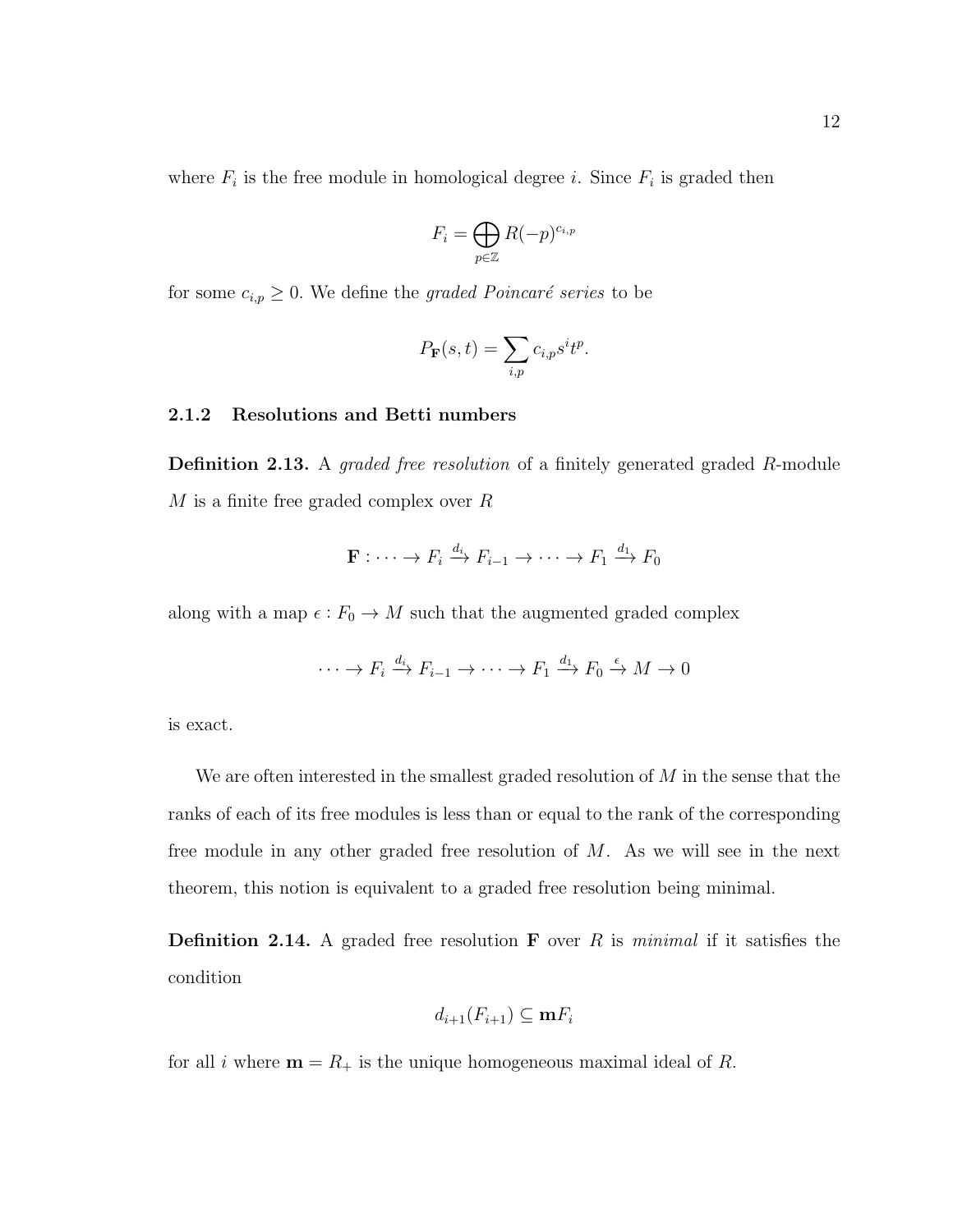<span id="page-19-2"></span>Theorem 2.15. Let M be a finitely generated graded R-module.

- 1. There exists a minimal graded free resolution of M.
- 2. Let  $\bf{F}$  be a minimal graded free resolution of M. If  $\bf{G}$  is a graded free resolution of M then  $G \cong F \oplus T$  for some trivial complex T, and the direct sum is a direct sum of complexes. Recall a trivial complex is the direct sum of complexes of the form

$$
0 \to R(-p) \xrightarrow{1} R(-p) \to 0
$$

that are possibly placed in different homological degrees.

3. Up to isomorphism, there exists a unique minimal graded free resolution of M.

Therefore we can define the following invariant of a graded module.

<span id="page-19-0"></span>Definition 2.16. Let F be a minimal graded free resolution of a finitely generated graded R-module M. The  $i^{th}$  Betti number of M over R is

$$
\beta_i^R(M) := \text{rank}(F_i).
$$

By Theorem [2.15,](#page-19-2) Betti numbers do not depend on the choice of the minimal graded free resolution of  $M$ , so this is well-defined.

There are also other ways to find the Betti numbers of a module as described in the following result.

<span id="page-19-1"></span>Proposition 2.17. Let M be a finitely generated graded R-module. Then

$$
\beta_i(M) = \dim_k \operatorname{Tor}_i^R(M, k)
$$

$$
= \dim_k \operatorname{Ext}_R^i(M, k)
$$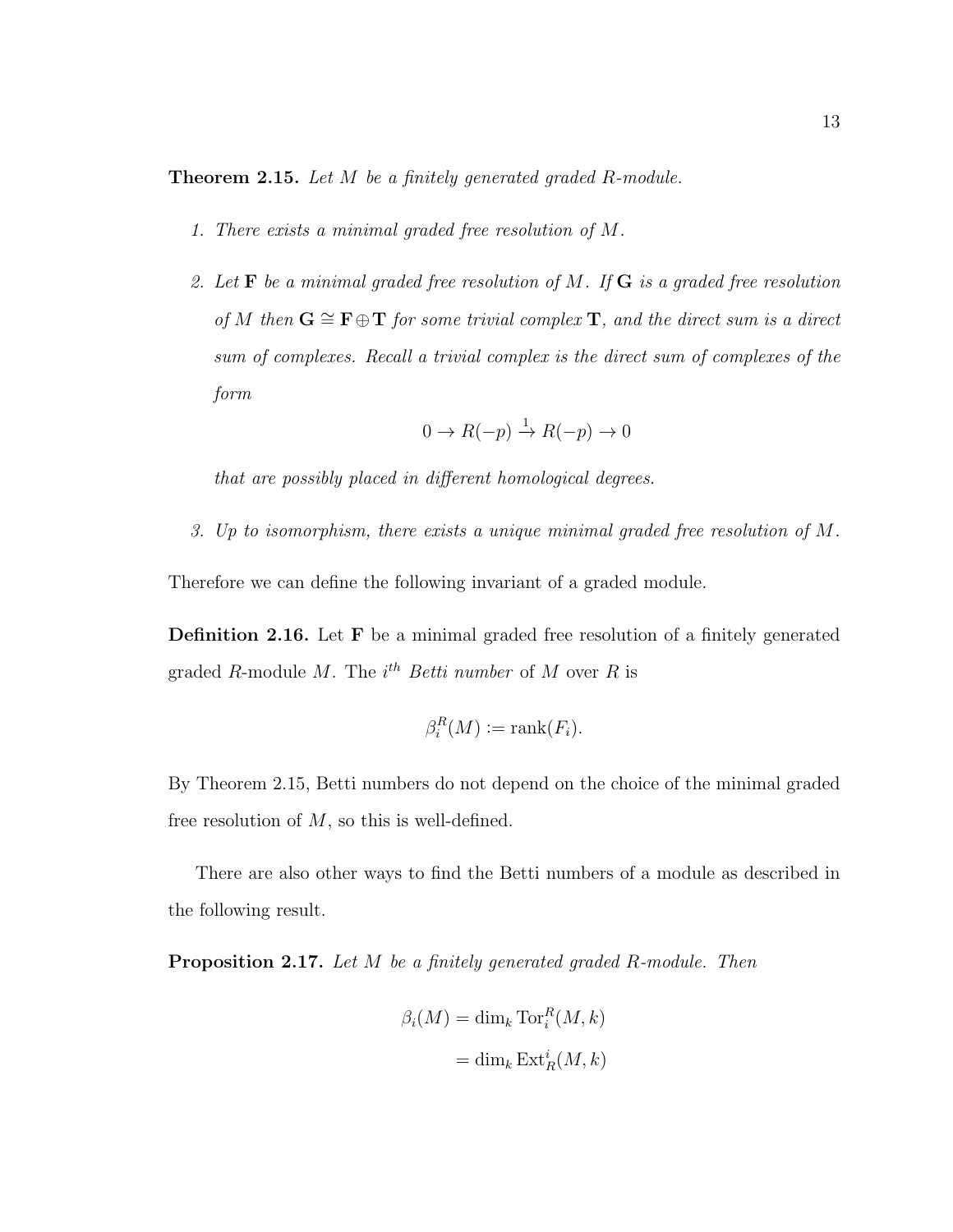We can further refine the definition of Betti numbers to get the graded Betti numbers of a module.

Definition 2.18. Let F be a minimal graded free resolution of a graded finitely generated R-module M. Since  $\bf{F}$  is graded, then each free module in the resolution is of the form

$$
F_i = \bigoplus_{p \in \mathbb{Z}} R(-p)^{c_{i,p}}
$$

for some  $c_{i,p} \geq 0$ . We define the *graded Betti numbers* of M to be

$$
\beta_{i,p}^R(M) = c_{i,p}.
$$

**Remark 2.19.** Since  $\text{Tor}_{i}^{R}(M, k)$  and  $\text{Ext}_{R}^{i}(M, k)$  are graded R-modules we also have by Proposition [2.17](#page-19-1)

$$
\beta_{i,p}^R(M) = \dim_k(\operatorname{Tor}_i^R(M,k))_p = \dim_k(\operatorname{Ext}_R^i(M,k))_p.
$$

#### <span id="page-20-0"></span>2.2 The Bernstein, Gel'fand, Gel'fand correspondence

Let  $S = k[x_1, \ldots, x_n]$  be the polynomial ring with  $\deg(x_i) = 1$  and let  $E = k\langle e_1, \ldots, e_n \rangle$ be the exterior algebra with  $\deg(e_i) = -1$ . This will be the only section where the exterior algebra will be negatively graded in order to better align with the literature on the BGG correspondence. Throughout this section, we will cover the main definitions and the important results related to the BBG correspondence needed to motivate this thesis. For more details on this correspondence, see [\[7\]](#page-110-3) or the original paper [\[2\]](#page-110-4).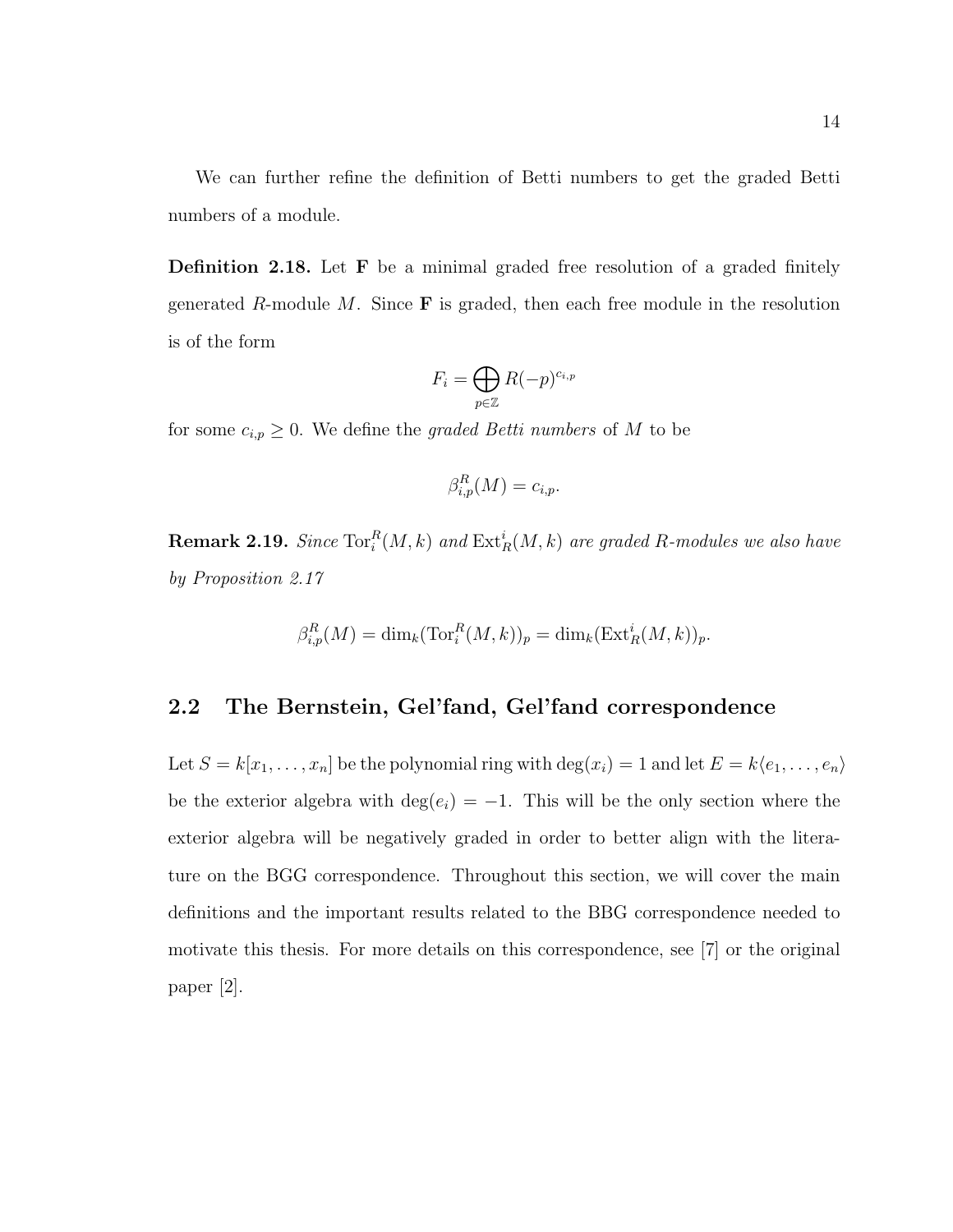#### <span id="page-21-0"></span>2.2.1 Properties of the exterior algebra

The exterior algebra  $E = k\langle e_1, \ldots, e_n \rangle$  is a graded commutative ring with multiplication denoted by ∧. In particular

- 1.  $e_i \wedge e_j = -e_j \wedge e_i$  for all  $i, j$
- 2.  $e_i \wedge e_i = 0$  for all *i*.

In addition, E is graded with  $E = \bigoplus_i E_i$  where  $E_i$  is the k-vector space spanned by all wedge products of degree *i*. Recall we are assuming  $\deg(e_i) = -1$  for all  $1 \le i \le n$ , so  $E = \bigoplus_{i=0}^{n} E_{-i}$ .

Remark 2.20. E is a finite dimensional k-vector space with

$$
\dim_k E_{-i} = \binom{n}{i}.
$$

**Remark 2.21.** Hom<sub>k</sub> $(E, k)$  is a graded left E-module with  $\text{Hom}_k(E, k) = \bigoplus_{i=0}^n \text{Hom}_k(E_{-i}, k)$ and E-module structure given by  $xh(e) = h(e \wedge x)$  for all  $x, e \in E$  and  $h \in \text{Hom}_k(E, k)$ .

<span id="page-21-1"></span>**Proposition 2.22.** Let  $E = k\langle e_1, \ldots, e_n \rangle$  be the exterior algebra with  $\deg(e_i) = -1$ . Then

$$
\operatorname{Hom}_k(E,k) \cong E(-n)
$$

as left graded E-modules.

*Proof.* First note the map  $\langle -, - \rangle : E \times E \to k$  given by

$$
\langle e, x \rangle =
$$
 coefficient of  $e_1 \wedge \cdots \wedge e_n$  in  $e \wedge x$ 

is k-bilinear, and thus gives a k-linear map  $\varphi : E(-n) \to \text{Hom}_k(E, k)$  defined by

$$
\varphi(x) = [e \mapsto \langle e, x \rangle].
$$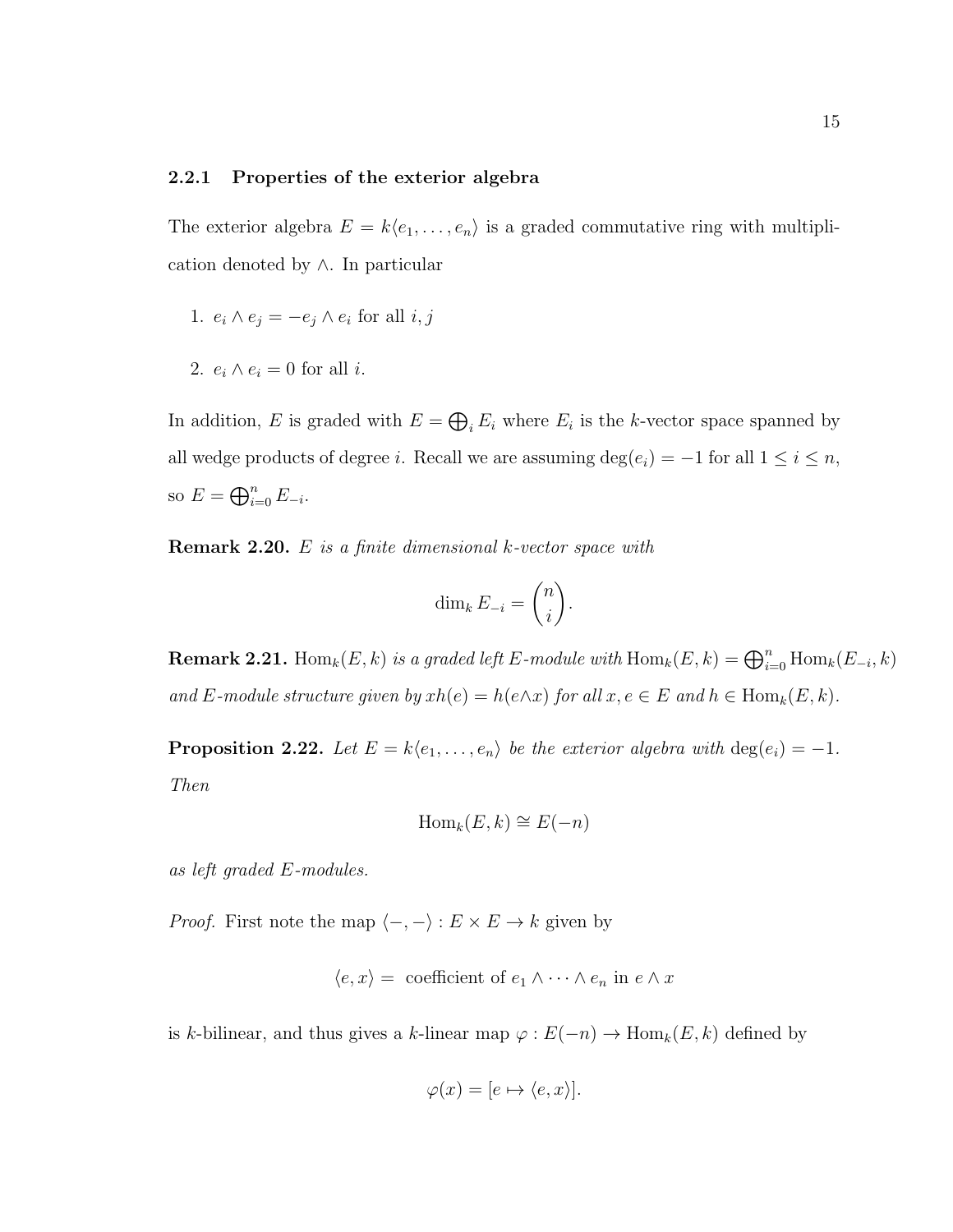We claim  $\varphi$  is a graded left E-module isomorphism. Let  $x, y \in E$  then notice

$$
[x\varphi(y)] (e) = \varphi(y)(e \wedge x) = \langle e \wedge x, y \rangle = \langle e, x \wedge y \rangle = \varphi(x \wedge y)(e).
$$

Thus  $\varphi$  is a left E-module homomorphism.

Now supppose  $x \in E$  is homogeneous of degree  $-d$ . Thus  $x \in E_{-d} = E(-n)_{n-d}$ . Note  $\phi(x) \neq 0$  only on  $E_{d-n}$ , so  $\phi(x) \in \text{Hom}_k(E_{d-n}, k) = \text{Hom}_k(E, k)_{n-d}$ . Therefore  $\varphi$  is degree preserving, so  $\varphi$  is a left graded E-module homomorphism.

It remains to show  $\varphi$  is bijective. Since  $\varphi$  is a k-linear map and dim<sub>k</sub>  $E(-n)$ ) =  $\dim_k \text{Hom}_k(E, k)$  then it sufficies to show  $\varphi$  is injective. First let us prove the following claim.

**Claim 1:** For all nonzero  $x \in E$  there exists  $e \in E$  such that  $\langle e, x \rangle \neq 0$ .

Let  $x \in E$  be nonzero. For a subset  $I \subseteq [n]$ , set  $e_I = e_{i_1} \wedge \cdots \wedge e_{i_\ell}$  when  $I = \{i_1, \ldots, i_\ell\}$  and  $i_1 < \ldots < i_\ell$ . Then

$$
x = \sum_{I \subseteq [n]} a_I e_I
$$

for some  $a_I \in k$  with  $a_I \neq 0$  for some  $I \subseteq [n]$ . Let  $d = \min\{|I| \mid a_I \neq 0\}$  and let  $J \subseteq [n]$  be such that  $|J| = d$  and  $a_J \neq 0$ . Then notice

$$
e_{[n] \setminus J} \wedge x = \pm a_J(e_1 \wedge \ldots \wedge e_n)
$$

because  $e_{[n]\setminus J} \wedge a_I e_I = 0$  for all  $I \neq J$ . Since  $a_J \neq 0$ , then  $\langle e_{[n]\setminus J}, x \rangle \neq 0$  so we have proven our claim.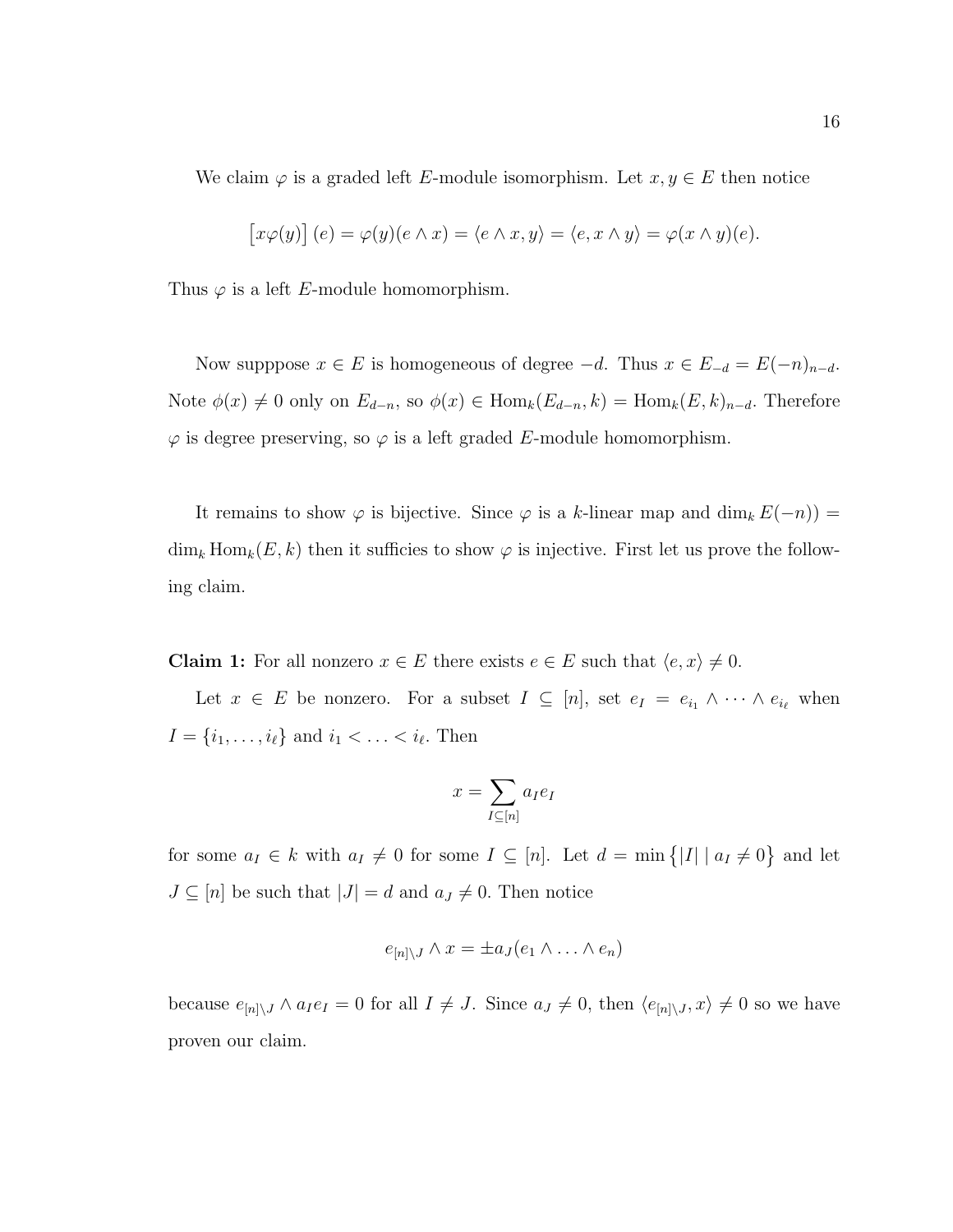Now suppose  $x_1, x_2 \in E$  such that  $\varphi(x_1) = \varphi(x_2)$ . Then  $\langle x_1, e \rangle = \langle x_2, e \rangle$  for all  $e \in E$  which implies  $\langle x_1 - x_2, e \rangle = 0$  for all  $e \in E$ . Then by Claim 1,  $x_1 - x_2 =$ 0 so  $x_1 = x_2$ . Thus  $\varphi$  is injective, so we conclude  $\varphi$  is a left graded E-module isomorphism.  $\Box$ 

<span id="page-23-3"></span>Corollary 2.23.  $E$  is injective as a left  $E$ -module.

*Proof.* By [\[3,](#page-110-5) Lemma 3.1.6], Hom<sub>k</sub> $(E, k)$  is an injective left E-module. Thus by Proposition [2.22,](#page-21-1) E is an injective left E-module.  $\Box$ 

#### <span id="page-23-1"></span><span id="page-23-0"></span>2.2.2 Defining the functors

**Definition 2.24.** Suppose  $P = \bigoplus_{j} P_j$  is a graded E-module and define  $\mathbf{L}(P)$  to be the graded complex of S-modules

$$
\mathbf{L}(P) : \cdots \xrightarrow{\psi} S \otimes_k P_j \xrightarrow{\psi} S \otimes_k P_{j-1} \xrightarrow{\psi} \cdots
$$

where  $\psi(f \otimes p) = \sum_i (x_i f \otimes e_i \wedge p)$  and  $S \otimes_k P_j$  is in homological degree j.

**Remark 2.25.** By the definition of  $L(P)$ , we have the following equality

$$
\mathbf{L}(P(-a)) = \Sigma^a \mathbf{L}(P).
$$

Generalize this definition to a graded complex of E-modules in the following way.

<span id="page-23-2"></span>Definition 2.26. Suppose we have a graded complex of E-modules

$$
\mathbf{F} : \cdots \to F_{i+1} \to F_i \to \cdots.
$$

Applying  $L$  to each module in  $F$  gives the following double complex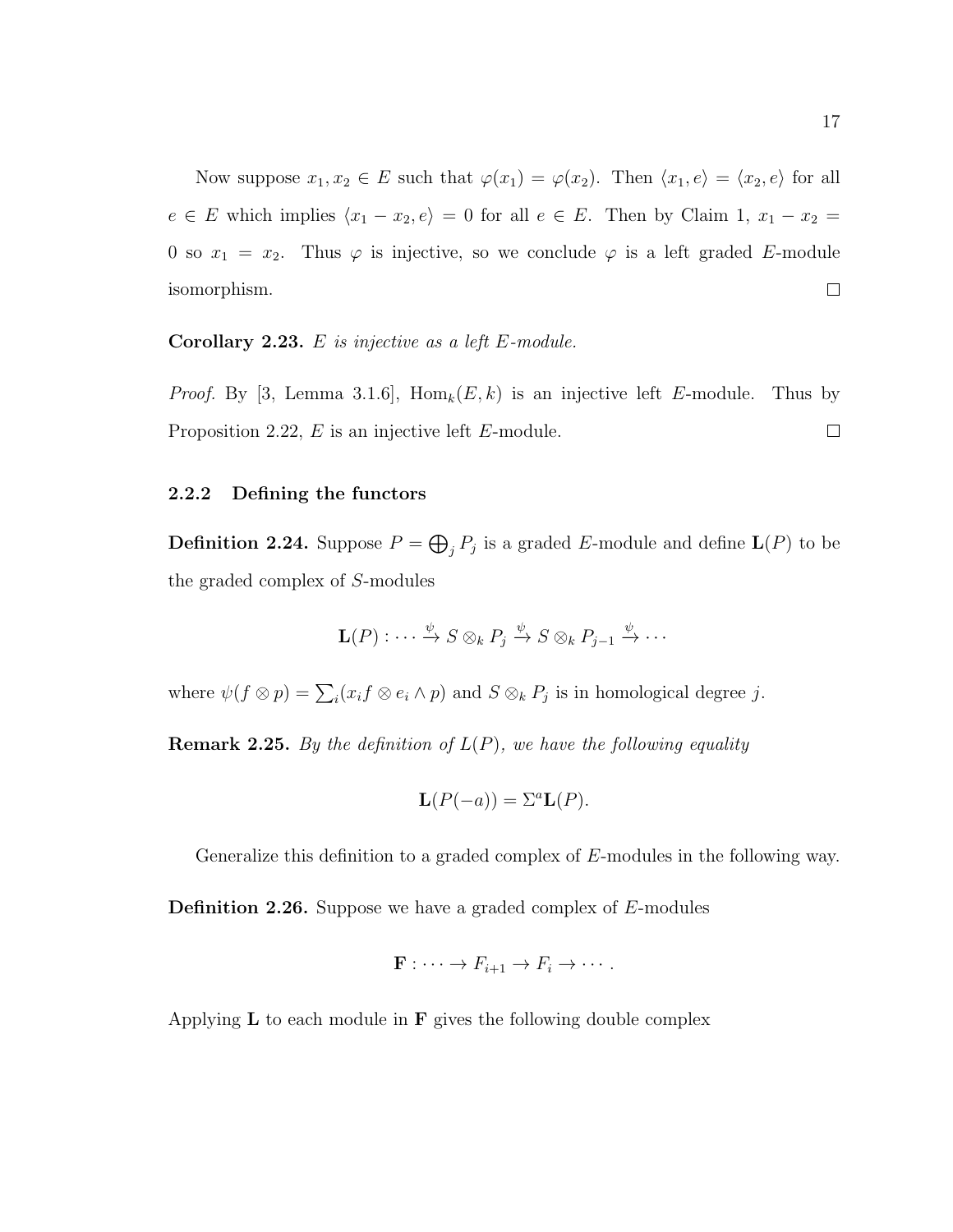

where the vertical maps are induced by the differential of  **and the horizontal com**plexes are the complexes  $\mathbf{L}(F_i)$  defined in Definition [2.24.](#page-23-1) Define  $\mathbf{L}(\mathbf{F})$  to be the total complex of this double complex.

**Proposition 2.27.** L is a functor from the category of graded complexes of  $E$ -modules to the category of graded complexes of S-modules.

The functor  $\bf{L}$  has a right adjoint functor  $\bf{R}$  which can be defined in an analogous way.

**Definition 2.28.** Let  $M = \bigoplus_{d} M_d$  be a graded S-module and define  $\mathbf{R}(M)$  to be the complex of graded E-modules

$$
\mathbf{R}(M) : \cdots \xrightarrow{\phi} \text{Hom}_{k}(E, M_{d}) \xrightarrow{\phi} \text{Hom}_{k}(E, M_{d+1}) \xrightarrow{\phi} \cdots
$$

where  $\phi(\alpha) = [e \mapsto \sum_i x_i \alpha(e_i \wedge e)]$  and  $\text{Hom}_k(E, M_d)$  is in homological degree  $-d$ .

**Remark 2.29.** By the definition of  $\mathbf{R}(M)$ , we have the following equality

$$
\mathbf{R}(M(-a)) = \Sigma^a \mathbf{R}(M).
$$

This definition generalizes to graded complexes of S-modules in the same way as L in Definition [2.26.](#page-23-2)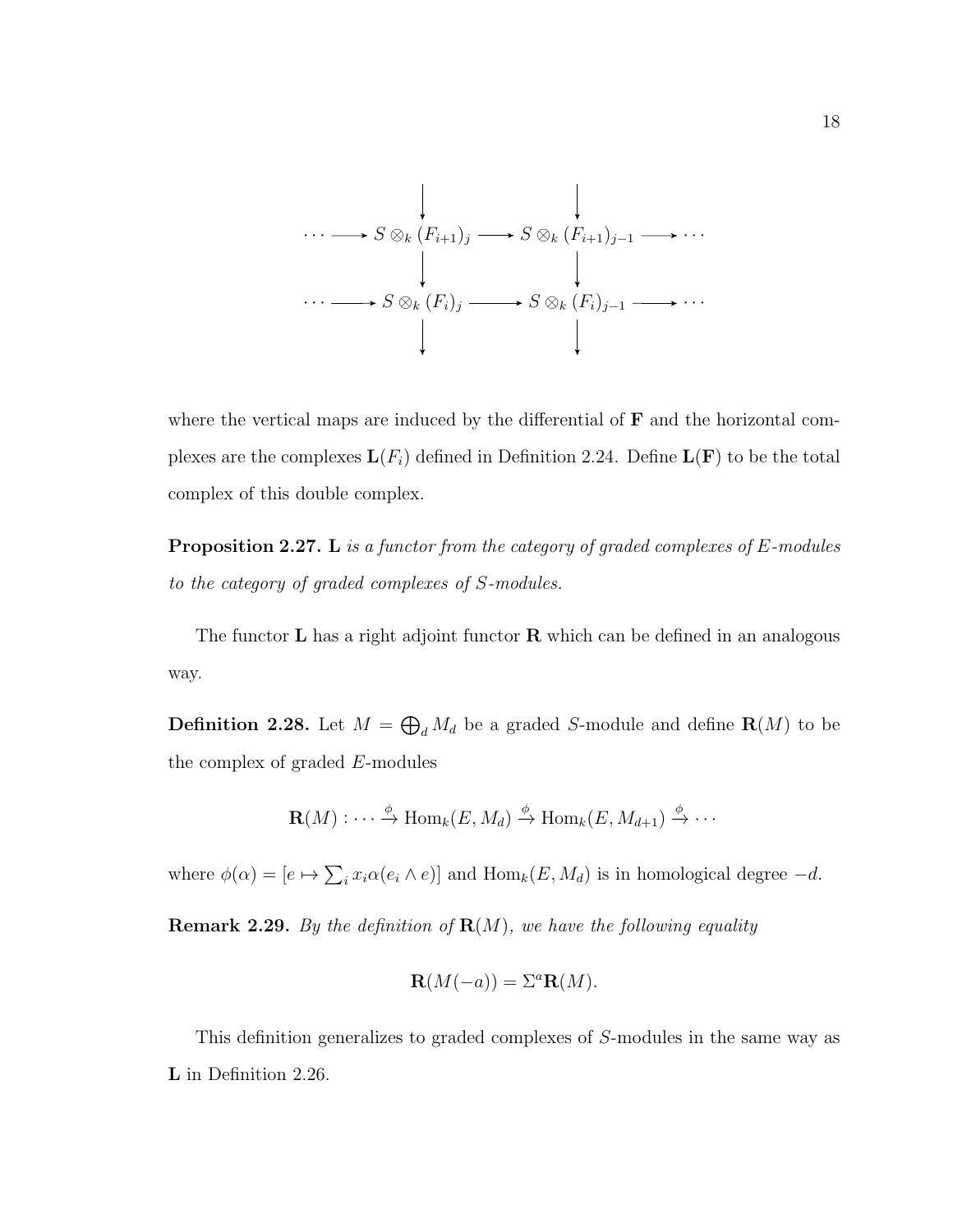**Definition 2.30.** Let **G** be a graded complex of S-modules. Define  $R(G)$  to be the total complex of the double complex formed by applying R to each module in G.

Proposition 2.31. R is a functor from the category of graded complexes of S-modules to the category of graded complexes of E-modules.

#### <span id="page-25-0"></span>2.2.3 Examples

In order to better understand these functors, we have provided a few examples below.

<span id="page-25-1"></span>**Example 2.32.** Let  $E = k\langle e_1, e_2 \rangle$  and  $S = k[x_1, x_2]$ . Then  $\mathbf{L}(E)$  is the complex

$$
0 \to S \otimes_k k \xrightarrow{\psi} S \otimes_k E_{-1} \xrightarrow{\psi} S \otimes_k E_{-2} \to 0.
$$

Note each module in this complex is a free S-module and the differential acts on the basis elements in the following way

$$
\psi(1 \otimes 1) = x_1 \otimes e_1 + x_2 \otimes e_2
$$
  

$$
\psi(1 \otimes e_1) = x_1 \otimes e_1 \wedge e_1 + x_2 \otimes e_2 \wedge e_1 = -x_2 \otimes e_1 \wedge e_2
$$
  

$$
\psi(1 \otimes e_2) = x_1 \otimes e_1 \wedge e_2 + x_2 \otimes e_2 \wedge e_2 = x_1 \otimes e_1 \wedge e_2
$$
  

$$
\psi(1 \otimes e_1 \wedge e_2) = 0.
$$

Thus we have the following isomorphic complex

$$
0 \to S \xrightarrow{\begin{pmatrix} x_1 \\ x_2 \end{pmatrix}} S^2 \xrightarrow{\begin{pmatrix} -x_2 & x_1 \end{pmatrix}} S \to 0
$$

which is Hom<sub>S</sub>(Kos<sub>S</sub>(x<sub>1</sub>, x<sub>2</sub>), S), and it is quasi-isomorphic to  $\Sigma^{-2}k$ .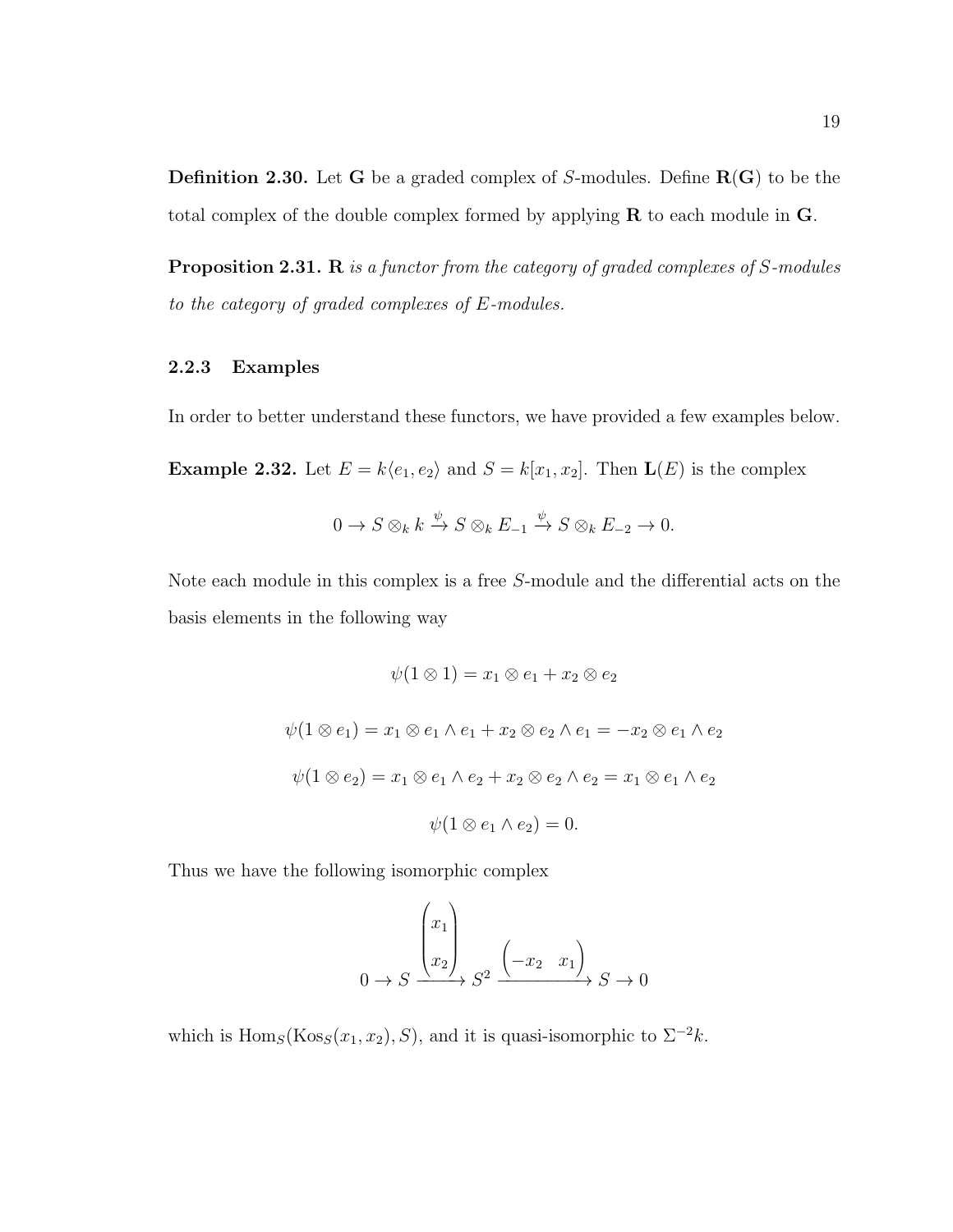We can also consider the dual of E as a k-vector space which we denote as  $E^* :=$  $Hom_k(E, k)$ . Since  $E^* \cong E(-2)$  by Proposition [2.22,](#page-21-1) then we have

$$
\mathbf{L}(E^*) \cong \mathbf{L}(E(-2)) = \Sigma^2 \mathbf{L}(E) \simeq \Sigma^2(\Sigma^{-2}k) = k.
$$

**Example 2.33.** Let  $E = k\langle e_1, e_2 \rangle$  and  $S = k[x_1, x_2]$ . Then **R**(k) is the following complex

$$
0 \to \text{Hom}_k(E, k) \to 0.
$$

Therefore  $\mathbf{R}(k) = E^* := \text{Hom}_k(E, k)$ . By Example [2.32](#page-25-1) we conclude

$$
\mathbf{L}(\mathbf{R}(k)) = \mathbf{L}(E^*) \simeq k
$$

and

$$
\mathbf{R}(\mathbf{L}(E^*)) \simeq \mathbf{R}(k) = E^*.
$$

**Example 2.34.** Let  $E = k\langle e_1, e_2 \rangle$ ,  $S = k[x_1, x_2]$ , and  $w = e_1 \wedge e_2$ . Consider the Koszul complex

$$
Kos_E(w) : E(2) \xrightarrow{w} E.
$$

In order to find  $\mathbf{L}(\mathrm{Kos}_E(w))$ , we first consider the double complex



Using the calculations in Example [2.32](#page-25-1) and the fact

$$
id \otimes w(1 \otimes 1) = 1 \otimes e_1 \wedge e_2
$$

we have the following isomorphic double complex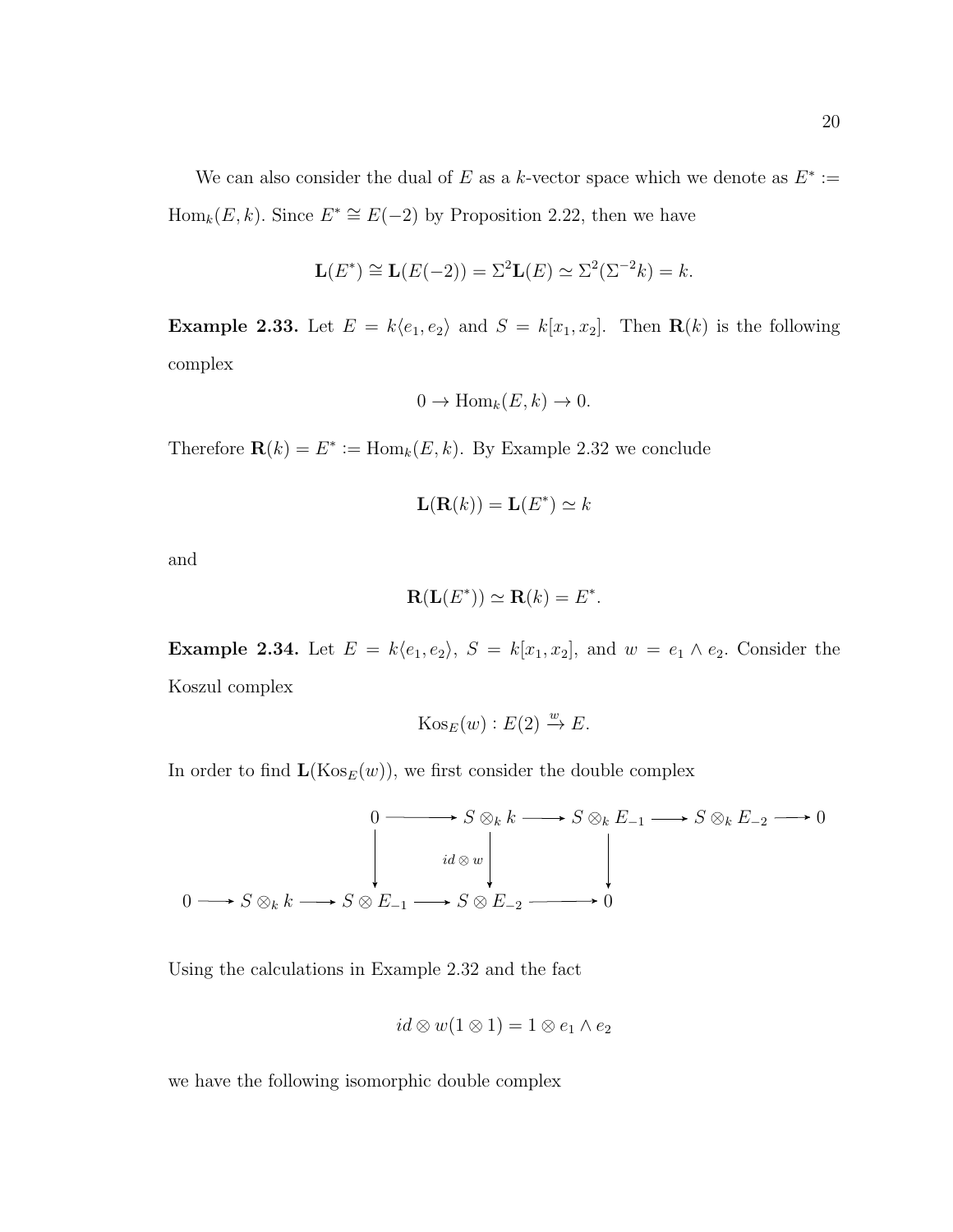

Thus  $\mathbf{L}(\mathrm{Kos}_E(w))$  is isomorphic to the total complex of this double complex which is given by the following complex

$$
\begin{pmatrix} x_1 \\ x_2 \\ 0 \end{pmatrix} S^3 \xrightarrow{\begin{pmatrix} -x_2 & x_1 & 1 \\ 0 & 0 & -x_1 \\ 0 & 0 & -x_2 \end{pmatrix}} S^3 \xrightarrow{\begin{pmatrix} 0 & x_2 & -x_1 \end{pmatrix}} S \to 0.
$$

#### <span id="page-27-0"></span>2.2.4 Relevant results

As seen in the above examples, the functors  **and**  $**R**$  **do not define an equivalence of** categories between the category of graded complexes of E-modules and the category of graded complexes of S-modules. However by refining these categories so that quasi-isomorphisms become isomorphisms, we have an equivalence of categories as desired.

**Theorem 2.35** ( [\[7,](#page-110-3) Corollary 2.7]). The functors **R** and **L** define an equivalence of categories

$$
D^b(S \text{-} \textit{mod}) \cong D^b(E \text{-} \textit{mod})
$$

where  $D^b(S \text{-} mod)$  (or  $D^b(E \text{-} mod)$ ) is the derived category of bounded complexes of finitely generated S-modules (or E-modules).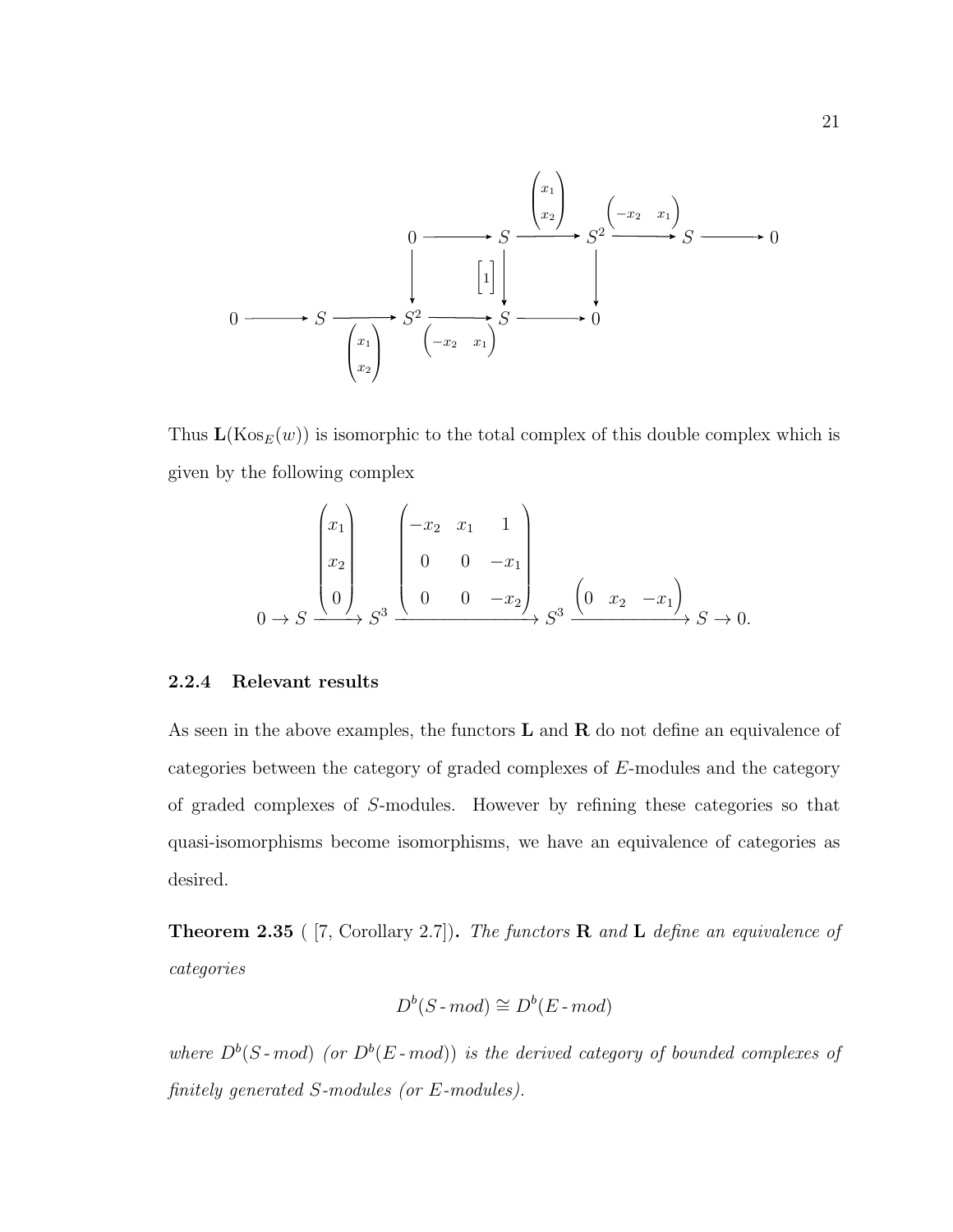In addition, we relate the homology and Betti numbers of these complexes using the following results.

<span id="page-28-1"></span>**Proposition 2.36.** If  $F$  is a complex of graded E-modules and  $G$  is a complex of graded S-modules then

- 1.  $H_i(\mathbf{R}(\mathbf{G}))_j = \text{Tor}_{i+j}^S(k, \mathbf{G})_j$
- 2.  $H_i(\mathbf{L}(\mathbf{F}))_j = \text{Ext}_E^{i+j}(k, \mathbf{F})_j$

Proof. This proof is an extension of the proof of [\[7,](#page-110-3) Proposition 2.3] which is the equivalent result for modules.

Part  $(1)$ :

Let  $E^* := \text{Hom}_k(E, k)$  denote the k-vector space dual of E. As demonstrated in Example [2.32,](#page-25-1)  $L(E^*)$  is isomorphic to the Koszul complex which is a minimal free resolution of  $k$  over  $S$ . Thus

<span id="page-28-0"></span>
$$
\operatorname{Tor}_{i+j}^S(k, \mathbf{G})_j = H_{i+j}(\mathbf{L}(E^*) \otimes_S \mathbf{G})_j. \tag{2.2.1}
$$

Now for all  $a, \mathbf{R}(G_a)$  is the complex of E-modules

$$
\mathbf{R}(G_a) : \cdots \xrightarrow{\phi} \text{Hom}_k(E, (G_a)_b) \xrightarrow{\phi} \text{Hom}_k(E, (G_a)_{b+1}) \xrightarrow{\phi} \cdots
$$

where  $\phi(\alpha) = [e \mapsto \sum_i x_i \alpha(e_i \wedge e)]$ . Since

$$
\text{Hom}_{k}(E, (G_{a})_{b}) \cong \text{Hom}_{k}(E, k) \otimes_{k} (G_{a})_{b} = E^{*} \otimes_{k} (G_{a})_{b}
$$

then  $\mathbf{R}(G_a)$  is isomorphic to

$$
\cdots \xrightarrow{\tilde{\phi}} E^* \otimes_k (G_a)_b \xrightarrow{\tilde{\phi}} E^* \otimes_k (G_a)_{b+1} \xrightarrow{\tilde{\phi}} \cdots
$$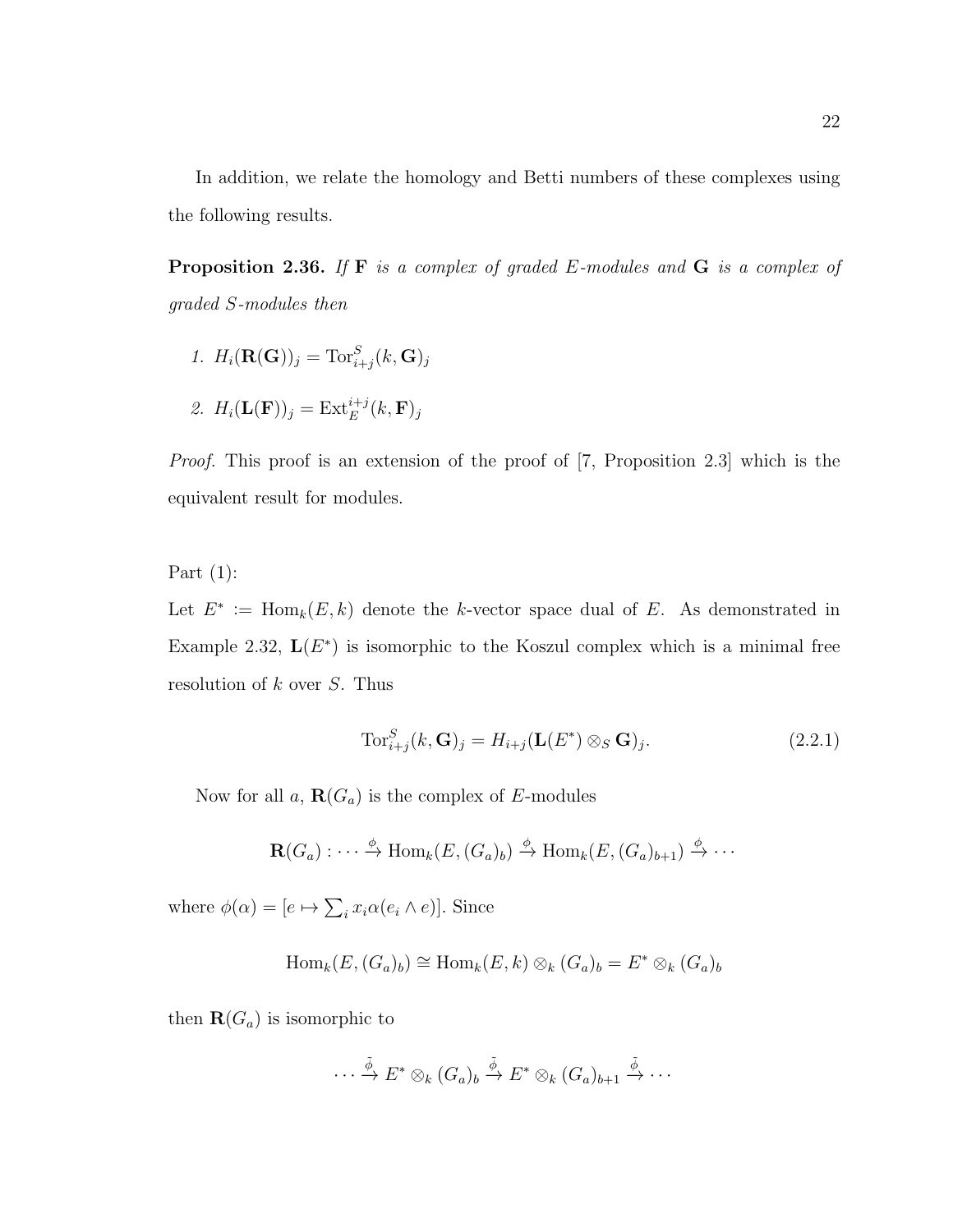where  $\tilde{\phi}(\alpha \otimes g) = \sum_i e_i \wedge \alpha \otimes x_i g$ . Thus **R(G)** is isomorphic to the total complex of the following double complex

$$
\cdots \longrightarrow E^* \otimes_k (G_{a+1})_b \longrightarrow E^* \otimes_k (G_{a+1})_{b+1} \longrightarrow \cdots
$$
  
\n
$$
\downarrow \qquad \qquad \downarrow
$$
  
\n
$$
\cdots \longrightarrow E^* \otimes_k (G_a)_b \longrightarrow E^* \otimes_k (G_a)_{b+1} \longrightarrow \cdots
$$
  
\n
$$
\downarrow
$$

where the horizontal maps are  $\tilde{\phi}$  and the vertical maps are  $id \otimes d_G$ . This implies

$$
\mathbf{R}(\mathbf{G})_i \cong \bigoplus_a E^* \otimes_k (G_a)_{a-i}.
$$

Also

$$
(\mathbf{L}(E^*) \otimes_S \mathbf{G})_{i+j} = \bigoplus_a \mathbf{L}(E^*)_{i+j-a} \otimes_S G_a = \bigoplus_a (E^*)_{i+j-a} \otimes_k S
$$

as S-modules, so

$$
\mathbf{R}(\mathbf{G})_{i,j} \cong \bigoplus_{a} (E^*)_{i+j-a} \otimes_k (G_a)_{a-i} \cong (\mathbf{L}(E^*) \otimes_S \mathbf{G})_{i+j,j}
$$

as S-modules. Note  $\mathbf{L}(E^*) \otimes_S \mathbf{G}$  is isomorphic to the total complex of the following double complex

$$
\cdots \longrightarrow (E^*)_{d-a} \otimes_k G_{a+1} \longrightarrow (E^*)_{d-a-1} \otimes_k G_{a+1} \longrightarrow \cdots
$$
\n
$$
\cdots \longrightarrow (E^*)_{d-a} \otimes_k G_a \longrightarrow (E^*)_{d-a-1} \otimes_k G_a \longrightarrow \cdots
$$
\n
$$
\downarrow
$$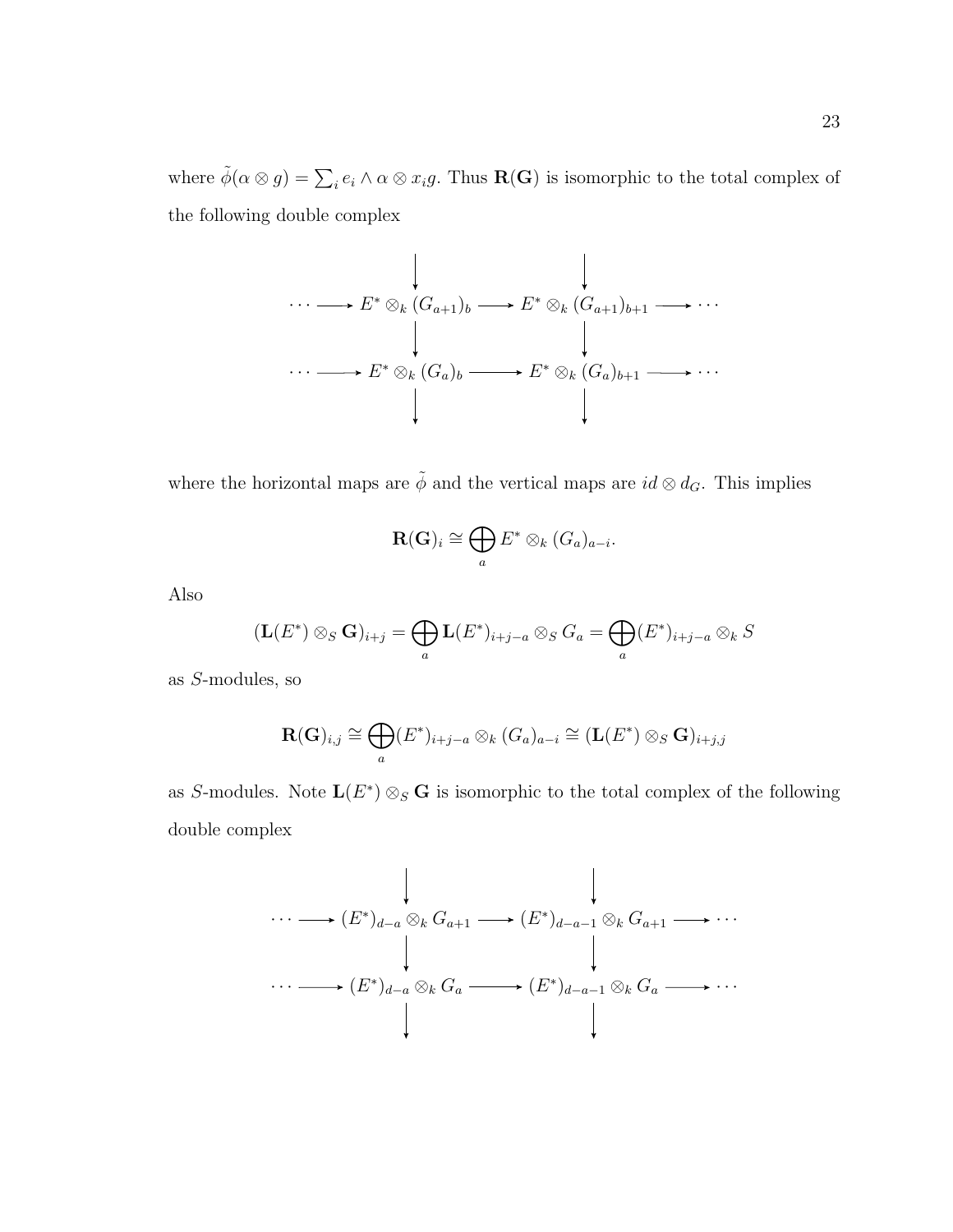where the horizontal maps are  $\tilde{\phi}$  and the vertical maps are  $id\otimes d_G$  which are the same maps as in the double complex that gives  $R(G)$ . Therefore using [\(2.2.1\)](#page-28-0) we conclude

$$
H_i(\mathbf{R}(\mathbf{G}))_j \cong H_{i+j}(\mathbf{L}(E^*) \otimes_S \mathbf{G})_j = \text{Tor}_{i+j}^S(k, \mathbf{G})_j
$$

as S-modules.

Part  $(2)$ : Note  $\mathbf{R}(S)$  is the following complex

$$
0 \to \text{Hom}_k(E, S_0) \to \text{Hom}_k(E, S_1) \to \cdots.
$$

Since  $\text{Hom}_k(E, S_i) \cong \text{Hom}_k(E \otimes_k S_i^*, k)$  where  $S_i^* = \text{Hom}_k(S_i, k)$  then applying Hom<sub>k</sub> $(-, k)$  to **R**(S) gives the following complex

$$
\cdots \to E \otimes_k S_1^* \to E \otimes_k S_0^* \to 0
$$

which is the minimal free resolution of k over E. Therefore  $\text{Hom}_k(\mathbf{R}(S), k)$  is a minimal free resolution of  $k$  over  $E$ . Then by definition

<span id="page-30-0"></span>
$$
\operatorname{Ext}_{E}^{i+j}(k, \mathbf{F}) = H^{i+j}(\operatorname{Hom}_{E}(\operatorname{Hom}_{k}(\mathbf{R}(S), k), \mathbf{F})_{j}.
$$
\n(2.2.2)

Now for all  $a, L(F_a)$  is the complex of S-modules

$$
\mathbf{L}(F_a) : \cdots \xrightarrow{\psi} S \otimes_k (F_a)_b \xrightarrow{\psi} S \otimes_k (F_a)_{b-1} \xrightarrow{\psi} \cdots
$$

where  $\psi(s\otimes f) = \sum_i x_i s\otimes e_i \wedge f$ . Then by definition  $\mathbf{L}(\mathbf{F})$  is the total complex of the following double complex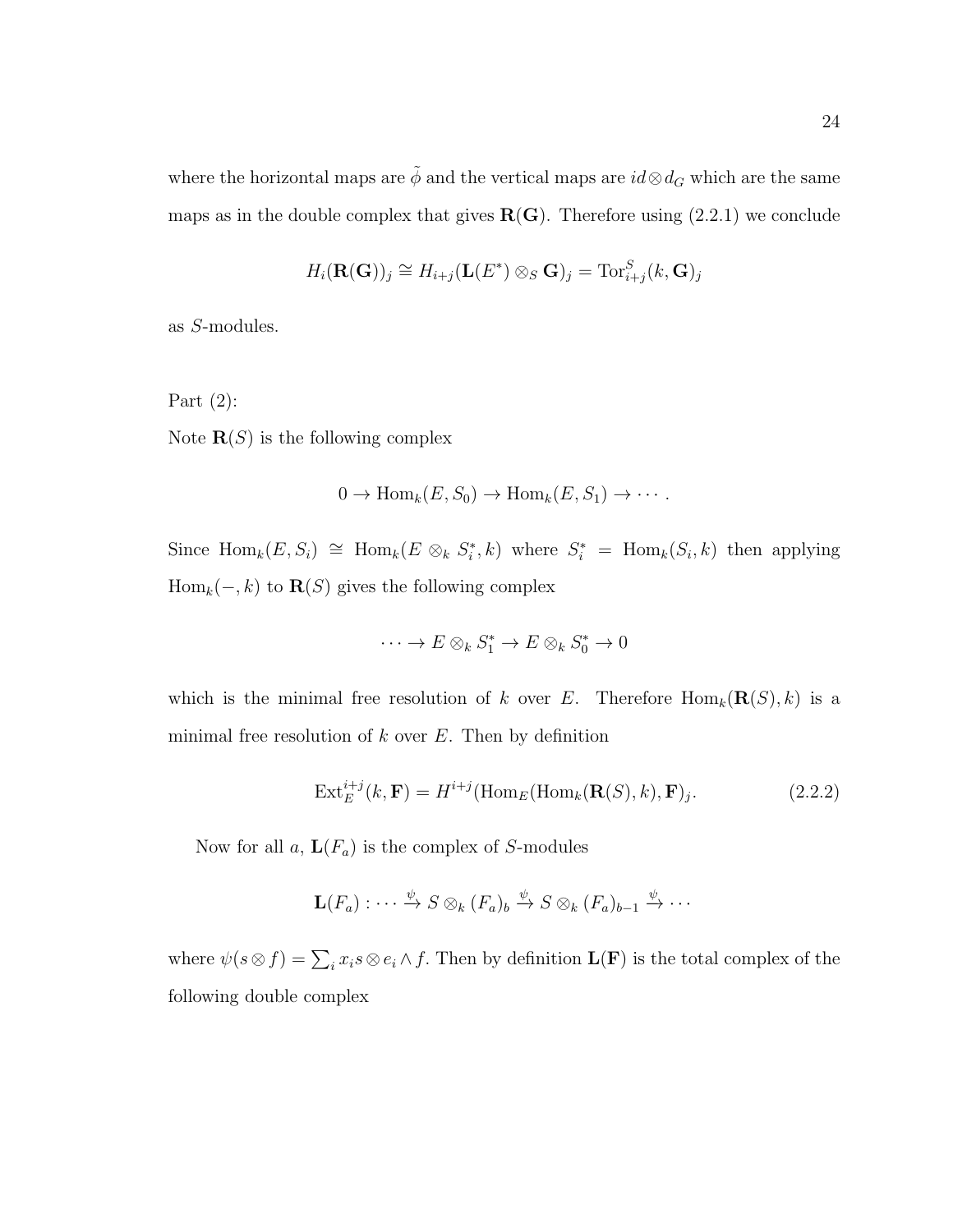

where the horizontal maps are  $\psi$  and the vertical maps are  $id \otimes d_F$  which means

$$
\mathbf{L}(\mathbf{F})_i = \bigoplus_a S \otimes_k (F_a)_{i-a}.
$$

Also

$$
\text{Hom}_E(\text{Hom}_k(\mathbf{R}(S), k), \mathbf{F})^{i+j} = \bigoplus_a \text{Hom}_E(E \otimes_k S^*_{i+j-a}, F_a)
$$
\n
$$
\cong \bigoplus_a \text{Hom}_E(E, \text{Hom}_k(S^*_{i+j-a}, F_a))
$$
\n
$$
\cong \bigoplus_a \text{Hom}_k(S^*_{i+j-a}, F_a)
$$
\n
$$
\cong \bigoplus_a S_{i+j-a} \otimes_k F_a.
$$

as E-modules, so

$$
\mathbf{L}(\mathbf{F})_{i,j} = \bigoplus_{a} S_{i+j-a} \otimes_k (F_a)_{i-a} \cong \left(\mathrm{Hom}_E(\mathrm{Hom}_k(\mathbf{R}(S),k),\mathbf{F})^{i+j}\right)_j
$$

as E-modules. Note  $\text{Hom}_E(\text{Hom}_k(\mathbf{R}(S), k), \mathbf{F})$  is isomorphic to the total complex of the following double complex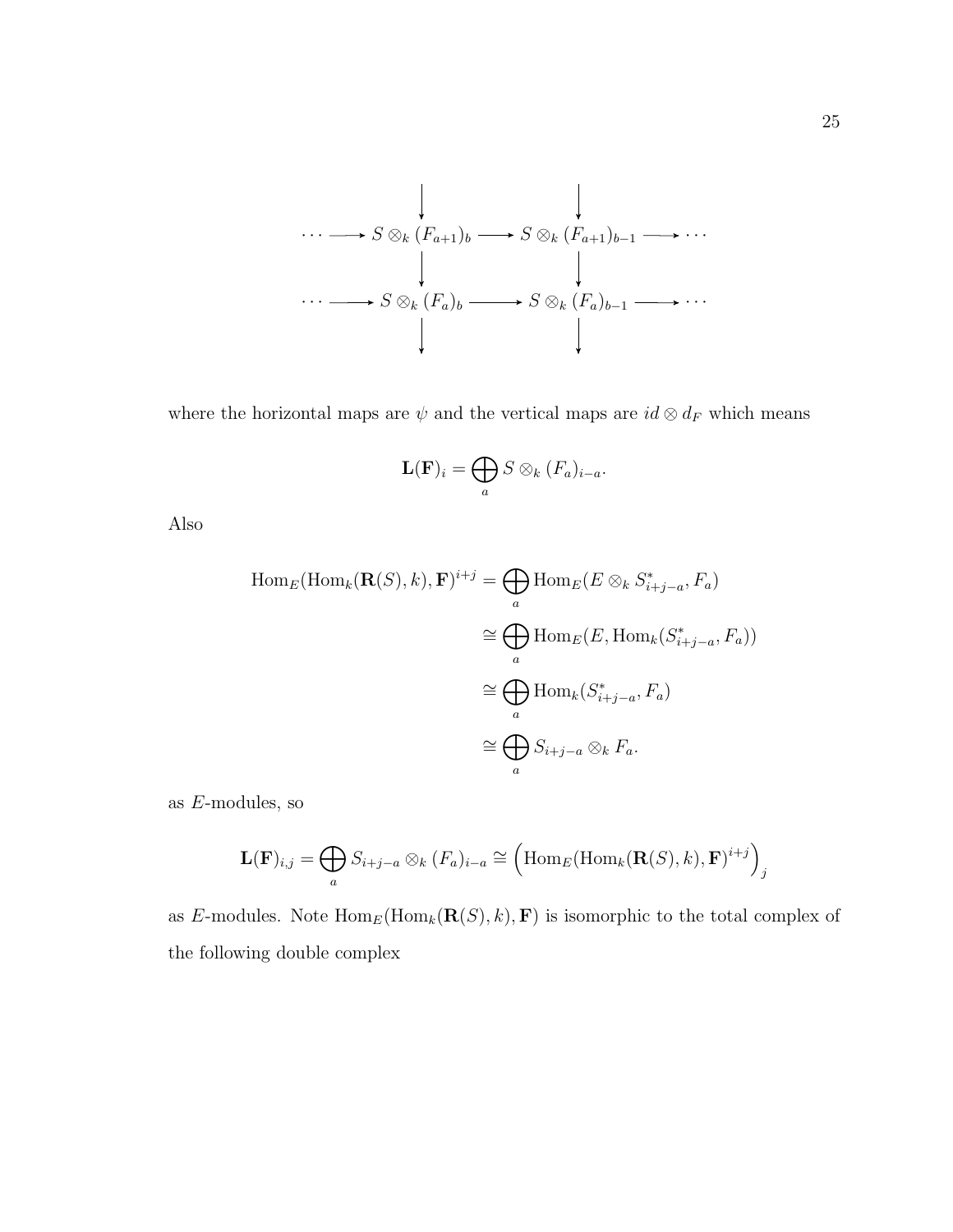

where the horizontal maps are  $\psi$  and the vertical maps are  $id\otimes d_F$  which are the same maps as in the double complex that give  $L(F)$ . Therefore using [\(2.2.2\)](#page-30-0) we conclude

$$
H_i(\mathbf{L}(\mathbf{F}))_j \cong H^{i+j}(\text{Hom}_E(\text{Hom}_k(\mathbf{R}(S),k),\mathbf{F}))_j = \text{Ext}_E^{i+j}(k,\mathbf{F})_j.
$$

 $\Box$ 

**Definition 2.37.** A complex  $\bf{F}$  of graded  $\bf{E}$ -modules is called *perfect* if it is quasiisomorphic to a finite free graded complex over E.

**Corollary 2.38.** Under BGG, a perfect complex  $\bf{F}$  of graded E-modules corresponds to a complex G of graded S-modules with finite length total homology. In addition

$$
\dim_k H(\mathbf{F}) = \sum_i \beta_i(\mathbf{G}).
$$

The following is a proof of only the forward direction because the other direction is not as relevant for this thesis.

*Proof.* Under BGG, quasi-isomorphic complexes map to the same complex. Therefore we may reduce to the case where  $\bf{F}$  is a bounded complex of graded free  $E$ -modules of finite rank. Finite rank free  $E$ -modules are injective because  $E$  is injective as an E-module by Corollary [2.23.](#page-23-3) Thus

$$
\mathrm{Ext}^{i+j}_E(k,\mathbf{F})_j = H^{i+j}(\mathrm{Hom}_E(k,\mathbf{F}))_j
$$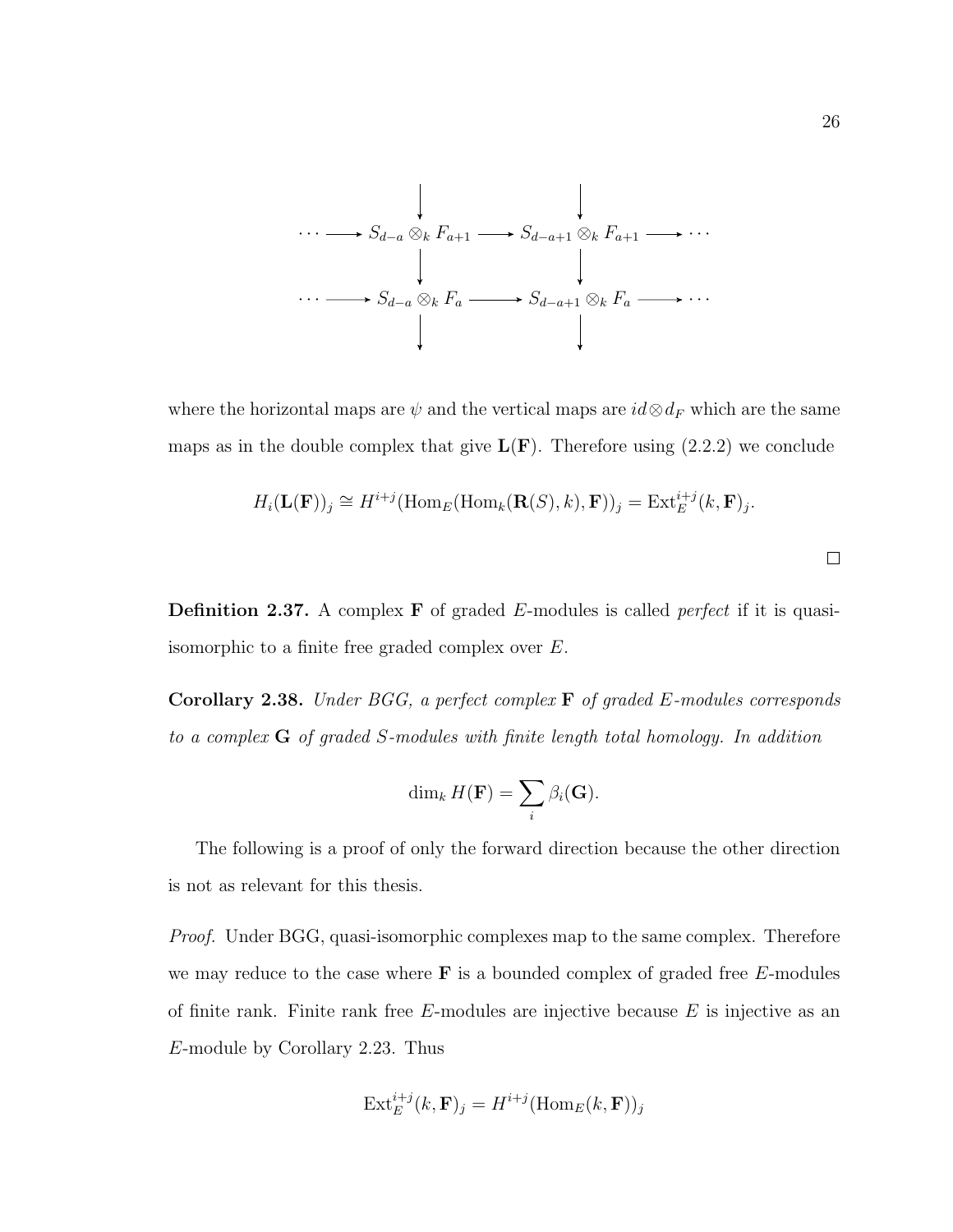which has finite dimension as a k-vector space for all i and j. Also since  $\bf{F}$  is bounded, then  $H_{i+j}(\text{Hom}_E(k, \mathbf{F}))_j = 0$  for all but a finite number of pairs  $(i, j)$ . Then by part (2) of Proposition [2.36,](#page-28-1)  $H_i(\mathbf{L}(\mathbf{F}))_j = 0$  for all but a finite number of pairs  $(i, j)$ . Thus  $G := L(F)$  has finite length homology.

Moreover, part (1) of Proposition [2.36](#page-28-1) gives

$$
H_i(\mathbf{F})_j = H_i(\mathbf{R}(\mathbf{L}(\mathbf{F})))_j = \text{Tor}_{i+j}^S(k, \mathbf{G})_j = \beta_{i+j,j}(\mathbf{G})
$$

which implies

$$
\dim_k H(\mathbf{F}) = \sum_i \beta_i(\mathbf{G}).
$$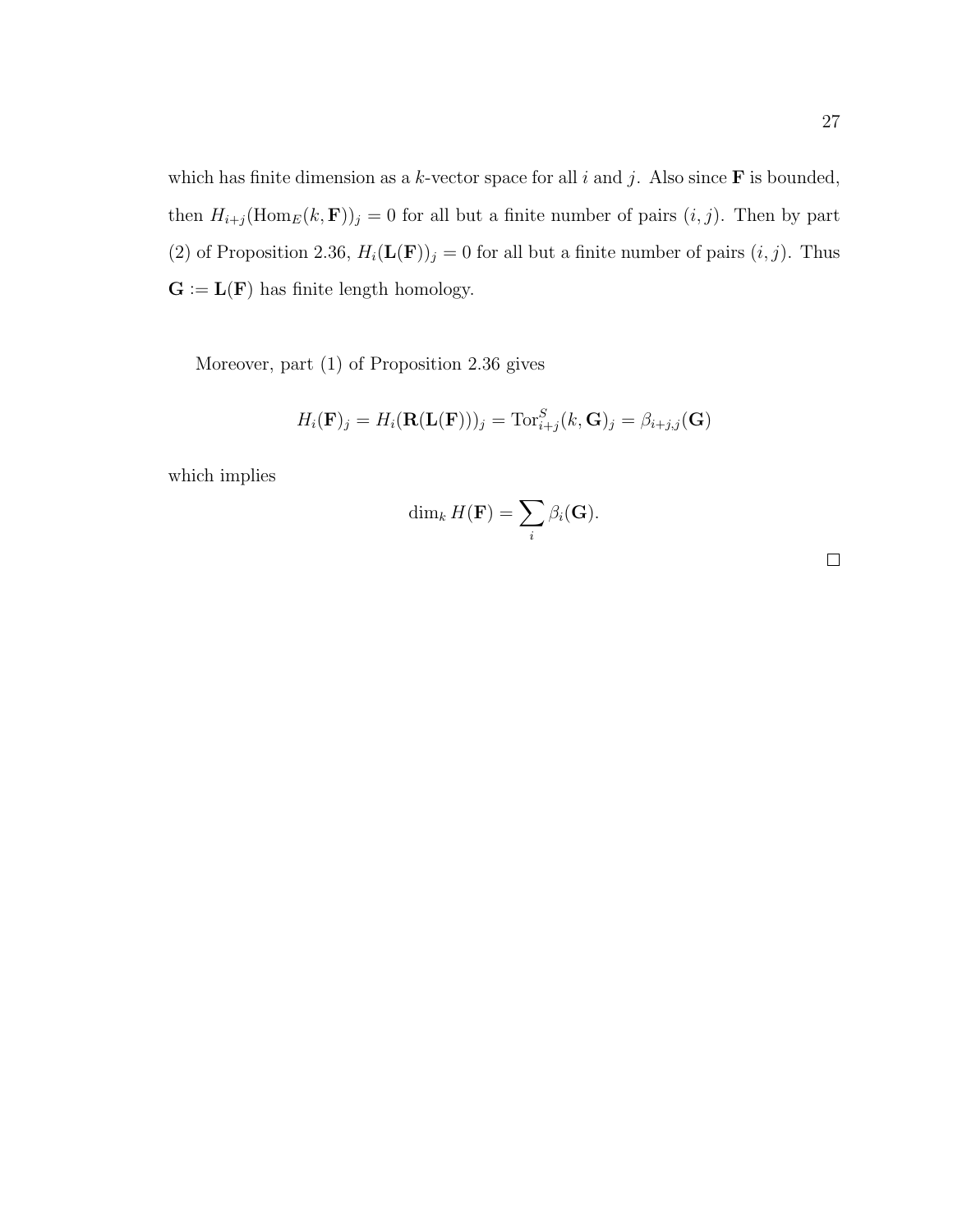### <span id="page-34-0"></span>Chapter 3

# KOSZUL COMPLEXES OVER THE EXTERIOR ALGEBRA

We begin investigating Question [1.8](#page-10-1) by considering counterexamples to Conjecture [1.4.](#page-9-1) The original counterexample given by Iyengar and Walker in [\[13\]](#page-111-2) is a complex over the polynomial ring and, under BGG, it corresponds to the Koszul complex of a general quadric over the exterior algebra  $E_n = k\langle e_1, \ldots, e_n \rangle$ . Throughout the rest of this thesis, we are assuming  $deg(e_i) = 1$  and a quadric is a homogeneous element of degree 2. Section [3.1](#page-35-0) is devoted to analyzing this original counterexample. In particular we will show the Koszul complex of a general quadric over  $E_n$  has homological growth factor (see Definition [1.9\)](#page-10-2) less than 2 for large enough n.

We then produce a new counterexample in Section [3.2](#page-41-0) by considering the Koszul complex of two generic quadrics over the exterior algebra  $E_n$ . We analyze these Koszul complexes by looking at a lower and upper bound of its homological growth factor. Using these bounds, we conclude that the homological growth factor of the Koszul complex of two generic quadrics is less than 2 for some  $n$ . In fact, we observe that the smallest homological growth factor of a Koszul complex of two generic quadrics appears to be less than the smallest homological growth factor of a Koszul complex of one general quadric.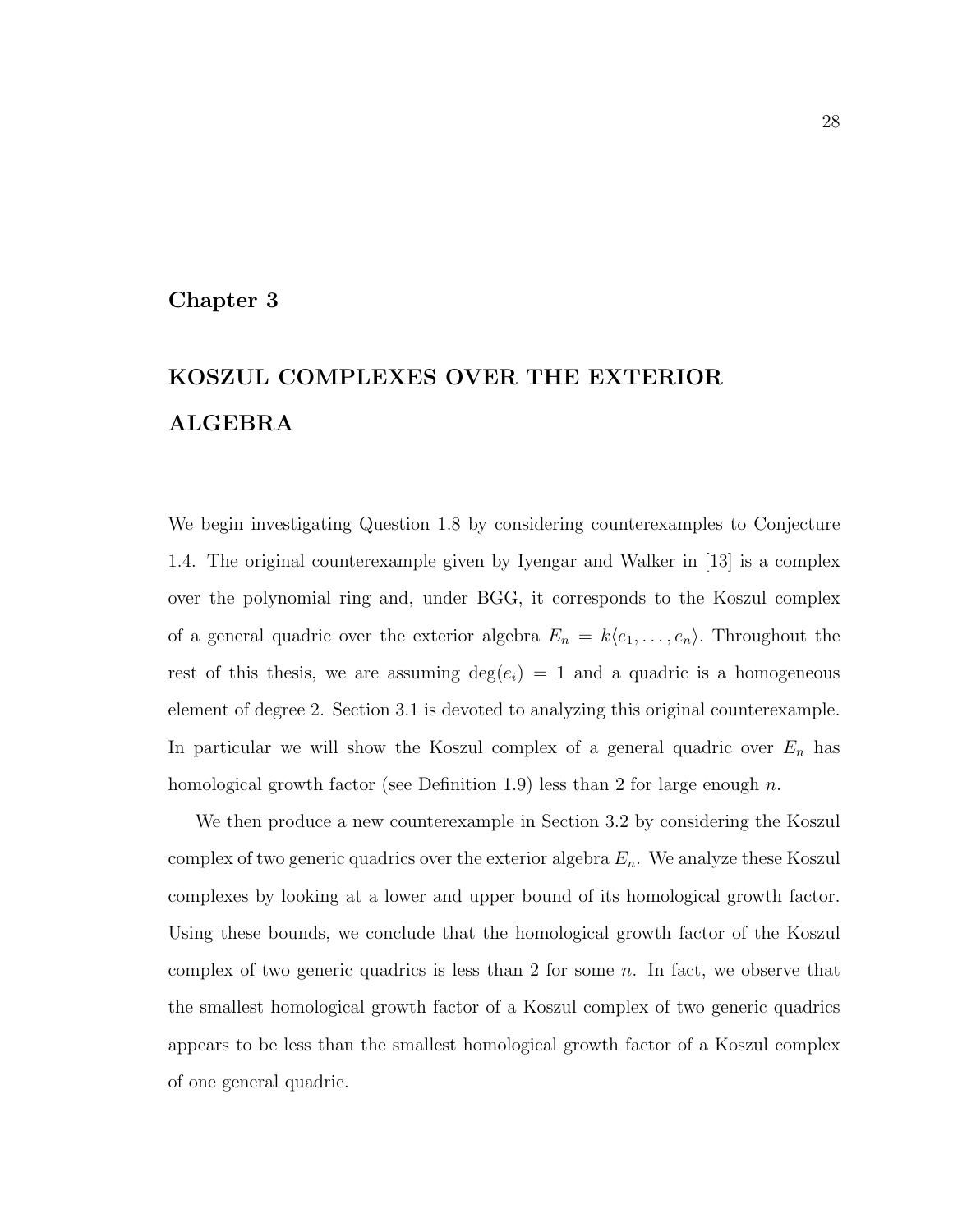## <span id="page-35-0"></span>3.1 Koszul complex of one quadric

Let k be a field and let  $E_n = k\langle e_1, \ldots, e_n \rangle$ . Consider the Koszul complex

$$
Kos_n(w): E_n(-2) \xrightarrow{w} E_n
$$

where  $w \in E_n$  is a quadric.

**Definition 3.1.** Consider the affine space  $\mathbb{A}_{k}^{n \choose 2}$  $\binom{\binom{n}{2}}{k}$  over the field  $k$  (i.e.  $\mathbb{A}_k^{\binom{n}{2}}$  $\lambda_k^{(2)}$  is the set of all  $\binom{n}{2}$ <sup>n</sup><sub>2</sub>)-tuples of elements of k). Let  $\Theta: \mathbb{A}_k^{n \choose 2} \to (E_n)_2$  be the function defined by  $\Theta((w_{ij})_{1\leq i < j \leq n}) = \sum$  $1 \leq i < j \leq n$  $w_{ij}e_i\wedge e_j.$ 

Remark 3.2.  $\Theta$  is bijective.

**Proposition 3.3.** Let k be a field. There exists a Zariski open set U of  $\mathbb{A}_{k}^{n \choose 2}$  $\lambda_k^{(2)}$  such that for  $w \in (E_n)_2$  the following are equivalent

- 1.  $w \in \Theta(U)$
- 2. the map  $\mu_i : (E_n(-2))_i \stackrel{w}{\rightarrow} (E_n)_i$  which is given by  $\mu_i(x) = wx$  is injective for  $i \leq \lfloor \frac{n}{2} \rfloor + 1$  and surjective for  $i \geq \lfloor \frac{n}{2} \rfloor + 2$ .

Moreover, if n is even and char  $k = 0$  or char  $k > \frac{n+1}{2}$  then U is nonempty and if n is odd and char  $k = 0$  then U is also nonempty.

*Proof.* Let  $w \in (E_n)_2$ . For each i, fix the standard bases for the vector spaces  $(E_n(-2))_i$  and  $(E_n)_i$ . Let  $M_i(w)$  denote the matrix representing the k-linear transformation

$$
\mu_i : (E_n(-2))_i \xrightarrow{w} (E_n)_i
$$

with respect to the chosen bases. Note the entries of  $M_i(w)$  depend on the coefficients of w but not on any elements of  $E_n$ .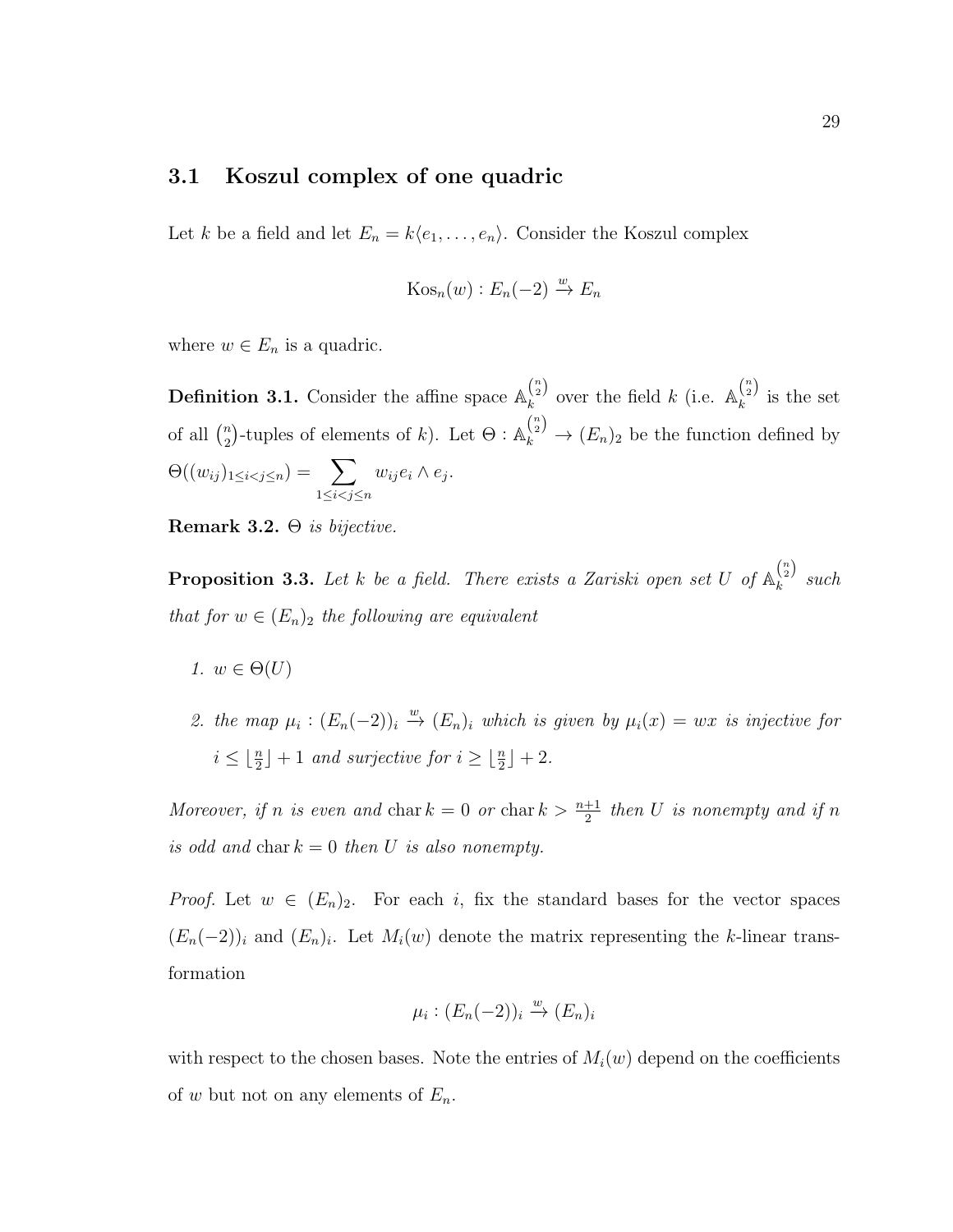The map  $\mu_i$  is injective for  $i \leq \lfloor \frac{n}{2} \rfloor + 1$  and surjective for  $i \geq \lfloor \frac{n}{2} \rfloor + 2$  if and only if the rank of  $M_i$  is maximal; that is rank  $M_i = \min{\{\dim_k(E_n(-2))_i, \dim_k(E_n)_i\}}$ . Set

$$
r_i = \min\{\dim_k(E_n(-2))_i, \dim_k(E_n)_i\}
$$

and let  $I_{r_i}(M)$  be the ideal generated by the  $r_i \times r_i$  minors of M for any matrix M. Also let  $X_i$  be the matrix obtained from  $M_i(w)$  by replacing each coefficient  $w_{ij}$  of w with the variable  $x_{ij}$ . Then

$$
w \text{ satisfies } (2) \Leftrightarrow \text{rank } M_i(w) = r_i \text{ for all } 0 \le i \le n
$$

$$
\Leftrightarrow I_{r_i}(M_i(w)) \neq 0 \text{ for all } 0 \le i \le n
$$

$$
\Leftrightarrow \Theta^{-1}(w) \notin V(I_{r_i}(X_i)) \text{ for all } 0 \le i \le n
$$

$$
\Leftrightarrow \Theta^{-1}(w) \notin V\left(\bigcap_{i=0}^n I_{r_i}(X_i)\right)
$$

Set  $U = \mathbb{A}_k^{\binom{n}{2}}$  $\binom{\binom{n}{2}}{k} \setminus V\left(\bigcap_{i=0}^{n} I_{r_i}(X_i)\right)$  then U is a Zariski open set in  $\mathbb{A}_k^{\binom{n}{2}}$  $\lambda_k^{(2)}$  and by the argument above w satisfies (2) if and only if  $\Theta^{-1}(w) \in U$ . Thus w satisfies (2) if and only if  $w \in \Theta(U)$ .

Now suppose *n* is even, so  $n = 2m$  for some *m*. By [\[5,](#page-110-0) Proposition A.2], if char  $k = 0$  or char  $k > \frac{n+1}{2}$  then  $\tilde{w} = \sum_{i=1}^{m} e_{2i-1} e_{2i}$  satisfies (2). Therefore  $\tilde{w} \in \Theta(U)$ , so  $U$  is nonempty.

Finally suppose *n* is odd. By [\[15,](#page-111-0) proof of Theorem 5.2], if char  $k = 0$  then the element  $\tilde{w}$  which is the sum of all monomials in  $E_n$  of degree 2 satisfies (2). Therefore  $\tilde{w} \in U$ , so U is also non-empty in this case.  $\Box$ 

<span id="page-36-0"></span>**Definition 3.4.** If *n* is even then assume char  $k = 0$  or char  $k > \frac{n+1}{2}$  and if *n* is odd then assume char  $k = 0$ . An element  $w \in (E_n)_2$  is general if  $w \in \Theta(U)$  where U is the non-empty Zariski open set given in Proposition [3.3.](#page-35-0)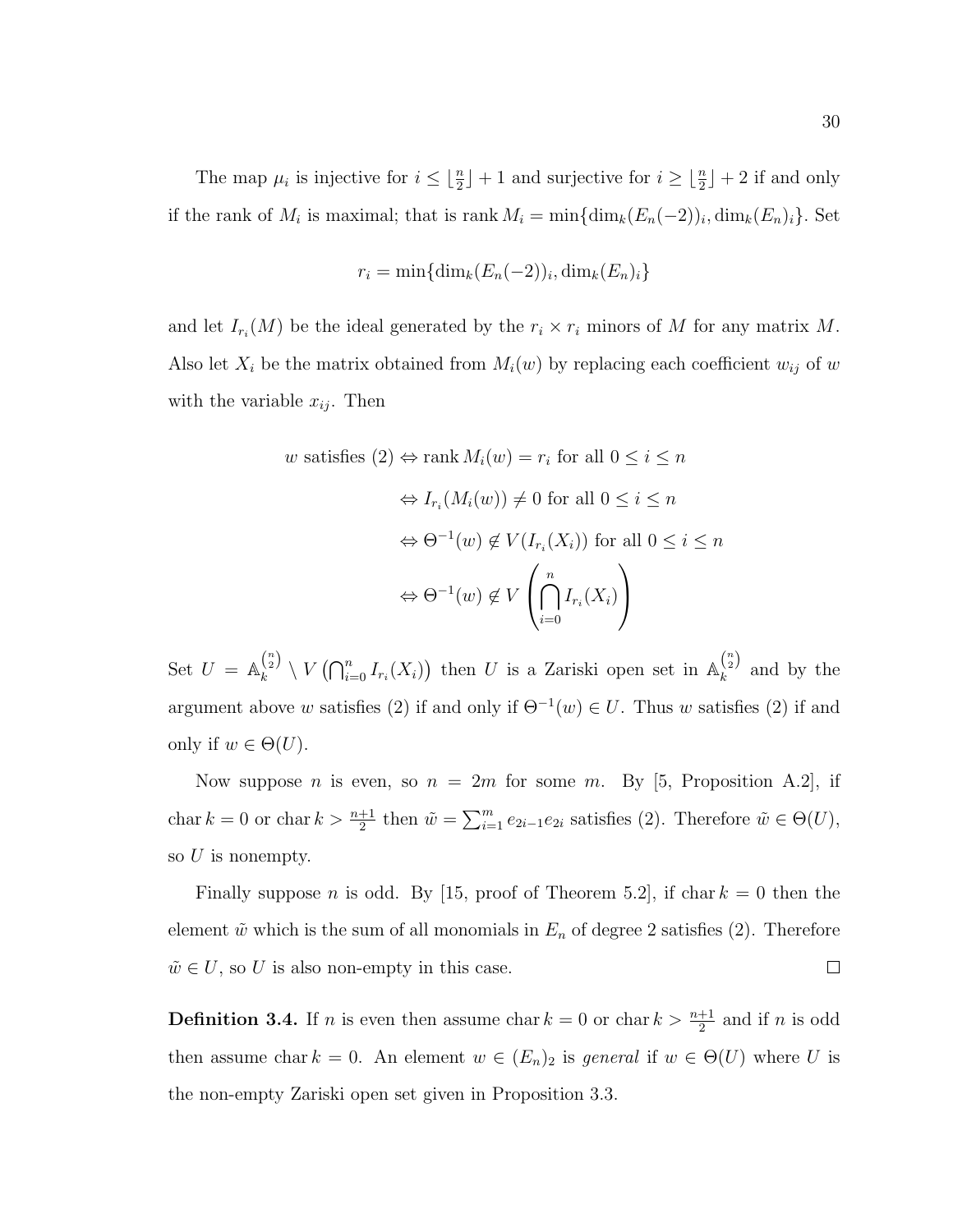<span id="page-37-0"></span>**Proposition 3.5.** Let  $w \in E_n$  be a general quadric. If n is even, then  $n = 2m$  for some m and

$$
\dim_k H(\mathrm{Kos}_{2m}(w)) = \binom{2m+2}{m+1}
$$

.

If n is odd, then  $n = 2m + 1$  for some m and

$$
\dim_k H(\text{Kos}_{2m+1}(w)) = 2\binom{2m+2}{m+1}.
$$

Proof. This proof is an extension of the proof of [\[13,](#page-111-1) Proposition 2.1] which proves the even case for  $w = \sum_{i=1}^{n} e_{2i}e_{2i-1}$ .

By definition,  $w \in \Theta(U)$  where U is the non-empty Zariski open set given in Proposition [3.3.](#page-35-0) Therefore  $\mu_i : (E_n(-2))_i \stackrel{w}{\to} (E_n)_i$  is injective for  $i \leq \lfloor \frac{n}{2} \rfloor + 1$  and surjective for  $i \geq \lfloor \frac{n}{2} \rfloor + 2$  which implies

$$
\dim_k \ker(\mu_i) = \begin{cases} 0 & i \le \lfloor \frac{n}{2} \rfloor + 1 \\ \binom{n}{i-2} - \binom{n}{i} & i \ge \lfloor \frac{n}{2} \rfloor + 2 \end{cases}
$$

and

$$
\dim_k \operatorname{coker}(w)_i = \begin{cases} {n \choose i} - {n \choose i-2} & i \leq \lfloor \frac{n}{2} \rfloor + 1 \\ 0 & i \geq \lfloor \frac{n}{2} \rfloor + 2. \end{cases}
$$

First suppose *n* is even, so  $n = 2m$  for some *m*. Then

$$
\dim_k H(\text{Kos}_{2m}(w)) = \sum_i \dim_k \text{coker}(\mu_i) + \dim_k \text{ker}(\mu_i)
$$
  
= 
$$
\sum_{i=0}^{m+1} {2m \choose i} - {2m \choose i-2} + \sum_{i=m+1}^{2m} {2m \choose i-2} - {2m \choose i}
$$
  
= 
$$
{2m \choose m-1} + 2 {2m \choose m} + {2m \choose m+1}
$$
  
= 
$$
{2m+2 \choose m+1}.
$$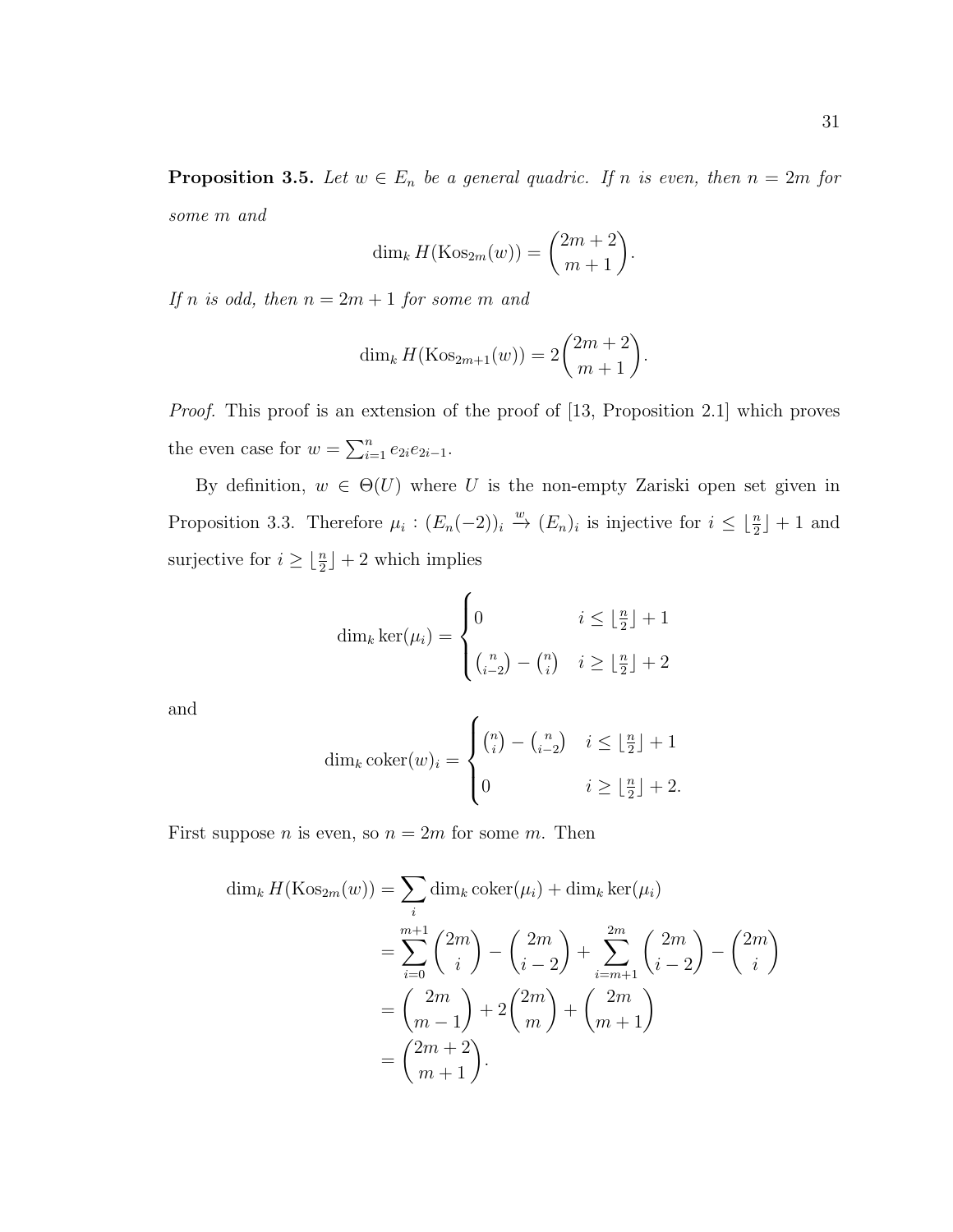Now suppose *n* is odd so  $n = 2m + 1$  for some *m*. Then

$$
\dim_k H(\text{Kos}_{2m+1}(w)) = \sum_i \dim_k \text{coker}(\mu_i) + \dim_k \text{ker}(\mu_i)
$$
  
= 
$$
\sum_{i=0}^{m+1} {2m+1 \choose i} - {2m+1 \choose i-2} + \sum_{i=m+2}^{2m+1} {2m+1 \choose i-2} - {2m+1 \choose i}
$$
  
= 
$$
2 {2m+1 \choose m} + {2m+1 \choose m+1}
$$
  
= 
$$
2 {2m+2 \choose m+1}.
$$

<span id="page-38-1"></span>**Corollary 3.6.** Let  $n \geq 8$  and  $w \in E_n$  be a general quadric then

$$
HGF(\mathrm{Kos}_n(w)) < 2.
$$

Proof. This proof is an extension of the ideas in [\[13,](#page-111-1) Remark 2.5] which prove the case when  $n$  is even.

First notice for  $n = 8$  and  $n = 9$ , Proposition [3.5](#page-37-0) gives the equalities

$$
\dim_k H(\mathrm{Kos}_8(w)) = \binom{10}{5} = 252 < 2^8
$$

and

$$
\dim_k H(\text{Kos}_9(w)) = 2\binom{10}{5} = 504 < 2^9.
$$

Now suppose  $n \geq 10$ . If  $n = 2m$  for some m then by Proposition [3.5](#page-37-0) and Stirling's approximation

<span id="page-38-0"></span>
$$
\dim_k H(\text{Kos}_{2m}(w)) = \binom{2m+2}{m+1} < 2^{2m} \frac{4}{\sqrt{\pi(m+1)}} < 2^{2m}.\tag{3.1.1}
$$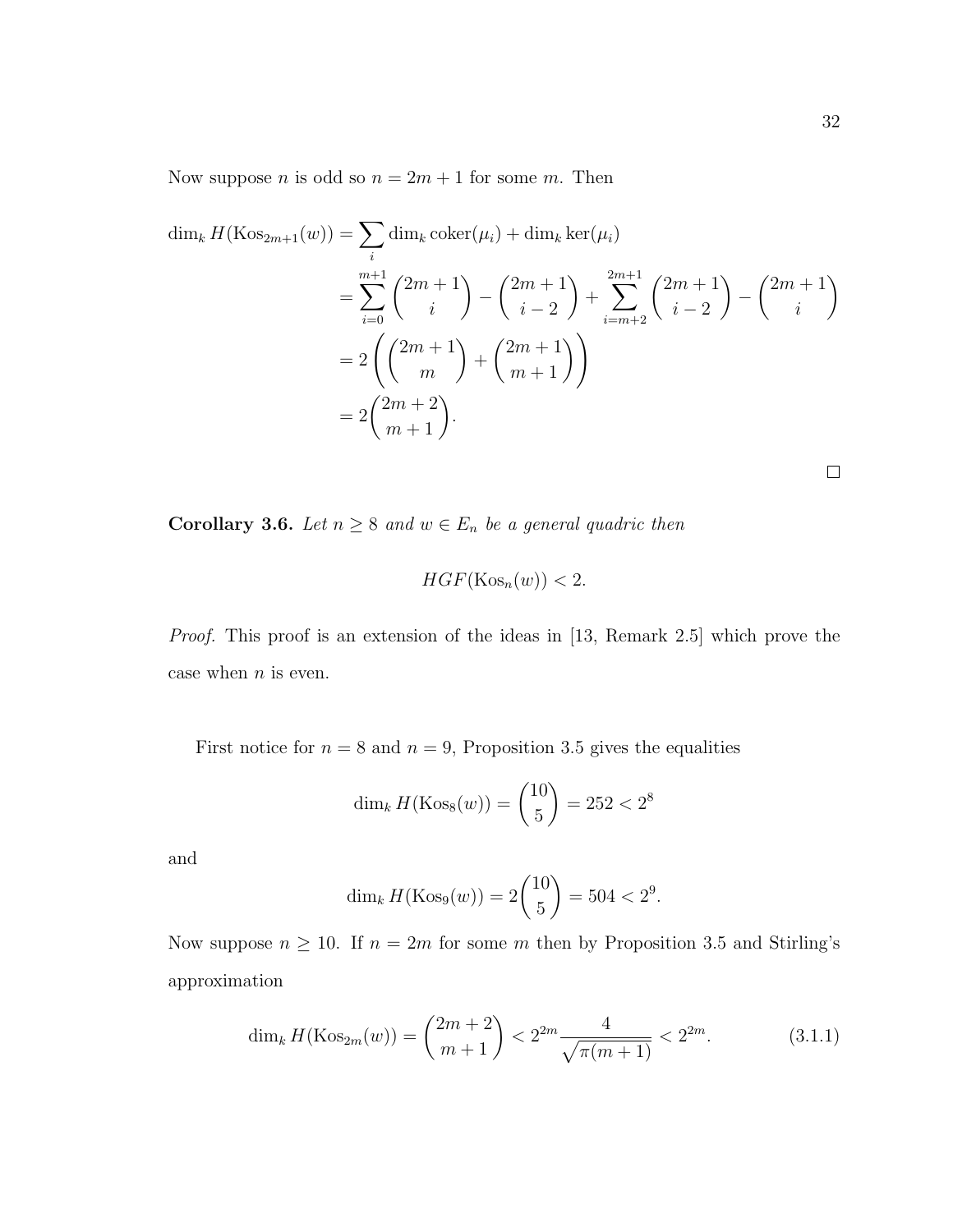Now if  $n = 2m + 1$  for some m then we also have by Proposition [3.5](#page-37-0) and [\(3.1.1\)](#page-38-0) that

$$
\dim_k H(\text{Kos}_{2m+1}(w)) = 2\binom{2m+2}{m+1} < 2^{2m+1}.
$$

We conclude for  $n\geq 8$ 

$$
HGF(\text{Kos}_n(w)) = \left(\dim_k H(\text{Kos}_n(w))\right)^{1/n} < 2.
$$

 $\Box$ 

Therefore Corollary [3](#page-38-1).6 shows  $\text{Kos}_n(w)$  is a counterexample to Conjecture [1.4](#page-9-0) for  $n \geq 8$ . Also, computations performed using Macaulay2 [\[9\]](#page-111-2) indicate the smallest homological growth factor occurs when  $n = 24$  and in this case

$$
HGF(\text{Kos}_{24}(w)) = \binom{26}{13}^{1/24} \approx 1.961. \tag{3.1.2}
$$

Even though this family of complexes has homology smaller than predicted by Conjecture [1.4,](#page-9-0) its homological growth factor is eventually increasing. In particular, the homological growth factor will asymptotically approach 2.

**Corollary 3.7.** For all n, let  $\mathbf{K}_n = \text{Kos}_n(w)$  for any general quadric  $w \in E_n$  then

$$
\lim_{n\to\infty} HGF(\mathbf{K}_n)=2.
$$

*Proof.* First note by Corollary [3.6,](#page-38-1)  $HGF(\mathbf{K}_n) < 2$  for  $n \geq 8$ . Thus

$$
\limsup_{n\to\infty} HGF(\mathbf{K}_n) \leq 2.
$$

Now suppose *n* is even, so  $n = 2m$  for some *m*. Proposition [3.5](#page-37-0) gives

$$
\left(\dim_k H(\mathbf{K}_{2m})\right)^{1/2m} = {2m+2 \choose m+1}^{1/2m}
$$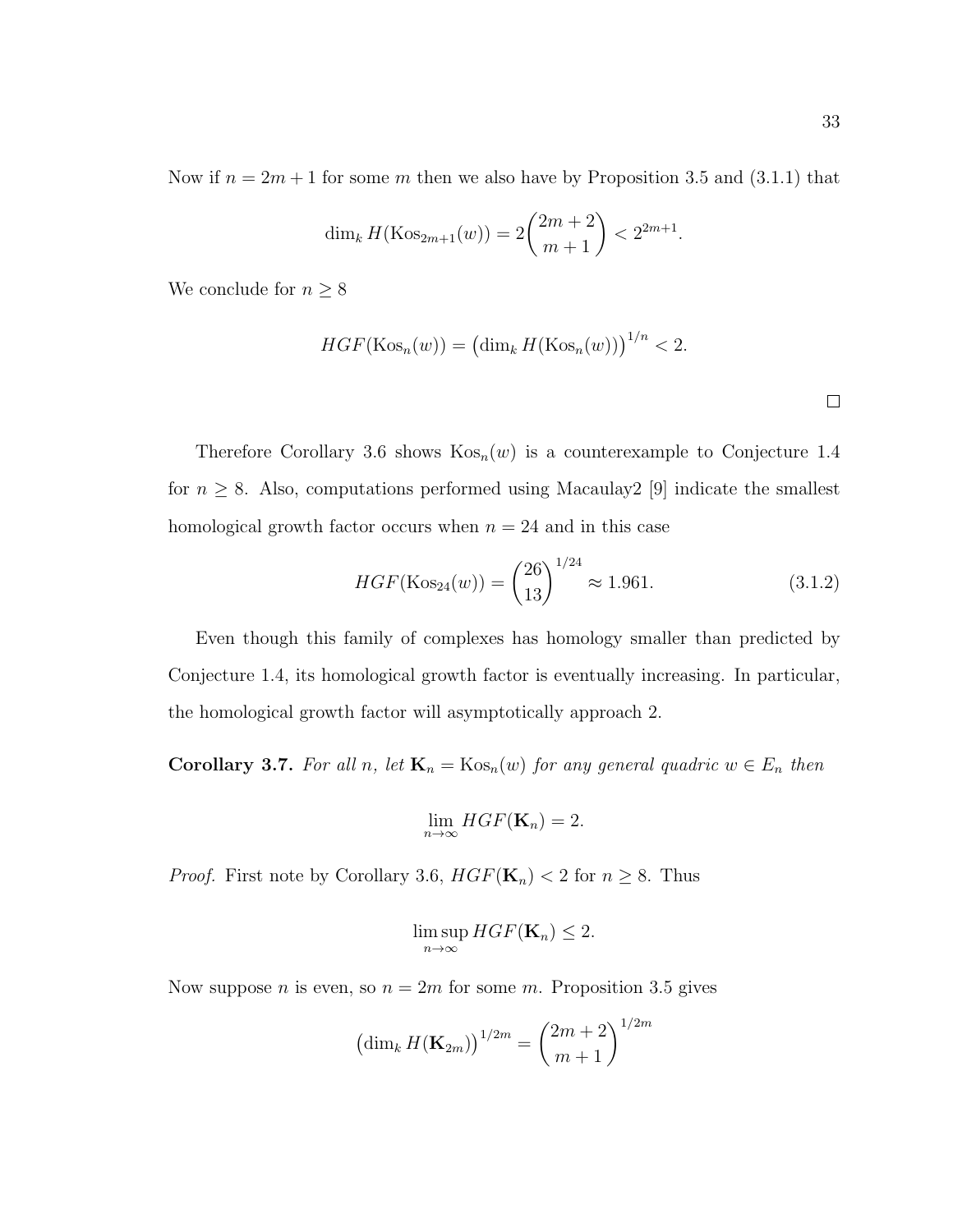and by using the bounds given by Stirling's approximation we have the inequality

$$
{2m+2 \choose m+1}^{1/2m} \ge \left(\frac{8\sqrt{\pi}2^{2m}}{e^2\sqrt{m+1}}\right)^{1/2m} = 2\left(\frac{8\sqrt{\pi}}{e^2\sqrt{m+1}}\right)^{1/2m}
$$

Since  $\lim_{n\to\infty} (m+1)^{1/m} = 1$ , then

<span id="page-40-0"></span>
$$
\liminf_{m \to \infty} {2m + 2 \choose m + 1}^{1/2m} \ge \lim_{m \to \infty} 2 \left( \frac{8\sqrt{\pi}}{e^2 \sqrt{m + 1}} \right)^{1/2m} = 2.
$$
 (3.1.3)

Thus

$$
\liminf_{m\to\infty} HGF(\mathbf{K}_{2m}) \geq 2.
$$

Now suppose *n* is odd, so  $n = 2m + 1$  for some *m*. Proposition [3.5](#page-37-0) gives

$$
\left(\dim_k H(\mathbf{K}_{2m+1})\right)^{1/2m+1} = 2^{1/(2m+1)} \binom{2m+2}{m+1}^{1/(2m+1)}.
$$

Then [\(3.1.3\)](#page-40-0) implies

$$
\liminf_{m \to \infty} \binom{2m+2}{m+1}^{1/(2m+1)} = \lim_{m \to \infty} \left( \binom{2m+2}{m+1}^{1/2m} \right)^{(2m+1)/2m} \ge 2.
$$

Thus

$$
\liminf_{m \to \infty} HGF(\mathbf{K}_{2m+1}) = \liminf_{m \to \infty} 2^{1/(2m+1)} \binom{2m+2}{m+1}^{1/(2m+1)} \ge 2.
$$

Therefore in both cases we have shown

$$
\liminf_{n\to\infty} HGF(\mathbf{K}_{2m+1}) \ge 2
$$

so by the Squeeze Theorem, we conclude

$$
\lim_{n\to\infty} HGF(\mathbf{K}_{2m+1}) = 2.
$$

 $\Box$ 

.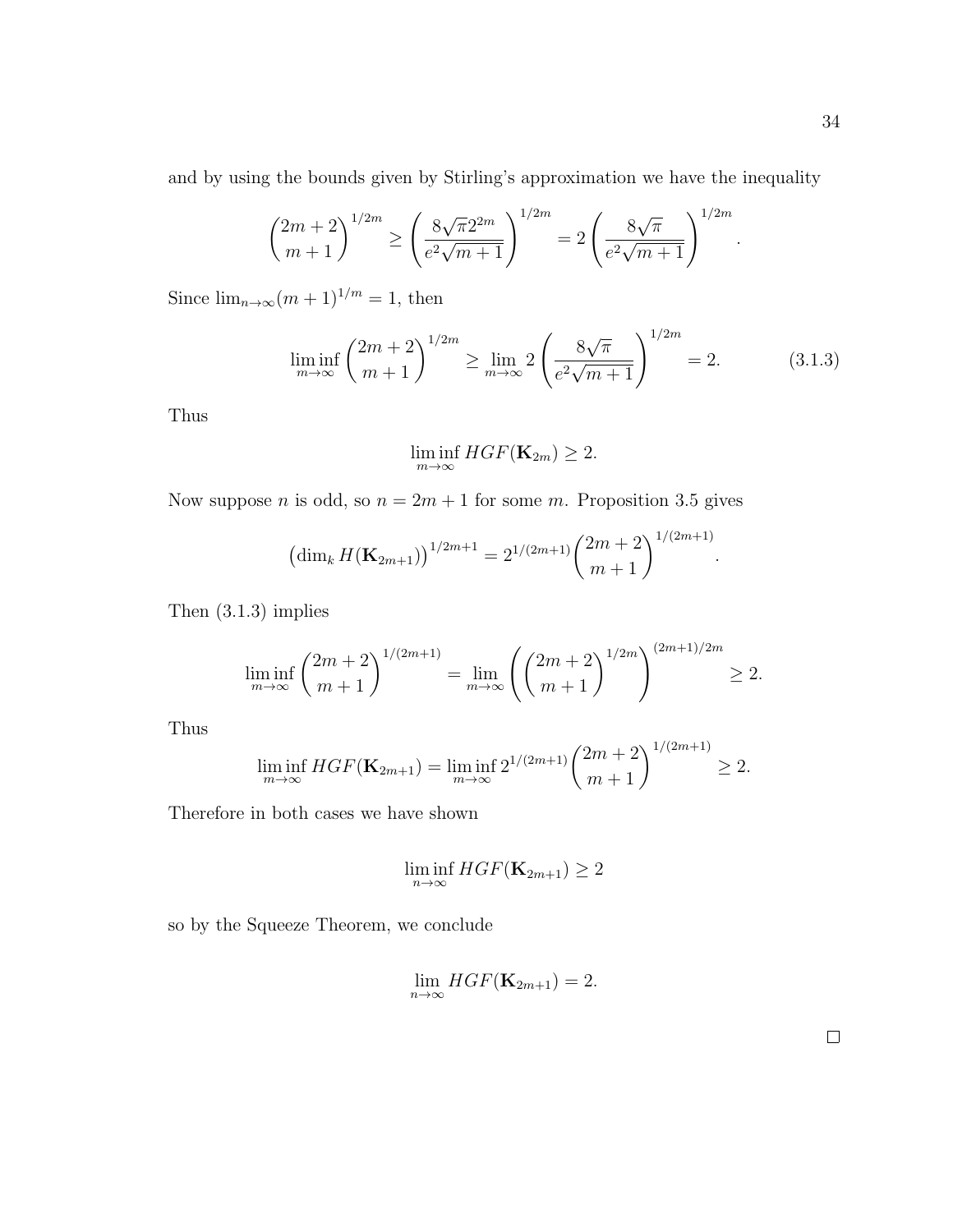# <span id="page-41-2"></span>3.2 Koszul complex of two quadrics

Let  $w_1, w_2 \in E_n = k\langle e_1, \ldots, e_n \rangle$  be quadrics and consider the Koszul complex

$$
\operatorname{Kos}_n(w_1, w_2) : E_n(-4) \xrightarrow{w_1} E_n(-2)^2 \xrightarrow{w_1} E_n.
$$

Recall by Definition [1.9](#page-10-0) the homological growth factor of this complex is given by

$$
HGF(\text{Kos}_n(w_1, w_2)) = (\dim_k H(\text{Kos}_n(w_1, w_2)))^{1/n}.
$$

In order to analyze the homological growth factor of these complexes, we will focus on the dimension of the total homology of  $\text{Kos}_n(w_1, w_2)$ . First consider the following useful results about the homology of  $\text{Kos}_n(w_1, w_2)$ .

<span id="page-41-1"></span>**Lemma 3.8.** Let  $w_1, w_2 \in E_n$  be quadrics. Consider the maps

$$
\alpha: E_n(-2)^2 \xrightarrow{(w_1 \quad w_2)} E_n
$$

$$
\beta: E_n(-4) \xrightarrow{(w_1)} E_n(-2)^2
$$

then dim<sub>k</sub> ker( $\beta$ ) = dim<sub>k</sub> coker( $\alpha$ ).

Proof. Consider the map of vector spaces

$$
\gamma: E_n^2 \xrightarrow{\begin{pmatrix} -w_2 & w_1 \end{pmatrix}} E_n.
$$

The following is an exact sequence of vector spaces

<span id="page-41-0"></span>
$$
0 \to \ker(\gamma) \to E_n^2 \xrightarrow{\gamma} E_n \to \operatorname{coker}(\gamma) \to 0. \tag{3.2.1}
$$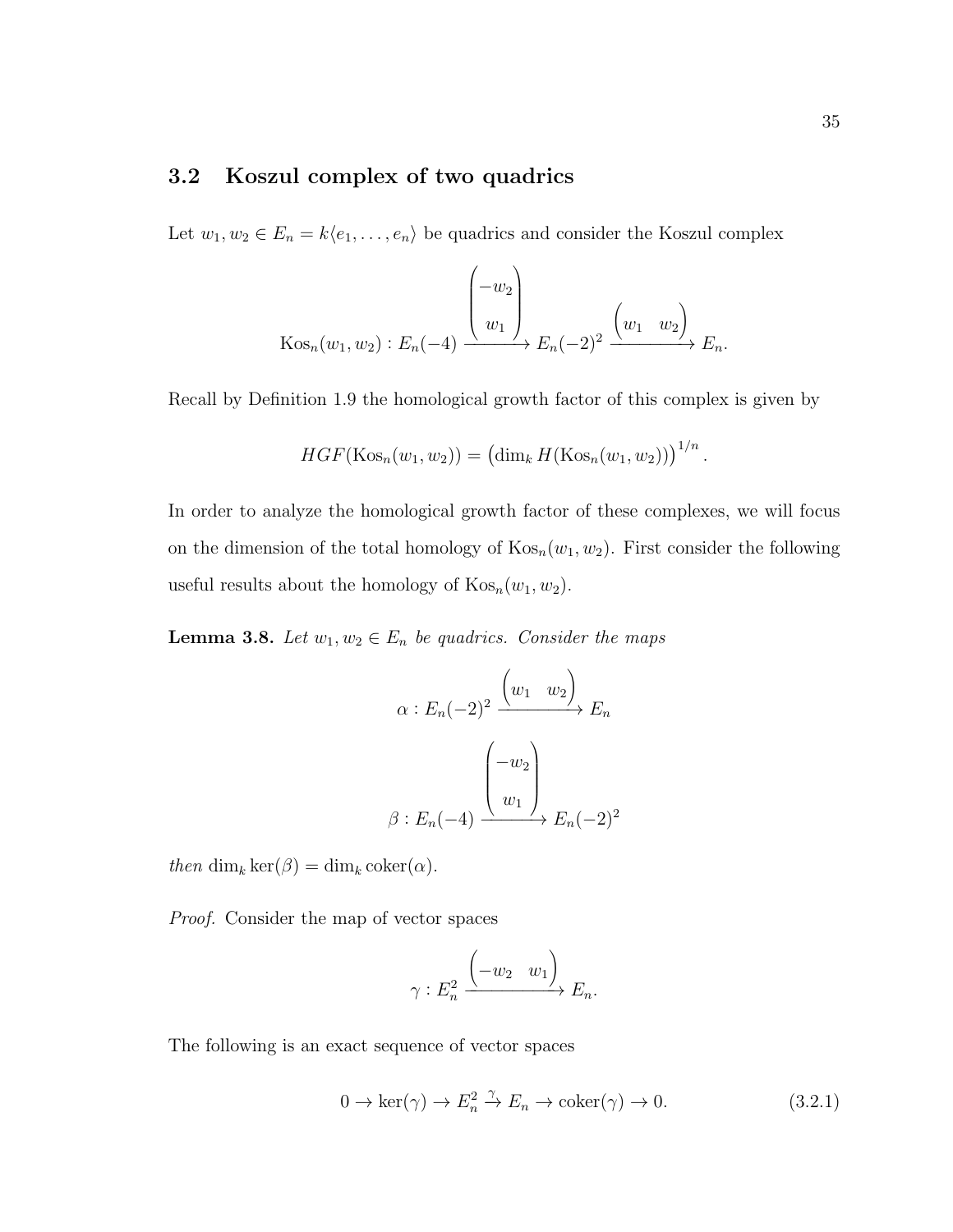Since every short exact sequence of vector spaces is split exact, applying  $\text{Hom}_k(-, k)$ to  $(3.2.1)$  gives the following exact sequence of k-vector spaces

 $0 \leftarrow \text{Hom}_k(\text{ker}(\gamma), k) \leftarrow \text{Hom}_k(E_n^2, k) \xleftarrow{\text{Hom}_k(\gamma, k)} \text{Hom}_k(E_n, k) \leftarrow \text{Hom}_k(\text{coker}(\gamma), k) \leftarrow 0$ 

which is isomorphic to

$$
0 \leftarrow \text{Hom}_k(\text{ker}(\gamma), k) \leftarrow E_n^2 \stackrel{\beta}{\leftarrow} E_n \leftarrow \text{Hom}_k(\text{coker}(\gamma), k) \leftarrow 0
$$

because  $E_n$  is a finite-dimensional k-vector space. Therefore ker( $\beta$ ) = Hom<sub>k</sub>(coker( $\gamma$ ), k), and

 $\dim_k \ker(\beta) = \dim_k \text{Hom}_k(\text{coker}(\gamma), k) = \dim_k \text{coker}(\gamma) = \dim_k \text{coker}(\alpha).$ 

 $\Box$ 

<span id="page-42-2"></span>**Proposition 3.9.** Let  $w_1, w_2 \in E_n$  be quadrics then

$$
\dim_k H(\mathrm{Kos}_n(w_1, w_2)) = 4 \dim_k \frac{E_n}{(w_1, w_2)}.
$$

*Proof.* Let  $\alpha$  and  $\beta$  be the maps given in Lemma [3.8.](#page-41-1) Then

 $\dim_k H(\text{Kos}_n(w_1, w_2)) = \dim_k \text{coker}(\alpha) + \dim_k \text{ker}(\alpha) - \dim_k \text{image}(\beta) + \dim_k \text{ker}(\beta).$ 

By the Rank-Nullity Theorem, we have the equalities

<span id="page-42-1"></span>
$$
\dim_k \ker(\alpha) + \dim_k \operatorname{image}(\alpha) = \dim_k E_n^2 = 2 \dim_k E_n \tag{3.2.2}
$$

and

<span id="page-42-0"></span>
$$
\dim_k \ker(\beta) + \dim_k \operatorname{image}(\beta) = \dim_k E_n. \tag{3.2.3}
$$

By subtracting  $(3.2.3)$  from  $(3.2.2)$  we obtain

$$
\dim_k \ker(\alpha) - \dim_k \operatorname{image}(\beta) = \dim_k \operatorname{coker}(\alpha) + \dim_k \ker(\beta),
$$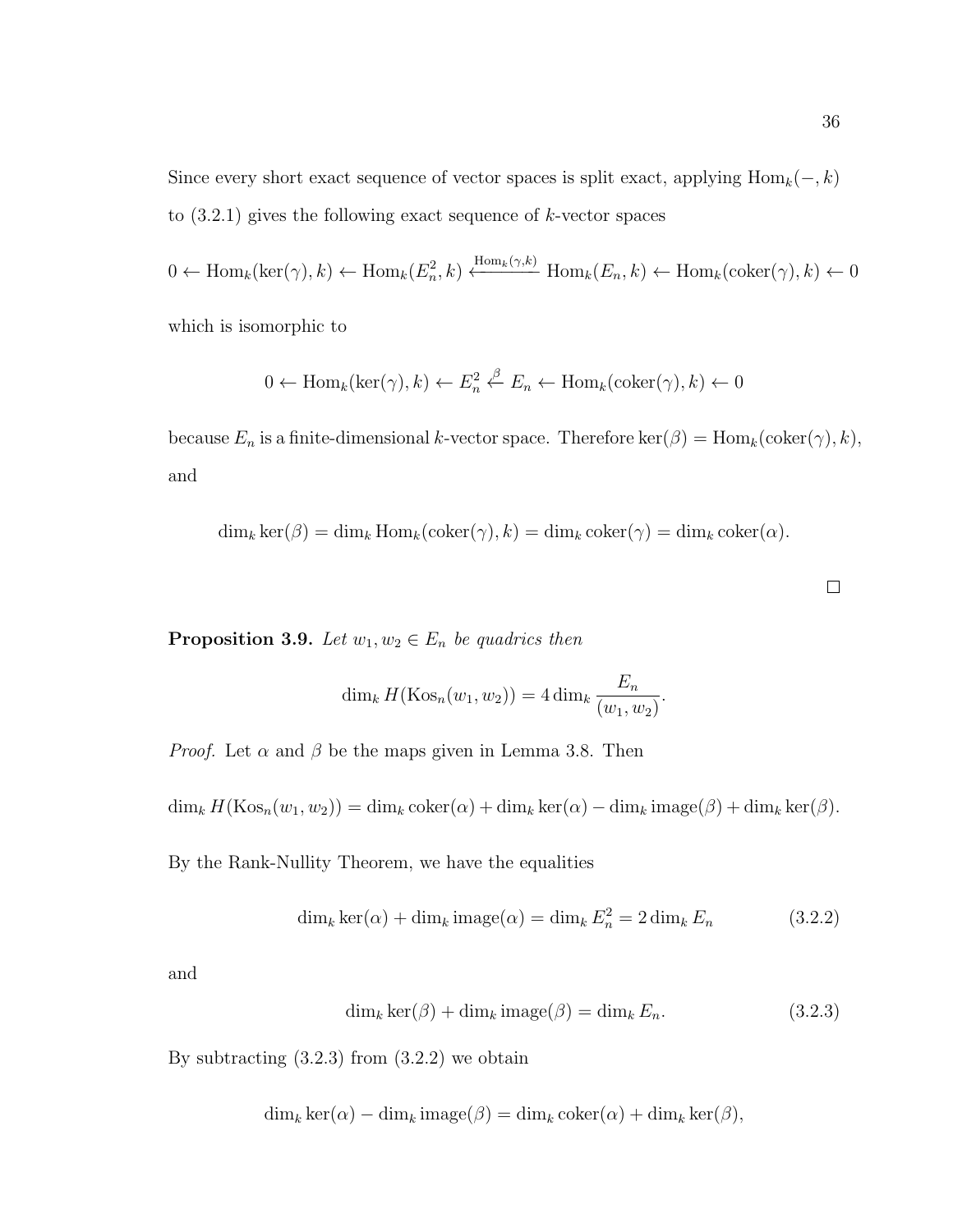which implies

$$
\dim_k H(\text{Kos}_n(w_1, w_2)) = 2 \left( \dim_k \text{coker}(\alpha) + \dim_k \text{ker}(\beta) \right).
$$

Then by Lemma [3.8,](#page-41-1) we conclude

$$
\dim_k H(\text{Kos}_n(w_1, w_2)) = 4 \dim_k \text{coker}(\alpha) = 4 \dim_k \frac{E_n}{(w_1, w_2)}.
$$

Therefore finding the dimension of the total homology of  $\text{Kos}_n(w_1, w_n)$  can be reduced to finding the dimension of  $E_n/(w_1, w_2)$ . In order to find the dimension, we can focus on finding the Hilbert series (see Definition [2.4\)](#page-15-0) of  $E_n/(w_1, w_2)$ . However, the Hilbert series of  $E_n/(w_1, w_2)$  is not known and challenging to compute (see [\[6\]](#page-110-1)), so we instead consider coefficient-wise bounds on the Hilbert series of  $E_n/(w_1, w_2)$ .

#### 3.2.1 Lower bound

First let us consider a coefficient-wise lower bound of the Hilbert series of  $E_n/(w_1, w_2)$ where  $w_1, w_2 \in E_n$  are quadrics. This lower bound is the exterior algebra version of a lower bound given by Fröberg in the commutative setting (see  $[8]$ ).

**Definition 3.10.** Given a polynomial  $g(t) = a_0 + a_1t + \cdots + a_mt^m$  let  $[g(t)]$  mean truncation before the first non-positive term. Therefore  $[g(t)] = a_0 + a_1t + \cdots + a_{j-1}t^{j-1}$ where  $a_j \leq 0$  and  $a_i > 0$  for all  $i < j$ .

**Example 3.11.** Let  $g(t) = 1 + 3t + t^2 - 4t^3 + 8t^4$  then  $[g(t)] = 1 + 3t + t^2$ .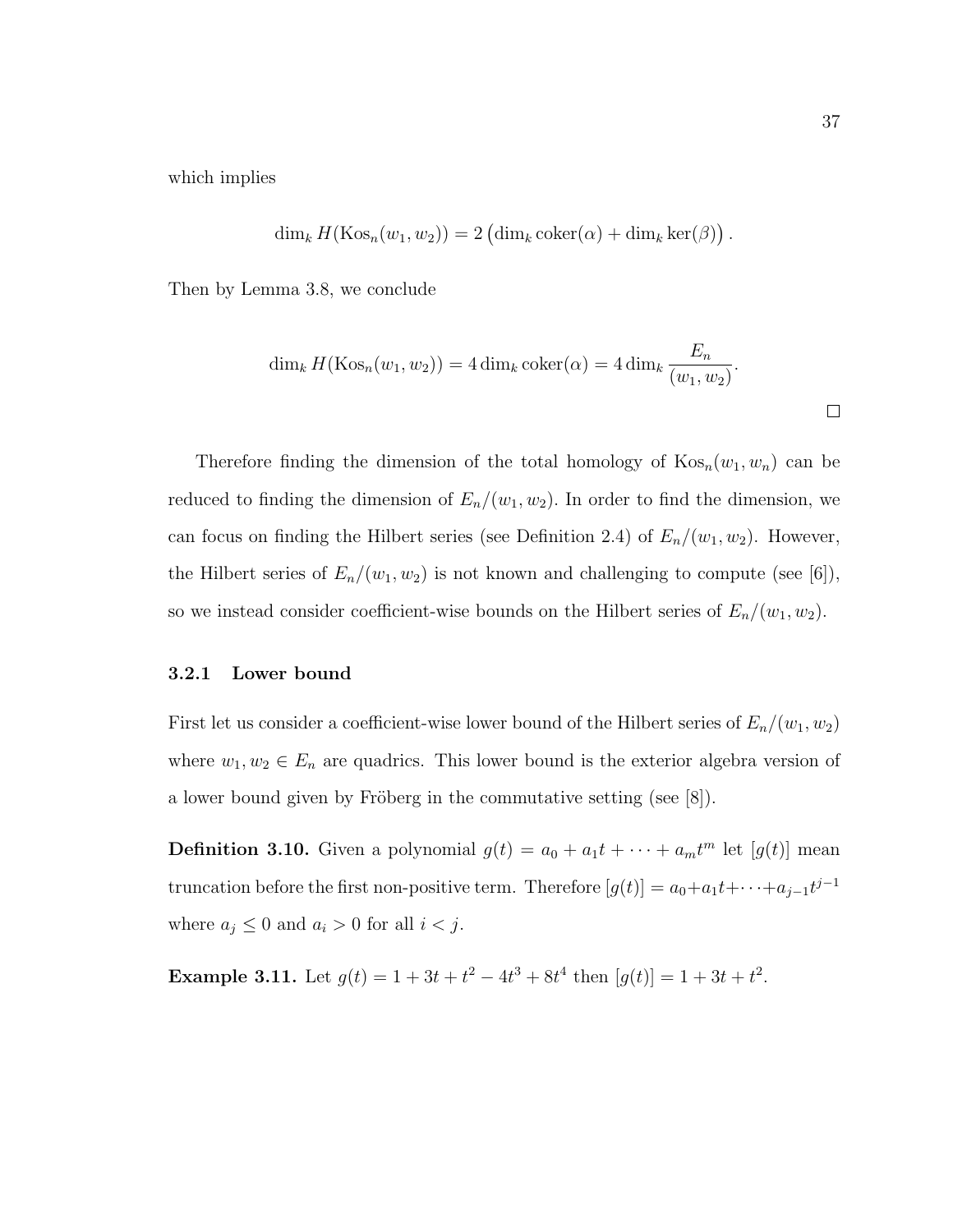<span id="page-44-0"></span>**Lemma 3.12.** Let  $w \in E_n$  be a general quadric as in Definition [3.4](#page-36-0) then

$$
h_{E_n/(w)}(t) = [(1+t)^n(1-t^2)].
$$

Proof. Consider the map

$$
\mu_i : (E_n(-2))_i \xrightarrow{w} (E_n)_i.
$$

Since w is general then, by Definition [3.4,](#page-36-0)  $\mu_i$  is injective for  $i \leq \lfloor \frac{n}{2} \rfloor + 1$  and surjective for  $i \geq \lfloor \frac{n}{2} \rfloor + 2$ . Thus

$$
\dim_k \operatorname{coker}(\mu_i) = \begin{cases} \binom{n}{i} - \binom{n}{i-2} & i \le \lfloor \frac{n}{2} \rfloor + 1 \\ 0 & i \ge \lfloor \frac{n}{2} \rfloor + 2. \end{cases}
$$

Since

$$
\dim_k\left(\frac{E_n}{(w_1)}\right)_i = \dim_k \mathrm{coker}(\mu_i)
$$

we conclude  $h_{E_n/(w_1)}(t) = [(1+t)^n(1-t^2)]$  because  $\binom{n}{i}$  $\binom{n}{i} - \binom{n}{i-1}$  $\binom{n}{i-2}$  < 0 for  $i \geq \lfloor \frac{n}{2} \rfloor + 2$ .

**Definition 3.13.** Suppose  $f(t) = \sum_i a_i t^i$  and  $g(t) = \sum_i b_i t^i$  with  $a_i, b_i \in \mathbb{Z}$ . Let  $f(t) \succeq g(t)$  if  $a_i \geq b_i$  for all *i*.

<span id="page-44-1"></span>**Proposition 3.14.** Let  $w_1, w_2 \in E_n$  be quadrics with  $w_1$  general as in Definition [3.4.](#page-36-0) Then we have the coefficient-wise lower bound

$$
h_{E_n/(w_1,w_2)} \succeq [(1+t)^2(1-t^2)^2].
$$

Proof. Consider the following exact sequence

$$
0 \to \operatorname{ann}(w_2)(-2) \hookrightarrow \frac{E_n}{(w_1)}(-2) \xrightarrow{w_2} \frac{E_n}{(w_1)} \to \frac{E_n}{(w_1, w_2)} \to 0.
$$

Then Proposition [2.9](#page-17-0) gives the equality

$$
h_{E_n/(w_1,w_2)}(t) = h_{E_n/(w_1)}(t) - h_{E_n/(w_1)}(t)t^2 + h_{\text{ann}(w_2)}(t)t^2 = h_{E_n/(w_1)}(t)(1-t^2) + h_{\text{ann}(w_2)}(t)t^2.
$$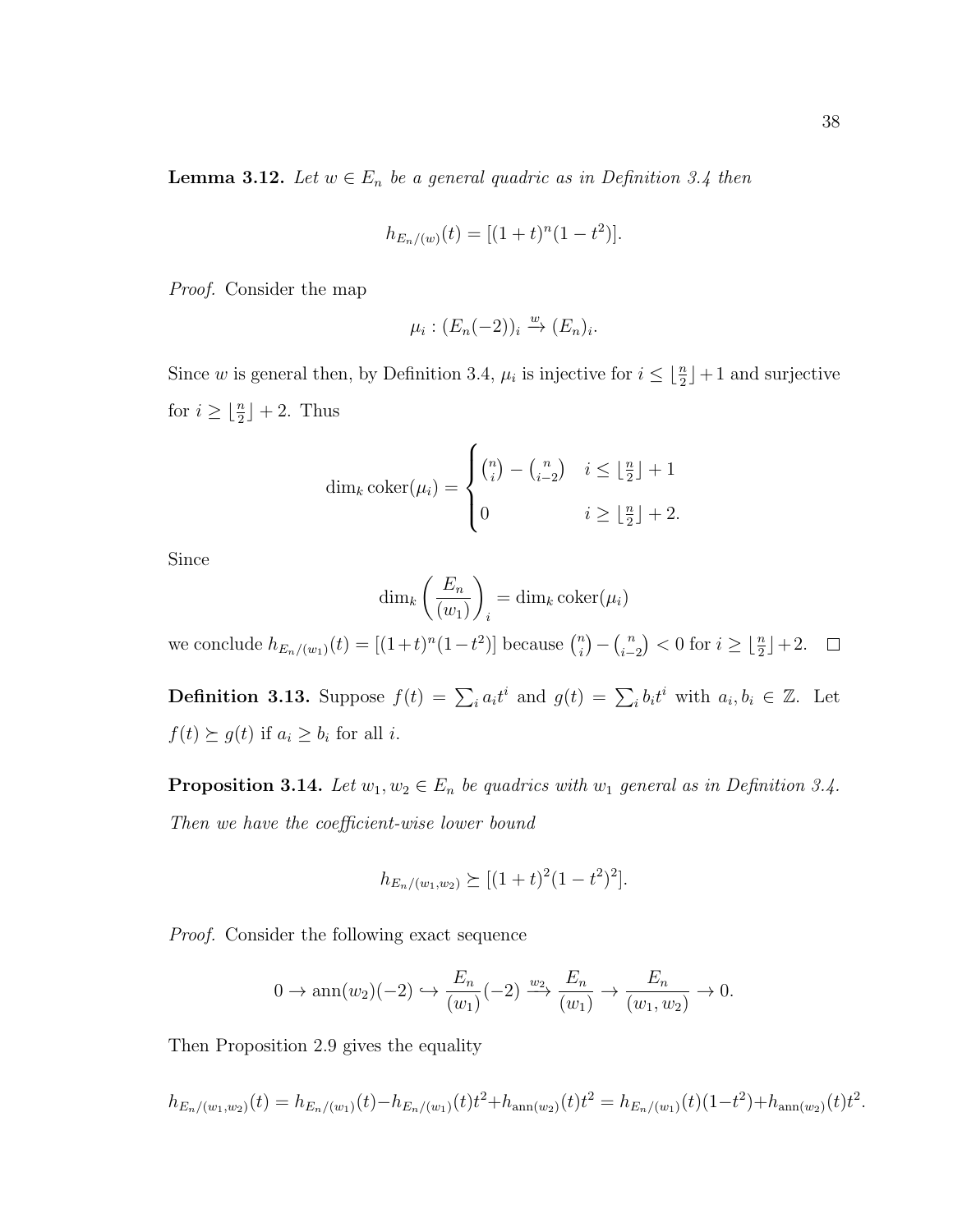Since  $h_{\text{ann}(w_2)}(t) \geq 0$ , then  $h_{E_n/(w_1,w_2)}(t) \geq h_{E_n/(w_1)}(t)$  (1 -  $t^2$ ) which implies

$$
h_{E_n/(w_1,w_2)}(t) \succeq [h_{E_n/(w_1)}(t)(1-t^2)].
$$

Then Lemma [3.12](#page-44-0) gives

<span id="page-45-0"></span>
$$
h_{E_n/(w_1,w_2)}(t) \succeq \left[ \left[ (1+t)^n (1-t^2) \right] (1-t^2) \right]. \tag{3.2.4}
$$

Therefore it remains to show

$$
[[(1 + t)^{n}(1 - t^2)](1 - t^2)] = [(1 + t)^{n}(1 - t^2)^2].
$$

Let

$$
(1+t)^{n}(1-t^{2}) = \sum_{i} a_{i}t^{i}
$$

then

$$
(1+t)^{n}(1-t^{2})^{2} = \sum_{i}(a_{i}-a_{i-2})t^{i}
$$

so

$$
[(1+t)^{n}(1-t^{2})^{2}] = \sum_{i} c_{i}t^{i}
$$

where  $c_i = a_i - a_{i-2}$  if  $a_j > a_{j-2}$  for all  $j \leq i$  and 0 otherwise. In addition

$$
[(1+t)^{n}(1-t^{2})] = \sum_{i} b_{i}t^{i}
$$

where  $b_i = a_i$  if  $a_j > 0$  for all  $j \leq i$  and 0 otherwise. Thus

$$
[(1+t)^{n}(1-t^2)](1+t^2) = \sum_{i} (b_i - b_{i-2})t^i
$$

and

$$
[[(1+t)^{n}(1-t^{2})](1-t^{2})] = \sum_{i} d_{i}t^{i}
$$

where  $d_i = b_i - b_{i-2} = a_i - a_{i-2}$  if  $a_j > a_{j-2}$  and  $a_j > 0$  for all  $j \leq i$  and 0 otherwise. Let  $i_0$  be the first index where  $a_{i_0} \leq 0$ , then notice we also have  $a_{i_0} < a_{i_0-2}$ . Therefore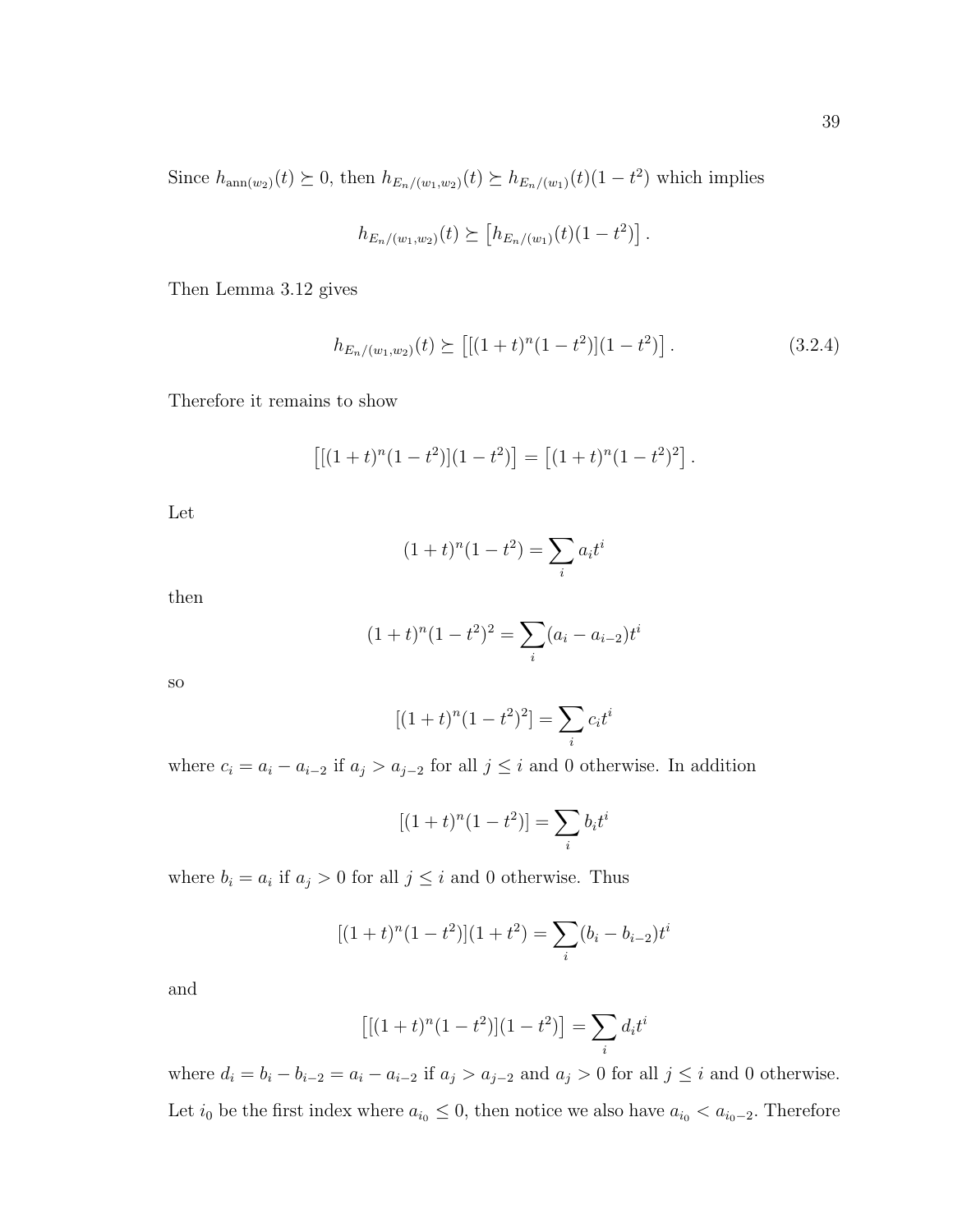$$
[[(1+t)^{n}(1-t^2)](1-t^2)] = [(1+t)^{n}(1-t^2)^2]
$$

which means [\(3.2.4\)](#page-45-0) gives

$$
h_{E_n/(w_1,w_2)}(t) \succeq \left[ (1+t)^n (1-t^2)^2 \right].
$$

**Definition 3.15.** Let  $b(n, s)$  be the  $s^{th}$  coefficient of  $[(1 + t)^n(1 - t^2)^2]$ .

The following table contains the values of  $b(n, s)$  for  $n \leq 20$ . These numbers are lower bounds for the coefficients of the Hilbert series of  $E_n/(w_1, w_2)$ .

<span id="page-46-0"></span>

| $\mathcal{S}$<br>n/ | $\theta$       | 1              | $\overline{2}$ | 3              | $\overline{4}$ | $\overline{5}$ | 6              | $\overline{7}$ | 8              | 9              |
|---------------------|----------------|----------------|----------------|----------------|----------------|----------------|----------------|----------------|----------------|----------------|
| 3                   | $\mathbf{1}$   | 3              | $\mathbf{1}$   | $\overline{0}$ | $\overline{0}$ | $\overline{0}$ | $\overline{0}$ | $\overline{0}$ | $\overline{0}$ | $\overline{0}$ |
| $\overline{4}$      | $\mathbf{1}$   | $\overline{4}$ | $\overline{4}$ | $\overline{0}$ | $\overline{0}$ | $\overline{0}$ | $\overline{0}$ | $\overline{0}$ | $\overline{0}$ | $\overline{0}$ |
| 5                   | $\mathbf{1}$   | 5              | 8              | $\overline{0}$ | $\overline{0}$ | $\overline{0}$ | $\overline{0}$ | $\overline{0}$ | $\overline{0}$ | $\overline{0}$ |
| 6                   | $\mathbf{1}$   | 6              | 13             | 8              | $\overline{0}$ | $\overline{0}$ | $\overline{0}$ | $\overline{0}$ | $\overline{0}$ | $\overline{0}$ |
| $\overline{7}$      | $\overline{1}$ | $\overline{7}$ | 19             | 21             | $\overline{0}$ | $\overline{0}$ | $\overline{0}$ | $\overline{0}$ | $\overline{0}$ | $\overline{0}$ |
| 8                   | $\mathbf{1}$   | 8              | 26             | 40             | 15             | $\overline{0}$ | $\overline{0}$ | $\overline{0}$ | $\overline{0}$ | $\overline{0}$ |
| 9                   | $\mathbf{1}$   | 9              | 34             | 66             | 55             | $\overline{0}$ | $\overline{0}$ | $\overline{0}$ | $\overline{0}$ | $\overline{0}$ |
| 10                  | $\mathbf{1}$   | 10             | 43             | 100            | 121            | 22             | $\overline{0}$ | $\overline{0}$ | $\overline{0}$ | $\overline{0}$ |
| 11                  | $\mathbf 1$    | 11             | 53             | 143            | 221            | 143            | $\overline{0}$ | $\overline{0}$ | $\overline{0}$ | $\overline{0}$ |
| 12                  | $\overline{1}$ | 12             | 64             | 196            | 364            | 364            | $\overline{0}$ | $\overline{0}$ | $\overline{0}$ | $\overline{0}$ |
| 13                  | 1              | 13             | 76             | 260            | 560            | 728            | 364            | $\overline{0}$ | $\overline{0}$ | $\theta$       |
| 14                  | $\overline{1}$ | 14             | 89             | 336            | 820            | 1288           | 1092           | $\overline{0}$ | $\overline{0}$ | $\overline{0}$ |
| 15                  | $\overline{1}$ | 15             | 103            | 425            | 1156           | 2108           | 2380           | 884            | $\overline{0}$ | $\overline{0}$ |
| 16                  | 1              | 16             | 118            | 528            | 1581           | 3264           | 4488           | 3264           | $\overline{0}$ | $\overline{0}$ |
| 17                  | $\mathbf 1$    | 17             | 134            | 646            | 2109           | 4845           | 7752           | 7752           | 1938           | $\overline{0}$ |
| 18                  | 1              | 18             | 151            | 780            | 2755           | 6954           | 12597          | 15504          | 9690           | $\overline{0}$ |
| 19                  | 1              | 19             | 169            | 931            | 3535           | 9709           | 19551          | 28101          | 25194          | 3230           |
| 20                  | 1              | 20             | 188            | 1100           | 4466           | 13244          | 29260          | 47652          | 53295          | 28424          |
|                     |                |                |                |                |                |                |                |                |                |                |

Table 3.1: The values of  $b(n,s)$  for  $n\leq 20$ 

 $\Box$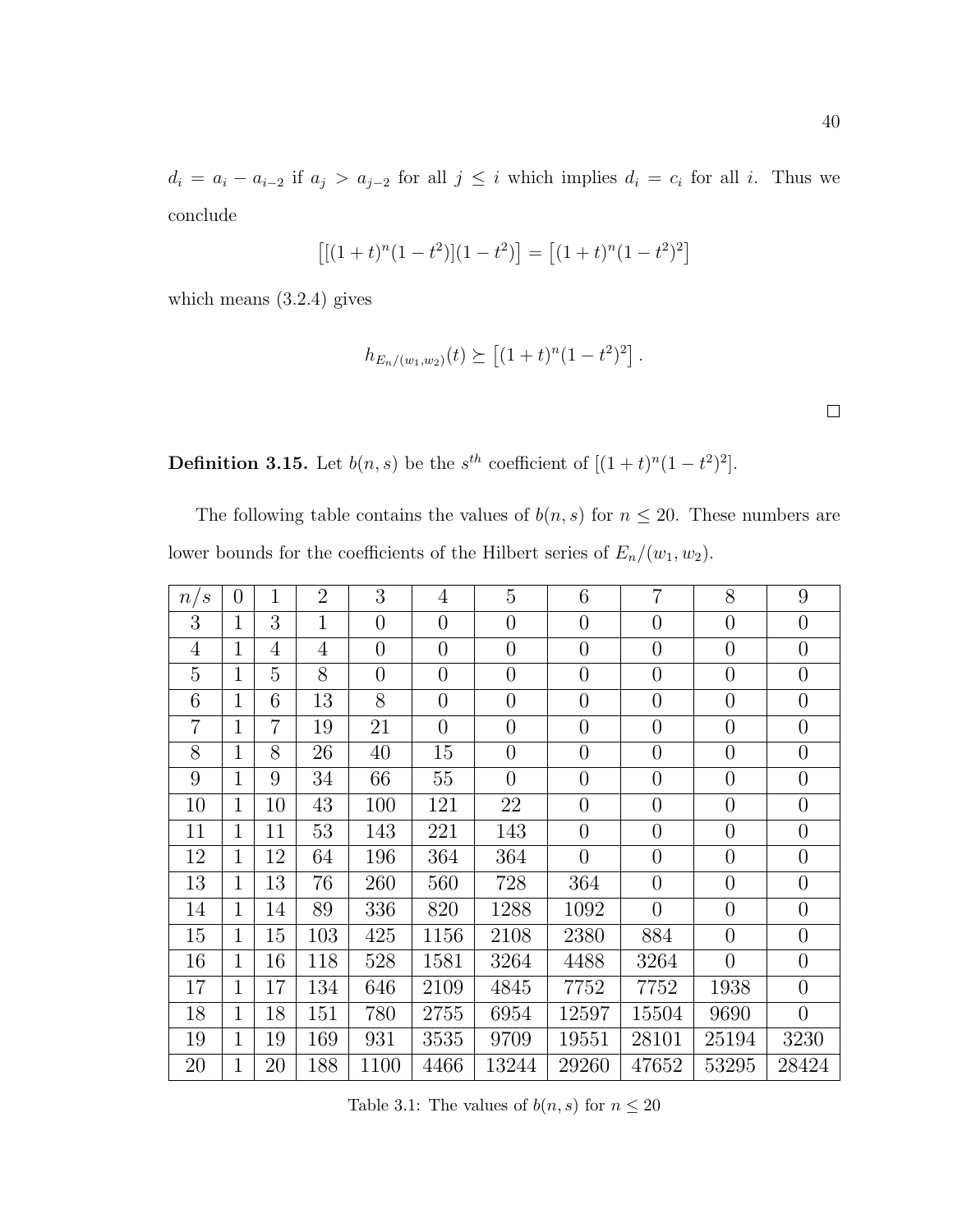<span id="page-47-0"></span>**Definition 3.16.** Let  $k = \mathbb{C}$ . A list of elements  $w_1, w_2, \ldots, w_c \in E_n$  are *generic* if all the coefficients of  $w_1, w_2, \ldots, w_c$  with respect to the standard basis are algebraically independent over Q.

**Proposition 3.17.** The lower bound of Proposition [3.14](#page-44-1) is not tight. In fact, if  $k = \mathbb{C}$  and  $w_1, w_2 \in E_n$  are generic quadrics then for  $n \geq 11$  the Hilbert series of  $E_n/(w_1, w_2)$  is not equal to  $[(1 + t)^n(1 - t^2)^2]$ .

*Proof.* Note  $(1+t)^n(1-t^2)^2 = (1-2t^2+t^4)\sum_{k=0}^n {n \choose k}$  $\binom{n}{k} t^k$ . We will consider when *n* is odd and when  $n$  is even separately.

First suppose  $n = 2m$ . Then the  $m^{th}$  coefficient of  $(1 + t)^{2m}(1 - t^2)^2$  is

$$
\binom{2m}{m} - 2\binom{2m}{m-2} + \binom{2m}{m-4}.
$$

By rewriting the binomial coefficients as factorials and simplifying we have the following equality

$$
\binom{2m}{m} - 2\binom{2m}{m-2} + \binom{2m}{m-4} = \frac{(2m)!}{m!(m+4)!} \left(-8m^3 + 36m^2 + 68m + 24\right)
$$

$$
= \frac{(2m)!}{m!(m+4)!} (-4)(2m+1)(m+1)(m-6).
$$

Therefore the  $m<sup>th</sup>$  coefficient is negative if  $m > 6$  and zero if  $m = 6$ . This implies the  $m^{th}$  coefficient of  $[(1+t)^{2m}(1-t^2)^2]$  will be 0 for  $m \geq 6$ . However the  $m^{th}$  coefficient of  $h_{E_{2m}/(w_1,w_2)}(t)$  is  $2^m$  by [\[6,](#page-110-1) Proposition 6].

Now suppose  $n = 2m + 1$ . Then the  $(m+1)^{st}$  coefficient of  $(1+t)^{2m+1}(1-t^2)^2$  is

$$
\binom{2m+1}{m+1} - 2\binom{2m+1}{m-1} + \binom{2m+1}{m-3}.
$$

By rewriting the binomial coefficients as factorials and simplifying we have the following equality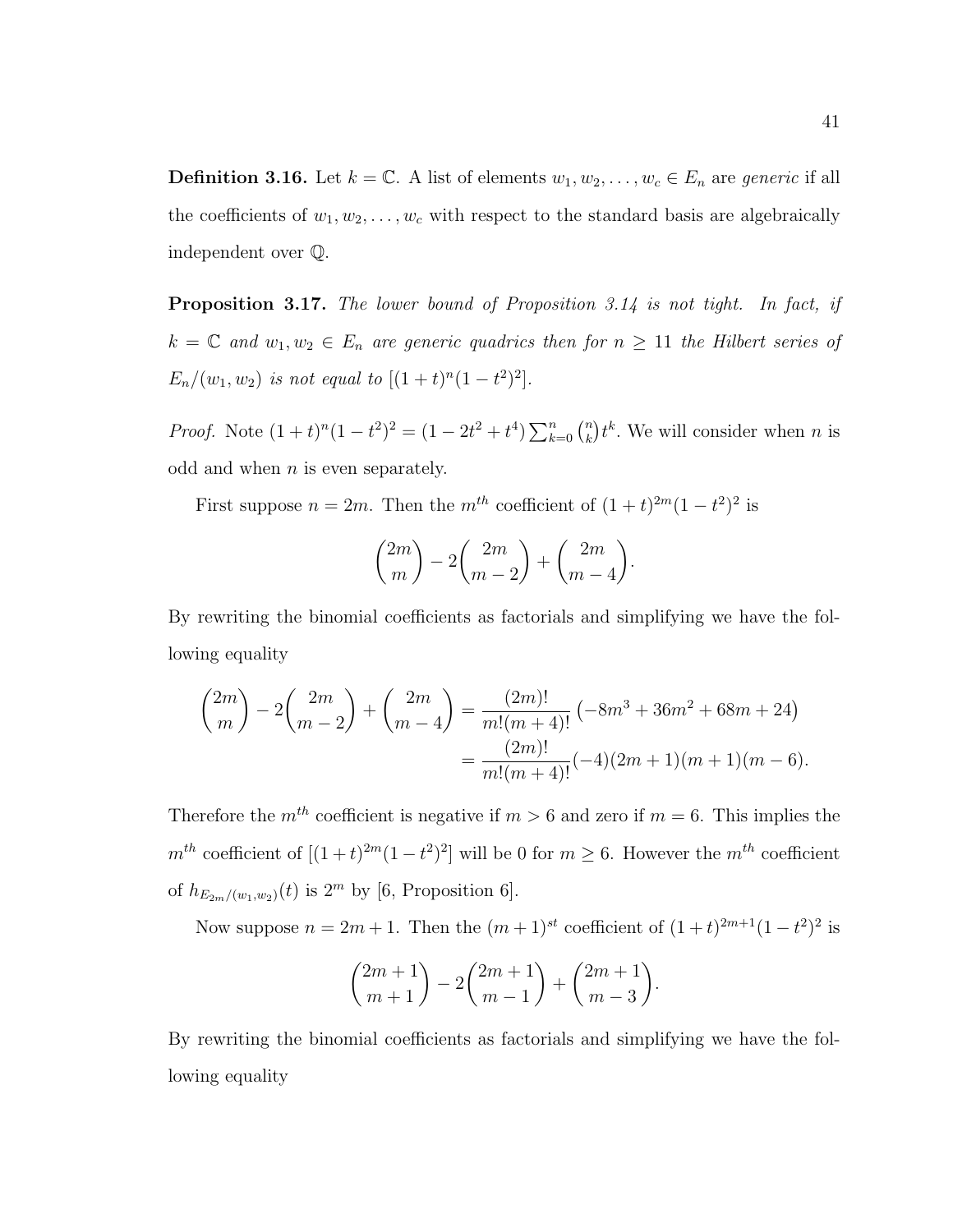$$
\binom{2m+1}{m+1} - 2\binom{2m+1}{m-1} + \binom{2m+1}{m-3} = \frac{(2m+1)!}{(m+1)!(m+4)!} \left(-8m^3 - 4m^2 + 28m + 24\right)
$$

$$
= \frac{(2m+1)!}{(m+1)!(m+4)!} (-4)(2m+3)(m+1)(m-2).
$$

Therefore the  $(m+1)^{st}$  coefficient is negative if  $m > 2$  and zero if  $m = 2$ . This implies the  $(m+1)^{st}$  coefficient of  $[(1+t)^{2m+1}(1-t^2)^2]$  will be 0 for  $m \geq 2$ . However the  $(m+1)^{st}$  coefficient of  $h_{E_{2m+1}/(w_1,w_2)}(t)$  is 1 by [\[6,](#page-110-1) Proposition 6].  $\Box$ 

<span id="page-48-0"></span>**Remark 3.18.** Using a similar argument, one can show when  $n = 2m$  then the  $(m-j)^{th}$  coefficient of  $(1+t)^{2m}(1-t^2)^2$  will be

$$
\frac{(2m)!}{(m-j)!(m+j+4)!}(-4)(2m+1)(m+1)(m-2(j^2+4j+3))
$$

which is zero or negative when  $m \geq 2(j^2 + 4j + 3)$ . Also when  $n = 2m + 1$  then the  $(m+1-j)^{th}$  coefficient of  $(1+t)^{2m+1}(1-t^2)^2$  will be

$$
\frac{(2m+1)!}{(m-j+1)!(m+j+4)!}(-4)(2m+3)(m+1)(m-2(j^2+3j+1))
$$

which is zero or negative when  $m \geq 2(j^2+3j+1)$ .

Finally, consider the following result about the asymptotic behavior of the lower bound.

<span id="page-48-1"></span>**Proposition 3.19.** Let  $b(n, s)$  be the s<sup>th</sup> coefficient of  $[(1 + t)^n(1 - t^2)^2]$ . Then

$$
\liminf_{n \to \infty} \left( \sum_s b(n, s) \right)^{1/n} \ge 2.
$$

*Proof.* Note  $(1 + t)^n (1 - t^2)^2 = (1 - 2t^2 + t^4) \sum_{k=0}^n {n \choose k}$  $\binom{n}{k}$  the s<sup>th</sup> coefficient of  $(1+t)^n(1-t^2)^2$  is

$$
\binom{n}{s} - 2\binom{n}{s-2} + \binom{n}{s-4}.
$$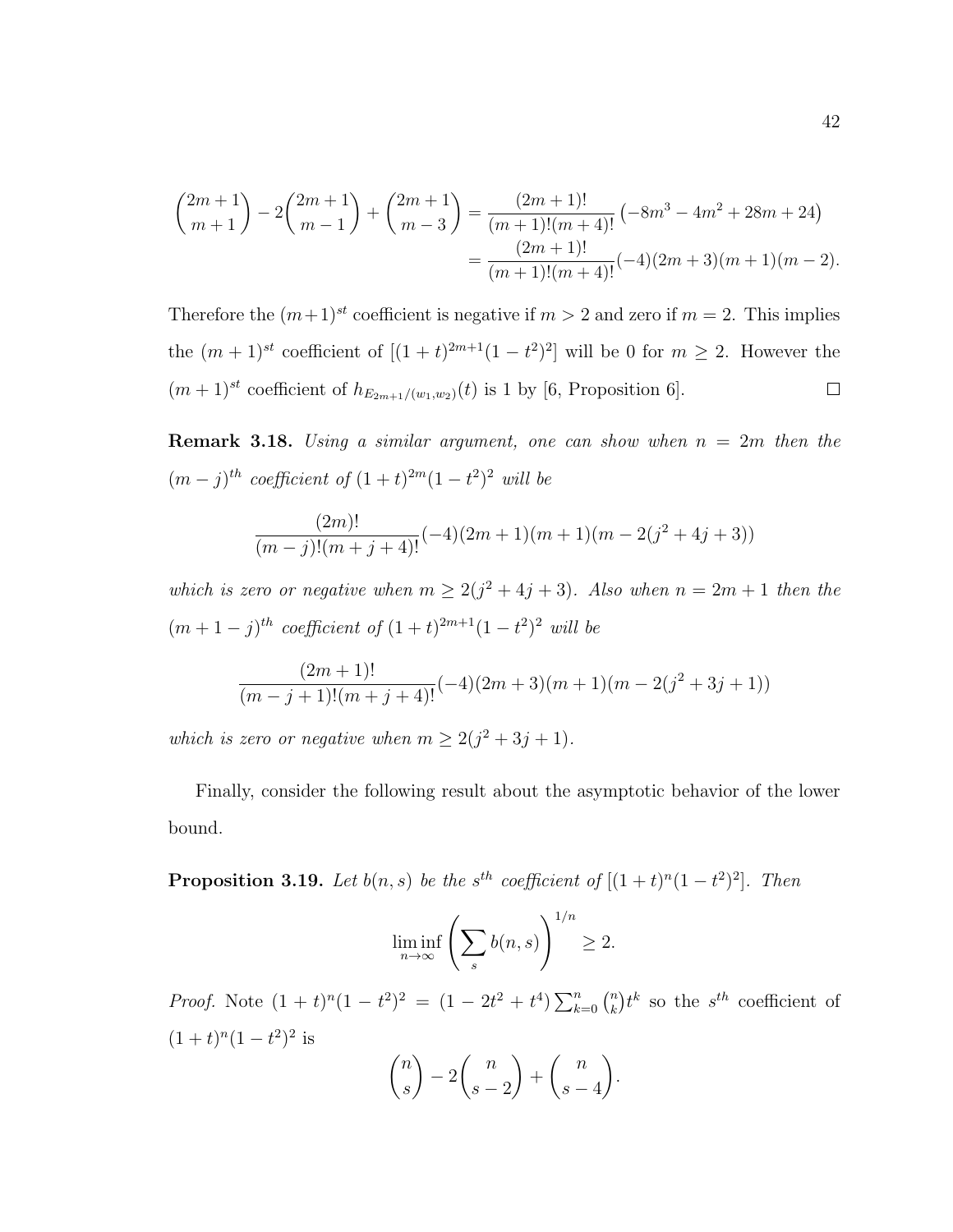Now let us consider the even and odd case separately. First suppose  $n = 2m$ . As demonstrated in Remark [3.18,](#page-48-0) the  $(m-j)^{th}$  coefficient of  $(1+t)^{2m}(1-t^2)^2$  is negative or zero for  $m \geq 2(j^2+4j+3)$ . This implies

$$
\sum_{s} b(2m, s) \ge \sum_{s=0}^{m} \left( {2m \choose s} - 2 {2m \choose s-2} + {2m \choose s-4} \right)
$$
  
=  ${2m \choose m} + {2m \choose m-1} - {2m \choose m-2} - {2m \choose m-3}$   
=  $\frac{(2m)!}{m!(m+3)!} 6(2m+1)(m+1).$ 

By using the bounds given by Stirling's approximation,  $\sqrt{2\pi}m^{m+1/2}e^{-m} \leq m! \leq$  $em^{m+1/2}e^{-m}$ , we have the following inequalities

$$
6(2m+1)(m+1)\frac{(2m)!}{m!(m+3)!} \ge 6(2m+1)(m+1)\frac{\sqrt{2\pi}(2m)^{2m+1/2}e^{-2m}}{em^{m+1/2}e^{-m}e(m+3)^{m+7/2}e^{-m-3}}
$$
  

$$
\ge (2m+1)(m+1)\frac{2^{2m}m^m}{(m+3)^{m+7/2}}.
$$

Therefore

$$
\left(\sum_{s} b(2m, s)\right)^{1/2m} \ge (2m + 1)^{1/2m} (m + 1)^{1/2m} \frac{2m^{1/2}}{(m + 3)^{1/2}(m + 3)^{7/4m}}.
$$

Since  $\lim_{m\to\infty} m^{1/m} = 1$ , we conclude

$$
\liminf_{m \to \infty} \left( \sum_{s} b(2m, s) \right)^{1/2m} \ge 2.
$$

Now suppose  $n = 2m + 1$ . As demonstrated in Remark [3.18,](#page-48-0) the  $(m + 1 - j)^{th}$ coefficient of  $(1 + t)^{2m+1}(1 - t^2)^2$  is negative or zero for  $m \ge 2(j^2 + 3j + 1)$ . This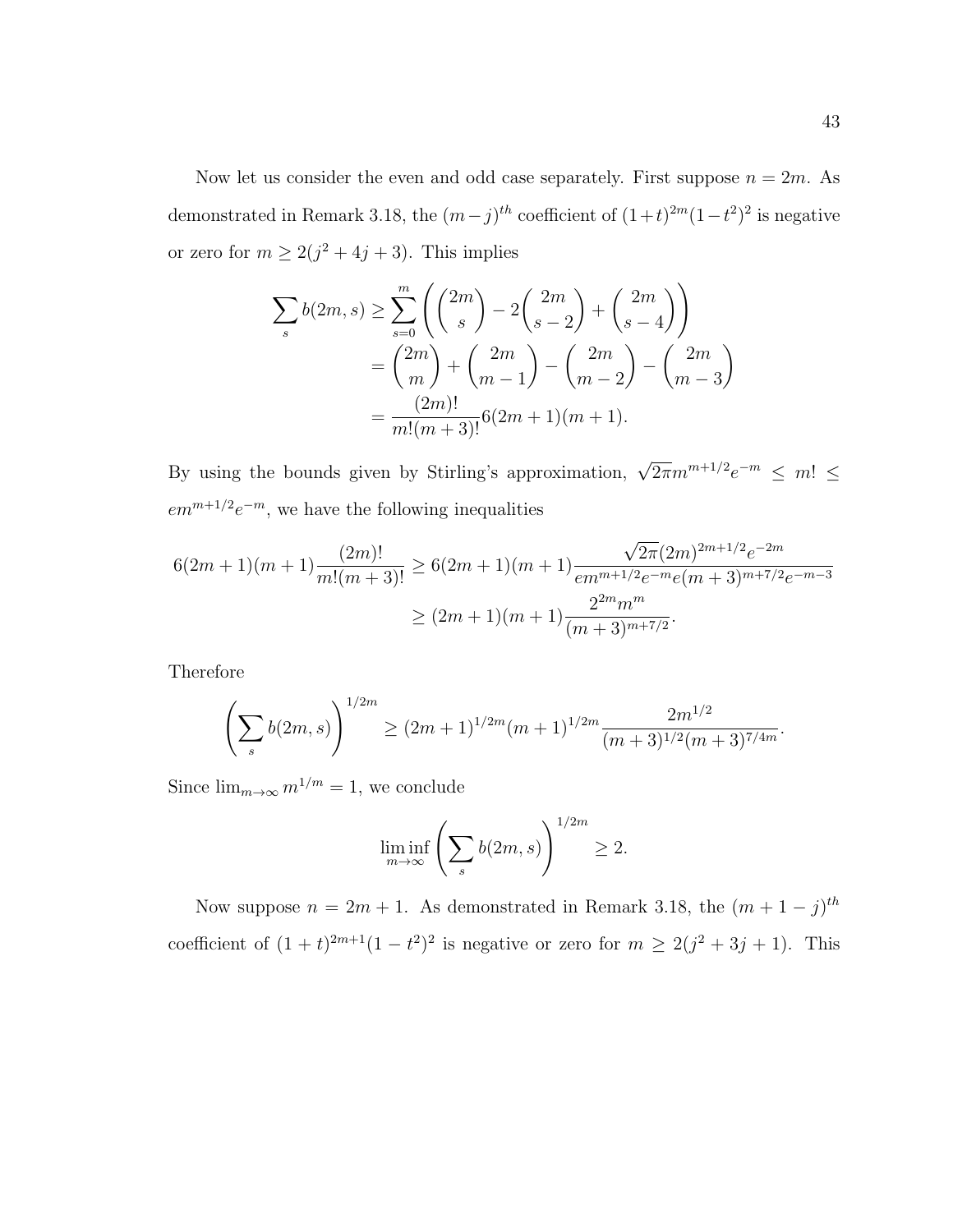implies

$$
\sum_{s} b(2m+1,s) \ge \sum_{s=0}^{m+1} \left( {2m+1 \choose s} - 2{2m+1 \choose s-2} + {2m+1 \choose s-4} \right)
$$
  
=  ${2m+1 \choose m+1} + {2m+1 \choose m} - {2m+1 \choose m-1} - {2m+1 \choose m-2}$   
=  $\frac{(2m+1)!}{m!(m+3)!} 4(2m+3).$ 

By using the bounds given by Stirling's approximation, we have the following inequalities

$$
4(2m+3)\frac{(2m+1)!}{m!(m+3)!} \ge 4(2m+3)\frac{\sqrt{2\pi}(2m+1)^{2m+3/2}e^{-2m-1}}{em^{m+1/2}e^{-m}e(m+3)^{m+7/2}e^{-m-3}}
$$
  

$$
\ge (2m+3)\frac{(2m+1)^{2m+3/2}}{m^{m+1/2}(m+3)^{m+7/2}}
$$
  

$$
\ge (2m+3)\frac{2^{2m+1}m^{m+1/2}}{(m+3)^{m+7/2}}.
$$

Therefore

$$
\left(\sum_{s} b(2m+1,s)\right)^{1/(2m+1)} \ge (2m+3)^{1/(2m+1)} \frac{2m^{1/2}}{(m+3)^{1/2}(m+3)^{3/(2m+1)}}.
$$

Since  $\lim_{m\to\infty}m^{1/m}=1,$  we conclude

$$
\liminf_{m \to \infty} \left( \sum_{s} b(2m+1, s) \right)^{1/(2m+1)} \ge 2.
$$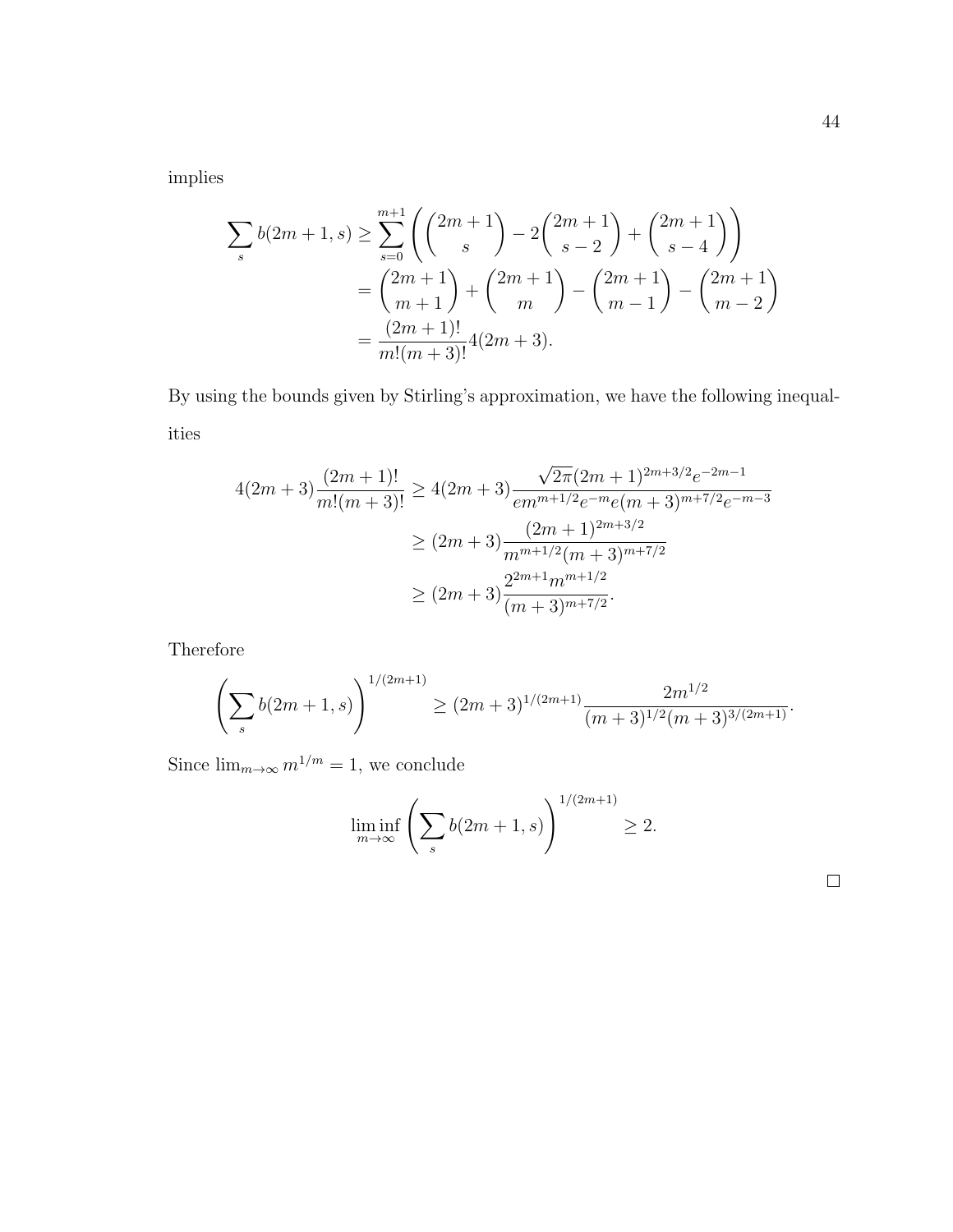#### 3.2.2 Upper bound

Now let us consider a coefficient-wise upper bound for the Hilbert series of  $E_n/(w_1, w_2)$ which is found by relating the coefficients of the Hilbert series to lattice paths.

**Definition 3.20.** Let  $a(n, s)$  be the number of lattice paths inside a  $(n + 2 - 2s) \times$  $(n+2)$  rectangle that start at the bottom left corner and end at the top right corner with moves of two types:  $(x, y) \rightarrow (x + 1, y + 1)$  or  $(x, y) \rightarrow (x - 1, y + 1)$ .

**Example 3.21.** Let  $n = 4$ ,  $s = 1$  then the following is an example of a valid lattice path counted by  $a(4, 1)$ .



<span id="page-51-0"></span>**Theorem 3.22** ( [\[6,](#page-110-1) Theorem 5]). Let  $k = \mathbb{C}$  and let  $w_1, w_2 \in E_n$  be generic quadrics (see Definition [3.16\)](#page-47-0). The dimension of the s<sup>th</sup> graded component of  $E_n/(w_1, w_2)$  is at most  $a(n, s)$ . Therefore we have a coefficient-wise upper bound

$$
h_{E_n/(w_1,w_2)}(t) \preceq \sum_s a(n,s)t^s.
$$

In order to calculate  $a(n, s)$ , we form a bijection between the lattice paths described above to another type of lattice paths whose cardinality is easier to compute.

**Definition 3.23.** A lattice path stays *weakly below* (or *weakly above*) the line  $y =$  $mx + b$  if for each point  $(x_0, y_0)$  on the lattice path,  $y_0 \leq mx_0 + b$  (or  $y_0 \geq mx_0 + b$ ).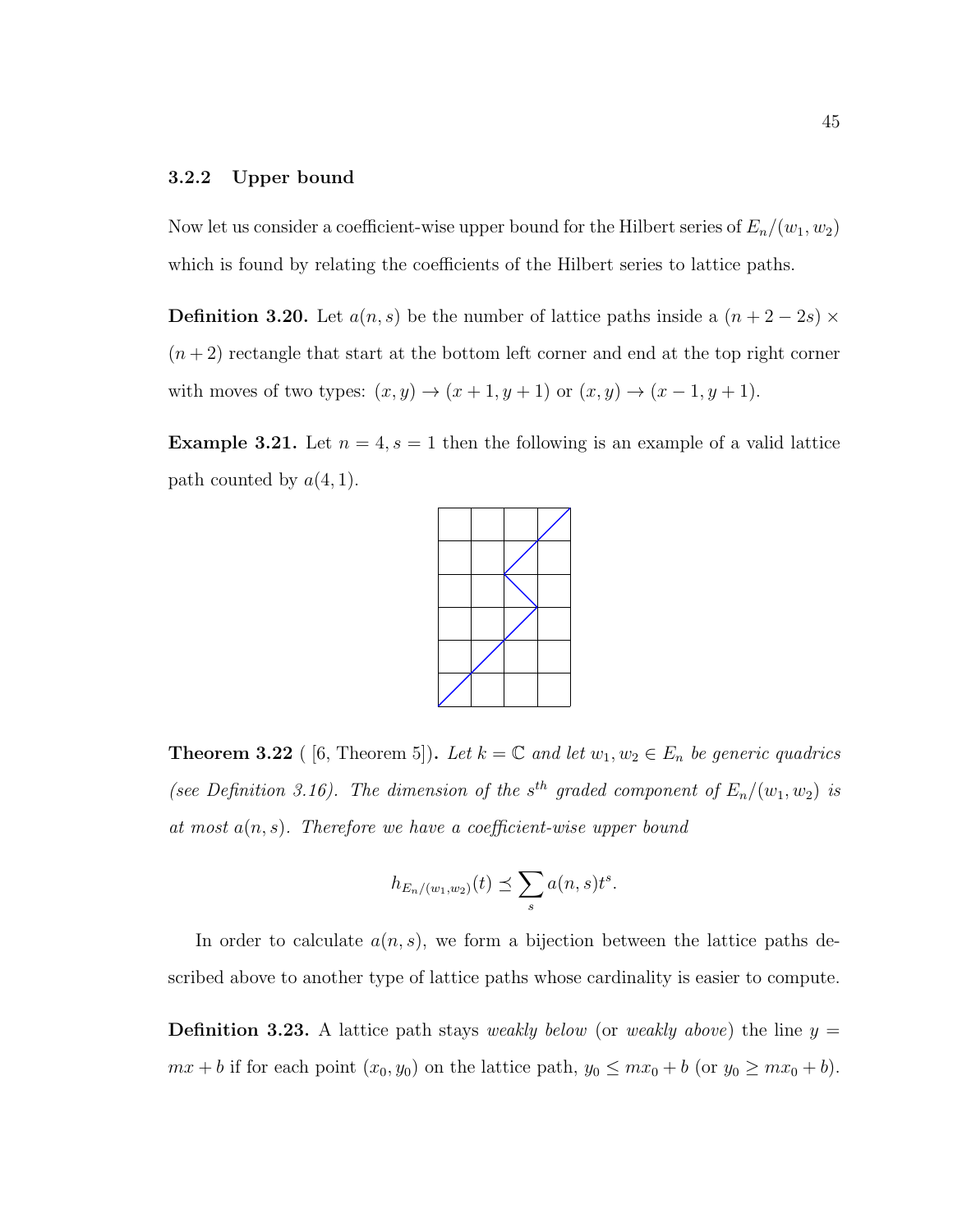<span id="page-52-2"></span>**Proposition 3.24.** Let  $P_1$  be the lattice paths which are inside a  $(n+2-2s)\times(n+2)$ rectangle and start at the bottom left corner and end at the top right corner with moves of two types:  $(x, y) \rightarrow (x + 1, y + 1)$  or  $(x - 1, y + 1)$ . Let  $P_2$  be the lattice paths which start at  $(0, 0)$  and end at  $(s, n - 2 + s)$  and stay weakly below the line  $y = x+n+2-2s$  and weakly above  $y = x$  with moves of two types:  $(x, y) \rightarrow (x+1, y)$ or  $(x, y) \rightarrow (x, y + 1)$ . Then  $P_1$  and  $P_2$  have the same cardinality.

The following example demonstrates how to transform a  $P_1$  path into a  $P_2$  path, and provides intuition for the proof of this proposition.

<span id="page-52-3"></span>**Example 3.25.** Suppose  $n = 6$ ,  $s = 2$  and consider the  $P_1$  lattice path in Figure [3.1](#page-52-0) which is inside a  $4 \times 8$  rectangle.

<span id="page-52-1"></span>

<span id="page-52-0"></span>By changing every move of type  $(x, y) \rightarrow (x + 1, y + 1)$  to  $(x, y) \rightarrow (x, y + 1)$  and every move of type  $(x, y) \rightarrow (x - 1, y + 1)$  to  $(x, y) \rightarrow (x + 1, y)$  we get the  $P_2$  path in Figure [3.2](#page-52-1) which is drawn in blue. Note the path stays between the diagonal lines  $y = x + 4$  and  $y = x$  which are drawn in red, so it is indeed a valid  $P_2$  path.

Proof of Proposition [3.24.](#page-52-2) Throughout this proof, we will use the following notation. Let R moves be of type  $(x, y) \rightarrow (x+1, y+1)$ , L moves be of type  $(x, y) \rightarrow (x-1, y+1)$ ,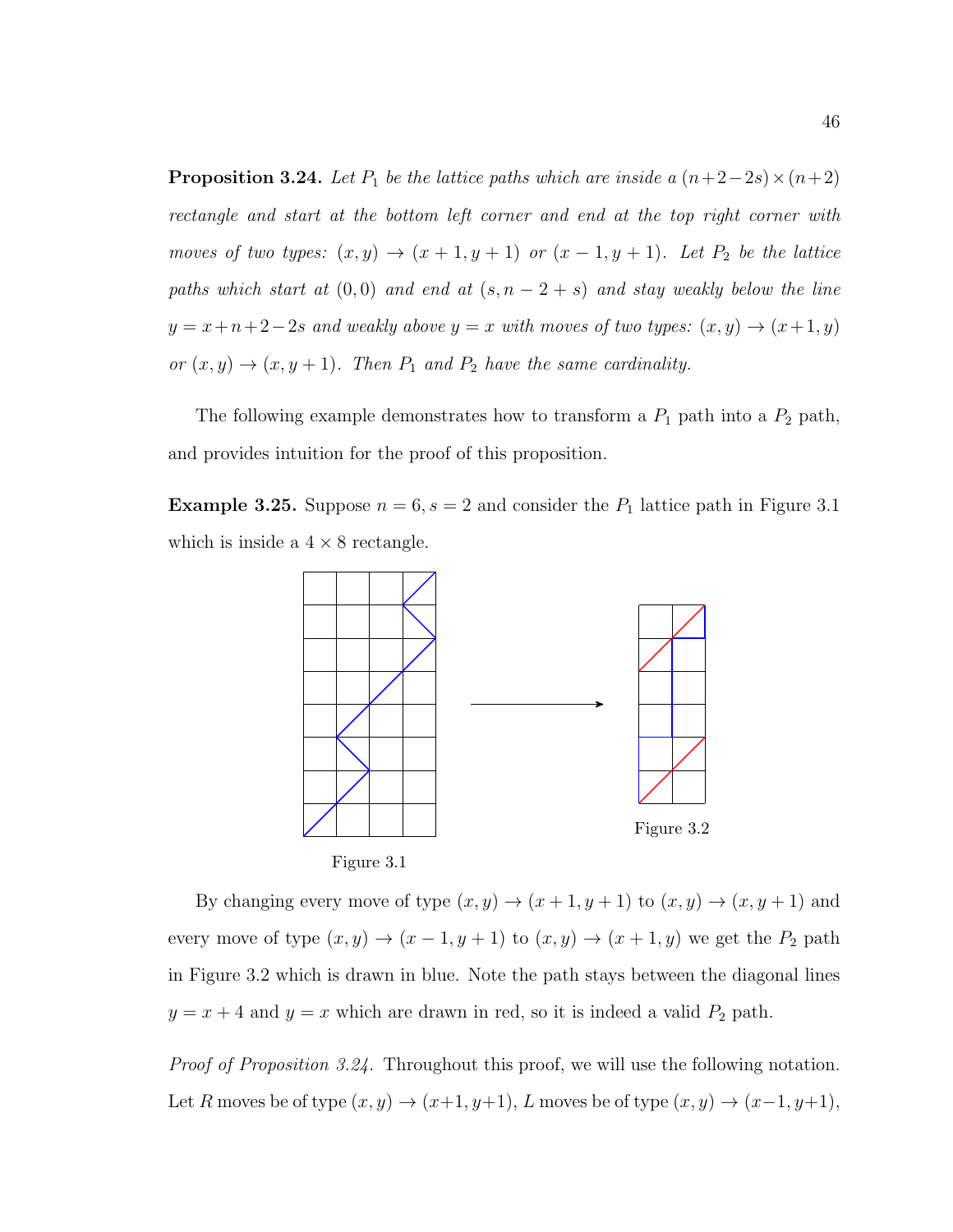U moves be of type  $(x, y) \rightarrow (x, y + 1)$  and O moves be of type  $(x, y) \rightarrow (x + 1, y)$ . Therefore any  $P_1$  path has just R and L moves and any  $P_2$  path has just U and O moves.

Consider the function  $f: P_1 \to P_2$  given by taking a  $P_1$  path and changing all R moves to U moves and all L moves to O moves as demonstrated in Example [3.25.](#page-52-3) We first show  $f$  is well-defined.

Suppose P is a  $P_1$  path. Note in any  $P_1$  path the number of L moves is s and the number of R moves is  $n + 2 - 2s + s = n + 2 - s$ . Since P stays inside the  $(n+2-2s)\times(n+2)$  rectangle, while traveling along P, for  $0 \le i \le n-2$  the number of R moves is always greater than or equal to the number of L moves after a total of i moves. Also the number of R moves is always less than or equal to  $n + 2 - 2s$  plus the number of  $L$  moves after a total of  $i$  moves.

Now consider  $f(P)$  which is a lattice path that starts at  $(0,0)$  and ends at  $(s, n-2+s)$ . While traveling along  $f(P)$ , for  $0 \le i \le n-2$  the number of U moves is greater than or equal to the number of  $O$  moves after a total of i moves which means  $f(P)$  stays weakly above the line  $y = x$ . Also the number of U moves is less than or equal to  $n + 2 - 2s$  plus the number of O moves after a total of i moves which means  $f(P)$  stays weakly below the line  $y = x + n + 2 - 2s$ . Therefore  $f(P)$  is a  $P_2$  path, so  $f$  is well-defined.

Now define the function  $g: P_2 \to P_1$  by taking a  $P_2$  path and changing all R moves to U moves and all L moves to O moves. By a similar argument,  $g$  is also well-defined. Since  $f$  and  $g$  are clearly inverses, we have demonstrated a bijection  $\Box$ between  $P_1$  paths and  $P_2$  paths.

Given this bijection, we may now use the following results to calculate  $a(n, s)$ .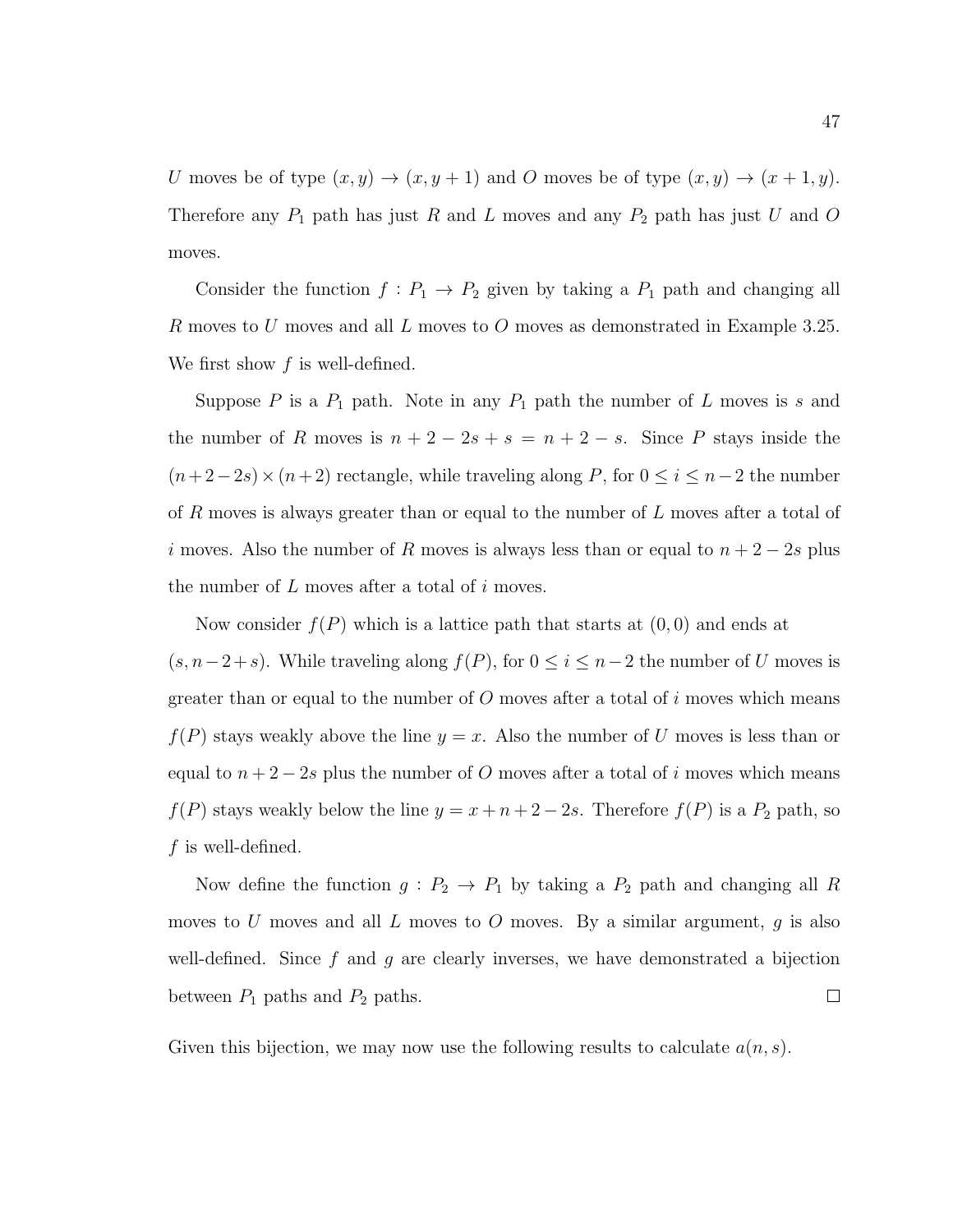<span id="page-54-0"></span>**Theorem 3.26** ( [\[14,](#page-111-4) Theorem 10.3.3]). Let  $a + t \ge b \ge a + r$  and  $c + t \ge d \ge c + r$ . The number of all paths from  $(a, b)$  to  $(c, d)$  staying weakly below the line  $y = x + t$ and weakly above the line  $y = x + r$  is given by

$$
\sum_{k\in\mathbb{Z}}\left(\begin{pmatrix}c+d-a-b\\c-a-k(t-r+2)\end{pmatrix}-\begin{pmatrix}c+d-a-b\\c-b-k(t-r+2)+t+1\end{pmatrix}\right).
$$

<span id="page-54-1"></span>Corollary 3.27.

$$
a(n,s) = \sum_{k \in \mathbb{Z}} \left( \binom{n+2}{s - k(n+4-2s)} - \binom{n+2}{n+3 - s - k(n+4-2s)} \right)
$$

or equivalently

$$
a(n,s) = \sum_{k \in \mathbb{Z}} \left( \binom{n+2}{s - k(n+4-2s)} - \binom{n+2}{s - 1 + k(n+4-2s)} \right)
$$

*Proof.* Let  $a = b = 0, c = s, d = n + 2 - s, t = n + 2 - 2s$  and  $r = 0$ . Then the lattice paths described in Theorem [3.26](#page-54-0) are the  $P_2$  lattice paths. By Proposition [3.24,](#page-52-2)  $a(n, s)$ is the number of  $P_2$  lattice paths. Thus the result follows immediately from Theorem [3.26.](#page-54-0)  $\Box$ 

Therefore we now have an upper bound for the Hilbert series of  $E_n/(w_1, w_2)$  that is easily calculated.

Remark 3.28. It is conjectured the upper bound given in Theorem [3.22](#page-51-0) is an equality (see  $[6, Conjecture 1]$  $[6, Conjecture 1]$ ).

This conjecture is currently still an open problem, but it is known that  $a(n, s)$  is equal to the dimension of the  $s^{th}$  graded component of  $E_n/(w_1, w_2)$  for certain values of s.

.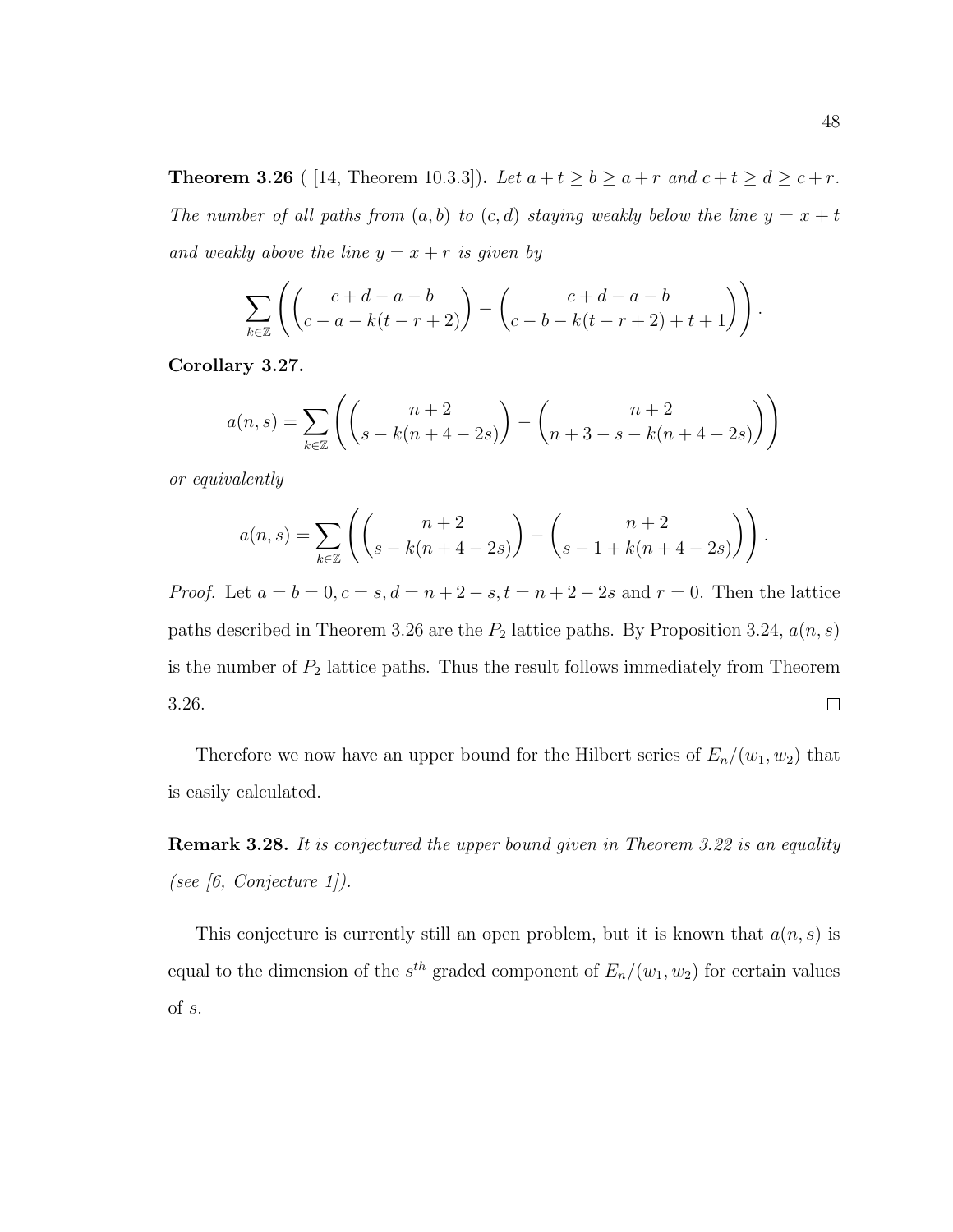<span id="page-55-1"></span>**Proposition 3.29** ( [\[6,](#page-110-1) Proposition 7]). Let  $k = \mathbb{C}$  and let  $w_1, w_2 \in E_n$  be generic quadrics. If  $s \leq \lfloor \frac{n}{3} \rfloor + 1$  then

$$
\dim_k\left(\frac{E_n}{(w_1, w_2)}\right)_s = a(n, s) = \binom{n}{s} - 2\binom{n}{s-2} + \binom{n}{s-4}.
$$

We provide a different proof of this result.

Proof. First note by Proposition [3.14,](#page-44-1)

$$
h_{E_n/(w_1,w_2)} \succeq [(1+t)^n(1-t^2)^2]
$$

and when  $s \leq \lfloor \frac{n}{3} \rfloor + 1$  then the  $s^{th}$  coefficient of  $[(1+t)^n(1-t^2)^2]$  is  $\binom{n}{s}$  $\binom{n}{s} - 2\binom{n}{s-1}$  $\binom{n}{s-2} + \binom{n}{s-1}$  $\binom{n}{s-4}$ . Thus

$$
\dim_k\left(\frac{E_n}{(w_1, w_2)}\right)_s \ge \binom{n}{s} - 2\binom{n}{s-2} + \binom{n}{s-4}.
$$

By Theorem [3.22,](#page-51-0) we know  $\dim_k(E_n/(w_1, w_2))_s \leq a(n, s)$  so it remains to show

$$
a(n,s) = \binom{n}{s} - 2\binom{n}{s-2} + \binom{n}{s-4}.
$$

By Corollary [3.27,](#page-54-1)

<span id="page-55-0"></span>
$$
a(n,s) = \sum_{k \in \mathbb{Z}} \left( \binom{n+2}{s - k(n+4-2s)} - \binom{n+2}{s-1 + k(n+4-2s)} \right). \tag{3.2.5}
$$

Notice if  $k\geq 2$  then

$$
s - k(n + 4 - 2s) \le s - n - 2 + s = 3s - n - 4 \le n + 3 - n - 4 = -1 < 0.
$$

and

$$
s-1+k(n+4-2s) \ge s-1+2(n+4-2s) = 2n+7-3s \ge 2n+7-n-3 > n+2.
$$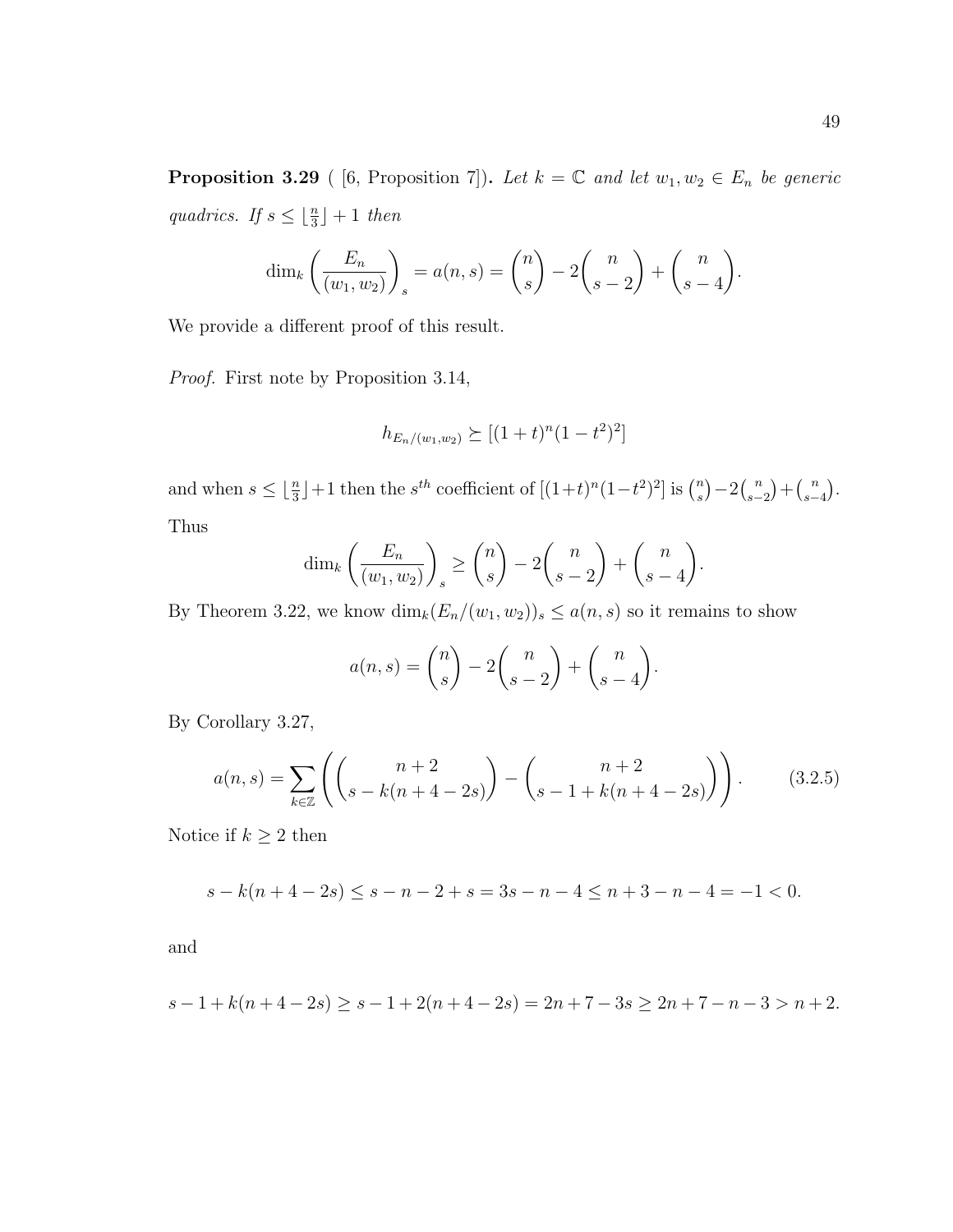$$
\binom{n+2}{s-k(n+4-2s)} - \binom{n+2}{s-1+k(n+4-2s)} = 0.
$$

Also if  $k\leq -2$  then

$$
s - k(n + 4 - 2s) \ge s + 2n + 8 - 4s = 2n + 8 - 3s \ge 2n + 8 - n - 3 > n + 2.
$$

and

$$
s - 1 + k(n + 4 - 2s) \le s - 1 - n - 4 + 2s = 3s - n - 5 \le n + 3 - n - 5 < 0.
$$

This implies if  $k \le -2$  then

$$
\binom{n+2}{s-k(n+4-2s)} - \binom{n+2}{s-1+k(n+4-2s)} = 0.
$$

Therefore when using [3.2.5](#page-55-0) we only need to consider when  $-2 \le k \le 2$ . Now by Pascal's identity the following equality holds

$$
\begin{pmatrix} n+2 \ s-k(n+4-2s) \end{pmatrix} - \begin{pmatrix} n+2 \ s-1+k(n+4-2s) \end{pmatrix}
$$
  
=  $\begin{pmatrix} n \ s-k(n+4-2s) \end{pmatrix} + 2 \begin{pmatrix} n \ s-1-k(n+4-2s) \end{pmatrix}$   
+  $\begin{pmatrix} n \ s-2-k(n+4-2s) \end{pmatrix} - \begin{pmatrix} n \ s-1+k(n+4-2s) \end{pmatrix}$   
-  $2 \begin{pmatrix} n \ s-2+k(n+4-2s) \end{pmatrix} - \begin{pmatrix} n \ s-3+k(n+4-2s) \end{pmatrix}$ 

Using this equality and the fact we may restrict to  $-2 \le k \le 2$ , [\(3.2.5\)](#page-55-0) becomes the desired equality

$$
a(n,s) = \binom{n}{s} - 2\binom{n}{s-2} + \binom{n}{s-4}.
$$

 $\Box$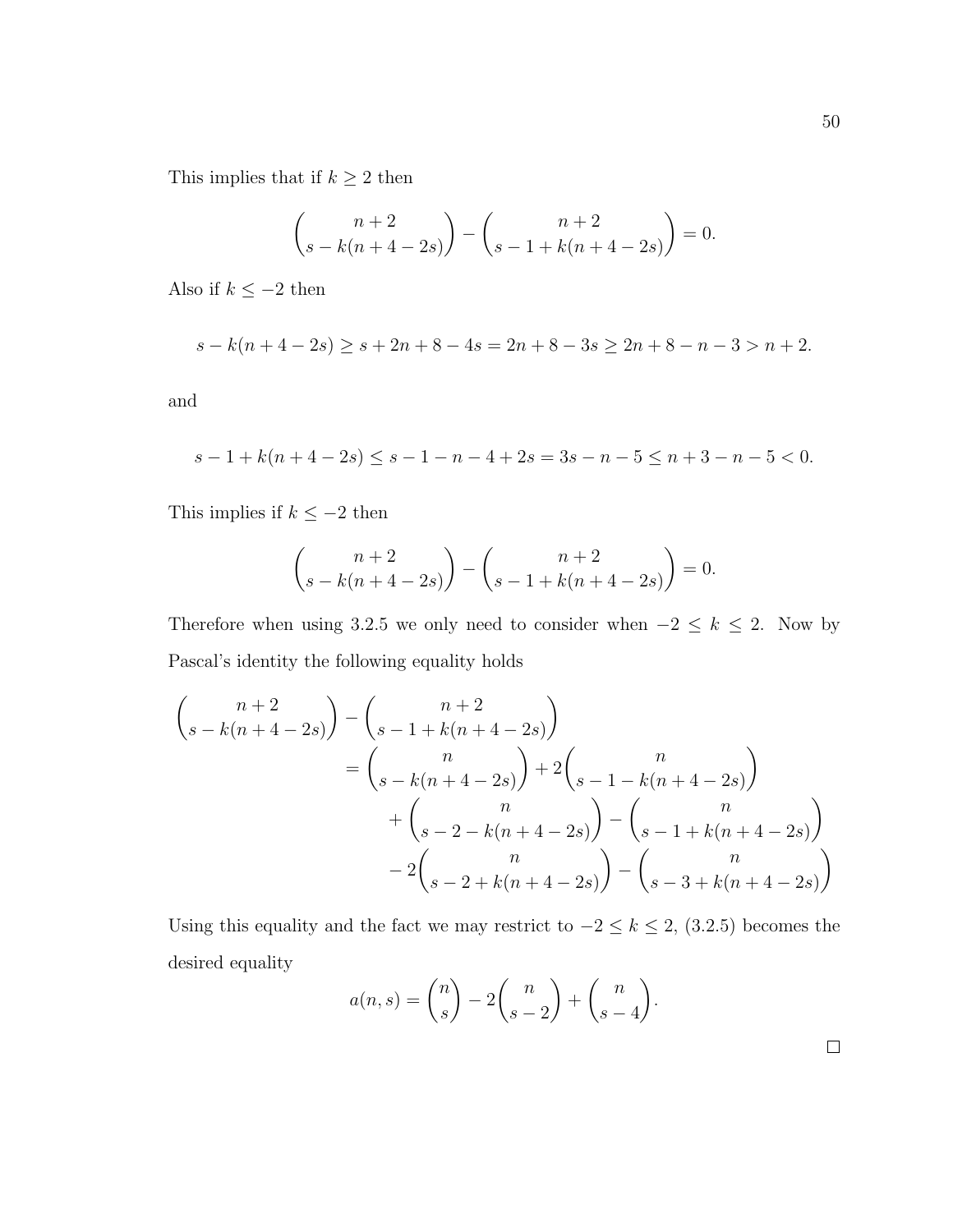The following table contains values of  $a(n, s)$  calculated using the formula for  $a(n, s)$  given in Corollary [3.27.](#page-54-1) Note these numbers are upper bounds for the coefficients of the Hilbert series of  $E_n/(w_1, w_2)$ .

<span id="page-57-0"></span>

| n/s            | $\theta$       | 1              | $\overline{2}$ | 3              | $\overline{4}$ | $\overline{5}$ | 6              | $\overline{7}$ | 8              | 9              | 10             |
|----------------|----------------|----------------|----------------|----------------|----------------|----------------|----------------|----------------|----------------|----------------|----------------|
| 3              | 1              | 3              | $\mathbf{1}$   | $\overline{0}$ | $\overline{0}$ | $\overline{0}$ | $\overline{0}$ | $\overline{0}$ | $\overline{0}$ | $\overline{0}$ | $\overline{0}$ |
| $\overline{4}$ | $\mathbf 1$    | $\overline{4}$ | $\overline{4}$ | $\overline{0}$ | $\overline{0}$ | $\overline{0}$ | $\overline{0}$ | $\overline{0}$ | $\overline{0}$ | $\overline{0}$ | $\overline{0}$ |
| 5              | $\mathbf 1$    | 5              | 8              | $\mathbf 1$    | $\theta$       | $\overline{0}$ | $\overline{0}$ | $\overline{0}$ | $\overline{0}$ | $\overline{0}$ | $\overline{0}$ |
| 6              | $\overline{1}$ | 6              | 13             | 8              | $\theta$       | $\overline{0}$ | $\overline{0}$ | $\overline{0}$ | $\overline{0}$ | $\overline{0}$ | $\overline{0}$ |
| $\overline{7}$ | $\overline{1}$ | $\overline{7}$ | 19             | 21             | $\mathbf{1}$   | $\overline{0}$ | $\overline{0}$ | $\overline{0}$ | $\overline{0}$ | $\overline{0}$ | $\overline{0}$ |
| 8              | $\mathbf{1}$   | 8              | 26             | 40             | 16             | $\overline{0}$ | $\overline{0}$ | $\overline{0}$ | $\overline{0}$ | $\overline{0}$ | $\overline{0}$ |
| 9              | $\overline{1}$ | 9              | 34             | 66             | 55             | $\mathbf{1}$   | $\overline{0}$ | $\overline{0}$ | $\overline{0}$ | $\overline{0}$ | $\overline{0}$ |
| 10             | $\mathbf{1}$   | 10             | 43             | 100            | 121            | 32             | $\overline{0}$ | $\overline{0}$ | $\overline{0}$ | $\overline{0}$ | $\overline{0}$ |
| 11             | $\mathbf{1}$   | 11             | 53             | 143            | 221            | 144            | $\mathbf{1}$   | $\overline{0}$ | $\overline{0}$ | $\overline{0}$ | $\overline{0}$ |
| 12             | $\mathbf{1}$   | 12             | 64             | 196            | 364            | 364            | 64             | $\overline{0}$ | $\overline{0}$ | $\overline{0}$ | $\overline{0}$ |
| 13             | $\mathbf{1}$   | 13             | 76             | 260            | 560            | 728            | 377            | $\mathbf{1}$   | $\overline{0}$ | $\overline{0}$ | $\overline{0}$ |
| 14             | $\mathbf 1$    | 14             | 89             | 336            | 820            | 1288           | 1093           | 128            | $\overline{0}$ | $\overline{0}$ | $\overline{0}$ |
| 15             | 1              | 15             | 103            | 425            | 1156           | 2108           | 2380           | 987            | $\mathbf{1}$   | $\overline{0}$ | $\overline{0}$ |
| 16             | 1              | 16             | 118            | 528            | 1581           | 3264           | 4488           | 3280           | 256            | $\overline{0}$ | $\overline{0}$ |
| 17             | $\overline{1}$ | 17             | 134            | 646            | 2109           | 4845           | 7752           | 7753           | 2584           | $\mathbf{1}$   | $\overline{0}$ |
| 18             | $\mathbf{1}$   | 18             | 151            | 780            | 2755           | 6954           | 12597          | 15504          | 9841           | 512            | $\overline{0}$ |
| 19             | $\overline{1}$ | 19             | 169            | 931            | 3535           | 9709           | 19551          | 28101          | 25213          | 6765           | $\mathbf{1}$   |
| 20             | $\mathbf{1}$   | 20             | 188            | 1100           | 4466           | 13244          | 29260          | 47652          | 53296          | 29524          | 1024           |

Table 3.2: The entries are the values of  $a(n, s)$  for  $n \leq 20$ .

#### 3.2.3 Bounding the homological growth factor

Throughout this section let  $k = \mathbb{C}$  and let  $w_1, w_2 \in E_n$  be generic quadrics. Recall the homological growth factor of  $Kos_n(w_1, w_2)$  is defined to be

$$
HGF(\text{Kos}_n(w_1, w_2)) = (\dim_k H(\text{Kos}_n(w_1, w_2)))^{1/n}
$$

and Proposition [3.9](#page-42-2) states

$$
\dim_k H(\text{Kos}_n(w_1, w_2)) = 4 \dim_k \frac{E_n}{(w_1, w_2)}.
$$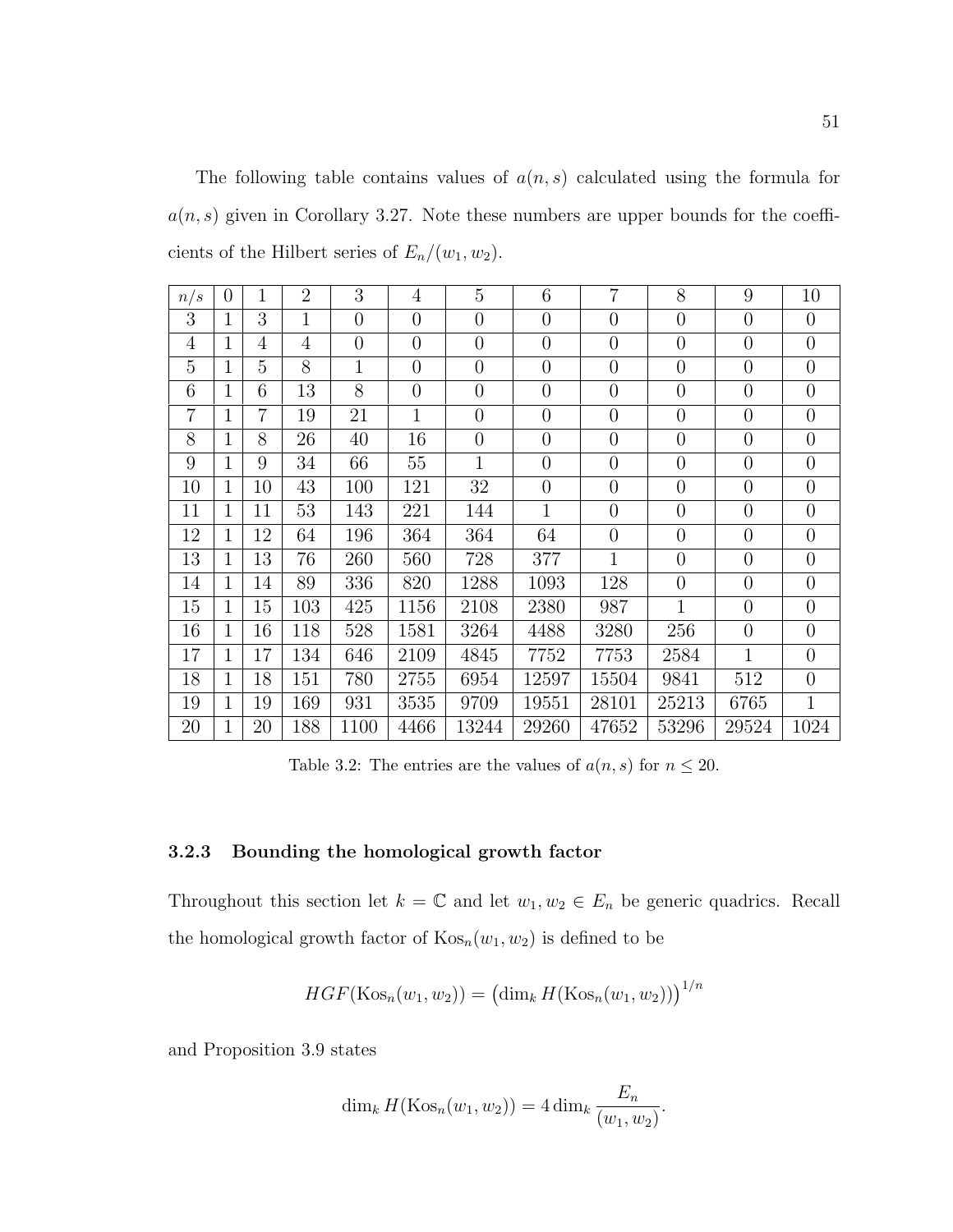Theorem [3.22](#page-51-0) and Proposition [3.14](#page-44-1) gives

$$
\sum_{s} b(n, s) \le \dim_k \frac{E_n}{(w_1, w_2)} \le \sum_{s} a(n, s)
$$

which implies

<span id="page-58-0"></span>
$$
\left(4\sum_{s} b(n,s)\right)^{1/n} \le HGF(\text{Kos}_n(w_1,w_2)) \le \left(4\sum_{s} a(n,s)\right)^{1/n}.
$$
 (3.2.6)

The following table contains the values of these bounds on the homological growth factor of  $\text{Kos}_n(w_1, w_2)$  which can be calculated using the values of  $a(n, s)$  given in Table [3.2](#page-57-0) and the values of  $b(n, s)$  given in Table [3.1.](#page-46-0)

| $\boldsymbol{n}$ | $(4\sum_{s} b(n,s))^{1/n}$ | $(4\sum_{s}a(n,s))^{1/n}$ |
|------------------|----------------------------|---------------------------|
| 3                | 2.714                      | 2.714                     |
| 4                | 2.449                      | 2.449                     |
| 5                | 2.237                      | 2.268                     |
| 6                | 2.196                      | 2.196                     |
| $\overline{7}$   | 2.119                      | 2.126                     |
| 8                | 2.087                      | 2.09                      |
| 9                | 2.057                      | 2.059                     |
| 10               | 2.03                       | 2.037                     |
| 11               | 2.02                       | 2.021                     |
| 12               | 1.996                      | 2.007                     |
| 13               | 1.997                      | 1.998                     |
| 14               | 1.983                      | 1.988                     |
| 15               | 1.98                       | 1.982                     |
| 16               | 1.974                      | 1.976                     |
| 17               | 1.969                      | 1.972                     |
| 18               | 1.967                      | 1.968                     |
| 19               | 1.961                      | 1.965                     |
| 20               | 1.961                      | 1.963                     |

Table 3.3: The entries in the middle column give a lower bound and the entries in the right column give an upper bound on the homological growth factor of  $\text{Kos}_n(w_1, w_2)$ .

As seen in this table, there are values of  $n$  such that the upper bound is smaller than 2 which implies there are values of n such that  $HGF(Kos_n(w_1, w_2)) < 2$ . This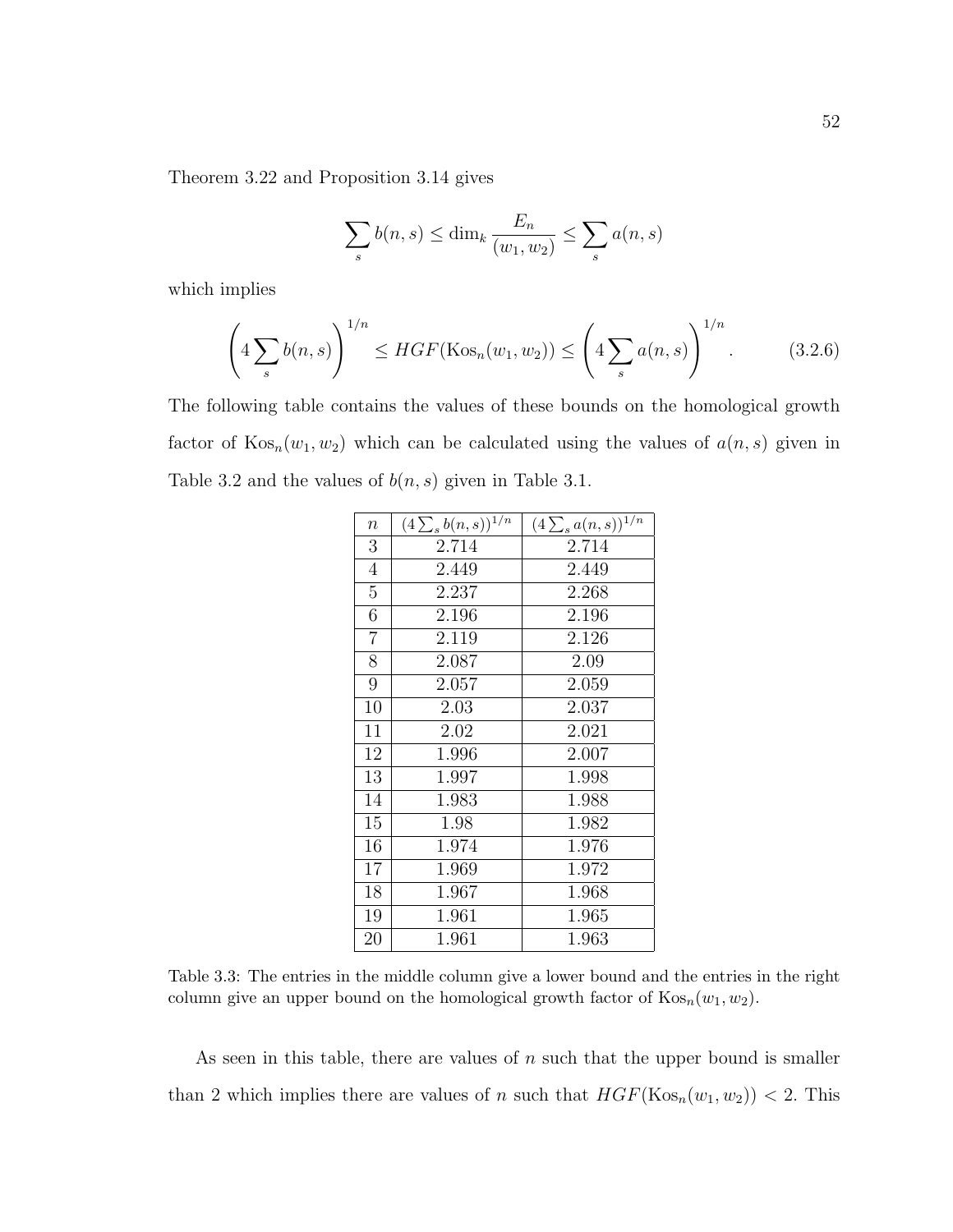immediately gives the following result.

**Theorem 3.30.** Let  $k = \mathbb{C}$  and let  $w_1, w_2 \in E_n$  be generic quadrics. Then  $\text{Kos}_n(w_1, w_2)$ is a counterexample to Conjecture [1.4](#page-9-0) for  $13 \le n \le 20$ .

In addition, computationally the smallest value for the upper bound appears to happen when  $n = 37$  and in this case  $(4\sum_{s} a(n,s))^{1/n} = 1.9507$ . In addition, the smallest value for the lower bound appears to happen when  $n = 36$  and in this case  $(4\sum_{s} b(n,s))^{1/n} = 1.9489$ . These calculations along with further computations of the upper bound of  $HGF(Kos_n(w_1, w_2))$  lead to the following conjecture.

**Conjecture 3.31.** Let  $k = \mathbb{C}$  and let  $w_1, w_2 \in E_n$  be generic quadrics. Then

$$
HGF(\mathrm{Kos}_n(w_1, w_2)) < 2
$$

when  $n \geq 15$  and

$$
HGF(\mathrm{Kos}_n(w_1, w_2)) > 1.9489
$$

for all n.

Finally we observe the homological growth factor of  $\text{Kos}_n(w_1, w_2)$  has a similar asymptotic behavior as  $Kos_{2n}(w)$  discussed in Section [3.1](#page-35-1) in the sense that the homological growth factor of  $Kos_n(w_1, w_2)$  is asymptotically at least 2.

**Proposition 3.32.** For all n, let  $\mathbf{K}_n = \text{Kos}_n(w_1, w_2)$  for any quadrics  $w_1, w_2 \in E_n$ with  $w_1$  general (see Definiton [3.4\)](#page-36-0). Then

$$
\liminf_{n\to\infty} HGF(\mathbf{K}_n) \geq 2.
$$

*Proof.* The homological growth factor of  $\mathbf{K}_n$  has the following lower bound

$$
HGF(\mathbf{K}_n) \ge \left(4\sum_s b(n,s)\right)^{1/n}
$$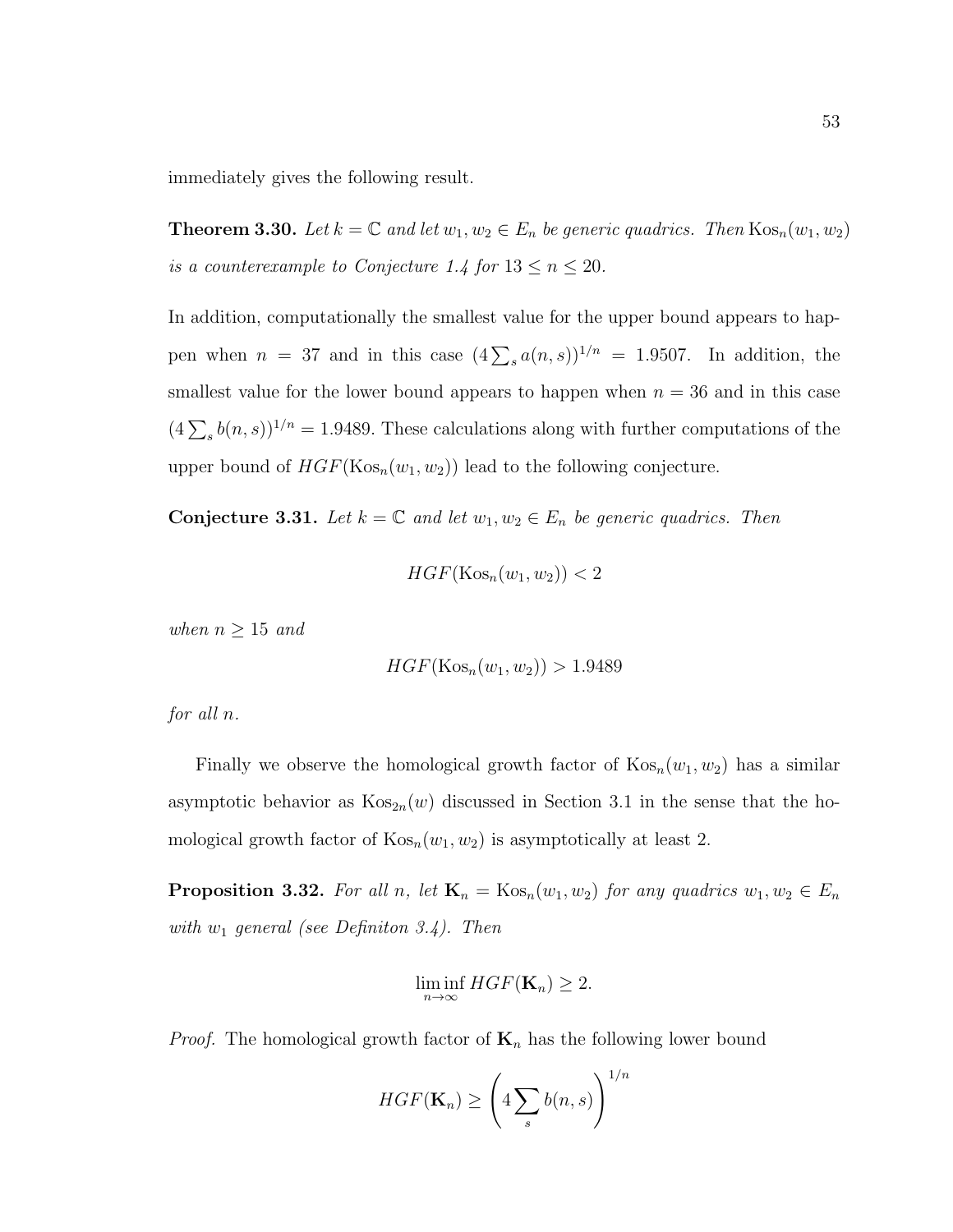which was given in [\(3.2.6\)](#page-58-0). By Proposition [3.19](#page-48-1)

$$
\liminf_{n \to \infty} \left( 4 \sum_{s} b(n, s) \right)^{1/n} = \liminf_{n \to \infty} 4^{1/n} \left( \sum_{s} b(n, s) \right)^{1/n} \ge 2.
$$

Therefore

$$
\liminf_{n \to \infty} HGF(\mathbf{K}_n) \ge \liminf_{n \to \infty} \left( 4 \sum_{s} b(n, s) \right)^{1/n} \ge 2.
$$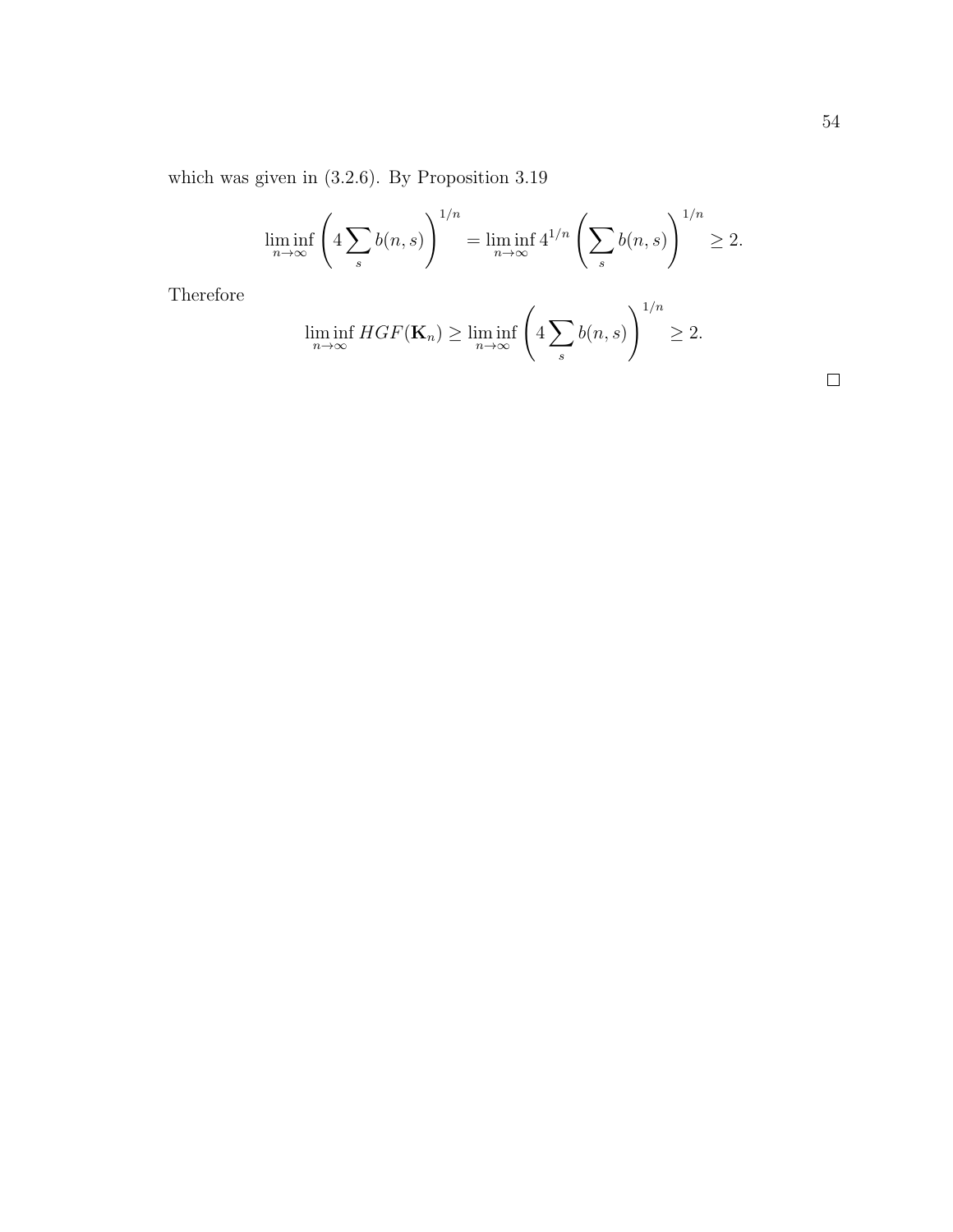### Chapter 4

## MINIMAL HOMOLOGY

In order to answer Question [1.8,](#page-10-1) one would like to find the smallest possible total homology of a graded complex over the exterior algebra. This is a difficult task, so we proceed by fixing a particular graded Poincaré series and determine which complexes have the smallest possible total homology amongst those complexes having that Poincaré series.

**Definition 4.1.** A finite free graded complex  $\bf{F}$  over the exterior algebra has *minimal* homology if

$$
\dim_k H(\mathbf{F}) \le \dim_k H(\mathbf{G})
$$

for any finite free graded complex **G** over the exterior algebra with  $P_G(s, t) = P_F(s, t)$ . Recall  $P_{\mathbf{F}}(s,t)$  is the graded Poincaré series of **F** (see Definition [2.12\)](#page-17-1).

In Section [4.1,](#page-62-0) we show Koszul complexes of one general quadric have minimal homology. In fact, Proposition [4.3](#page-62-1) demonstrates these are the only complexes with graded Poincaré series  $1 + st^2$  that have minimal homology. Then in Section [4.2,](#page-63-0) we show Koszul complexes of two general quadrics also have minimal homology. However, there are other complexes with Poincaré series  $1 + 2st^2 + s^2t^4$  that have minimal homology and we give a characterization of these complexes when  $n$  is large enough.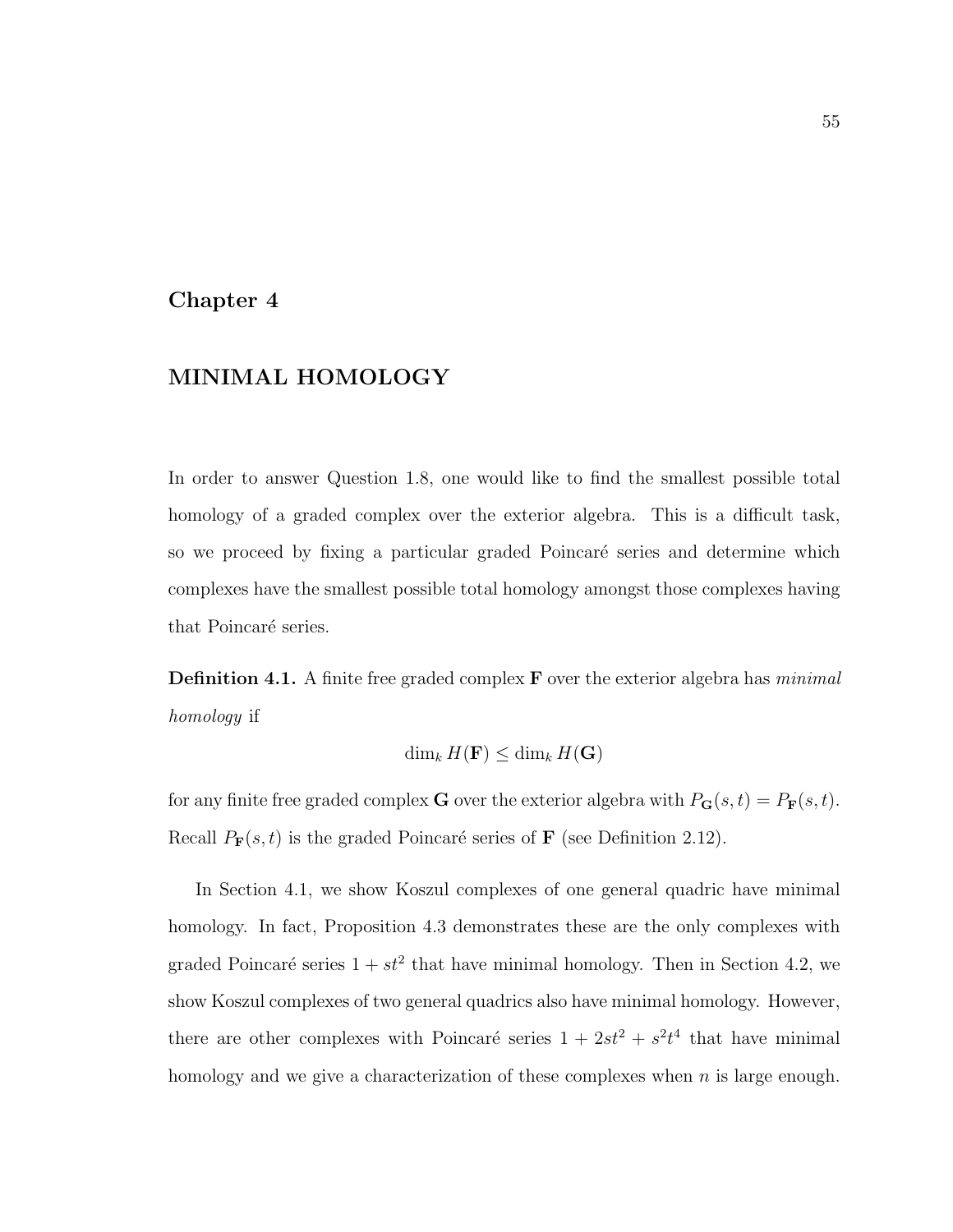# <span id="page-62-0"></span>4.1 Koszul complex of one quadric

Let k be a field and let  $E_n = k\langle e_1, \ldots, e_n \rangle$ . Consider the Koszul complex

$$
Kos_n(w) : E_n(-2) \xrightarrow{w} E_n
$$

where  $w \in E_n$  is a quadric.

**Remark 4.2.**  $Kos_n(w)$  has the following graded Poincaré series

$$
P_{\text{Kos}_n(w)}(s,t) = 1 + st^2.
$$

<span id="page-62-1"></span>**Proposition 4.3.**  $\text{Kos}_n(w)$  has minimal homology if and only if w is a general quadric as in Definition [3.4.](#page-36-0)

*Proof.* Let  $w \in E_n$  be a quadric and consider

$$
Kos_n(w): E_n(-2) \xrightarrow{w} E_n.
$$

For all  $i$ , consider the map

$$
\mu_i : (E_n(-2))_i \xrightarrow{w} (E_n)_i.
$$

Note

$$
\dim_k (H(\mathrm{Kos}_n(w)))_i = \dim_k \ker(\mu_i) + \dim_k \mathrm{coker}(\mu_i)
$$

then by the Rank-Nullity Theorem

$$
\dim_k \ker(\mu_i) + \dim_k \operatorname{coker}(\mu_i) = {n \choose i-2} - \operatorname{rank}(\mu_i) + {n \choose i} - \operatorname{rank}(\mu_i)
$$

$$
= {n \choose i-2} + {n \choose i} - 2\operatorname{rank}(\mu_i).
$$

Therefore

$$
\dim_k(H(\mathrm{Kos}_n(w)))_i = \binom{n}{i-2} + \binom{n}{i} - 2\operatorname{rank}(\mu_i)
$$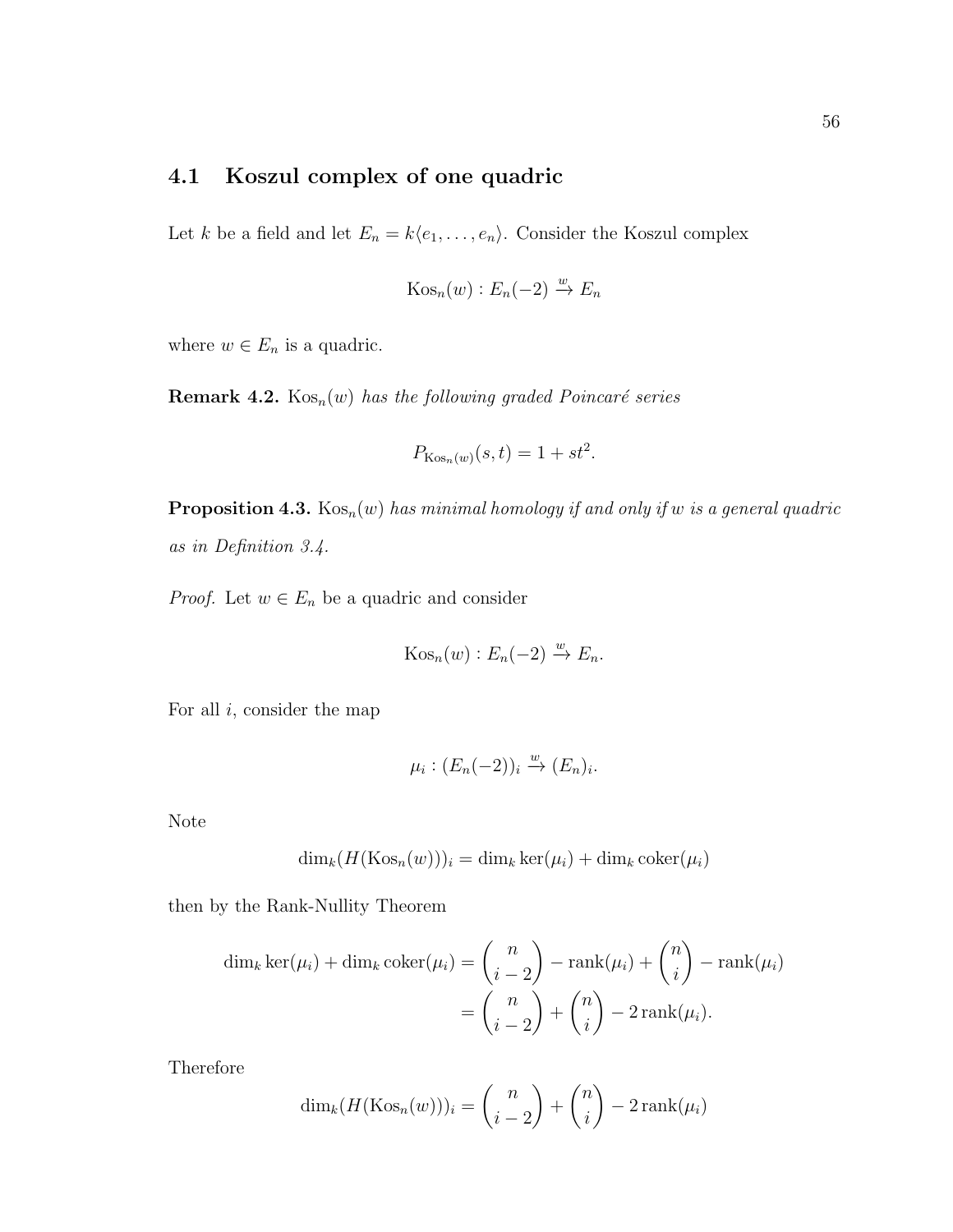which implies the smallest possible value of  $\dim_k(H(Kos_{2n}(w)))_i$  occurs when the rank of  $\mu_i$  is as large as possible, namely when  $\mu_i$  is injective for  $i \leq \lfloor \frac{n}{2} \rfloor + 1$  and surjective for  $i \geq \lfloor \frac{n}{2} \rfloor + 2$ . By Proposition [3.3,](#page-35-0) this occurs if and only if w is general. Thus  $\dim_k H(Kos_n(w))$  is as small as possible if and only if w is general.

Note that any finite free graded complex over  $E_n$  with graded Poincaré series  $1 + st^2$  is a Koszul complex of the form  $\text{Kos}_n(w)$  for some quadric  $w \in E_n$ . Thus we conclude  $\text{Kos}_n(w)$  has minimal homology if and only if w is a general quadric.

<span id="page-63-0"></span>4.2 Koszul complex of two quadrics

Now let  $w_1, w_2 \in E_n = k\langle e_1, \ldots, e_n \rangle$  be quadrics and consider the Koszul complex

$$
\operatorname{Kos}_n(w_1, w_2) : E_n(-4) \xrightarrow{w_1} E_n(-2)^2 \xrightarrow{w_1} E_n.
$$

**Remark 4.4.**  $\text{Kos}_n(w_1, w_2)$  has the following graded Poincaré series

$$
P_{\text{Kos}_n(w_1, w_2)}(s, t) = 1 + 2st^2 + s^2t^4.
$$

<span id="page-63-1"></span>**Lemma 4.5.** For any integers  $r$  and  $s$ , there exists a Zariski open set  $U_s$  of  $\mathbb{A}_k^{\binom{n}{2}}\times \mathbb{A}_k^{\binom{n}{2}}$ k such that

$$
\dim_k\left(\frac{E_n}{(w_1, w_2)}\right)_s \le r
$$

if and only if  $(\Theta^{-1}(w_1), \Theta^{-1}(w_2)) \in U_s$  where  $\Theta : \mathbb{A}_k^{n \choose 2} \to (E_n)_2$  is the bijection given in Definition [3.1.](#page-35-2)

 $\Box$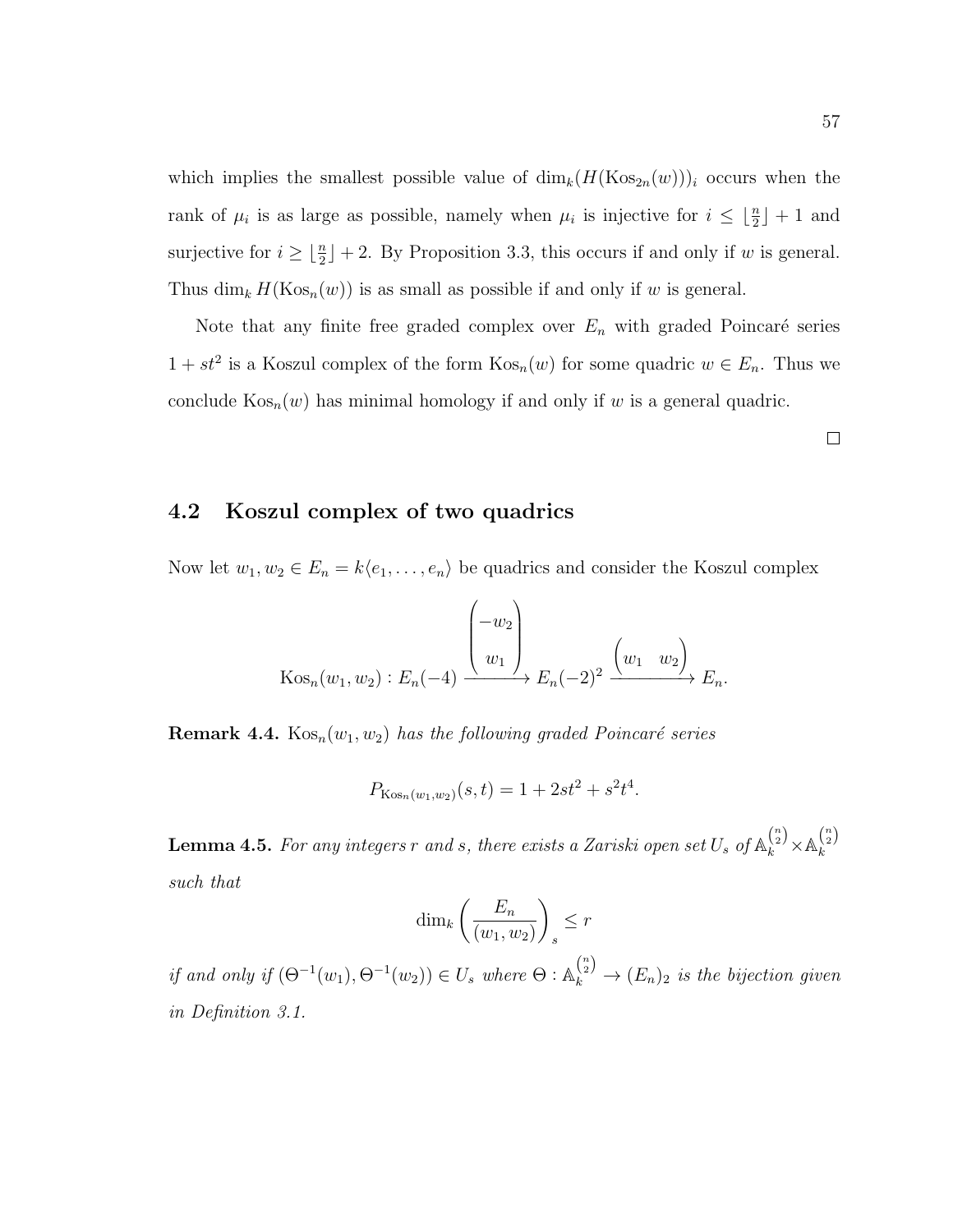*Proof.* Let  $w_1, w_2 \in (E_n)_2$ . For each i, fix the standard bases for the vector spaces

 $(E_n(-2))^2$  and  $(E_n)_s$ . Let  $M_s(w_1, w_2)$  denote the matrix representing the k-linear transformation  $\overline{ }$  $\Delta$ 

$$
\mu_s: (E_{2n}(-2))^2_s \xrightarrow{(w_1 \quad w_2)} (E_{2n})_s
$$

with respect to the chosen bases. Note the entries of  $M_s(w_1, w_2)$  depend on the coefficients of  $w_1, w_2$  but not on any other elements of  $E_{2n}$ . Then

$$
\dim_k\left(\frac{E_n}{(w_1, w_2)}\right)_s \le r
$$

if and only if  $\dim_k \text{coker}(\mu_s) \leq r$  if and only if  $\dim_k \text{coker}(M_s(w_1, w_2)) \leq r$ . Since

$$
\dim_k \operatorname{coker}(M_s(w_1, w_2)) = \binom{n}{s} - \operatorname{rank}(M_s(w_1, w_2))
$$

then  $\dim_k \text{coker}(M_s(w_1, w_2)) \leq r$  if and only if  $\text{rank}(M_s(w_1, w_2)) \geq {n \choose s}$  $\binom{n}{s} - r$ . Let  $I_t(M)$ be the ideal generated by the  $t \times t$  minors of M for any matrix M. Also let  $X_s$  be the matrix obtained from  $M_s(w_1, w_2)$  by replacing each coefficient of  $w_1, w_2$  with a variable. Then

$$
\dim_k \left( \frac{E_n}{(w_1, w_2)} \right)_s \le r \Leftrightarrow \operatorname{rank}(M_s(w_1, w_2)) \ge \binom{n}{s} - r
$$

$$
\Leftrightarrow I_{\binom{n}{s}-r}(M_s(w_1, w_2)) \ne 0
$$

$$
\Leftrightarrow (\Theta^{-1}(w_1), \Theta^{-1}(w_2)) \notin V\left(I_{\binom{n}{s}-r}(X_s)\right)
$$

Set  $U_s = \mathbb{A}_k^{2\binom{n}{2}}$  $\binom{2}{k} \setminus V$  $\sqrt{ }$  $I_{\binom{n}{s}-r}(X_s)$ then  $U_s$  is a Zariski open set in  $\mathbb{A}_k^{2{n \choose 2}}$  $\int_{k}^{2\sqrt{2}}$  and by the argument above

$$
\dim_k\left(\frac{E_n}{(w_1, w_2)}\right)_s \le r
$$

if and only if  $(\Theta^{-1}(w_1), \Theta^{-1}(w_2)) \in U_s$ .

 $\Box$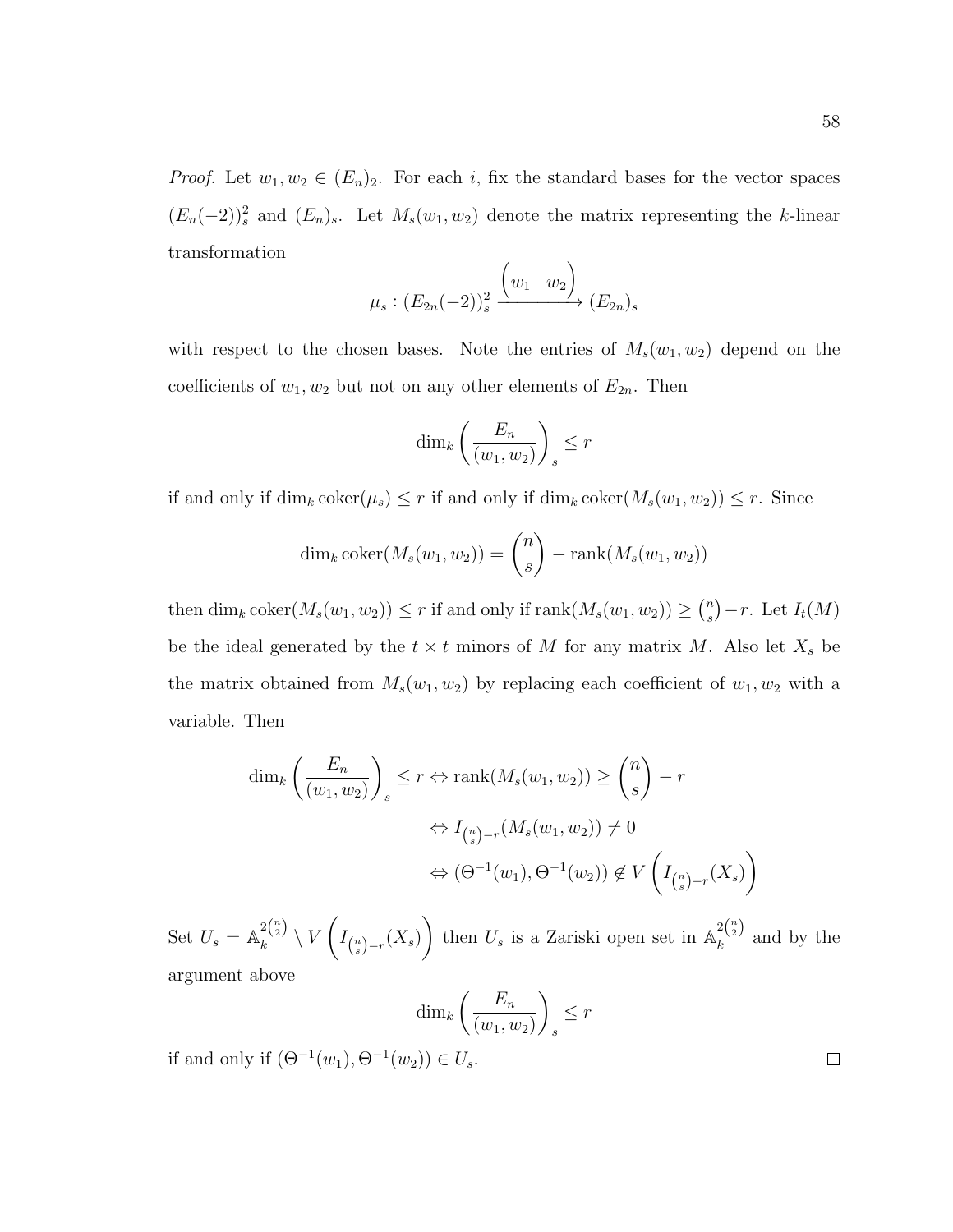$$
r = \min\left\{\dim_k \frac{E_n}{(q_1, q_2)} : q_i \in (E_n)_2\right\}.
$$

<span id="page-65-0"></span>Then there exists a non-empty Zariski open set U of  $\mathbb{A}_k^{n \choose 2} \times \mathbb{A}_k^{n \choose 2}$  $\lambda_k^{(2)}$  such that

$$
\dim_k \frac{E_n}{(w_1, w_2)} = r
$$

for all  $w_1, w_2 \in (E_n)_2$  with  $(\Theta^{-1}(w_1), \Theta^{-1}(w_2)) \in U$ .

Proof. Let

$$
r_s = \min\left\{\dim_k\left(\frac{E_n}{(q_1, q_2)}\right)_s : q_i \in (E_n)_2\right\}
$$

then by Lemma [4.5](#page-63-1) there exists a Zariski open set  $U_s$  of  $\mathbb{A}_k^{n \choose 2} \times \mathbb{A}_k^{n \choose 2}$  $\lambda_k^{(2)}$  such that

$$
\dim_k\left(\frac{E_n}{(w_1, w_2)}\right)_s \le r_s
$$

for all  $w_1, w_2 \in (E_n)_2$  with  $(\Theta^{-1}(w_1), \Theta^{-1}(w_2)) \in U_s$ . Note by definition of  $r_s$ , we also have

$$
\dim_k\left(\frac{E_n}{(w_1, w_2)}\right)_s \ge r_s
$$

for all  $w_1, w_2 \in (E_n)_2$ , so

$$
\dim_k\left(\frac{E_n}{(w_1, w_2)}\right)_s = r_s
$$

for all  $w_1, w_2 \in (E_n)_2$  with  $(\Theta^{-1}(w_1), \Theta^{-1}(w_2)) \in U_s$ .

Then let  $U = \bigcap_{s=0}^n U_s$ . Note  $U_s$  is non-empty for  $0 \le s \le n$  by definition of  $r_s$ . Therefore U is the finite intersection of Zariski open sets and thus a Zariski open set. Also U is non-empty because k being infinite implies a finite intersection of nonempty Zariski open sets is non-empty. Finally the definition of U implies that for all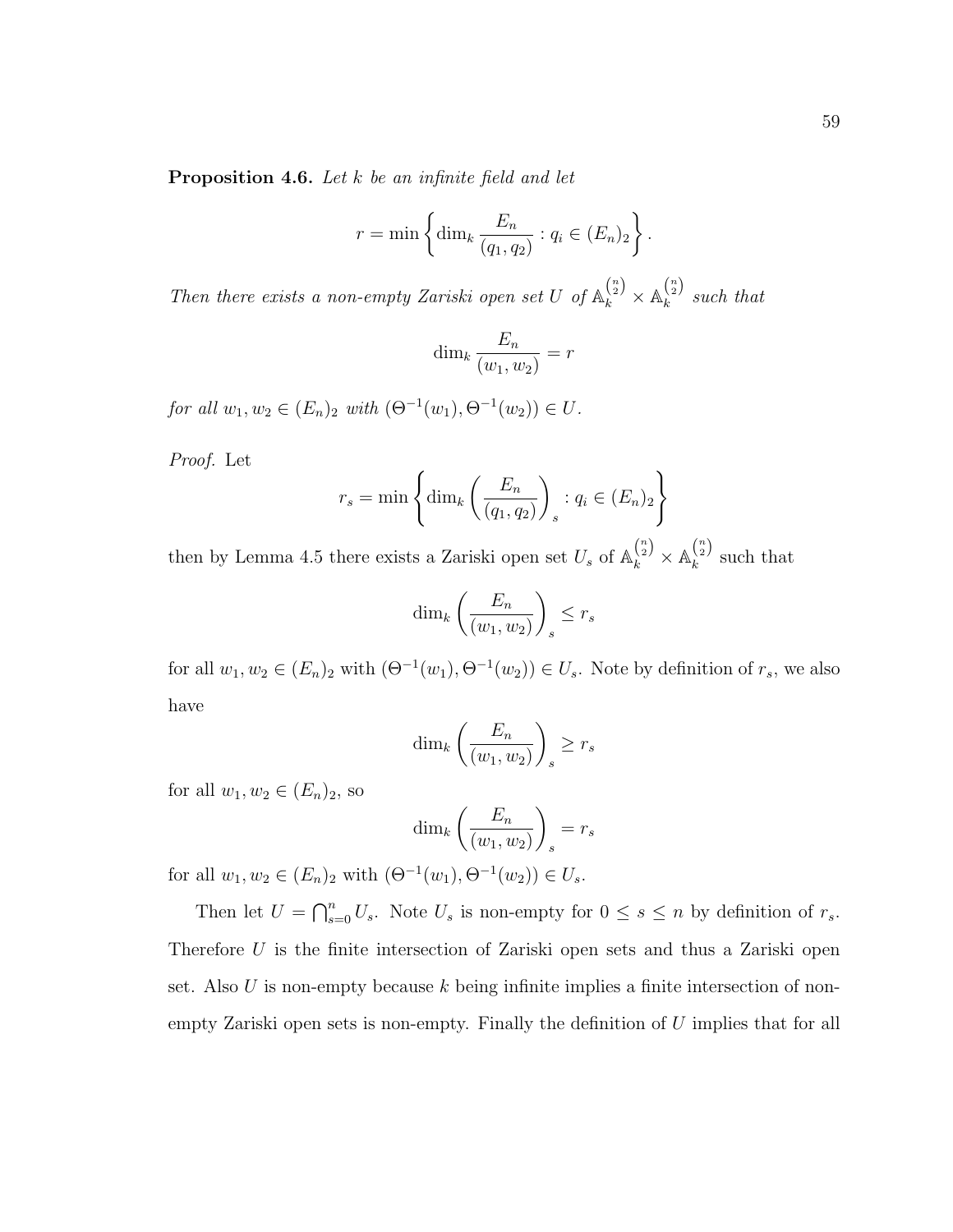$0\leq s\leq n$  we have the following equality

$$
\dim_k\left(\frac{E_n}{(w_1, w_2)}\right)_s = r_s
$$

for all  $w_1, w_2 \in (E_n)_2$  with  $(\Theta^{-1}(w_1), \Theta^{-1}(w_2)) \in U$ . Since

$$
r = \min \left\{ \dim_k \frac{E_n}{(q_1, q_2)} : q_i \in (E_n)_2 \right\} = \sum_{s=0}^n r_s
$$

because  $U$  is nonempty, then

$$
\dim_k \frac{E_n}{(w_1, w_2)} = r
$$

for all  $w_1, w_2 \in (E_n)_2$  with  $(\Theta^{-1}(w_1), \Theta^{-1}(w_2)) \in U$ .

<span id="page-66-0"></span>**Definition 4.7.** Let k be an infinite field. A pair of elements  $w_1, w_2 \in (E_n)_2$  are said to be *general* if  $(\Theta^{-1}(w_1), \Theta^{-1}(w_2)) \in U$  where U is the non-empty Zariski open set given in Proposition [4.6.](#page-65-0)

**Proposition 4.8.** Let  $w_1, w_2 \in E_n$  be general quadrics, then  $\text{Kos}_n(w_1, w_2)$  has minimal homology.

*Proof.* Suppose  $\bf{F}$  is a graded complex of the form

$$
\mathbf{F}: 0 \to E_n(-4) \xrightarrow{d_1} E_n(-2)^2 \xrightarrow{d_0} E_n \to 0.
$$

Let

$$
r = \min\left\{\dim_k \frac{E_n}{(q_1, q_2)} : q_i \in (E_n)_2\right\}
$$

and let  $q_1, q_2 \in E_n$  be quadrics such that image $(d_0) = (q_1, q_2)$ . Then

$$
\dim_k H_0(\mathbf{F}) = \dim_k \frac{E_n}{(q_1, q_2)} \ge r.
$$

 $\Box$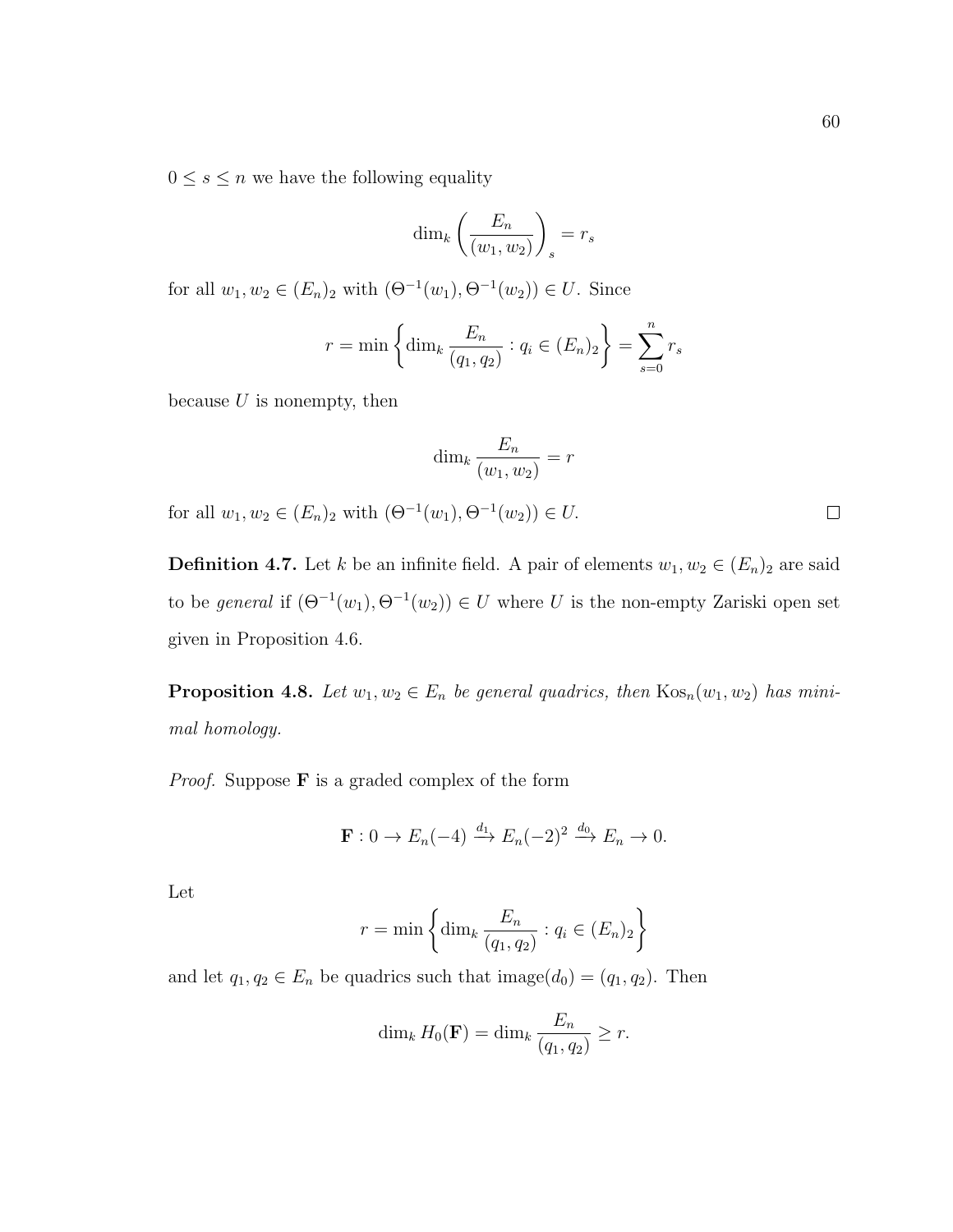Now consider the k-vector space dual of  $$ 

$$
\mathbf{F}^* : 0 \to (E_n)^* \xrightarrow{d_0^*} (E_n(-2)^2)^* \xrightarrow{d_1^*} (E_n(-4))^* \to 0
$$

where  $(-)^*$  denotes the k-vector space dual. Since  $(E_n)^* = \text{Hom}_k(E_n, k) \cong E_n(n)$  (by the positive graded exterior algebra version of Proposition [2.22\)](#page-21-0), then  $\mathbf{F}^*$  is isomorphic to the complex

$$
0 \to (E_n)(n) \xrightarrow{d_0^*} E_n(n+2)^2 \xrightarrow{d_1^*} E_n(n+4) \to 0.
$$

The graded shifts of the modules in  $\mathbf{F}^*$  imply  $d_1^*$  can be represented as a matrix of two quadrics say  $q_3, q_4 \in E_n$ . Then  $\text{image}(d_1^*) = (q_3, q_4)$  which implies

$$
\dim_k H_2(\mathbf{F}) = \dim_k H_0(\mathbf{F}^*) = \dim_k \frac{E_n}{(q_3, q_4)} \ge r.
$$

Thus using the fact  $\dim_k H_1(\mathbf{F}) = \dim_k H_0(\mathbf{F}) + \dim_k H_2(\mathbf{F})$  we conclude

$$
\dim_k H(\mathbf{F}) = 2(\dim_k H_0(\mathbf{F}) + \dim_k H_2(\mathbf{F})) \ge 4r.
$$

Now suppose  $w_1, w_2 \in E_n$  are general quadrics, so  $\dim_k E_n/(w_1, w_2) = r$  by Definition [4.7.](#page-66-0) Then Proposition [3.9](#page-42-2) gives

$$
\dim_k H(\text{Kos}_n(w_1, w_2)) = 4 \dim_k \frac{E_n}{(w_1, w_2)} = 4r.
$$

Therefore

$$
\dim_k H(\mathrm{Kos}_n(w_1, w_2)) \le \dim_k H(\mathbf{F})
$$

so by definition  $\text{Kos}_n(w_1, w_2)$  has minimal homology.

As discussed in Section [3.2,](#page-41-2)  $\text{Kos}_n(w_1, w_2)$  produces a counterexample to Conjec-ture [1.4](#page-9-0) for certain values of n when  $w_1, w_2$  are generic. Since  $\text{Kos}_n(w_1, w_2)$  has minimal homology, then there does not exist a complex with graded Poincaré series

 $\Box$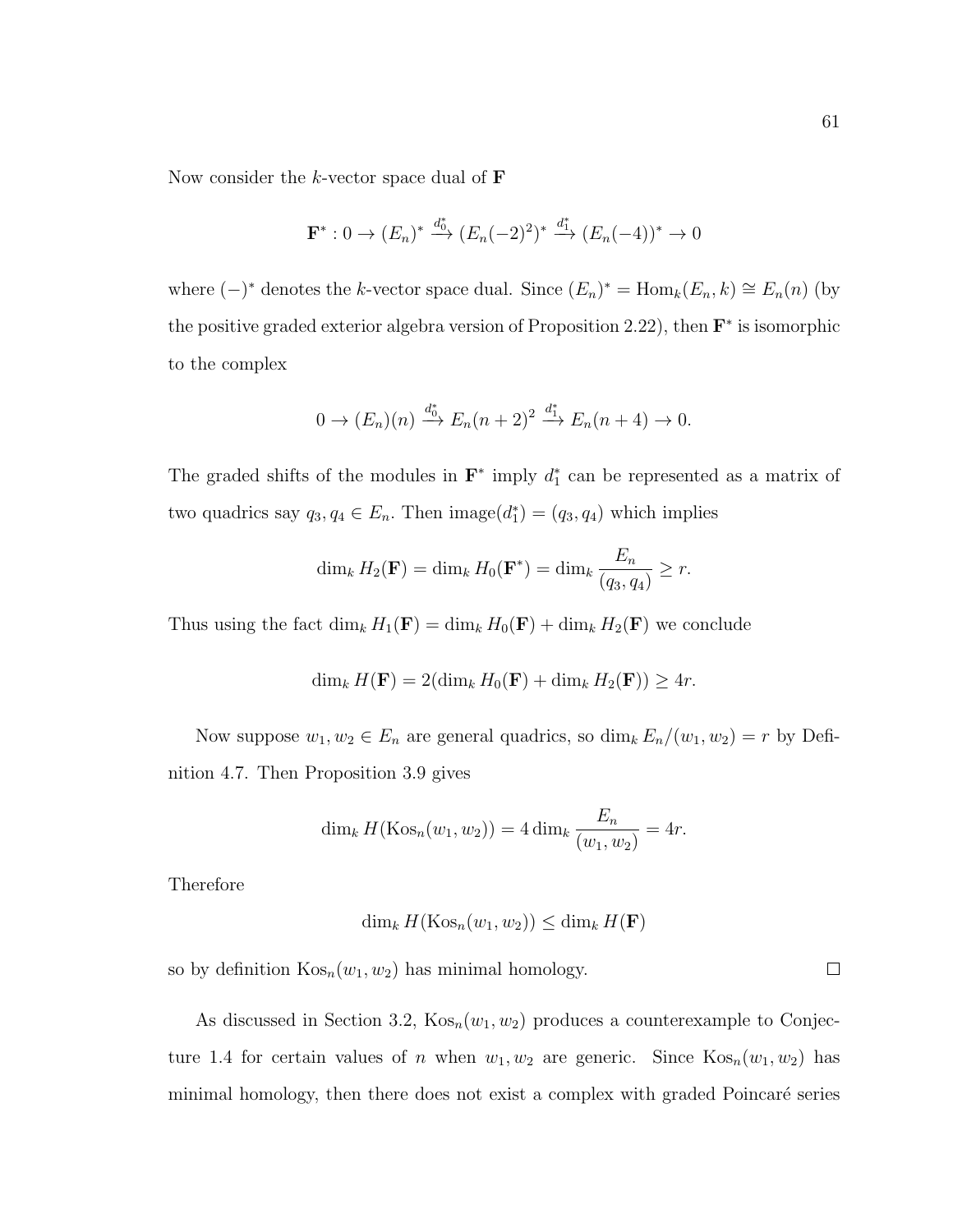$1+st^2 + s^2t^4$  that will have smaller total homology and thus produce a stronger counterexample. However, Koszul complexes are not the only complexes with minimal homology.

<span id="page-68-0"></span>**Example 4.9.** Let  $q_1, q_2 \in E_n$  be quadrics and let  $\lambda$  be a nonzero scalar. Consider the graded complex

$$
\mathbf{F}: E_n(-4) \xrightarrow{\begin{pmatrix} -\lambda q_2 \\ \lambda q_1 \end{pmatrix}} E_n(-2)^2 \xrightarrow{\begin{pmatrix} q_1 & q_2 \end{pmatrix}} E_n.
$$

Since **F** is isomorphic to  $\text{Kos}_n(q_1, q_2)$ , the homology of **F** is the same as the homology of  $\text{Kos}_n(q_1, q_2)$ . Thus if  $q_1, q_2$  are general then **F** will have minimal homology.

**Definition 4.10.** A complex is called *Koszul up to a scalar* if it has the form as in Example [4.9](#page-68-0) with  $\lambda \neq 0$ .

We now show that for large enough n, all complexes over  $E_n$  with minimal homology are Koszul up to a scalar. We first need the following lemma.

<span id="page-68-1"></span>**Lemma 4.11.** Let  $q_1, q_2, q_3$  and  $q_4$  be quadrics such that the sequence of maps

$$
0 \to E_n(-4) \xrightarrow{\begin{pmatrix} q_3 \\ q_4 \end{pmatrix}} E_n^2(-2) \xrightarrow{\begin{pmatrix} q_1 & q_2 \end{pmatrix}} E_n \to 0
$$

form a graded complex. If

$$
\dim_k\left(\frac{E_n}{(q_1, q_2)}\right)_4 = \binom{n}{4} - 2\binom{n}{2} + 1
$$

then  $q_3 = -\lambda q_2$  and  $q_4 = \lambda q_1$  for some scalar  $\lambda$  (i.e. the complex is Koszul up to a scalar or  $q_3 = q_4 = 0$ ).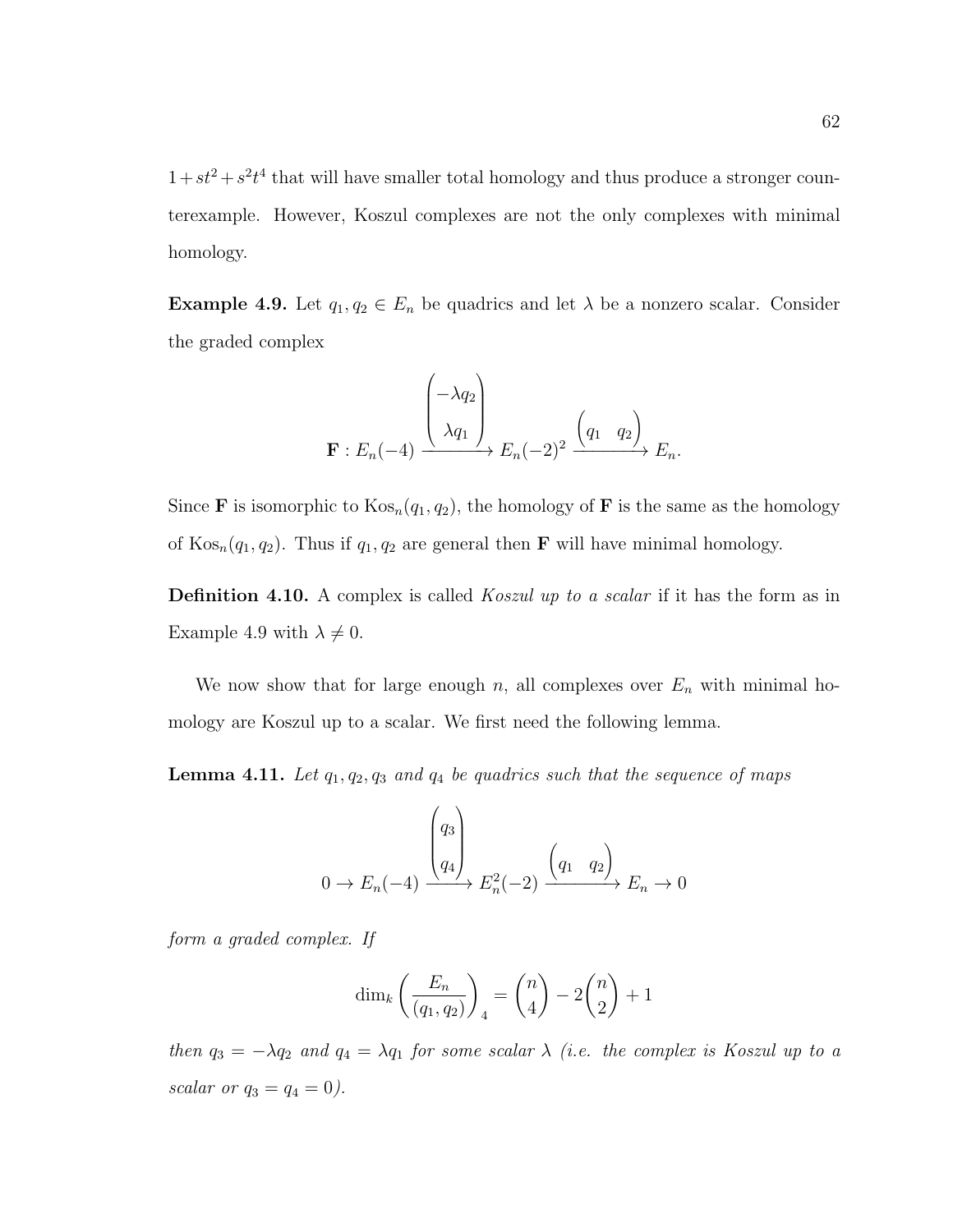Proof. Suppose

$$
0 \to E_n(-4) \xrightarrow{\begin{pmatrix} q_3\\q_4 \end{pmatrix}} E_n^2(-2) \xrightarrow{\begin{pmatrix} q_1 & q_2 \end{pmatrix}} E_n \to 0
$$

is a complex. Then  $q_1q_3 + q_2q_4 = 0$ . Consider the following exact complex

$$
0 \to \ker(\phi) \to (E_n^2)_2 \xrightarrow{\phi} (E_n)_4 \to (E_n/(q_1, q_2))_4 \to 0
$$
  
where  $\phi = \begin{pmatrix} q_1 & q_2 \end{pmatrix}$ . By assumption  $\dim_k \left(\frac{E_n}{(q_1, q_2)}\right)_4 = \binom{n}{4} - 2\binom{n}{2} + 1$ , so  

$$
\dim_k(\ker(\phi)) = \dim_k \left(E_n/(q_1, q_2)\right)_4 - \dim(E_n)_4 + \dim(E_n^2)_2
$$

$$
= \binom{n}{4} - 2\binom{n}{2} + 1 - \binom{n}{4} + 2\binom{n}{2}
$$

$$
= 1.
$$

Since  $q_1q_3 + q_2q_4 = 0$  then  $(q_3, q_4) \in \text{ker}(\phi)$ . However we also have  $(-q_2, q_1) \in \text{ker}(\phi)$ and  $\dim_k \ker(\phi) = 1$ . Thus  $q_3 = -\lambda q_2$  and  $q_4 = \lambda q_1$  for some scalar  $\lambda$ .  $\Box$ 

**Remark 4.12.** Let  $q_1, q_2, q_3, q_4 \in E_n$  be quadrics. In the case,  $q_3 = q_4 = 0$  the complex

$$
\mathbf{F}: 0 \to E_n(-4) \xrightarrow{\begin{pmatrix} q_3 \\ q_4 \end{pmatrix}} E_n^2(-2) \xrightarrow{\begin{pmatrix} q_1 & q_2 \end{pmatrix}} E_n \to 0
$$

will not have minimal homology because for any general quadrics  $w_1, w_2 \in E_n$ ,

$$
\dim_k H_2(\mathbf{F}) = \dim_k E_n > \dim_k \frac{E_n}{(w_1, w_2)}
$$

and

$$
\dim_k H_0(\mathbf{F}) = \dim_k \frac{E_n}{(q_1, q_2)} \ge \dim_k \frac{E_n}{(w_1, w_2)}.
$$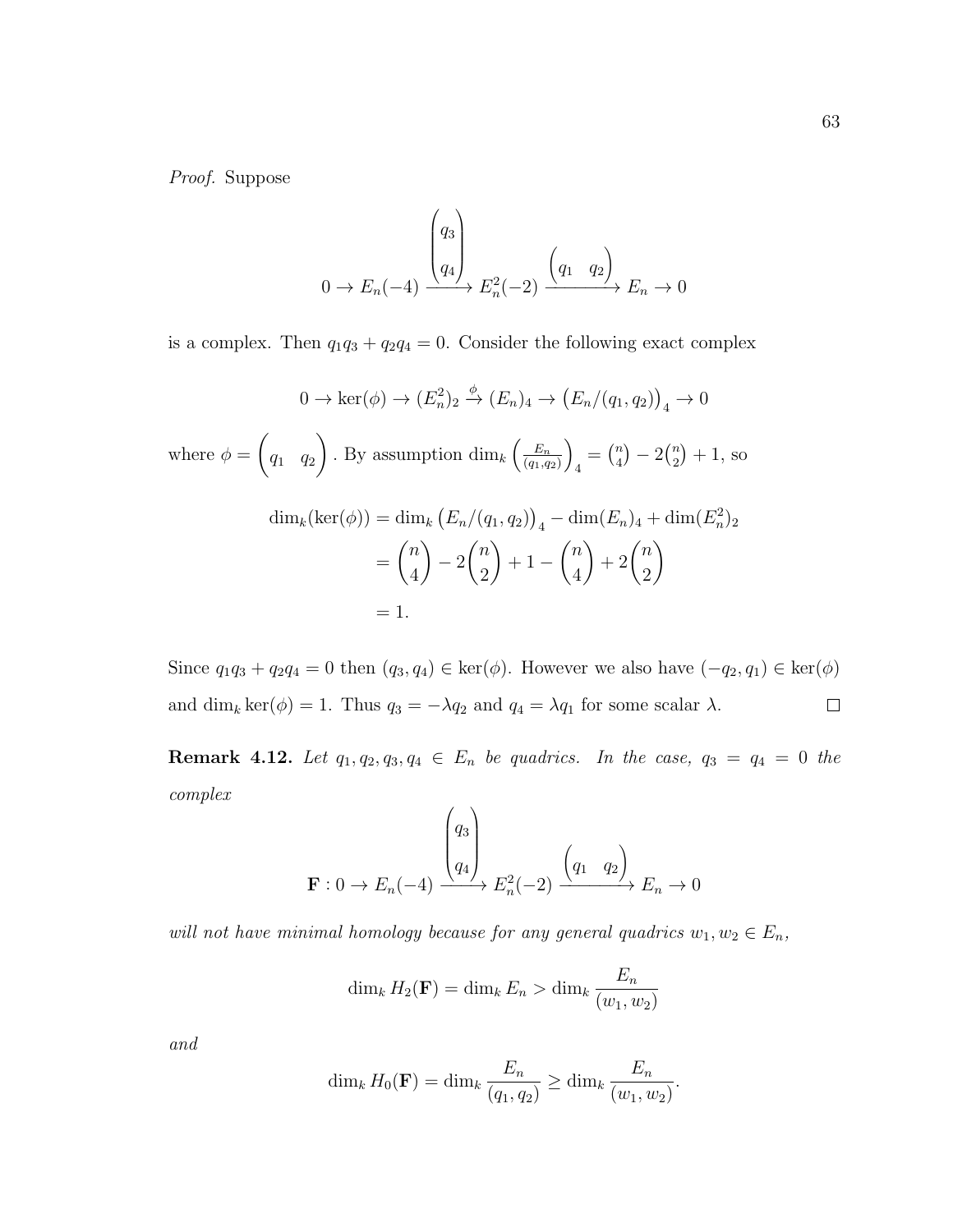Thus

$$
\dim_k H(\mathbf{F}) = 2 \left( \dim_k H_0(\mathbf{F}) + \dim_k H_2(\mathbf{F}) \right) > 4 \dim_k \frac{E_n}{(w_1, w_2)} = \dim_k \text{Kos}_n(w_1, w_2).
$$

**Theorem 4.13.** Let k be an infinite field and  $\mathbf{F}$  be a graded complex over  $E_n$  with graded Poincaré series  $1 + 2st^2 + st^4$ . If  $n \geq 9$  and **F** has minimal homology, then **F** is Koszul up to a scalar.

*Proof.* Since  $P_{\mathbf{F}}(s,t) = 1 + 2st^2 + st^4$ , **F** is a graded complex of the form

$$
0 \to E_n(-4) \xrightarrow{\begin{pmatrix} q_3 \\ q_4 \end{pmatrix}} E_n^2(-2) \xrightarrow{\begin{pmatrix} q_1 & q_2 \end{pmatrix}} E_n \to 0
$$

for some  $q_1, q_2, q_3, q_4 \in E_n$ . Using a similar argument as in the proof of Proposition [3.9,](#page-42-2) we can show

$$
\dim_k H(\mathbf{F}) = 2 \left( \dim_k H_0(\mathbf{F}) + \dim_k H_2(\mathbf{F}) \right).
$$

Note  $H_0(\mathbf{F}) = E_n/(q_1, q_2)$  and Lemma [3.8](#page-41-1) gives

$$
\dim_k H_2(\mathbf{F}) = \dim_k \ker \begin{pmatrix} q_3 \\ q_4 \end{pmatrix} = \dim_k \operatorname{coker} \begin{pmatrix} q_4 & -q_3 \end{pmatrix} = \dim_k \frac{E_n}{(q_3, q_4)}.
$$

Therefore

<span id="page-70-0"></span>
$$
\dim_k H(\mathbf{F}) = 2 \left( \dim_k \frac{E_n}{(q_1, q_2)} + \dim_k \frac{E_n}{(q_3, q_4)} \right). \tag{4.2.1}
$$

Since  **has minimal homology, then** 

$$
\dim_k H(\mathbf{F}) \le \dim_k H(\mathrm{Kos}_n(w_1, w_2))
$$

where  $w_1, w_2 \in E_n$  are general quadrics as in Definition [4.7.](#page-66-0) Then by Proposition [3.9](#page-42-2)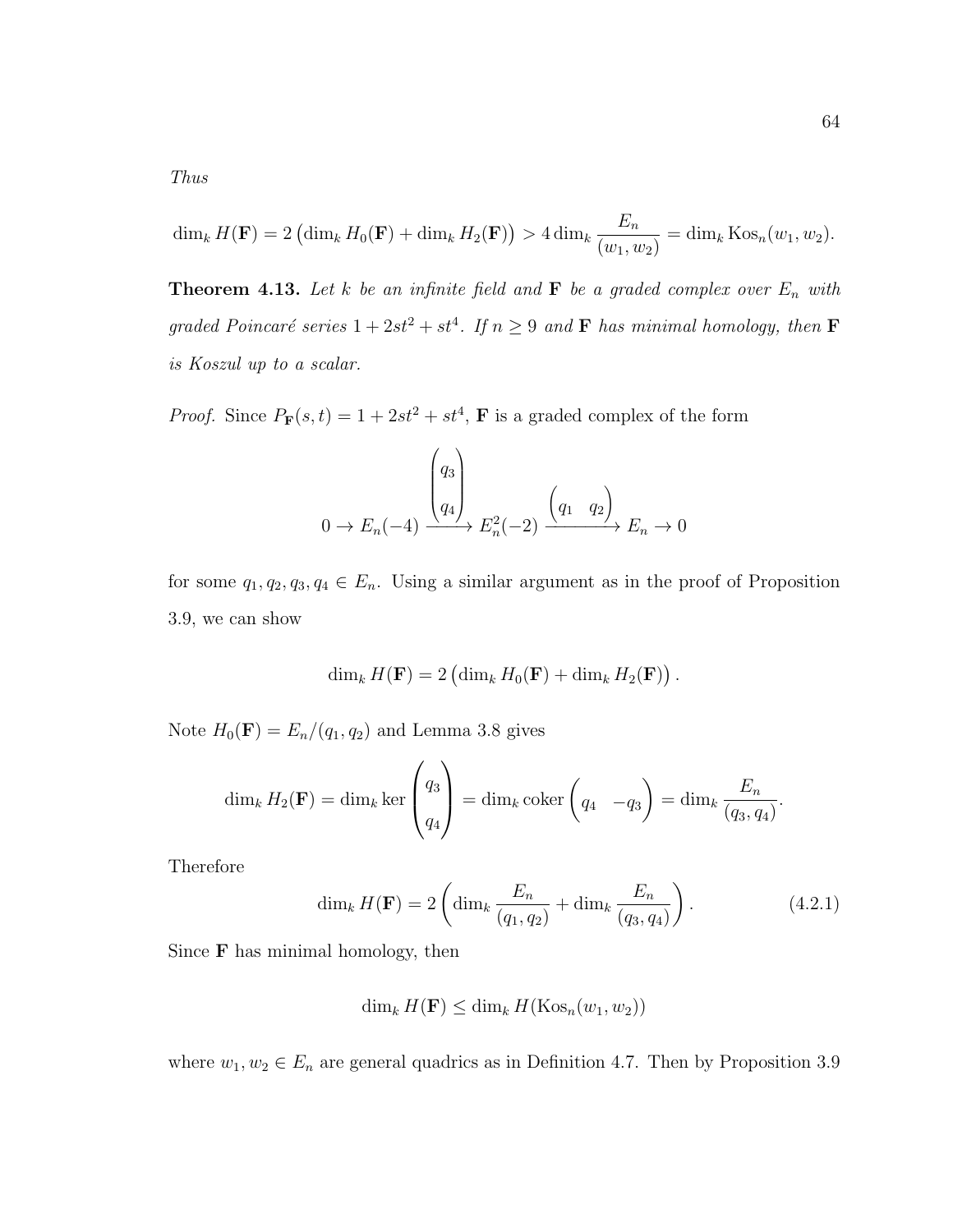and [\(4.2.1\)](#page-70-0), we have the inequality

<span id="page-71-0"></span>
$$
\dim_k \frac{E_n}{(q_1, q_2)} + \dim_k \frac{E_n}{(q_3, q_4)} \le 2 \dim_k \frac{E_n}{(w_1, w_2)}.
$$
\n(4.2.2)

Since  $w_1, w_2 \in E_n$  are general quadrics,

$$
\dim_k \frac{E_n}{(w_1, w_2)} \le \dim_k \frac{E_n}{(q_1, q_2)}
$$

and

$$
\dim_k \frac{E_n}{(w_1, w_2)} \le \dim_k \frac{E_n}{(q_3, q_4)}.
$$

These inequalities, along with [\(4.2.2\)](#page-71-0), imply the following equalities must hold:

<span id="page-71-1"></span>
$$
\dim_k \frac{E_n}{(w_1, w_2)} = \dim_k \frac{E_n}{(q_1, q_2)}
$$
\n(4.2.3)

and

$$
\dim_k \frac{E_n}{(w_1, w_2)} = \dim_k \frac{E_n}{(q_3, q_4)}.
$$

In addition, notice the proof of Proposition [4.6](#page-65-0) gives

$$
\dim_k\left(\frac{E_n}{(w_1, w_2)}\right)_s \le \dim_k\left(\frac{E_n}{(q_1, q_2)}\right)_s
$$

for all  $0 \leq s \leq n$ . Thus [\(4.2.3\)](#page-71-1) implies

$$
\dim_k\left(\frac{E_n}{(w_1, w_2)}\right)_s = \dim_k\left(\frac{E_n}{(q_1, q_2)}\right)_s
$$

for all  $0\leq s\leq n.$  In particular when  $n\geq 9$ 

$$
\dim_k \left( \frac{E_n}{(q_1, q_2)} \right)_4 = \dim_k \left( \frac{E_n}{(w_1, w_2)} \right)_4 = {n \choose 4} - 2{n \choose 2} + 1
$$

by Proposition [3.29.](#page-55-1) Therefore Lemma [4.11](#page-68-1) determines F is Koszul up to a scalar or  $q_3 = q_4 = 0$ . However if  $q_3 = q_4 = 0$  then **F** would not have minimal homology by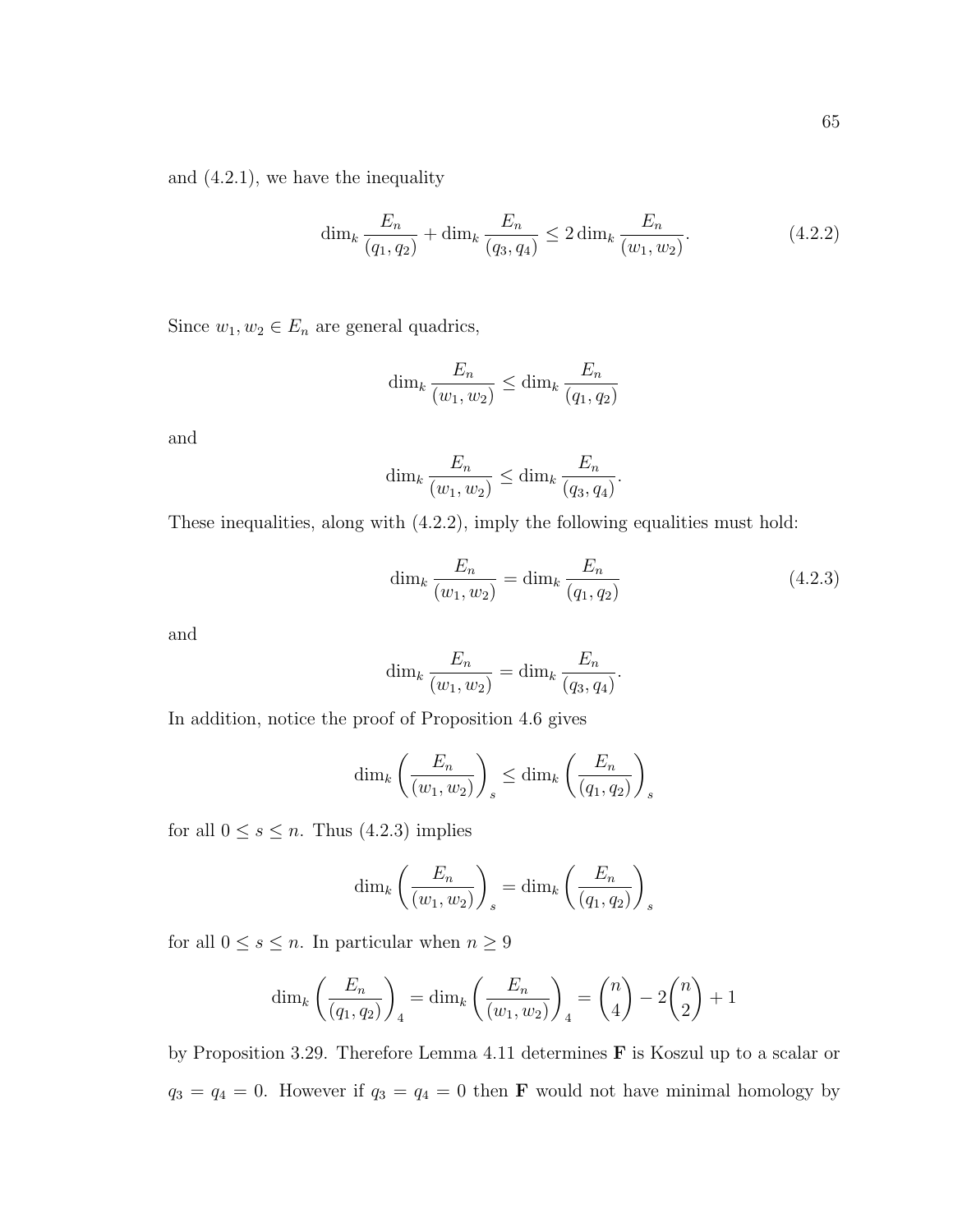Remark [4.12.](#page-69-0) Thus F must be Koszul up to a scalar.

Notice the above result holds only when  $n \geq 9$ . When  $n \leq 8$ , there exist complexes that are not Koszul up to a scalar and have minimal homology.

**Example 4.14.** Let  $n = 6$  and consider the sequence of maps

$$
0 \to E_6(-4) \xrightarrow{\begin{pmatrix} q_3\\q_4 \end{pmatrix}} E_6^2(-2) \xrightarrow{\begin{pmatrix} q_1 & q_2 \end{pmatrix}} E_6 \to 0
$$

where

$$
q_1 = e_1e_2 + e_3e_4 + e_5e_6
$$
  
\n
$$
q_2 = e_1e_2 + \frac{1}{2}e_3e_4 - e_5e_6
$$
  
\n
$$
q_3 = e_1e_4 + e_2e_5 + e_3e_6
$$
  
\n
$$
q_4 = e_1e_4 - 2e_2e_5 - e_3e_6.
$$

Notice  $q_1q_3 + q_2q_4 = 0$  so this is in fact a complex. Using Macaulay2 [\[9\]](#page-111-0), we verify the dimension of the total homology of this complex is the same as the  $\dim_k \text{Kos}_6(w_1, w_2)$ for generic  $w_1, w_2$  which can be calculated using Tables [3.1](#page-46-0) and [3.2.](#page-57-0) Thus the complex described above has minimal homology.

**Example 4.15.** Let  $n = 8$  and consider the sequence of maps

$$
0 \to E_8(-4) \xrightarrow{\begin{pmatrix} q_3\\q_4 \end{pmatrix}} E_8^2(-2) \xrightarrow{\begin{pmatrix} q_1 & q_2 \end{pmatrix}} E_8 \to 0
$$

 $\Box$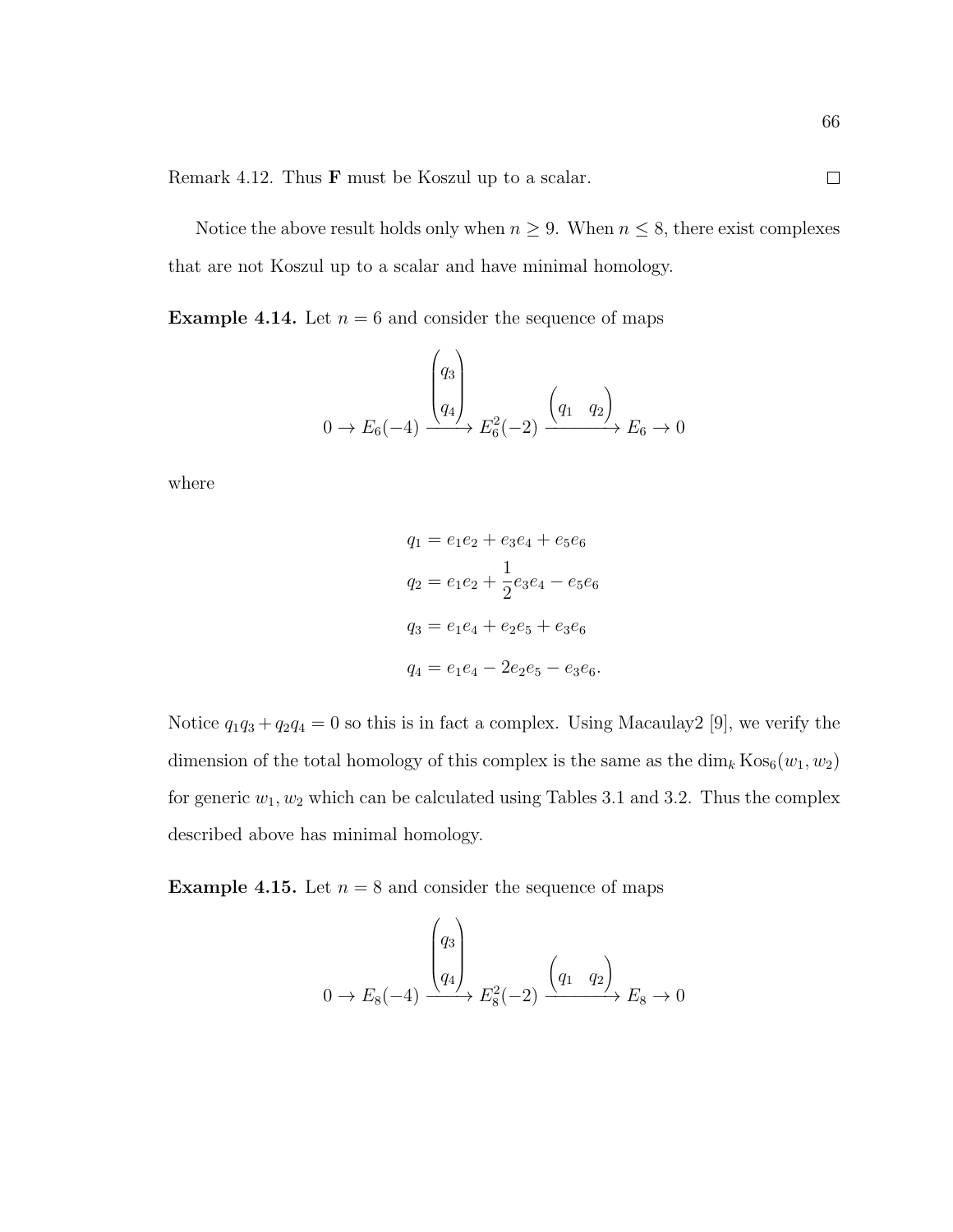where

$$
q_1 = e_1e_2 + e_3e_4 + e_5e_6 + e_7e_8
$$
  
\n
$$
q_2 = e_1e_2 + 2e_3e_4 + 3e_5e_6 + 4e_7e_8
$$
  
\n
$$
q_3 = e_1e_2 - 9e_3e_4 - 11e_5e_6 - 11e_7e_8
$$
  
\n
$$
q_4 = 2e_1e_2 + 4e_3e_4 + 4e_5e_6 + 2e_7e_8
$$

Note  $q_1q_3 + q_2q_4 = 0$  so this is in fact a complex. Using Macaulay2 [\[9\]](#page-111-0), we verify the dimension of the total homology of this complex is the same as the  $\dim_k \text{Kos}_8(w_1, w_2)$ for generic  $w_1, w_2$  which can be calculated using Tables [3.1](#page-46-0) and [3.2](#page-57-0) and [\[6,](#page-110-0) Proposition 6]. Thus the complex described above has minimal homology.

Recall by Theorem [4.13,](#page-70-0) that for  $n \geq 9$  if the complex

$$
0 \to E_n(-4) \xrightarrow{\begin{pmatrix} q_3 \\ q_4 \end{pmatrix}} E_n^2(-2) \xrightarrow{\begin{pmatrix} q_1 & q_2 \end{pmatrix}} E_n \to 0
$$

has minimal homology then it is Koszul up to a scalar. If we restrict to the case that  $q_1, q_2$  are generic quadrics, then we determine a characterization for when the above sequence of maps is even a complex.

<span id="page-73-0"></span>**Proposition 4.16.** Let  $k = \mathbb{C}$  and let  $q_1, q_2 \in E_n$  be generic quadrics. If  $n \geq 9$  then the sequence of maps

$$
0 \to E_n(-4) \xrightarrow{\begin{pmatrix} q_3 \\ q_4 \end{pmatrix}} E_n^2(-2) \xrightarrow{\begin{pmatrix} q_1 & q_2 \end{pmatrix}} E_n \to 0
$$

is a complex if and only if it is Koszul up to a scalar or  $q_3 = q_4 = 0$ .

In order to prove this result, we consider the cases when  $n$  is even and when  $n$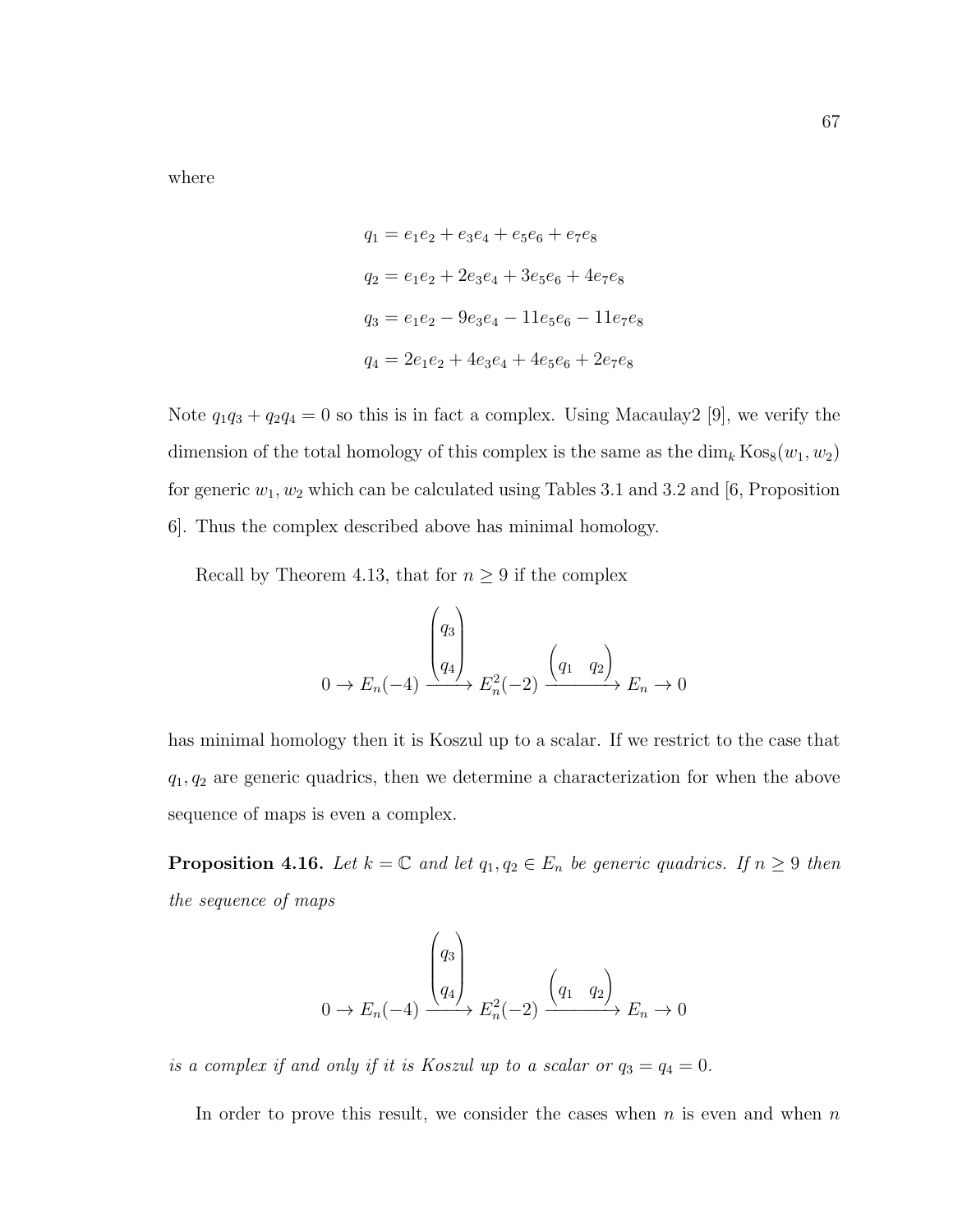is odd separately. We will first consider the case when  $n$  is odd. Before proving the desired result, we need the following technical lemma.

<span id="page-74-0"></span>**Lemma 4.17.** Let  $k = \mathbb{C}$  and let  $q_1, q_2 \in E_n$  be generic quadrics. If  $n = 2m + 1$  for some  $m \geq 4$  and the sequence of maps

$$
0 \to E_{2m+1}(-4) \xrightarrow{\begin{pmatrix} q_3\\q_4 \end{pmatrix}} E_{2m+1}^2(-2) \xrightarrow{\begin{pmatrix} q_1 & q_2 \end{pmatrix}} E_{2m+1} \to 0
$$

form a graded complex, then there is a change of variables such that

$$
q_1 = \sum_{i=1}^m e_i e_{m+i+1}
$$
  
\n
$$
q_2 = \sum_{i=1}^m e_i e_{m+i}
$$
  
\n
$$
q_3 = \sum_{i=1}^m b_i e_i e_{m+i}
$$
  
\n
$$
q_4 = \sum_{i=1}^m c_i e_i e_{m+i+1}.
$$

 $for some scalars b_i, c_i.$ 

*Proof.* By [\[6,](#page-110-0) Theorem 3], there is a change of variables such that  $q_1 = \sum_{i=1}^n e_i e_{m+i+1}$ and  $q_2 = \sum_{i=1}^n e_i e_{m+i}$ . Suppose  $q_3 = \sum_{i < j} b_{i,j} e_i e_j$  and  $q_4 = \sum_{i < j} c_{i,j} e_i e_j$  and note the sequence of maps

$$
0 \to E_{2n}(-4) \xrightarrow{\begin{pmatrix} q_3\\q_4 \end{pmatrix}} E_{2n}^2(-2) \xrightarrow{\begin{pmatrix} q_1 & q_2 \end{pmatrix}} E_{2n} \to 0
$$

forms a complex if and only if  $q_1q_3 + q_2q_4 = 0$ .

**Claim 1:** If  $1 \leq i < j \leq 2m+1$  such that  $e_i e_j$  is not of the forms  $e_i e_{m+i+1}$  or  $e_i e_{m+i}$  then  $b_{i,j} = c_{i,j} = 0$ .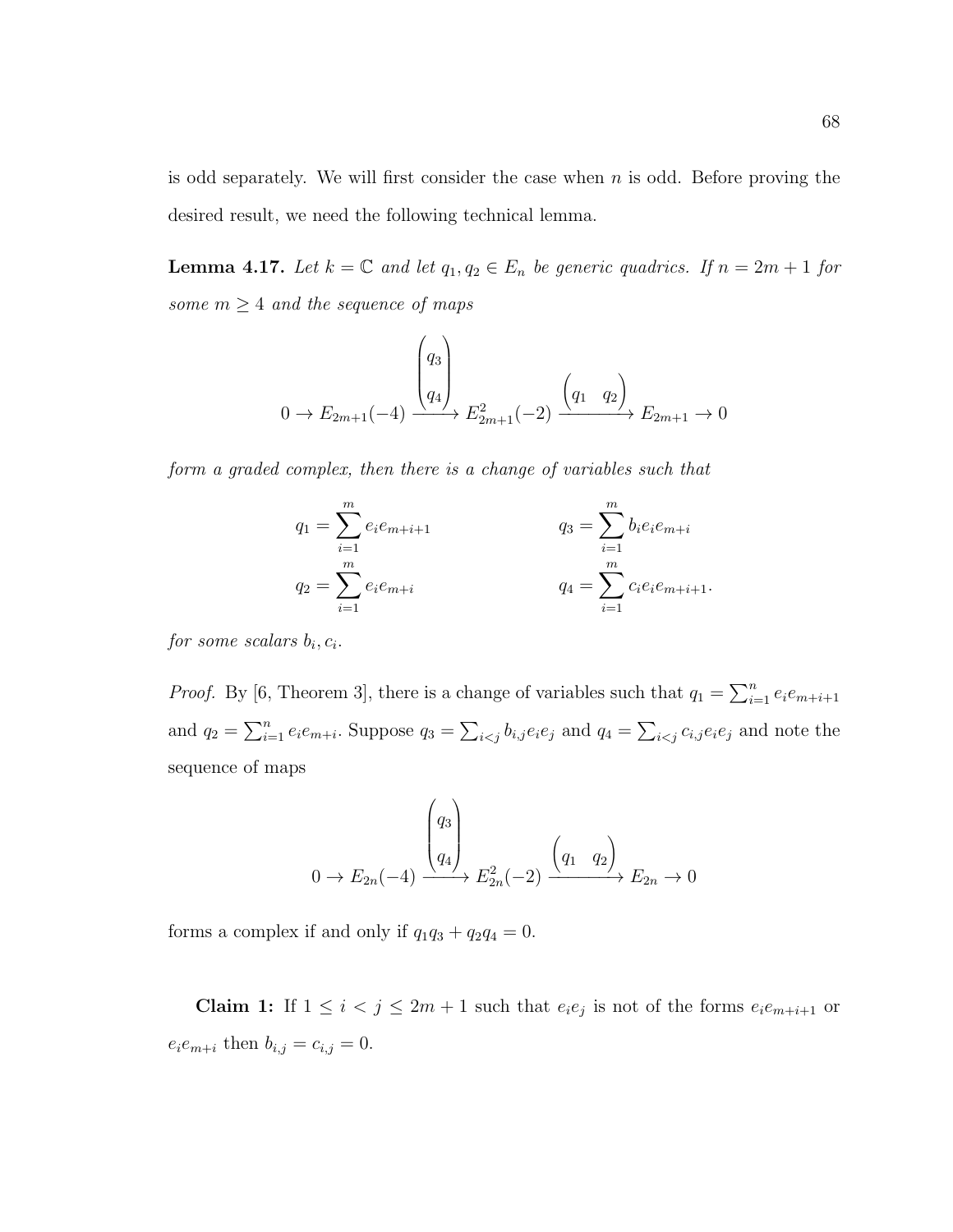Case  $m \geq 5$ : Let  $1 \leq i < j \leq 2m+1$  such that  $e_i e_j$  is not of the forms  $e_i e_{m+i+1}$ or  $e_i e_{m+i}$ . Then choose  $1 \leq \ell \leq m$  such that  $\ell \notin \{i-1, i, j-1, j, i-1-m, i-1\}$  $m, j - 1 - m, j - m$ . Note we can always choose such an  $\ell$  because at most 4 choices for  $1 \leq \ell \leq m$  are eliminated by the second condition and  $m \geq 5$ . Then consider the monomial  $e_{\ell}e_{m+\ell+1}e_{i}e_{j}$ . The coefficient of this monomial in  $q_{1}q_{3}$  is  $b_{i,j}$  and the coefficient in  $q_2q_4$  is 0. Thus in order for  $q_1q_3 + q_2q_4 = 0$  we must have  $b_{i,j} = 0$ .

Let  $1 \leq i < j \leq 2m+1$  such that  $e_i e_j$  is not of the forms  $e_i e_{m+i+1}$  or  $e_i e_{m+i}$ . Then choose  $1 \le \ell \le m$  such that  $\ell \notin \{i, i+1, j, j+1, i-m, i-m+1, j-m, j-m+1\}$ . Note we can always choose such an  $\ell$  because at most 4 choices for  $1 \leq \ell \leq m$  are eliminated by the second condition and  $m \geq 5$ . Then consider the monomial  $e_{\ell}e_{m+\ell}e_{i}e_{j}$ . The coefficient of this monomial in  $q_1q_3$  is 0 and the coefficient in  $q_2q_4$  is  $c_{i,j}$ . Thus in order for  $q_1q_3 + q_2q_4 = 0$  we must have  $c_{i,j} = 0$ .

Case  $m = 4$ : Let  $1 \leq i < j \leq 9$  such that  $e_i e_j$  is not of the form  $e_i e_{m+i+1}$ or of the form  $e_i e_{m+i}$ . If there is  $1 \leq \ell \leq 4$  such that  $\ell \notin \{i-1, i, j-1, j, i-1\}$  $5, i - 4, j - 5, j - 4$ } we obtain  $b_{i,j} = 0$  by the same argument as above. However there are cases where the second condition eliminates all 4 choices for  $\ell$ , namely  $(i, j) \in \{(2, 4), (2, 8), (4, 6), (6, 8)\}.$  Therefore when  $(i, j) \notin \{(2, 4), (2, 8), (4, 6), (6, 8)\}\.$ then  $b_{i,j} = 0$ . Similarly we know  $c_{i,j} = 0$  when  $(i, j) \notin \{(1, 3), (1, 8), (3, 6), (6, 8)\}.$ 

Thus it remains to show  $b_{i,j} = 0$  when  $(i, j) \in \{(2, 4), (2, 8), (4, 6), (6, 8)\}$  and  $c_{i,j} =$ 0 when  $(i, j) \in \{(1, 3), (1, 8), (3, 6), (6, 8)\}.$  First suppose  $(i, j) \in \{(2, 8), (4, 6), (6, 8)\}.$ Then consider the monomial  $e_{j-4}e_{j+1}e_ie_j$ . The coefficient of this monomial in  $q_1q_3$ is  $b_{i,j}$  and the coefficient in  $q_2q_4$  is  $-c_{i,j+1}$ . Since  $(i, j) \in \{(2, 8), (4, 6), (6, 8)\}\,$ , then  $(i, j + 1) \in \{(2, 9), (4, 7), (7, 9)\}\$ and in all these cases we know  $c_{i,j+1} = 0$ . Therefore in order for  $q_1q_3 + q_2q_4 = 0$  we must have  $b_{i,j} = 0$ .

Next let us show  $b_{2,4} = 0$ . Consider the monomial  $e_1e_6e_2e_4$ . The coefficient of this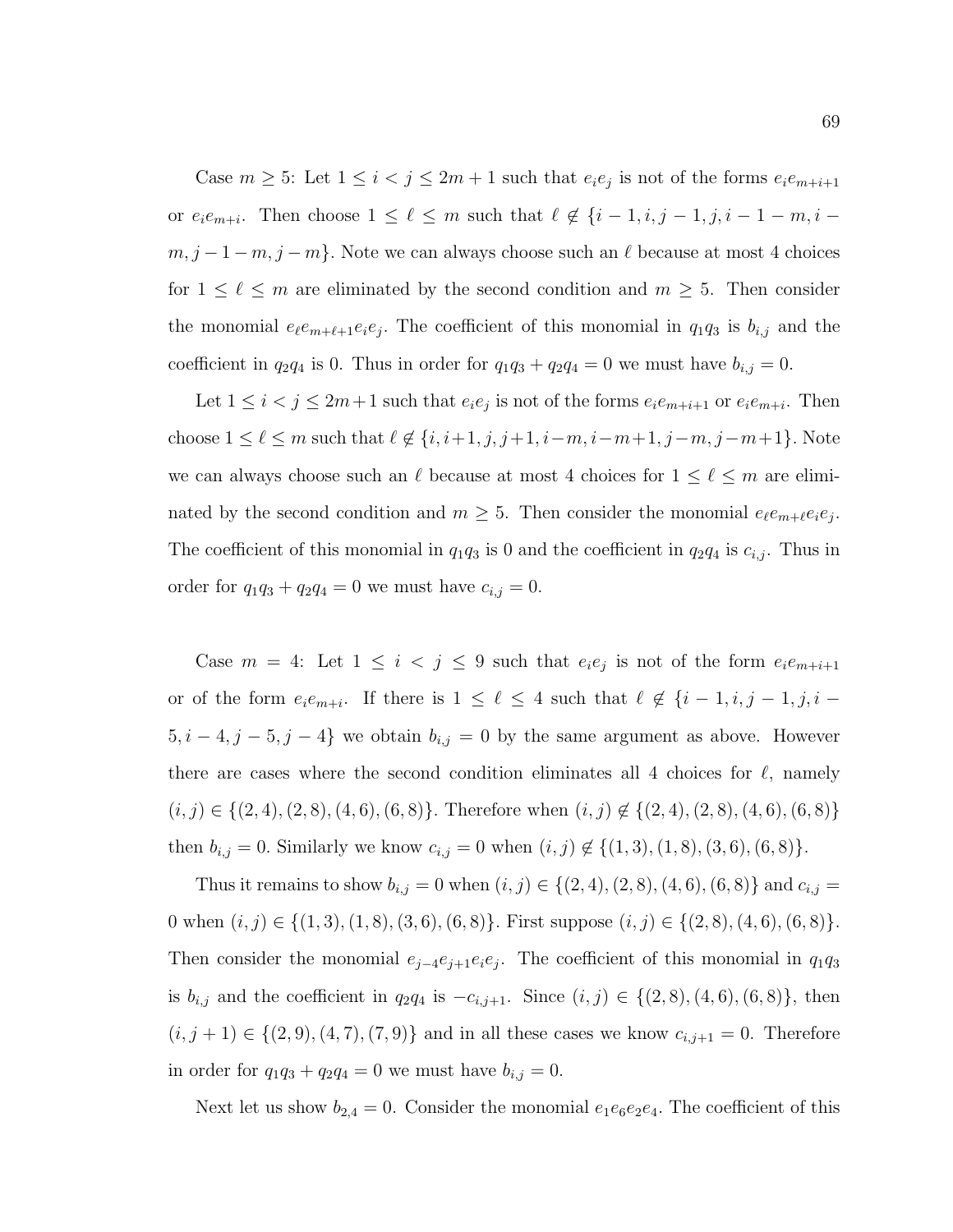monomial in  $q_1q_3$  is  $b_{2,4}$  and the coefficient in  $q_2q_4$  is  $-c_{1,4}$ . We know  $c_{1,4} = 0$  so in order for  $q_1q_3 + q_2q_4 = 0$  we must have  $b_{2,4} = 0$ .

Now suppose  $(i, j) \in \{(1, 8), (3, 6), (6, 8)\}\$ and consider the monomial  $e_{j-4-1}e_{j-1}e_i e_j$ . The coefficient of this monomial in  $q_1q_3$  is  $-b_{i,j-1}$  and the coefficient in  $q_2q_4$  is  $c_{i,j}$ . Since  $(i, j) \in \{(1, 8), (3, 6), (6, 8)\}\$ , then  $(i, j-1) \in \{(1, 7), (3, 5), (6, 7)\}\$  and in all these cases we know  $b_{i,j+1} = 0$  by our argument above. Therefore in order for  $q_1q_3+q_2q_4 = 0$ we must have  $c_{i,j} = 0$ .

Finally let us show  $c_{1,3} = 0$ . Consider the monomial  $e_4e_8e_1e_3$ . The coefficient of this monomial in  $q_1q_3$  is  $-b_{1,4}$  and the coefficient in  $q_2q_4$  is  $c_{1,3}$ . We know  $b_{1,4} = 0$  so in order for  $q_1q_3 + q_2q_4 = 0$  we must have  $b_{1,3} = 0$ .

Thus we have proven Claim 1.

**Claim 2:**  $b_{i,j} = 0$  when  $1 \leq i < j \leq 2m+1$  and  $e_i e_j$  is of the form  $e_i e_{m+i+1}$  and  $c_{i,j} = 0$  when  $1 \leq i < j \leq 2m+1$  and  $e_i e_j$  is of the form  $e_i e_{m+i}$ .

Let  $1 \leq i \leq m$  and choose  $1 \leq \ell \leq m$  such that  $\ell \notin \{i, i - 1\}$ . Consider the monomial  $e_{\ell}e_{m+\ell+1}e_{i}e_{m+i+1}$ . The coefficient of this monomial in  $q_1q_3$  is  $b_{i,m+i+1} + b_{\ell,m+\ell+1}$  and the coefficient in  $q_2q_4$  is  $-c_{i,m+\ell+1}$  if  $\ell = i + 1$  and 0 otherwise. By Claim 1,  $c_{i,m+\ell+1} = 0$  because  $\ell \notin \{i, i-1\}$ . Therefore in order for  $q_1q_3 + q_2q_4 = 0$ we must have

$$
b_{i,m+i+1} + b_{\ell,m+\ell+1} = 0.
$$

Next consider the monomial  $e_{\ell+1}e_{m+\ell+2}e_ie_{m+i+1}$ . The coefficient of this monomial in  $q_1q_3$  is  $b_{i,m+i+1} + b_{\ell+1,m+\ell+2}$  and the coefficient in  $q_2q_4$  is  $-c_{i,m+\ell+2}$  if  $\ell = i - 2$  and 0 otherwise. By Claim 1,  $c_{i,m+\ell+2} = 0$  because  $\ell \notin \{i, i - 1\}$ . Therefore in order for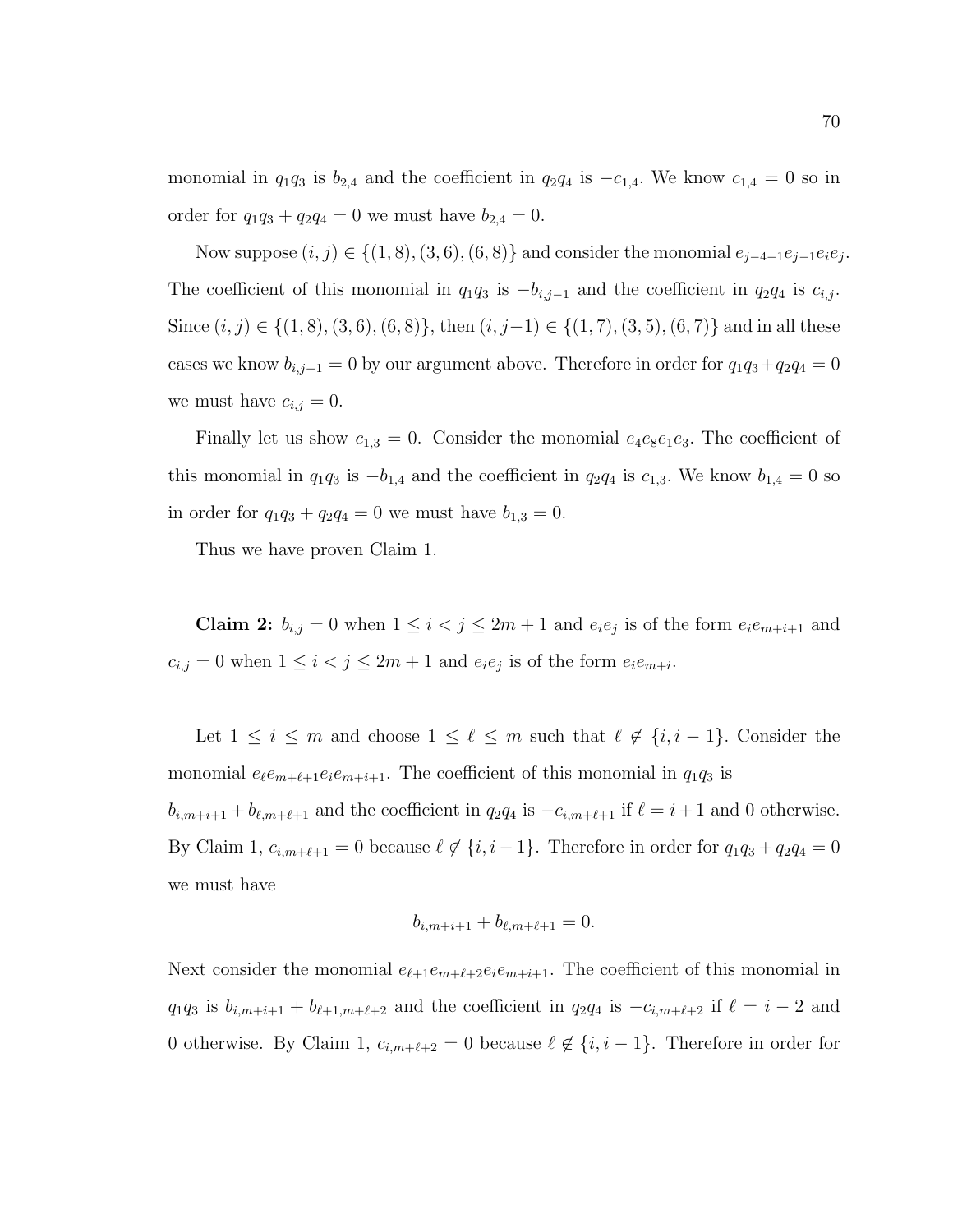$q_1q_3 + q_2q_4 = 0$  we must have

$$
b_{i,m+i+1} + b_{\ell+1,m+\ell+2} = 0.
$$

Finally consider the monomial  $e_{\ell}e_{m+\ell+1}e_{\ell+1}e_{m+\ell+2}$ . The coefficient of this monomial in  $q_1q_3$  is  $b_{\ell,m+\ell+1} + b_{\ell+1,m+\ell+2}$  and the coefficient in  $q_2q_4$  is  $-c_{\ell,\ell+m+2}$ . By Claim 1,  $c_{\ell,\ell+m+2} = 0$ . Therefore in order for  $q_1q_3 + q_2q_4 = 0$  we must have

$$
b_{\ell,m+\ell+1} + b_{\ell+1,m+\ell+2} = 0.
$$

Thus we have the following system of equations

$$
b_{i,m+i+1} + b_{\ell,m+\ell+1} = 0
$$
  

$$
b_{i,m+i+1} + b_{\ell+1,m+\ell+2} = 0
$$
  

$$
b_{\ell,m+\ell+1} + b_{\ell+1,m+\ell+2} = 0.
$$

The tivial solution is the only solution to this system, so we conclude  $b_{i,m+i+1} = 0$  for all  $1 \leq i \leq m$ .

By a very similar argument we also conclude  $c_{i,m+i} = 0$  for all  $1 \leq i \leq m$  which proves Claim 2.

Therefore Claim 1 and Claim 2 imply  $q_3$  and  $q_4$  are of the following form

$$
q_3 = \sum_{i=1}^{m} b_i e_i e_{m+i}
$$
  

$$
q_4 = \sum_{i=1}^{m} c_i e_i e_{m+i+1}.
$$

which proves the desired result.

71

 $\Box$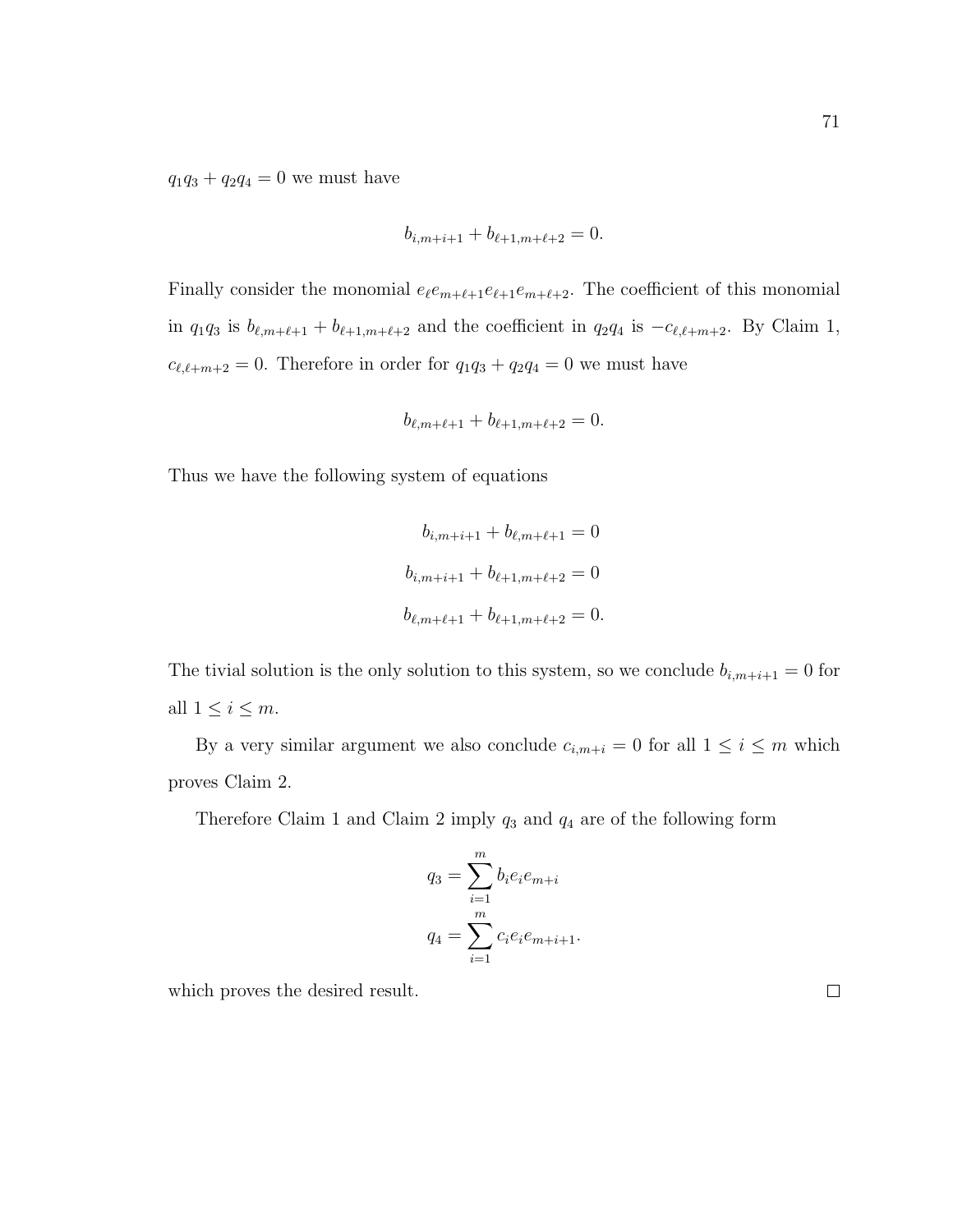*Proof of Proposition [4.16](#page-73-0) when n is odd.* Let  $n = 2m+1$  for some  $m \geq 4$ . By Lemma [4.17,](#page-74-0) we may assume  $q_1, q_2, q_3$  and  $q_4$  have the following form

$$
q_1 = \sum_{i=1}^m e_i e_{m+i+1}
$$
  
\n
$$
q_2 = \sum_{i=1}^m e_i e_{m+i}
$$
  
\n
$$
q_3 = \sum_{i=1}^m b_i e_i e_{m+i}
$$
  
\n
$$
q_4 = \sum_{i=1}^m c_i e_i e_{m+i+1}.
$$

for some scalars  $b_i, c_i$ . Note the sequence of maps

$$
0 \to E_{2n}(-4) \xrightarrow{\begin{pmatrix} q_3\\q_4 \end{pmatrix}} E_{2n}^2(-2) \xrightarrow{\begin{pmatrix} q_1 & q_2 \end{pmatrix}} E_{2n} \to 0
$$

forms a complex if and only if  $q_1q_3 + q_2q_4 = 0$ .

We claim  $b_i = b_j$  for all  $1 \leq i < j \leq m$ . We will first consider when  $m \geq 5$ . Let  $1 \leq i < j \leq m$  and choose  $1 \leq \ell \leq m$  such that  $\ell \notin \{i, i-1, j, j-1\}$ . Note we can choose such an  $\ell$  because  $m \geq 5$ . Consider the monomial  $e_{\ell}e_{m+\ell+1}e_{i}e_{m+i}$ . The coefficient of this monomial in  $q_1q_3$  is  $b_i$  and the coefficient in  $q_2q_4$  is  $c_\ell$ . Therefore in order for  $q_1q_3 + q_2q_4 = 0$  we must have  $b_i + c_\ell = 0$  which implies  $b_i = -c_\ell$ . Next consider the monomial  $e_{\ell}e_{m+\ell+1}e_{j}e_{m+j}$ . The coefficient of this monomial in  $q_{1}q_{3}$  is  $b_{j}$ and the coefficient in  $q_2q_4$  is  $c_\ell$ . Therefore in order for  $q_1q_3 + q_2q_4 = 0$  we must have  $b_j + c_\ell = 0$  which implies  $b_j = -c_\ell = b_i$ . Thus we conclude  $b_i = b_j$  for all  $1 \le i, j \le m$ with  $i \neq j$ , and thus  $q_3 = b_1 q_2$ .

Now let us consider when  $m = 4$ . Let  $1 \leq i < j \leq 4$ . If there exists  $1 \leq \ell \leq 4$ such that  $\ell \notin \{i, i-1, j, j-1\}$  then by the same argument as above we obtain  $b_i = b_j$ . The only case when we cannot choose such an  $\ell$  is when  $i = 2$  and  $j = 4$ . For every other pair i, j, we may use the same argument as when  $m \geq 5$  to conclude  $b_i = b_j$ . In particular this means  $b_2 = b_3$  and  $b_3 = b_4$ , so  $b_2 = b_4$ . Therefore  $b_i = b_j$  for all  $1 \le i < j \le 4$ , and thus  $q_3 = b_1 q_2$ .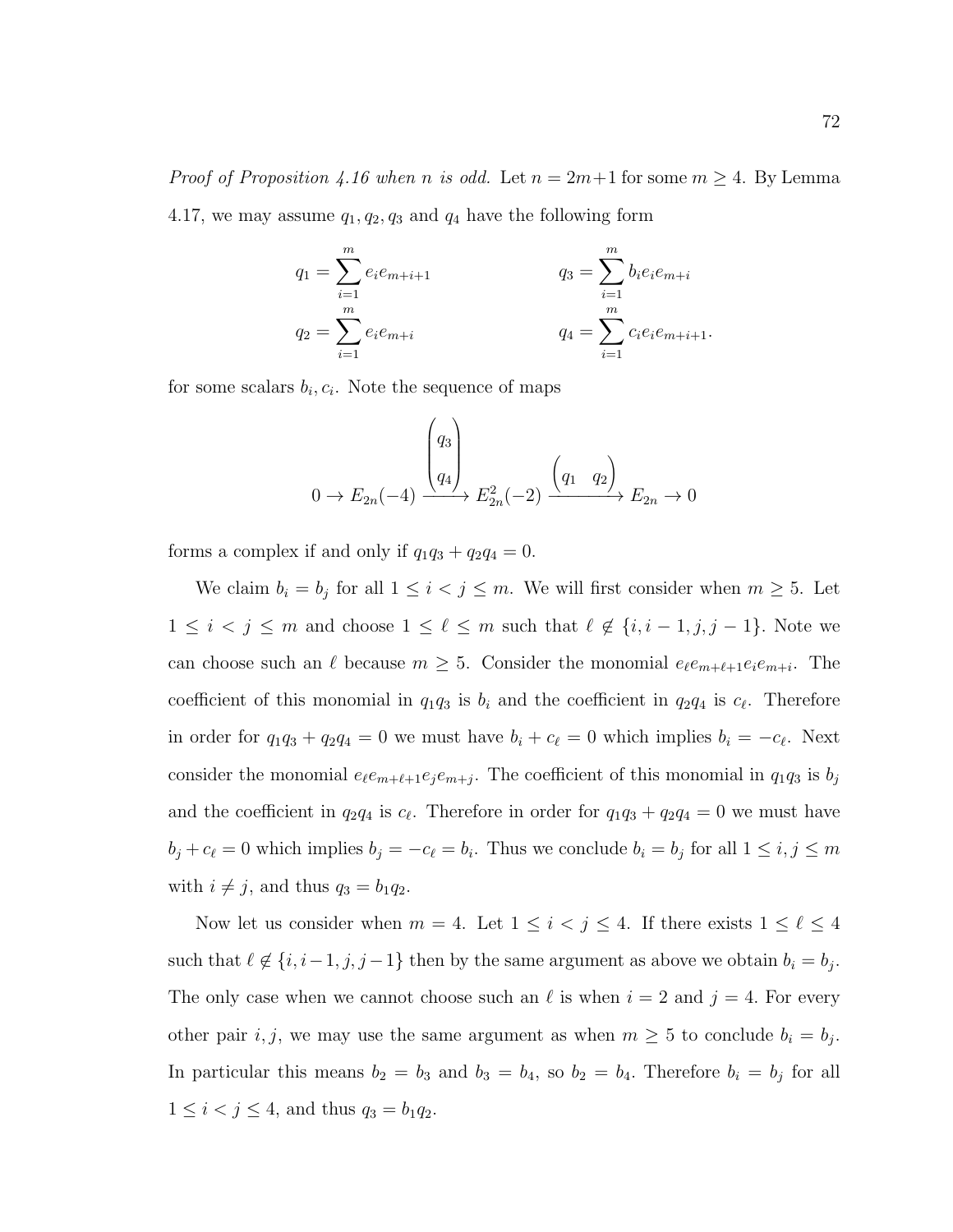By a similar argument, we can also show  $c_i = c_j$  for all  $1 \leq i < j \leq m$  so  $q_4 = c_1 q_1$ . In addition notice our argument above further proves  $b_i = -c_\ell$  for all  $1 \leq i, \ell \leq m$ . Therefore there exists a scalar  $\lambda = -b_1 = c_1$  such that  $q_3 = -\lambda q_2$  and  $q_4 = \lambda q_1$ .

$$
\qquad \qquad \Box
$$

Now let us consider the case when  $n$  is even. Before proving the desired result in this case, we need the following technical lemma.

<span id="page-79-0"></span>**Lemma 4.18.** Let  $k = \mathbb{C}$  and let  $q_1, q_2 \in E_n$  be generic quadrics. If  $n = 2m$  for some  $m \geq 4$  and the sequence of maps

$$
0 \to E_{2m}(-4) \xrightarrow{\begin{pmatrix} q_3\\ q_4 \end{pmatrix}} E_{2m}^2(-2) \xrightarrow{\begin{pmatrix} q_1 & q_2 \end{pmatrix}} E_{2m} \to 0
$$

form a graded complex, then there is a change of variables such that

$$
q_1 = \sum_{i=1}^m e_{2i-1} e_{2i}
$$
  
\n
$$
q_2 = \sum_{i=1}^m a_i e_{2i-1} e_{2i}
$$
  
\n
$$
q_3 = \sum_{i=1}^m b_i e_{2i-1} e_{2i}
$$
  
\n
$$
q_4 = \sum_{i=1}^m c_i e_{2i-1} e_{2i}.
$$

for some scalars  $a_i, b_i, c_i$  where  $a_i \neq 0$  for all i and  $a_i \neq a_j$  for all  $i \neq j$ .

*Proof.* By [\[6,](#page-110-0) Theorem 3], there is a change of variables such that  $q_1 = \sum_{i=1}^m e_{2i-1}e_{2i}$ and  $q_2 = \sum_{i=1}^m a_i e_{2i-1} e_{2i}$  where  $a_i \neq 0$  and  $a_i \neq a_j$  for all  $i \neq j$ . Suppose  $q_3 =$  $\sum_{i < j} b_{i,j} e_i e_j$  and  $q_4 = \sum_{i < j} c_{i,j} e_i e_j$  and note the sequence of maps

$$
0 \to E_{2m}(-4) \xrightarrow{\begin{pmatrix} q_3\\q_4 \end{pmatrix}} E_{2m}^2(-2) \xrightarrow{\begin{pmatrix} q_1 & q_2 \end{pmatrix}} E_{2m} \to 0
$$

forms a complex if and only if  $q_1q_3 + q_2q_4 = 0$ .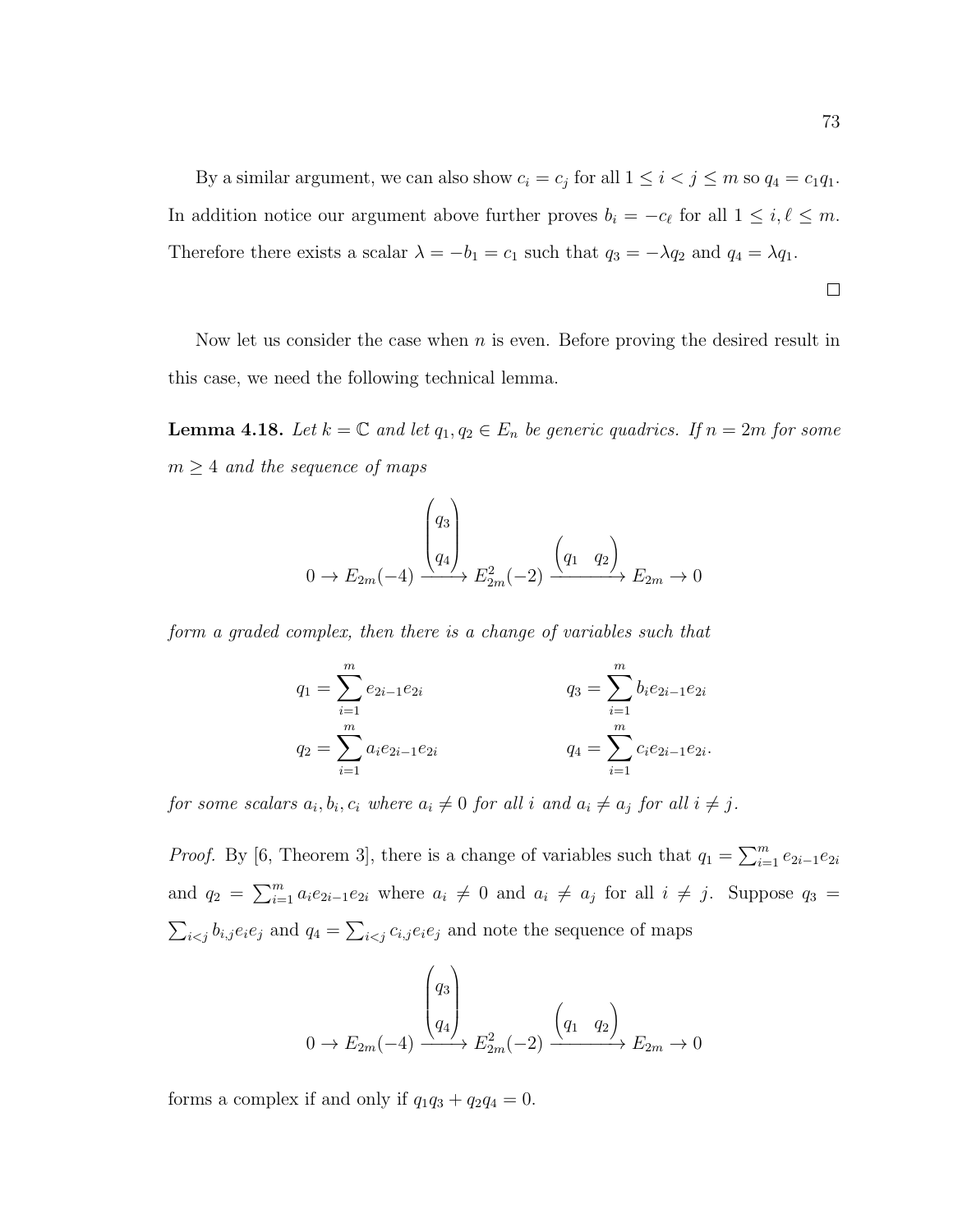Let  $1 \leq i \leq j \leq 2m$  such that  $e_i e_j$  is not of the form  $e_{2i-1} e_{2i}$  and choose  $1 \leq$  $\ell_1, \ell_2 \leq m$  such that  $\ell_1 \neq \ell_2$  and  $2\ell_1, 2\ell_2 \notin \{i, i + 1, j, j + 1\}$ . Note that such a pair  $1 \leq \ell_1, \ell_2 \leq m$  exists because the last condition eliminates at most 2 options from the m choices and  $m \geq 4$ .

Consider the monomial  $e_{2\ell_1-1}e_{2\ell_1}e_ie_j$ . The coefficient of this monomial in  $q_1q_3$  is  $b_{i,j}$  and the coefficient in  $q_2q_4$  is  $a_{\ell_1}c_{i,j}$ . Thus, in order for  $q_1q_3 + q_2q_4 = 0$ , we must have

$$
b_{i,j} + a_{\ell_1} c_{i,j} = 0.
$$

Now consider the monomial  $e_{2\ell_2-1}e_{2\ell_2}e_ie_j$ . The coefficient of this monomial in  $q_1q_3$  is  $b_{i,j}$  and the coefficient in  $q_2q_4$  is  $a_{\ell_2}c_{i,j}$ . Thus, in order for  $q_1q_3 + q_2q_4 = 0$ , we must have

$$
b_{i,j} + a_{\ell_2} c_{i,j} = 0.
$$

If  $c_{i,j} \neq 0$  then  $a_{\ell_1} = \frac{-b_{i,j}}{c_{i,j}}$  $\frac{c_{i,j}}{c_{i,j}} = a_{\ell_2}$  which contradicts that  $a_{\ell_1} \neq a_{\ell_2}$ . Therefore  $c_{i,j} = 0$ which implies  $b_{i,j} = 0$ .

Thus we have shown  $b_{i,j} = c_{i,j} = 0$  for all  $1 \leq i < j \leq 2m$  such that  $e_i e_j$  is not of the form  $e_{2i-1}e_{2i}$ . This implies  $q_3$  and  $q_4$  are of the form

$$
q_3 = \sum_{i=1}^m b_i e_{2i-1} e_{2i}
$$

$$
q_4 = \sum_{i=1}^m c_i e_{2i-1} e_{2i}.
$$

which proves the desired result.

 $\Box$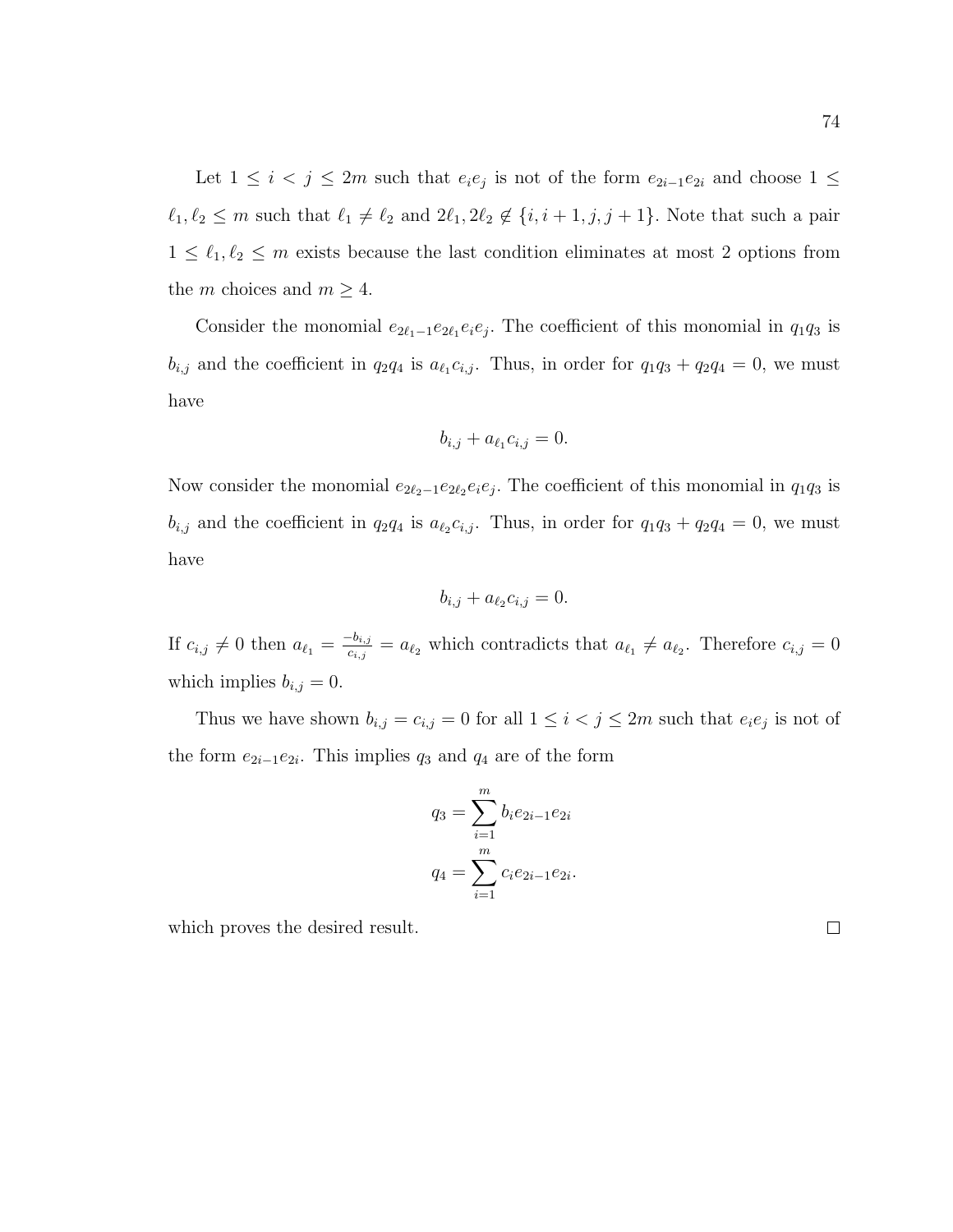*Proof of Proposition [4.16](#page-73-0) when n is even.* Let  $n = 2m$  for some  $m \geq 5$ . By Lemma [4.18,](#page-79-0) we may assume  $q_1, q_2, q_3$  and  $q_4$  have the following form

$$
q_1 = \sum_{i=1}^m e_{2i-1} e_{2i}
$$
  
\n
$$
q_2 = \sum_{i=1}^m a_i e_{2i-1} e_{2i}
$$
  
\n
$$
q_3 = \sum_{i=1}^m b_i e_{2i-1} e_{2i}
$$
  
\n
$$
q_4 = \sum_{i=1}^m c_i e_{2i-1} e_{2i}.
$$

where  $a_i \neq 0$  for all i and  $a_i \neq a_j$  for all  $i \neq j$ . Therefore the sequence of maps

$$
0 \to E_{2m}(-4) \xrightarrow{\begin{pmatrix} q_3\\q_4 \end{pmatrix}} E_{2m}^2(-2) \xrightarrow{\begin{pmatrix} q_1 & q_2 \end{pmatrix}} E_{2m} \to 0
$$

forms a complex if and only if  $q_1q_3 + q_2q_4 = 0$  if and only if

<span id="page-81-0"></span>
$$
b_i + b_j + a_i c_j + a_j c_i = 0 \tag{4.2.4}
$$

for all  $1 \leq i \leq j \leq m$ . Then let  $M_m$  be the coefficient matrix for this linear system. Note there are  $\binom{m}{2}$  equations and 2m unknowns which are the  $b_i$ 's and  $c_i$ 's. Therefore  $M_m$  has  $\binom{m}{2}$  rows and 2m columns. In particular the entry of  $M_m$  in the row  $(i, j)$ and column  $l$  is  $\epsilon$ 

1 if 
$$
l \le m
$$
 and  $l = j$  or  $i$   
\n $a_i$  if  $l > m$  and  $l = i$   
\n $a_j$  if  $l > m$  and  $l = j$   
\n0 otherwise

We prove the rank of  $M_m$  is  $2m - 1$  by induction. First suppose  $m = 5$  and consider the matrix  $M_5$  shown below.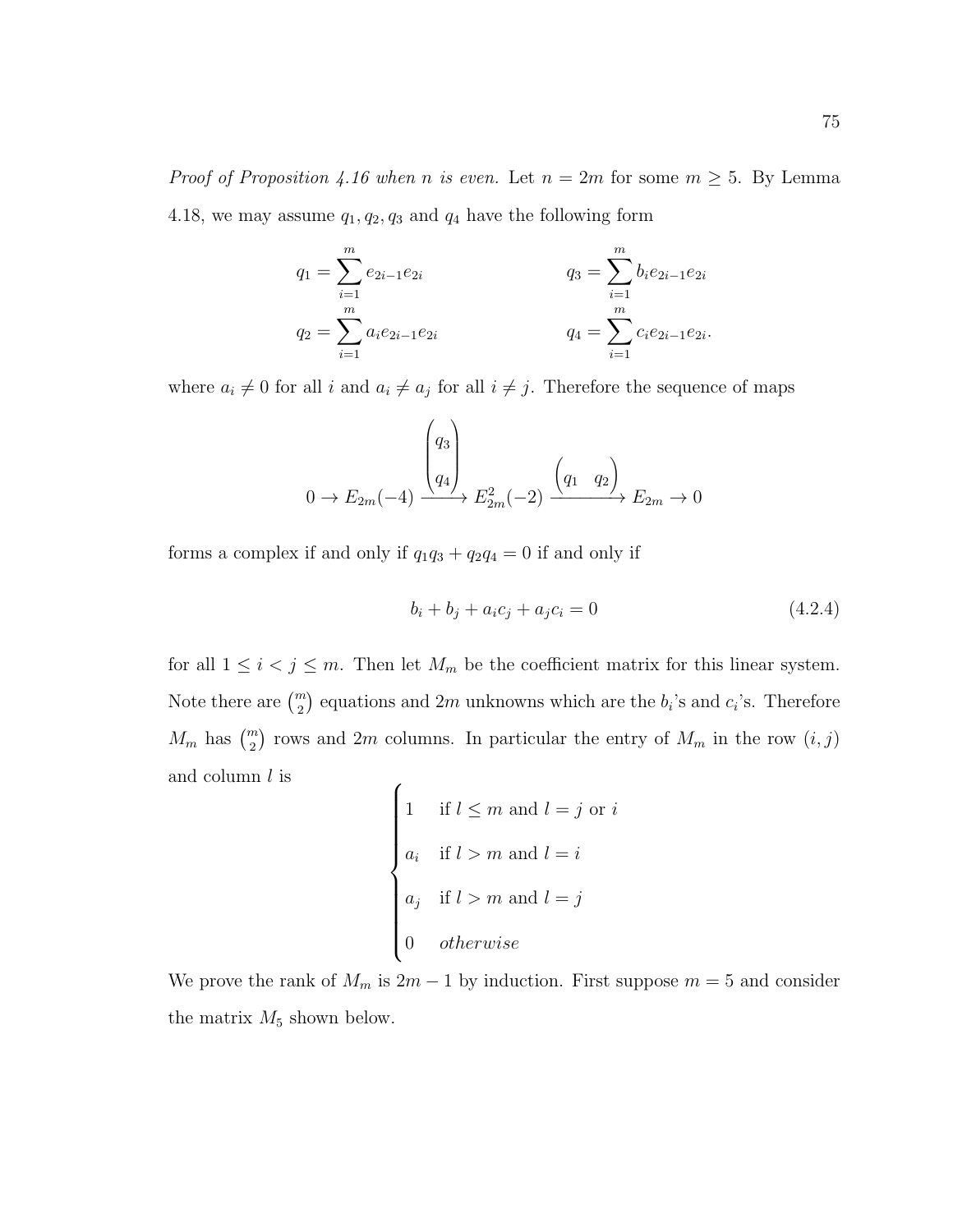<span id="page-82-0"></span>
$$
M_5 = \begin{pmatrix} 1 & 1 & 0 & 0 & 0 & a_2 & a_1 & 0 & 0 & 0 \\ 1 & 0 & 1 & 0 & 0 & a_3 & 0 & a_1 & 0 & 0 \\ 1 & 0 & 0 & 1 & 0 & a_4 & 0 & 0 & a_1 & 0 \\ 1 & 0 & 0 & 0 & 1 & a_5 & 0 & 0 & 0 & a_1 \\ 0 & 1 & 1 & 0 & 0 & 0 & a_3 & a_2 & 0 & 0 \\ 0 & 1 & 0 & 1 & 0 & 0 & a_4 & 0 & a_2 & 0 \\ 0 & 0 & 1 & 1 & 0 & 0 & 0 & a_4 & a_3 & 0 \\ 0 & 0 & 1 & 0 & 1 & 0 & 0 & a_5 & 0 & a_3 \\ 0 & 0 & 0 & 1 & 1 & 0 & 0 & 0 & a_5 & a_4 \end{pmatrix}
$$
(4.2.5)

The matrix  $M_5$  does not have full rank because there are an infinite number of solutions to the corresponding linear system, namely for any scalar  $\lambda$  we know  $b_i = \lambda a_i$ and  $c_i = -\lambda$  for all i is a solution. This corresponds to the case when  $q_3 = -\lambda q_2$  and  $q_4 = \lambda q_1$ . Therefore the rank of  $M_5$  is at most 9. Using Macaulay2 [\[9\]](#page-111-0), we calculate the minor given by deleting the first column and last row, which is

$$
-4a_1^3a_2a_4 + 4a_1^2a_2^2a_4 + 4a_1^3a_3a_4 - 4a_1a_2^2a_3a_4 - 4a_1^2a_3^2a_4 + 4a_1a_2a_3^2a_4
$$
  
+ 
$$
4a_1^3a_2a_5 - 4a_1^2a_2^2a_5 - 4a_1^3a_3a_5 + 4a_1a_2^2a_3a_5 + 4a_1^2a_3^2a_5 - 4a_1a_2a_3^2a_5
$$

and this factors as

$$
-4a_1(a_1-a_2)(a_1-a_3)(a_2-a_3)(a_4-a_5).
$$

Since the  $a_i$ 's are all distinct and nonzero, the above polynomial is nonzero which implies  $M_5$  has a nonzero  $9 \times 9$  minor and thus has rank 9.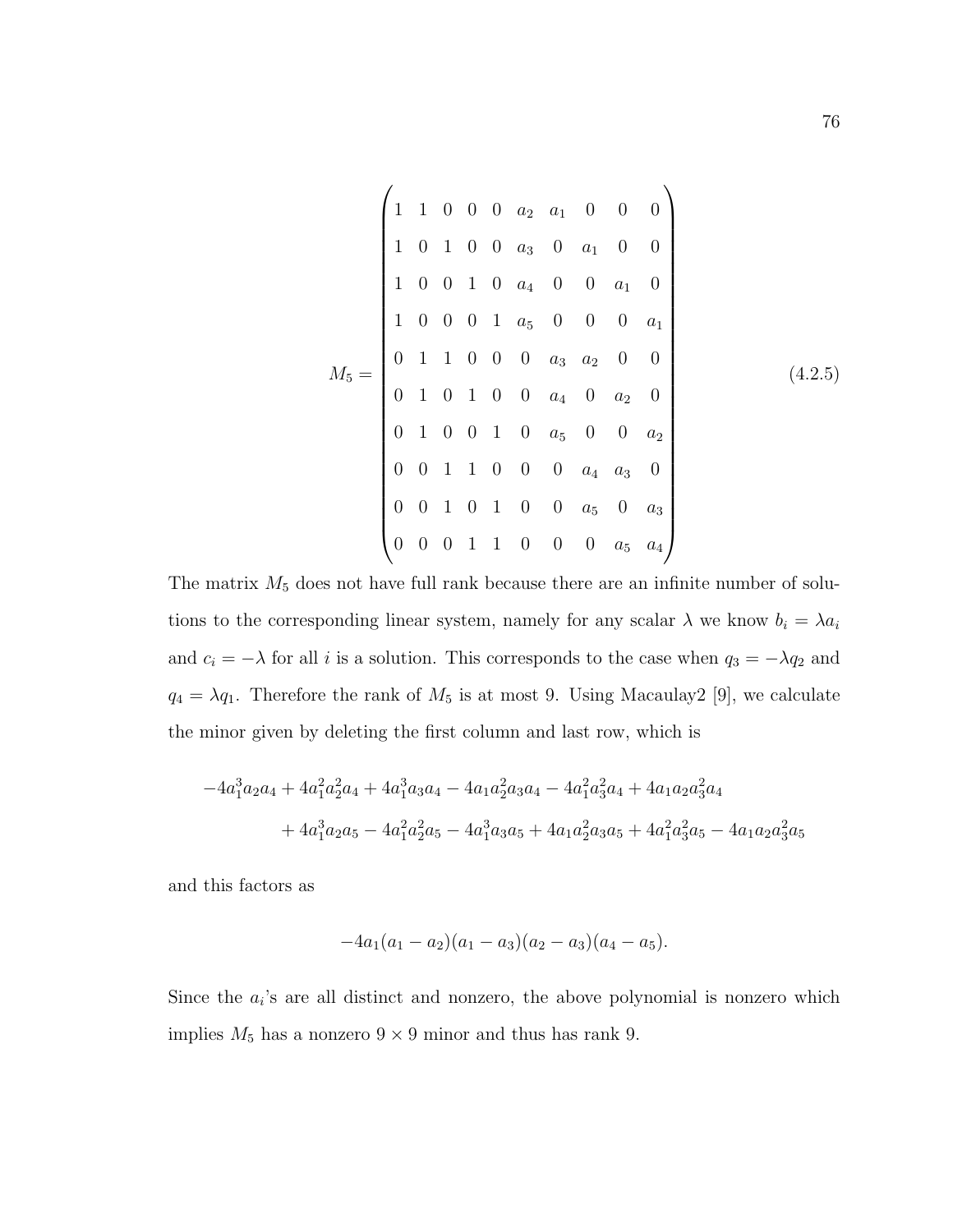Now let  $m > 5$  and suppose  $M_{m-1}$  has rank  $2m - 3$ . First note that, similar to the  $m = 5$  case, for any scalar  $\lambda$  we have  $b_i = \lambda a_i$  and  $c_i = -\lambda$  for all i is a solution and this corresponds to the case when  $q_3 = -\lambda q_2$  and  $q_4 = \lambda q_1$ . Therefore  $M_m$  has rank at most  $2m - 1$ .

Now notice  $M_{m-1}$  is a submatrix of  $M_m$  because the linear system that corresponds to  $M_m$  contains the equations that make up the linear system that corresponds to  $M_{m-1}$ . One can obtain the matrix  $M_{m-1}$  from  $M_m$  by deleting every row that has a nonzero entry in columns  $m, 2m$  and by deleting columns  $m, 2m$ . For example, notice we can obtain  $M_4$  from  $M_5$  (see [\(4.2.5\)](#page-82-0) for  $M_5$ ) by deleting columns 5, 10 and rows 4, 7, 9, 10.

Let  $\mathbf{r}_1, \ldots, \mathbf{r}_\ell$  be the rows of  $M_m$  that correspond to the rows that make up the submatrix  $M_{m-1}$ . Since  $M_{m-1}$  has rank  $2m-3$  by assumption then some subset of size  $2m-3$  of these rows are linearly independent. Without loss of generality we may assume  $\mathbf{r}_1, \ldots, \mathbf{r}_{2m-3}$  are linearly independent. Next let  $\mathbf{s}_1$  and  $\mathbf{s}_2$  be the two rows of  $M_m$  that correspond to the equations

$$
b_1 + b_m + a_m c_1 + a_1 c_m = 0
$$
  

$$
b_2 + b_m + a_m c_2 + a_2 c_m = 0
$$

We want to show  $\mathbf{r}_1, \ldots, \mathbf{r}_{2m-3}, \mathbf{s}_1, \mathbf{s}_2$  form a linearly independent set. Suppose

<span id="page-83-0"></span>
$$
\gamma_1 \mathbf{r}_1 + \ldots + \gamma_{2m-3} \mathbf{r}_{2m-3} + \gamma_{2m-2} \mathbf{s}_1 + \gamma_{2m-1} \mathbf{s}_2 = 0 \tag{4.2.6}
$$

for some  $\gamma_i$ . Note this sum is a vector of length 2m and the  $m^{th}$  and the  $(2m)^{th}$ entries of this vector are

$$
\gamma_{2m-2}a_m + \gamma_{2m-1}a_m = 0
$$
  

$$
\gamma_{2m-2}a_1 + \gamma_{2m-1}a_2 = 0
$$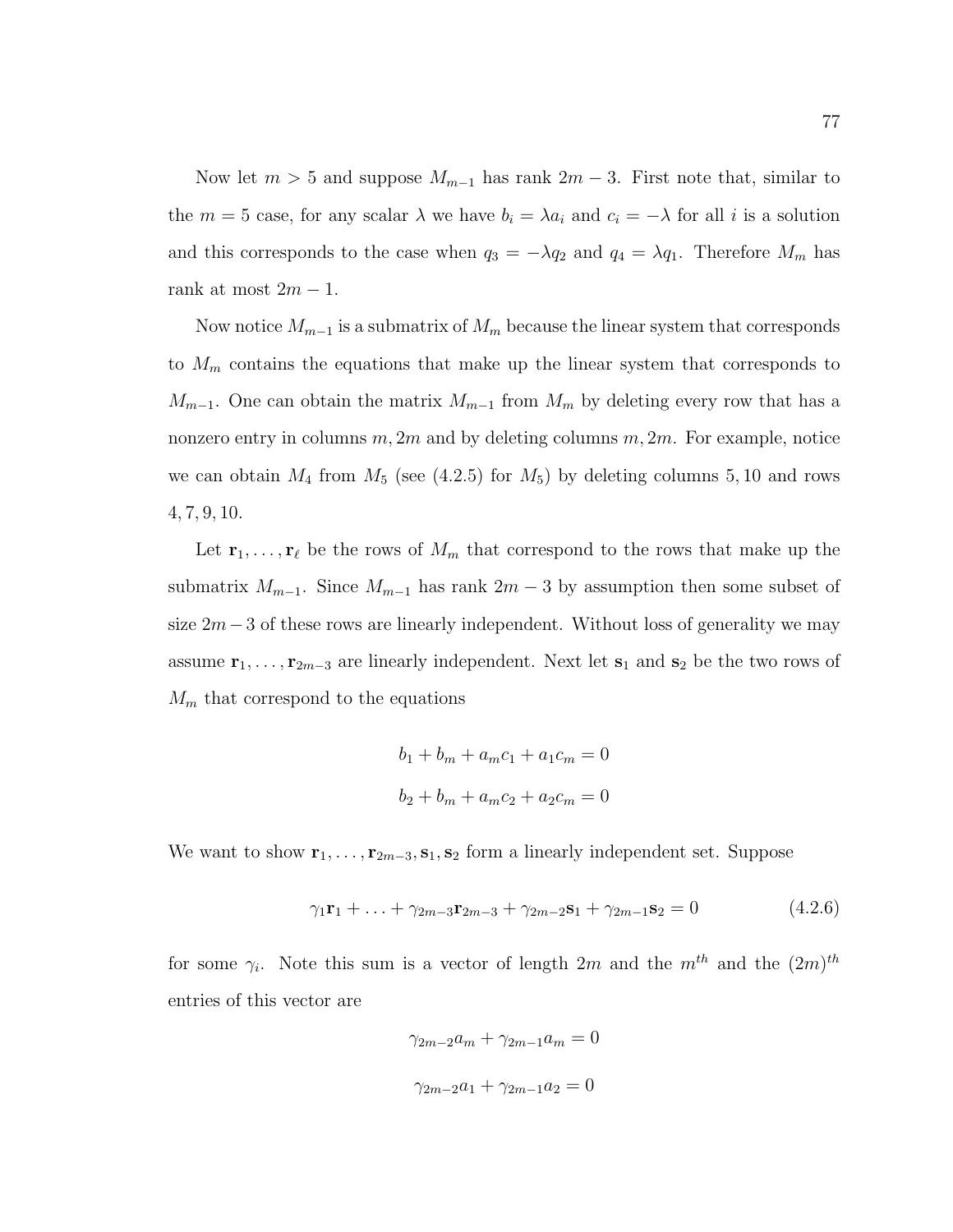because the  $m^{th}$  and  $(2m)^{th}$  entries of  $\mathbf{r}_i$  are 0 for all  $1 \leq i \leq \ell$ . From the first equation, since  $a_m \neq 0$  we conclude  $\gamma_{2m-2} = -\gamma_{2m-1}$  so our second equation becomes

$$
\gamma_{2m-1}(-a_1 + a_2) = 0.
$$

Since  $a_1 \neq a_2$  then  $\gamma_{2m-1} = \gamma_{2m-2} = 0$ . Therefore [\(4.2.6\)](#page-83-0) becomes

$$
\gamma_1 \mathbf{r}_1 + \ldots + \gamma_{2m-3} \mathbf{r}_{2m-3} + \gamma_{2m-2} \mathbf{s}_1 + \gamma_{2m-1} \mathbf{s}_2 = \gamma_1 \mathbf{r}_1 + \ldots + \gamma_{2m-3} \mathbf{r}_{2m-3} = 0.
$$

Since  $\mathbf{r}_1, \ldots, \mathbf{r}_{2n-3}$  are linearly independent, we conclude  $\gamma_i = 0$  for all i. Thus  $\mathbf{r}_1, \ldots, \mathbf{r}_{2n-3}, \mathbf{s}_1, \mathbf{s}_2$  form a linearly independent set which implies  $M_m$  has rank  $2m-1$ .

Since  $M_m$  has rank  $2m - 1$  then the solution set of the linear system of equations [\(4.2.4\)](#page-81-0) has dimension 1. Thus the only solutions correspond to  $q_3 = -\lambda q_2$  and  $q_4 = \lambda q_1$  for some constant  $\lambda$ .  $\Box$ 

The following also proves Proposition [4.16](#page-73-0) in the even case but only when  $n \geq 12$ . It has been included because it utilizes a different approach.

Alternate proof of Proposition [4.16](#page-73-0) when n is even. Let  $n = 2m$  for some  $m \ge 6$ . By Lemma [4.18](#page-79-0) we may assume

$$
q_1 = \sum_{i=1}^m e_{2i-1} e_{2i}
$$
  
\n
$$
q_2 = \sum_{i=1}^m a_i e_{2i-1} e_{2i}
$$
  
\n
$$
q_3 = \sum_{i=1}^m b_i e_{2i-1} e_{2i}
$$
  
\n
$$
q_4 = \sum_{i=1}^m c_i e_{2i-1} e_{2i}.
$$

where  $a_i \neq 0$  for all i and  $a_i \neq a_j$  for all  $i \neq j$ . Therefore the sequence of maps

$$
0 \to E_{2m}(-4) \xrightarrow{\begin{pmatrix} q_3 \\ q_4 \end{pmatrix}} E_{2m}^2(-2) \xrightarrow{\begin{pmatrix} q_1 & q_2 \end{pmatrix}} E_{2m} \to 0
$$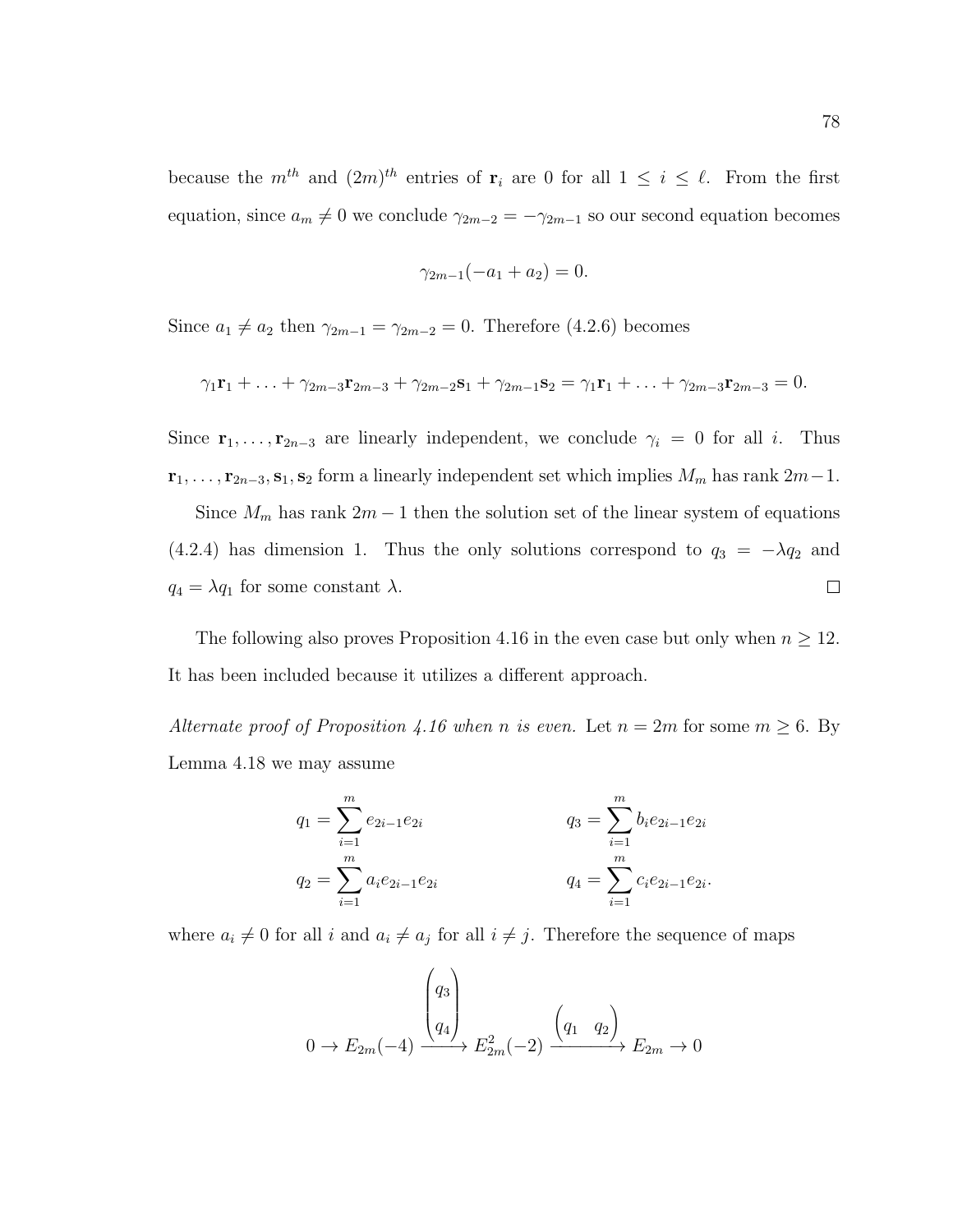<span id="page-85-0"></span>
$$
b_i + b_j + a_i c_j + a_j c_i = 0 \tag{4.2.7}
$$

for all  $1 \leq i \leq j \leq m$ . These equations form a linear system of  $\binom{m}{2}$  equations and 2m unknowns which are the  $b_i$ 's and  $c_i$ 's. Let  $C =$  $\begin{pmatrix} B & A \end{pmatrix}$  be the coefficient matrix where the entry of  $B$  in row  $(i, j)$  and column  $l$  is

$$
\begin{cases} 1 & \text{if } l = j \text{ or } l = i \\ 0 & \text{otherwise} \end{cases}
$$

and the entry of A in row  $(i, j)$  and column l is

$$
\begin{cases}\na_i & \text{if } l = j \\
a_j & \text{if } l = i \\
0 & \text{otherwise}\n\end{cases}
$$

We claim the rank of C is  $2m-1$ . Consider  $R = k[x_1, \ldots, x_m]/(x_1^2, \ldots, x_m^2)$  and let

$$
\ell_1 = \sum_{i=1}^m x_i
$$

$$
\ell_2 = \sum_{i=1}^m a_i x_i
$$

Then B represents the map given by multiplication on R by  $\ell_1$  and A represents the map given by multiplication on R by  $\ell_2$  with respect to the monomial basis of R. Moreover since  $a_i \neq 0$  and  $\dim_k R_2 = \binom{m}{2} \geq m = \dim_k R_1$  because  $m \geq 6$  then by [\[10,](#page-111-1) Corollary 3.28] these maps are injective. Therefore

rank(C) = dim<sub>k</sub>(
$$
\ell_1 R_1 + \ell_2 R_1
$$
)  
= dim<sub>k</sub>( $\ell_1 R_1$ ) + dim<sub>k</sub>( $\ell_2 R_1$ ) - dim<sub>k</sub>( $\ell_1 R_1 \cap \ell_2 R_1$ ).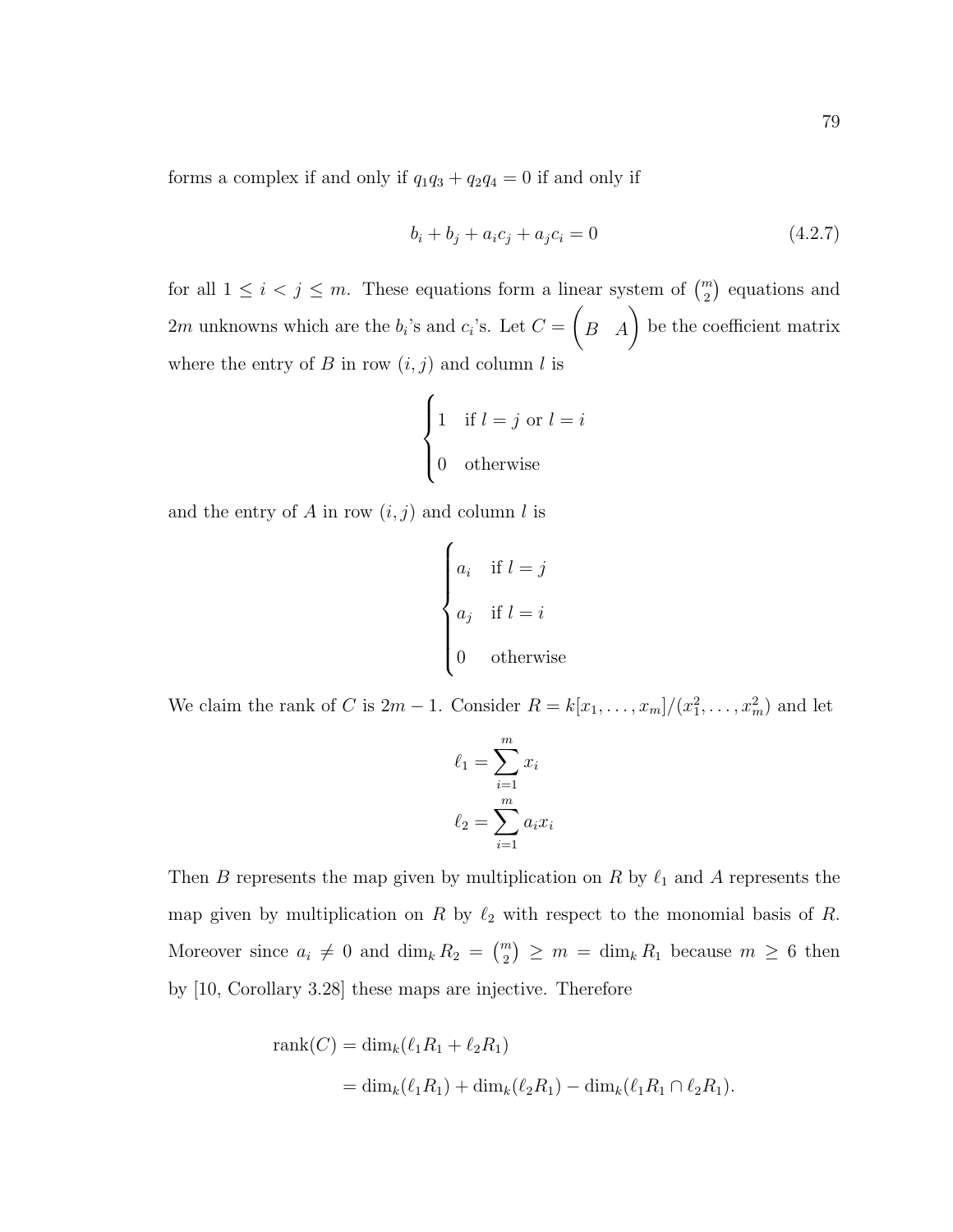Since  $\dim_k(\ell_iR_1) = m$ ,

<span id="page-86-0"></span>
$$
rank(C) = m + m - dimk(\ell_1 R_1 \cap \ell_2 R_1).
$$
 (4.2.8)

Note  $\ell_1\ell_2 \in \ell_1R_1 \cap \ell_2R_1$ , so the dimension of  $\ell_1R_1 \cap \ell_2R_1$  is at least one. We will show the dimension is exactly one by proving  $\ell_1 R_1 \cap \ell_2 R_1 = \text{span}_k(\ell_1 \ell_2)$ .

Consider  $S = R/\ell_1$  then  $S \cong k[x_1, \ldots x_{m-1}]/(x_1^2, \ldots, x_{m-1}^2, L^2)$  where  $L = x_1 +$  $x_2 + \ldots + x_{m-1}$ . Let  $K = \ker(S_1 \stackrel{\ell_2}{\to} S_2)$  and consider the complex

$$
0 \to K(-1) \to S(-2) \xrightarrow{\ell_2} S \to S/(\ell_2) \to 0
$$

which is exact. The Socle Lemma [\[12,](#page-111-2) Corollary 3.11] says  $\alpha(K(-1)) > \alpha(\operatorname{soc}(S/\ell_2))$ where, for a graded module M,  $\alpha(M) = \min\{d \mid M_d \neq 0\}$  is the initial degree of M and  $\text{soc}(M) = \{w \in M \mid x_iw = 0 \text{ for all } i\}.$ 

Suppose  $\alpha(K) = 1$ . Then  $\alpha(K(-1)) = 2$  which implies  $\alpha(\operatorname{soc}(S/\ell_2)) = 1$ , so there exists  $\ell \in S_1$  such that  $\ell x_i = 0$  for all i in  $S/\ell_2$ . Note

$$
S/\ell_2 \cong k[x_1,\ldots,x_{m-2}]/(x_1^2,\ldots,x_{m-2}^2,L^2,\tilde{L}^2)
$$

for some linear forms  $L, \tilde{L} \in k[x_1, \ldots, x_{m-2}]$ . Thus

$$
\ell x_i \in (x_1^2, \dots, x_{m-2}^2, L^2, \tilde{L}^2)
$$

for all  $1 \leq i \leq m-2$ . Since  $\{\ell x_1, \ldots, \ell x_{m-2}\}\$ is linearly independent in  $k[x_1, \ldots, x_{m-2}]$ , we extend it to a minimal generating set  $\{\ell x_1, \ldots, \ell x_{m-2}, f, g\}$  of  $(x_1^2, \ldots, x_{m-2}^2, L^2, \tilde{L}^2)$ . Thus

$$
(x_1^2, \ldots, x_{m-2}^2, L^2, \tilde{L}^2) = (\ell x_1, \ldots, \ell x_{m-2}, f, g) \subseteq (\ell, f, g).
$$

However  $\mathrm{ht}(x_1^2, \ldots, x_{m-2}^2, L^2, \tilde{L}^2) = m-2$  because  $x_1^2, \ldots, x_{m-2}^2$  is a regular sequence and  $\mathrm{ht}(\ell x_1, \ldots, \ell x_{m-2}, f, g) \leq \mathrm{ht}(\ell, f, g) \leq 3$ . Therefore when  $m \geq 6$  we have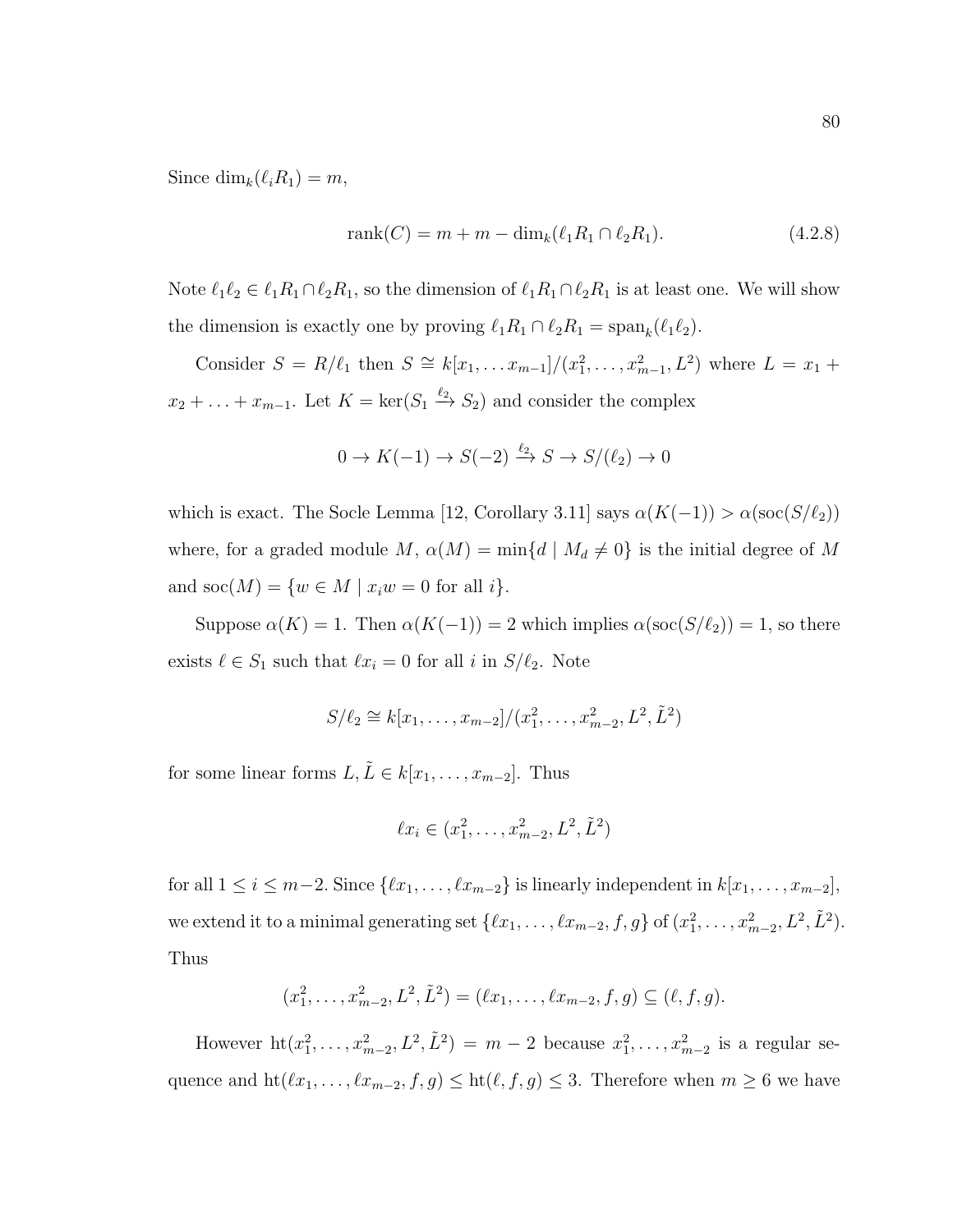reached a contradiction. Thus we must have  $\alpha(K) > 1$  which implies ker $(S_1 \stackrel{\ell_2}{\rightarrow}$  $S_2$  = 0. Note if  $\ell \in R_1$  such that  $\ell \ell_2 \in \ell_1R_1$ , then  $\bar{\ell} \in \text{ker}(S_1 \xrightarrow{\ell_2} S_2) = 0$ . Therefore  $\ell \in \text{span}(\ell_1)$  which implies  $\ell_1R_1 \cap \ell_2R_1 = \text{span}(\ell_1\ell_2).$ 

Thus the dimension of  $\ell_1R_1 \cap \ell_2R_1$  is exactly one, so by [\(4.2.8\)](#page-86-0) the rank of C is  $2m - 1$ . This implies the solution set of the linear system of equations [\(4.2.7\)](#page-85-0) has dimension 1. In particular the only solutions correspond to when  $q_3 = -\lambda q_2$  and  $q_4 = \lambda q_1$  for some constant  $\lambda$ .  $\Box$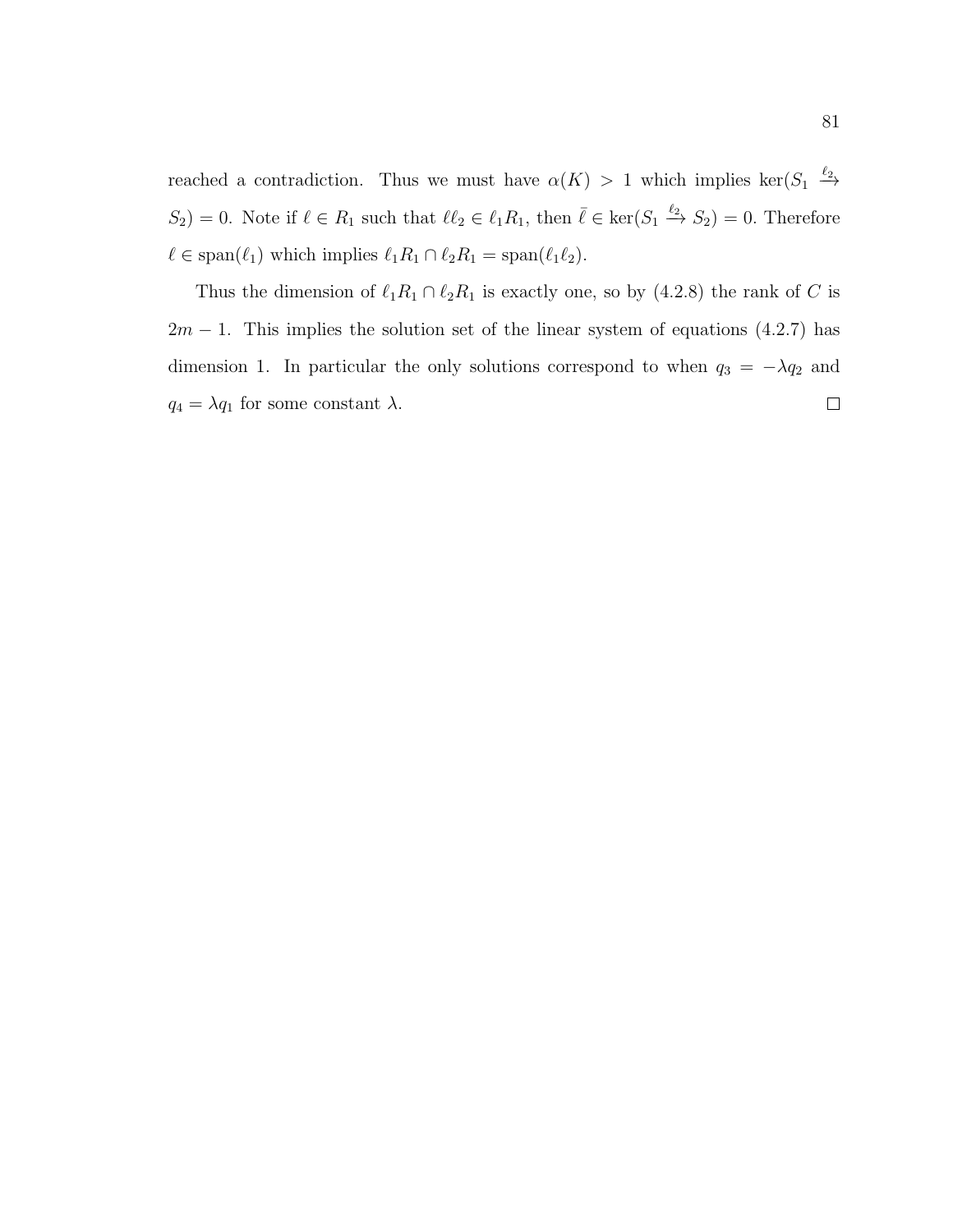#### Chapter 5

# ASYMPTOTIC BEHAVIOR OF HOMOLOGICAL GROWTH FACTORS OF FAMILIES OF COMPLEXES

Recall both the Koszul complex of one quadric (see Corollary [3.7\)](#page-39-0) and the Koszul complex of two quadrics (see Proposition [3.32\)](#page-59-0) have a homological growth factor that is asymptotically at least 2. In this chapter, we will continue to investigate the asymptotic behavior of Koszul complexes of quadrics over the exterior algebra utilizing a different technique. In Section [5.1,](#page-89-0) we outline the general ideas of this technique. Then in Sections [5.2](#page-93-0) and [5.3](#page-99-0) we use this technique to argue that various families of Koszul complexes of quadrics have a homological growth factor that is asymptotically at least 2.

Koszul complexes are not the only complexes that have this asymptotic behavior. In Sections [5.2](#page-93-0) and [5.3,](#page-99-0) we also discuss some conditions under which a family of complexes over the exterior algebra has homological growth factor asymptotically at least 2. However, not every family of complexes has this asymptotic behavior and we give an example that illustrates a different behavior in Section [5.4.](#page-103-0)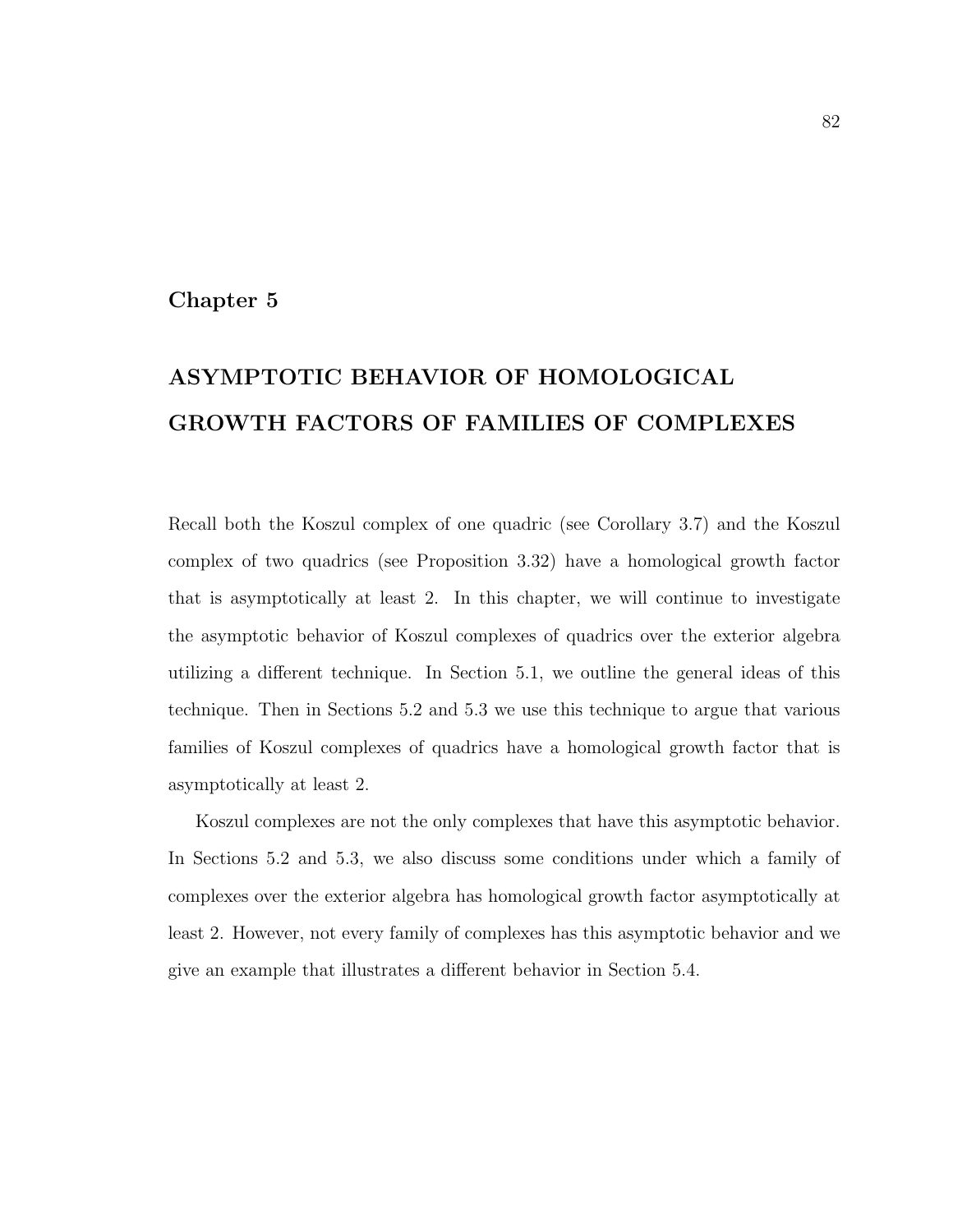## <span id="page-89-0"></span>5.1 Lower bound on total homology via Hilbert series and complex norm

In order to discuss the behavior of the homological growth factor of certain complexes, we will consider a lower bound of the total homology of a complex via the complex norm of its Hilbert series. The Hilbert series of a complex is defined in Definition [2.11.](#page-17-0)

Suppose **F** is a finite free graded complex over  $E_n$ . We relate the Hilbert series of F to the Hilbert series of its homology in the following way.

**Lemma 5.1.** Given a finite free graded complex  $\mathbf{F}$  over  $E_n$  (or more generally a bounded complex of finite dimensional k-vector spaces), we have the following equality

$$
h_{\mathbf{F}}(t) = \sum_{i} (-1)^{i} h_{H_i(\mathbf{F})}(t).
$$

*Proof.* Let  $\bf{F}$  be a finite free graded complex so  $\bf{F}$  is of the form

$$
\mathbf{F}: 0 \to F_r \xrightarrow{d_m} F_{r-1} \xrightarrow{d_{r-1}} \dots \xrightarrow{d_{s+1}} F_{s+1} \xrightarrow{d_{s+1}} F_s \to 0
$$

for some  $r \geq s$ . For all  $s \leq i \leq r$ , let  $Z_i = \text{ker}(d_i)$  and  $B_i = \text{image}(d_{i+1})$ , so  $H_i(\mathbf{F}) = Z_i/B_i$  (see Definition [2.7\)](#page-16-0). Consider the following short exact sequences

$$
0 \to B_i \hookrightarrow Z_i \twoheadrightarrow H_i(\mathbf{F}) \to 0
$$

and

$$
0 \to Z_i \hookrightarrow F_i \xrightarrow{d_i} B_{i-1} \to 0.
$$

By Proposition [2.9,](#page-17-1) Hilbert series is additive on short exact sequences. Thus

$$
h_{Z_i}(t) = h_{B_i}(t) + h_{H_i(\mathbf{F})}(t)
$$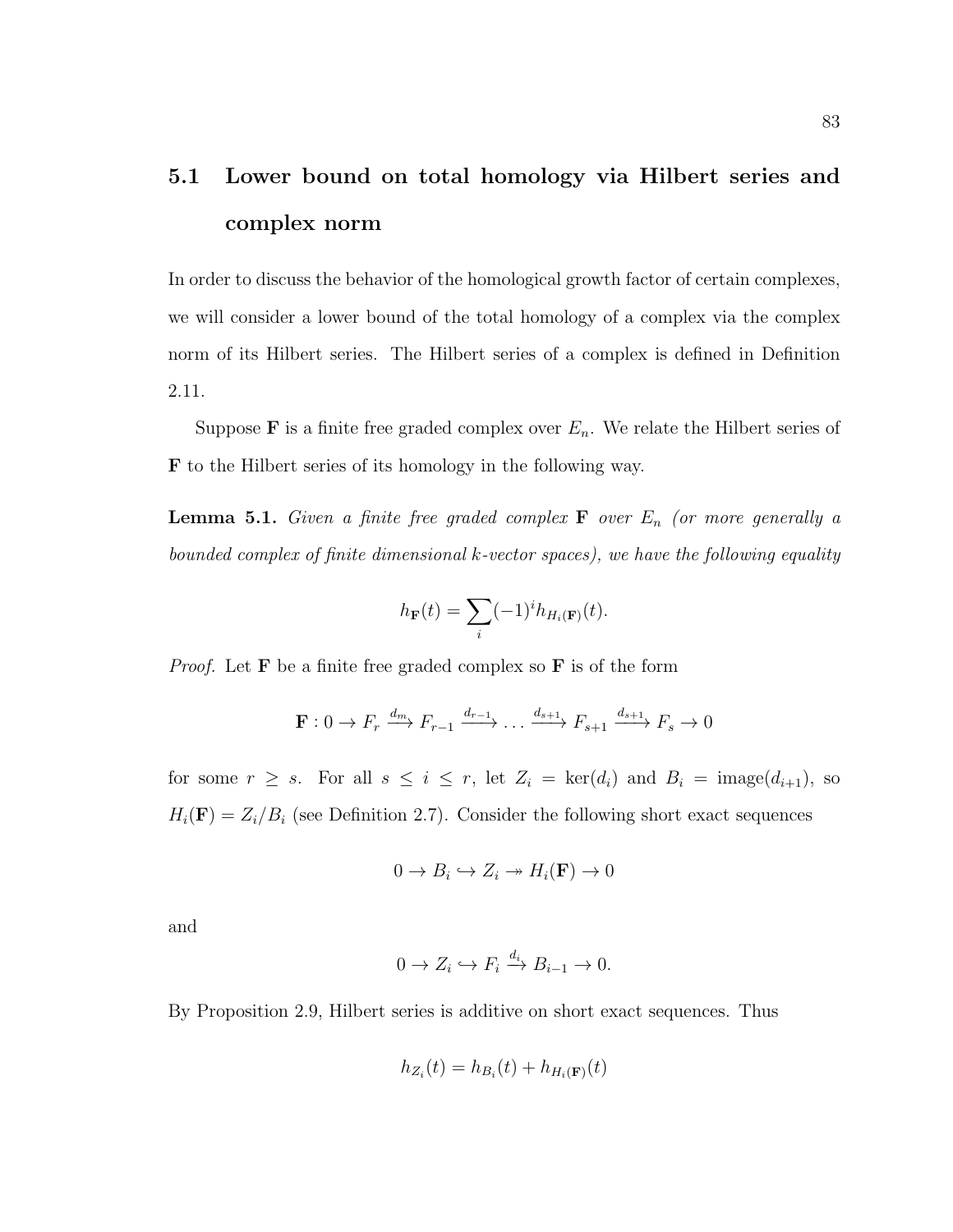$\hfill \square$ 

and

$$
h_{F_i}(t) = h_{Z_i}(t) + h_{B_{i-1}}(t).
$$

This implies

<span id="page-90-0"></span>
$$
h_{F_i}(t) = h_{B_i}(t) + h_{B_{i-1}}(t) + h_{H_i(\mathbf{F})}(t).
$$
\n(5.1.1)

Then by Definition [2.11](#page-17-0) and [\(5.1.1\)](#page-90-0), we conclude

$$
h_{\mathbf{F}}(t) = \sum_{i} (-1)^{i} h_{F_i}(t)
$$
  
=  $\sum_{i} (-1)^{i} (h_{B_i}(t) + h_{B_{i-1}}(t) + h_{H_i(\mathbf{F})}(t))$   
=  $\sum_{i} (-1)^{i} h_{H_i(\mathbf{F})}(t).$ 

The previous lemma yields a lower bound on the total homology of a finite free graded complex. In the following,  $\|\cdot\|$  :  $\mathbb{C} \to \mathbb{R}_{\geq 0}$  denotes the norm of a complex number.

<span id="page-90-1"></span>**Lemma 5.2.** Let **F** be a finite free graded complex over  $E_n$  then

$$
\dim_k H(\mathbf{F}) \geq ||h_{\mathbf{F}}(z)||
$$

for all  $z \in S^1 = \{ z \in \mathbb{C} : ||z|| = 1 \}.$ 

*Proof.* For  $f(t) = \sum_{i=0}^{m} a_i t^i \in \mathbb{Q}[t]$ , let  $\mathcal{L}(f(t)) := \sum_{i=0}^{m} |a_i|$ . The triangle inequality gives

<span id="page-90-2"></span>
$$
||f(z)|| \le \sum_{i=0}^{m} ||a_i z^i|| = \sum_{i=0}^{m} |a_i|| |z||^i = \sum_{i=0}^{m} |a_i| = \mathcal{L}(f(t))
$$
 (5.1.2)

for any  $z \in S^1$ .

Now suppose **F** is a finite free graded complex over  $E_n$ . Then Lemma [5.2](#page-90-1) and the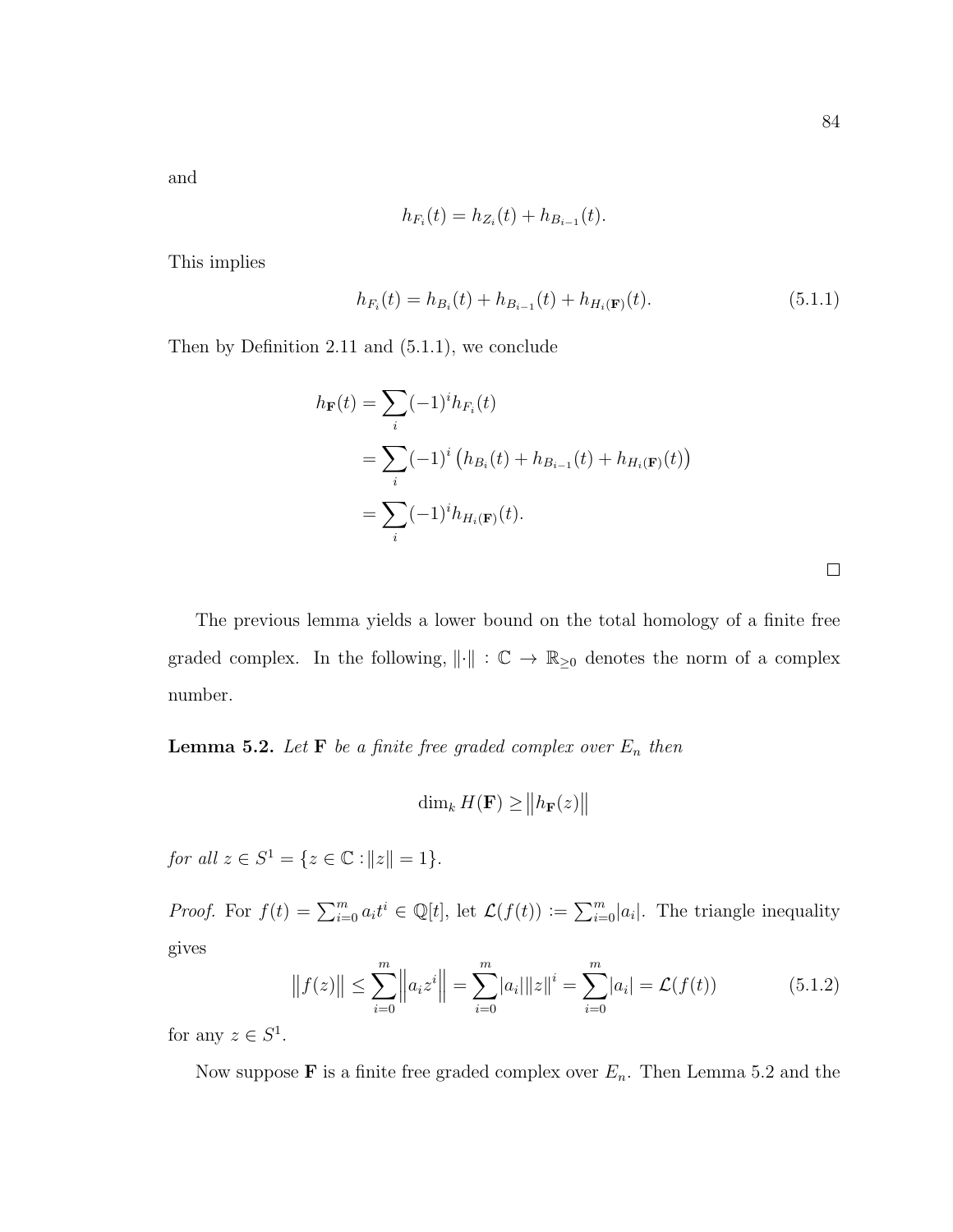Triangle Inequality yield

$$
\left\|h_{\mathbf{F}}(z)\right\| = \left\|\sum_{i} (-1)^{i} h_{H_{i}(\mathbf{F})}(z)\right\| \leq \sum_{i} \left\|(-1)^{i} h_{H_{i}(\mathbf{F})}(z)\right\|.
$$

By [\(5.1.2\)](#page-90-2), there is an inequality

$$
\left\|(-1)^i h_{H_i(\mathbf{F})}(z)\right\| \leq \mathcal{L}(h_{H_i(\mathbf{F})}(t)) = \dim_k H_i(\mathbf{F})
$$

so we conclude

$$
||h_{\mathbf{F}}(z)|| \leq \sum_{i} \dim_{k} H_{i}(\mathbf{F}) = \dim_{k} H(\mathbf{F}).
$$

| <b>Example 5.3.</b> Consider the Koszul complex of one quadric $w \in E_n$ |  |  |  |  |  |
|----------------------------------------------------------------------------|--|--|--|--|--|
|----------------------------------------------------------------------------|--|--|--|--|--|

$$
Kos_n(w): 0 \to E_n(-2) \to E_n \to 0.
$$

Since  $h_{E_n}(t) = (1+t)^n$ , then

$$
h_{\text{Kos}_n(w)}(t) = h_{E_n}(t) - h_{E_n}(t)t^2 = (1 - t^2)(1 + t)^n.
$$

Therefore Lemma [5.2](#page-90-1) gives

$$
\dim_k H(\text{Kos}_n(w)) \ge ||h_{\text{Kos}_n(w)}(z)|| = ||1 - z^2|| ||1 + z||^n
$$

for all  $z \in S^1$ .

**Example 5.4.** Consider the Koszul complex of two quadrics  $w_1, w_2 \in E_n$ 

$$
Kosn(w1, w2) : 0 \rightarrow En(-4) \rightarrow En(-2)2 \rightarrow En \rightarrow 0.
$$

Since  $h_{E_n}(t) = (1+t)^n$ , then

$$
h_{\text{Kos}_n(w_1, w_2)}(t) = h_{E_n}(t) - 2h_{E_n}(t)t^2 + h_{E_n}(t)t^4 = (1 - 2t^2 + t^4)(1 + t)^n.
$$

 $\hfill \square$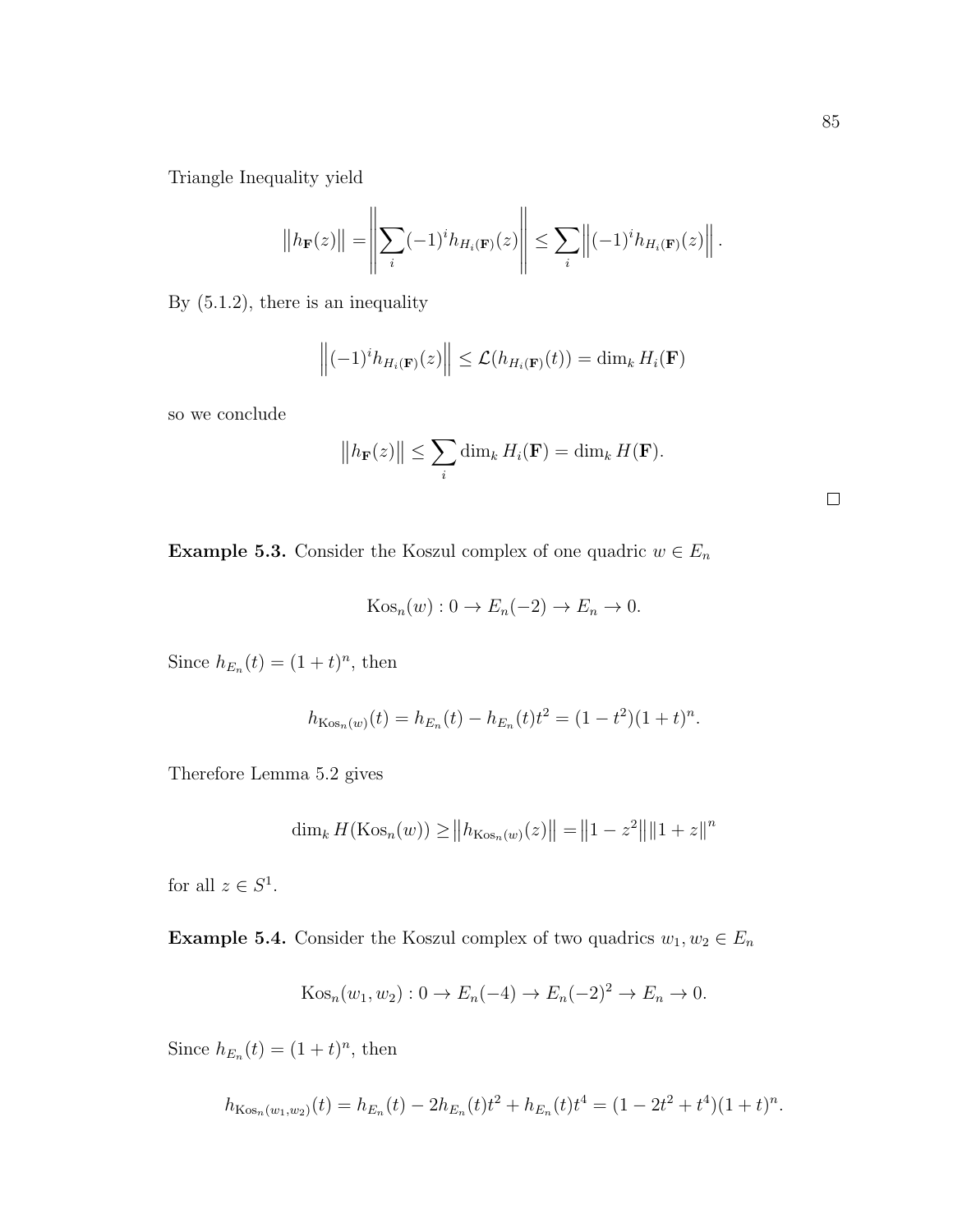Therefore Lemma [5.2](#page-90-1) gives

$$
\dim_k H(\text{Kos}_n(w_1, w_2)) \ge ||h_{\text{Kos}_n(w_1, w_2)}(z)|| = ||1 - 2z^2 + z^4|| ||1 + z||^n
$$
  
for all  $z \in S^1$ .

In the above examples, we explicitly state the lower bound on the total homology. Notice the lower bounds have similarities because the Hilbert series of both have a factor of  $(1 + t)^n$  and the other factor is a polynomial that records the ranks and the degrees of the generators of the free modules in the complex. In other words, the second factor is the graded Poincaré series (see Definition [2.12\)](#page-17-2) evaluated at  $s = -1$ . This remains true for all bounded graded free complexes over  $E_n$  which gives a more explicit lower bound on the total homology.

**Definition 5.5.** Let **F** be a bounded graded finite free complex over  $E_n$ , and define

$$
g_{\mathbf{F}}(t) \coloneqq P_{\mathbf{F}}(-1, t)
$$

where  $P_{\mathbf{F}}(s,t)$  is the graded Poincaré series of **F** (see Definition [2.12\)](#page-17-2).

<span id="page-92-0"></span>**Proposition 5.6.** Given a finite free graded complex  $\mathbf{F}$  over  $E_n$ ,

$$
\dim_k H(\mathbf{F}) \ge ||g_{\mathbf{F}}(z)|| \, ||1+z||^n
$$

for all  $z \in S^1$ .

*Proof.* Let **F** be a finite free graded complex over  $E_n$ 

$$
\mathbf{F}: 0 \to F_m \to \dots \to F_1 \to F_0 \to 0.
$$

Each  $F_i$  is free, so  $F_i = \bigoplus_{p \in \mathbb{N}} E_n^{c_{i,p}}(-p)$  where  $c_{i,p} = 0$  for all but finitely many  $p \in \mathbb{N}$ .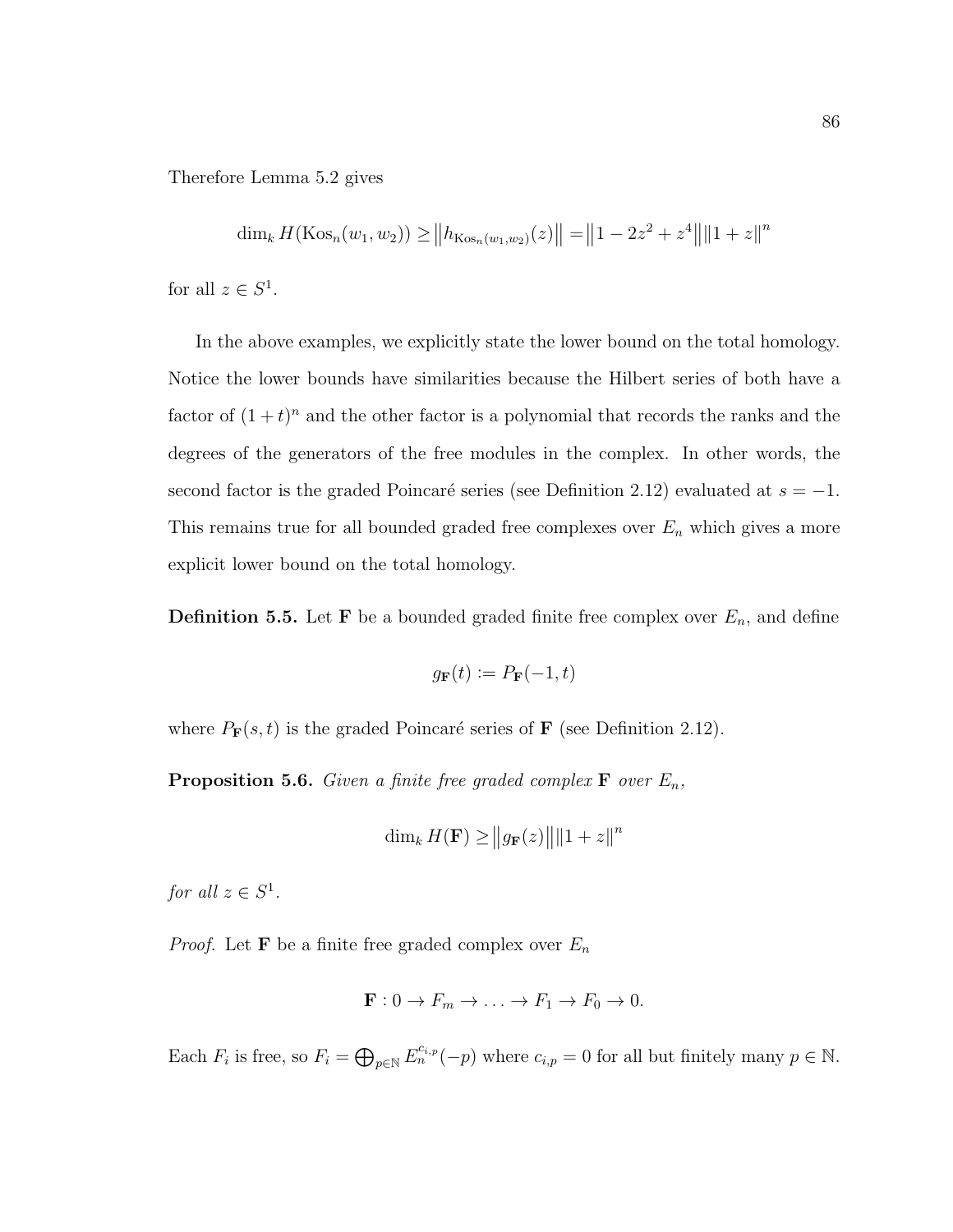Since  $h_{E_n} = (1+t)^n$ ,

$$
h_{F_i}(t) = \sum_{p \in \mathbb{N}} h_{E_n^{c_{i,p}}}(t) t^p = (1+t)^n \sum_{p \in \mathbb{N}} c_{i,p} t^p
$$

which implies

$$
h_{\mathbf{F}}(t) = \sum_{i=0}^{m} (-1)^{i} h_{F_i}(t) = (1+t)^n \sum_{i=0}^{m} \sum_{p \in \mathbb{N}} (-1)^{i} c_{i,p} t^p = g_{\mathbf{F}}(t) (1+t)^n.
$$

Then Lemma [5.2](#page-90-1) gives

$$
\dim_k H(\mathbf{F}) \ge ||h_{\mathbf{F}}(z)|| = ||g_{\mathbf{F}}(z)|| ||1 + z||^n
$$

for all  $z \in S^1$ .

### <span id="page-93-0"></span>5.2 Koszul complex of a fixed number of quadrics

Let  $\text{Kos}_n(w_1, \ldots, w_c)$  be the Koszul complex of c quadrics  $w_1, \ldots, w_c \in E_n$ . First let us analyze families of Koszul complexes where the number of quadrics remains fixed, while the number of generators,  $n$ , of the exterior algebra  $E_n$  varies.

<span id="page-93-1"></span>Lemma 5.7. Let c be an integer. Then

$$
g_{\text{Kos}_n(w_1,\dots,w_c)}(t) = (1-t^2)^c.
$$

*Proof.* The *i*<sup>th</sup> module of  $\text{Kos}_n(w_1,\ldots,w_c)$  is  $F_i = (E(-2i))^{n \choose i}$ . Thus

$$
g_{\text{Kos}_n(w_1,\dots,w_c)}(z) = \sum_i (-1)^i \binom{c}{i} t^{2i} = \sum_i \binom{c}{i} (-t^2)^i = (1-t^2)^c.
$$

Note since c is a fixed integer and independent of n, then  $g_{\text{Kos}_n(w_1,...,w_c)}(t)$  is the same for any value of  $n$ . Using this fact, we argue the asymptotic behavior of the

 $\Box$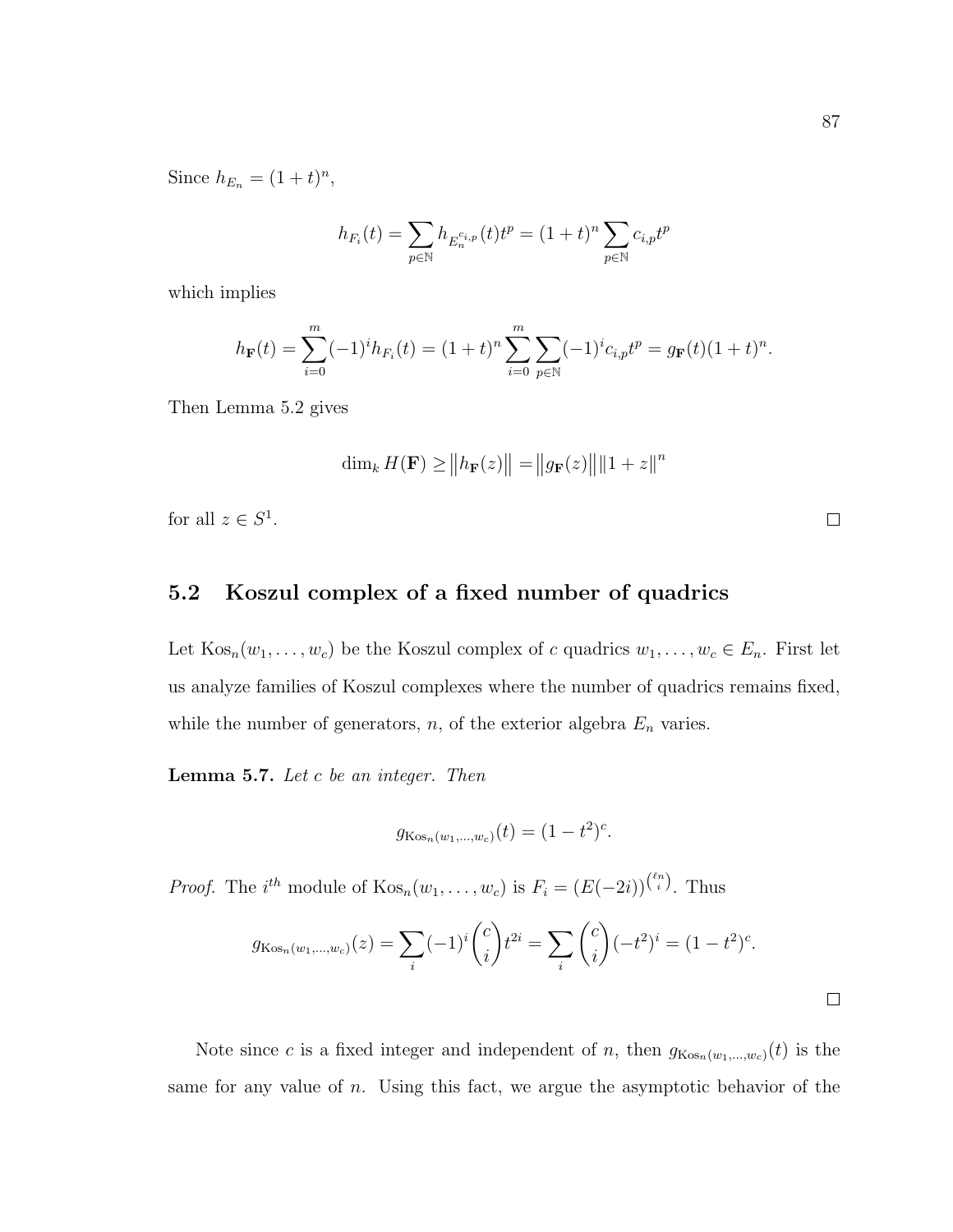homological growth factor of  $Kos_n(w_1, \ldots, w_c)$  is consistent with the cases  $c = 1$  (see Corollary [3.7\)](#page-39-0) and  $c = 2$  (see Proposition [3.32\)](#page-59-0).

<span id="page-94-0"></span>**Proposition 5.8.** Let c be a fixed integer and for all n, let  $\mathbf{K}_n = \text{Kos}_n(w_1, \ldots, w_c)$ for any list of quadrics  $w_1, \ldots, w_c \in E_n$ . Then

$$
\liminf_{n\to\infty} HGF(\mathbf{K}_n) \ge 2
$$

Proof. Recall

$$
HGF(\mathbf{K}_n) = \left(\dim_k H(\mathbf{K}_n)\right)^{1/n}.
$$

Then Proposition [5.6](#page-92-0) and Lemma [5.7](#page-93-1) yield

$$
HGF(\mathbf{K}_n) \geq \left( \|1 - z^2\|^c \|1 + z\|^n \right)^{1/n}
$$

$$
= \|1 - z^2\|^c \|\|1 + z\|
$$

$$
= \|1 - z\|^c \|\|1 + z\|^{(c/n)+1}
$$

for all  $z \in S^1$ . Thus

$$
\liminf_{n \to \infty} HGF(\mathbf{K}_n) \ge \lim_{n \to \infty} ||1 - z||^{c/n} ||1 + z||^{(c/n)+1} = ||1 + z||
$$

for all  $z \in S^1$ . Since the maximum value of  $||1+z||$  is 2 for  $z \in S^1$ , we conclude

$$
\liminf_{n\to\infty} HGF(\mathbf{K}_n) \geq 2.
$$

 $\Box$ 

The key fact in the above argument is that  $g_{\text{Kos}_n(w_1,\dots,w_c)}(t)$  does not depend on n. Therefore, we can generalize Proposition [5.8](#page-94-0) to any family of complexes such that  $g_{\mathbf{F}}(t)$  is the same for any **F** in the family and, in particular, it does not depend on n.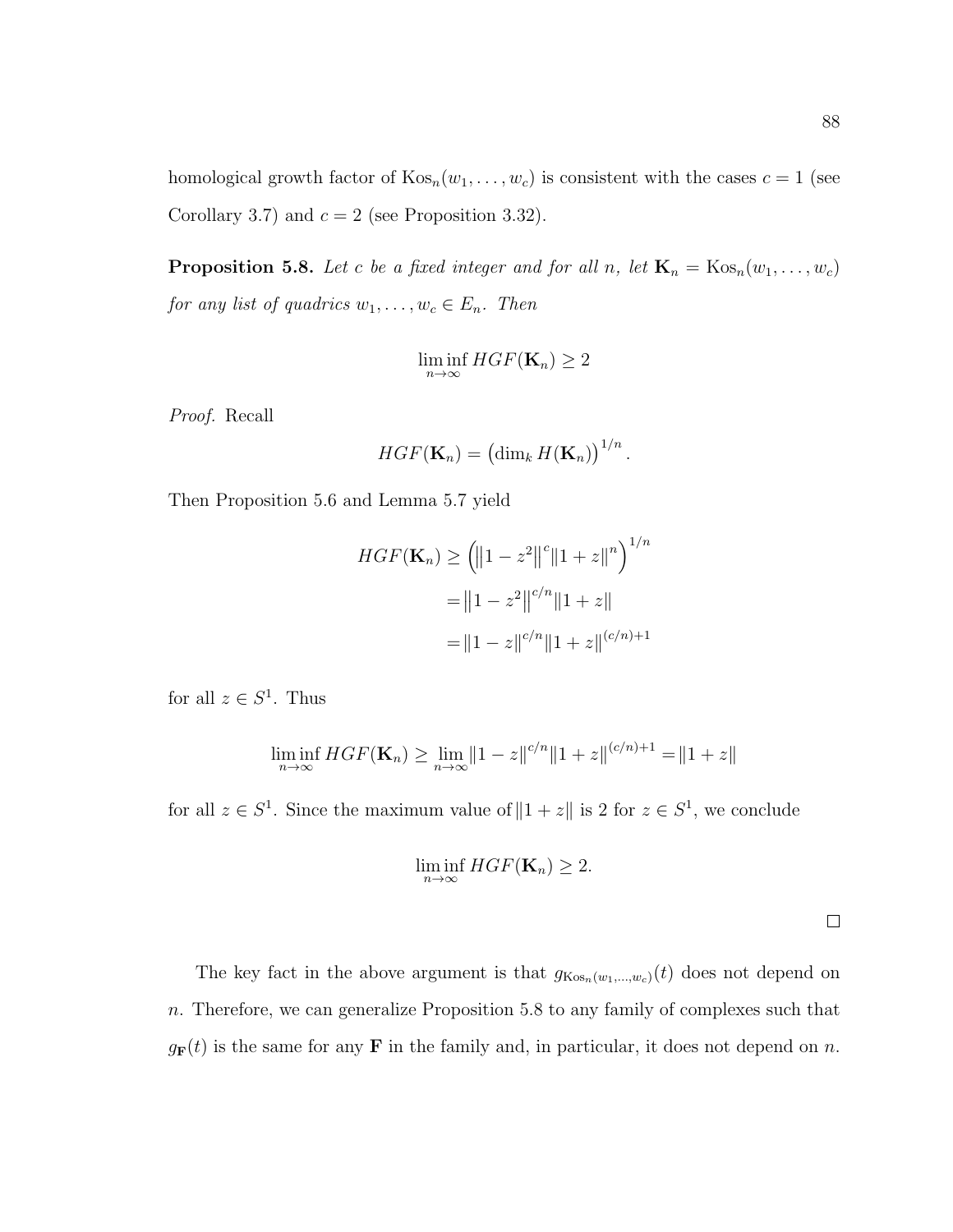**Theorem 5.9.** Suppose for each n that  $\mathbf{F}_n$  is a finite free graded complex over  $E_n$ , and for all n that  $h_{\mathbf{F}_n}(t) = g(t)(1+t)^n$  for some fixed non-zero  $g(t)$ . Then

$$
\liminf_{n \to \infty} HGF(\mathbf{F}_n) \ge 2.
$$

*Proof.* Since  $h_{\mathbf{F}_n}(t) = g(t)(1+t)^n$  then  $g_{\mathbf{F}_n}(t) = g(t)$  for all n. By Proposition [5.6,](#page-92-0)

$$
\dim_k H(\mathbf{F}_n) \ge ||g(z)|| ||1 + z||^n
$$

for all  $z \in S^1$ . This gives a bound on the homological growth factor of  $\mathbf{F}_n$ 

$$
HGF(\mathbf{F}_n) = (\dim_k H(\mathbf{F}_n))^{1/n} \ge ||g(z)||^{1/n} ||1 + z||
$$

for all  $z \in S^1$ . Since  $g(t) \neq 0$ , for all  $\epsilon > 0$  there exists  $z \in S^1$  sufficiently close to 1 such that  $||1 + z|| > 2 - \epsilon$  and  $g(z) \neq 0$ . Thus  $||g(z)||$  $1/n > 1 - \epsilon$  for *n* sufficiently large which implies

$$
HGF(\mathbf{F}_n) > (1 - \epsilon)(2 - \epsilon)
$$

for *n* sufficiently large. Since this holds for all  $\epsilon > 0$ , we conclude

$$
\liminf_{n \to \infty} HGF(\mathbf{F}_n) \ge 2.
$$

In addition to analyzing the asymptotic behavior of the homological growth factor of  $\text{Kos}_n(w_1, \ldots, w_c)$ , we determine when the homological growth factor could be less than 2 and thus possibly produce a counterexample to Conjecture [1.4.](#page-9-0) We also find a lower bound on the homological growth factor of  $Kos_n(w_1, \ldots, w_c)$ .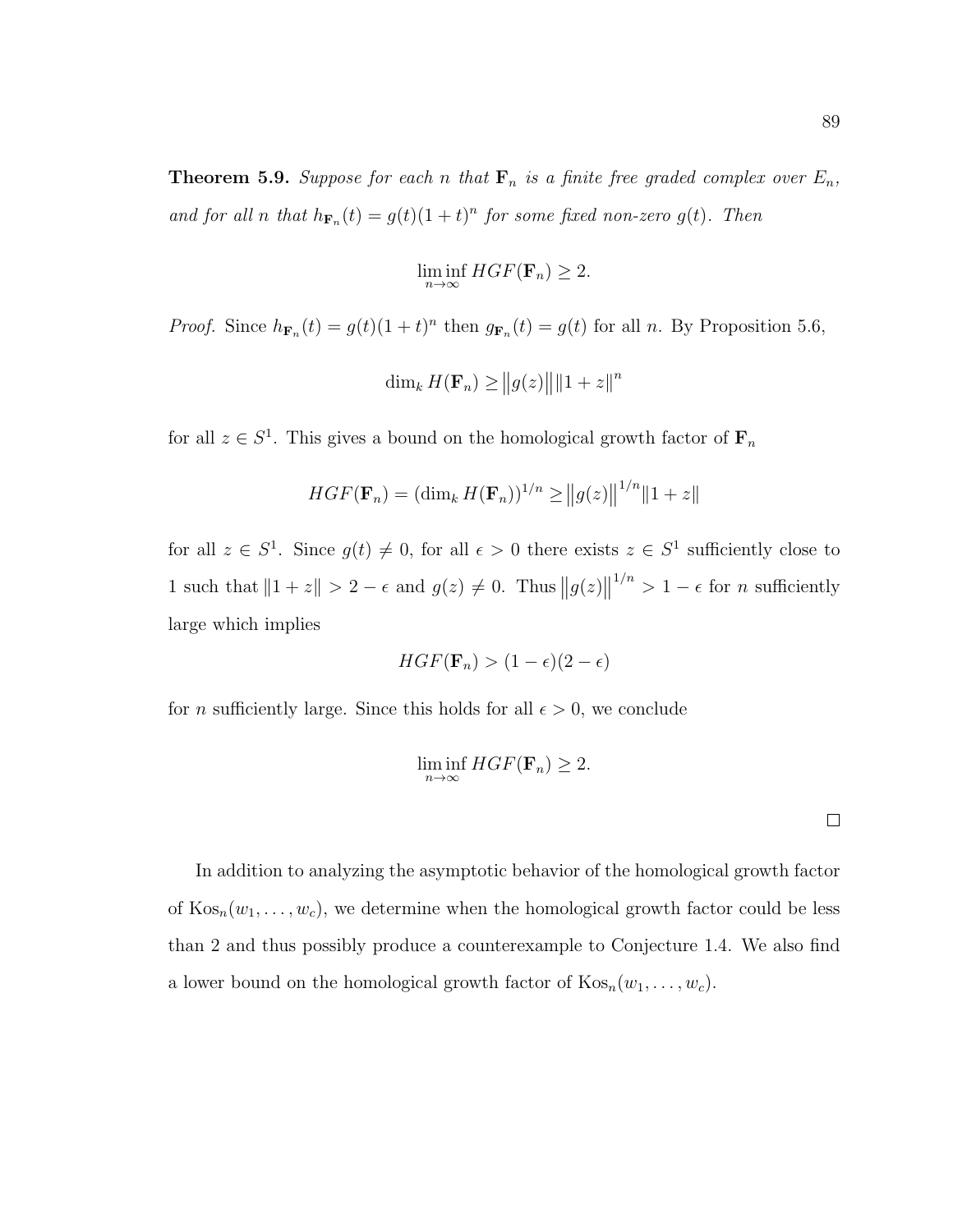<span id="page-96-1"></span>**Proposition 5.10.** Let c and n be fixed integers, let  $w_1, \ldots, w_c \in E_n$  be quadrics, and let  $\ell = c/n$ . If  $\ell > .22763$ , then

$$
HGF(\mathrm{Kos}_n(w_1,\ldots,w_c))\geq 2
$$

and for all  $\ell > 0$ ,

$$
HGF(\text{Kos}_n(w_1,\ldots,w_c)) \ge 1.93185.
$$

*Proof.* Let  $z \in S^1$  then Proposition [5.6](#page-92-0) and Lemma [5.7](#page-93-1) gives the following lower bound

$$
HGF(\text{Kos}_n(w_1, ..., w_c)) \ge ||1 - z^2||^c ||1 + z||^n \big)^{1/n}
$$
  
=  $||1 - z^2||^{\ell} ||1 + z||$   
=  $||1 - z||^{\ell} ||1 + z||^{\ell+1}$ 

Let  $s = \|1 - z\|$  and  $r = \|1 + z\|$ . Since  $z \in \mathbb{C}$ , then  $z = a + bi$  for some  $a, b \in \mathbb{R}$ . In addition,  $a^2 + b^2 = 1$  because  $z \in S^1$ . Thus

$$
r^{2} = ||1 + a + bi||^{2} = (1 + a)^{2} + b^{2} = 1 + 2a + a^{2} + b^{2} = 2 + 2a
$$

and similarly

$$
s2 = ||1 - a + bi||2 = (1 - a)2 + b2 = 1 - 2a + a2 + b2 = 2 - 2a.
$$

Then  $r^2 = 4 - s^2$  which implies

$$
HGF(\text{Kos}_n(w_1,\ldots,w_c)) \geq s^{\ell}(4-s^2)^{(\ell+1)/2}.
$$

Let  $f(s) = s^{\ell}(4-s^2)^{(\ell+1)/2}$  where  $s \in [0,2]$  because  $z \in S^1$ . Therefore

<span id="page-96-0"></span>
$$
HGF(\text{Kos}_n(w_1, \dots, w_c)) \ge f(s) \tag{5.2.1}
$$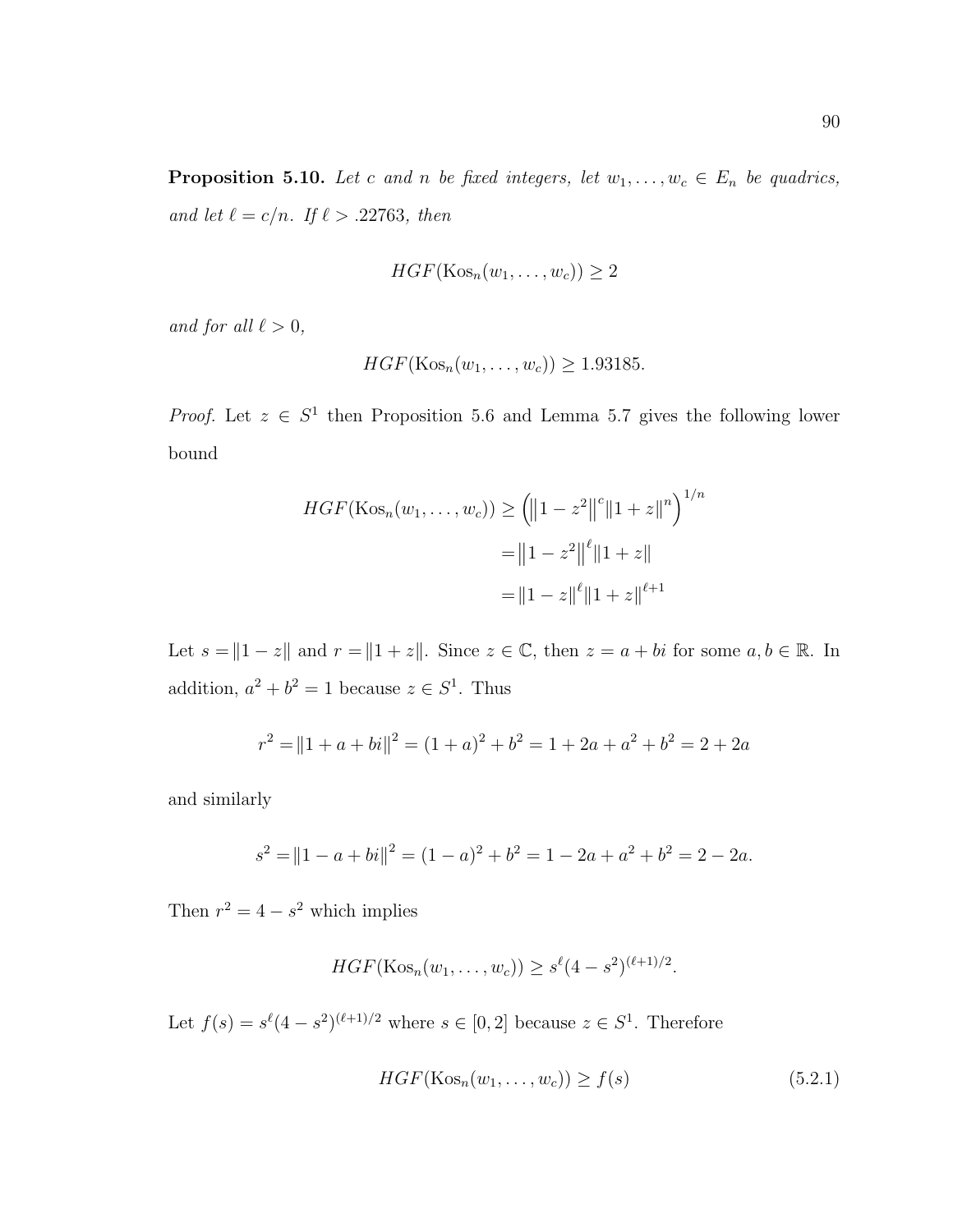for all  $s \in [0, 2]$ . We are interested in finding the maximum value of  $f(s)$  on  $s \in [0, 2]$ , so we find the critical points of  $f(s)$ . Note

$$
f'(s) = \ell s^{\ell-1} (4 - s^2)^{(\ell+1)/2} - (\ell+1) s^{\ell+1} (4 - s^2)^{(\ell-1)/2}
$$
  
=  $s^{\ell-1} (4 - s^2)^{(\ell-1)/2} (\ell (4 - s^2) - (\ell+1) s^2)$   
=  $s^{\ell-1} (4 - s^2)^{(\ell-1)/2} (4\ell - (2\ell+1) s^2)$ 

Thus the critical points are  $0, 2, 2\sqrt{\frac{\ell}{2\ell+1}}$ . Since  $f(s) \ge 0$  on  $[0, 2]$  and  $f(0) = f(2) = 0$ , f has a global maximum at  $2\sqrt{\frac{\ell}{2\ell+1}}$ , and hence the maximum value of f is  $f(2\sqrt{\frac{\ell}{2\ell+1}})$ . Let  $g(\ell) = f(2\sqrt{\frac{\ell}{2\ell+1}}) - 2$  then using Mathematica [\[18\]](#page-112-0), we graph g and find g has a root at  $\ell \approx 0.227627$ . Moreover, from the graph below we determine  $g(\ell) < 0$  if  $\ell \in (0, 0.22762)$  and  $g(\ell) > 0$  if  $\ell \in (0.22763, 2)$ .

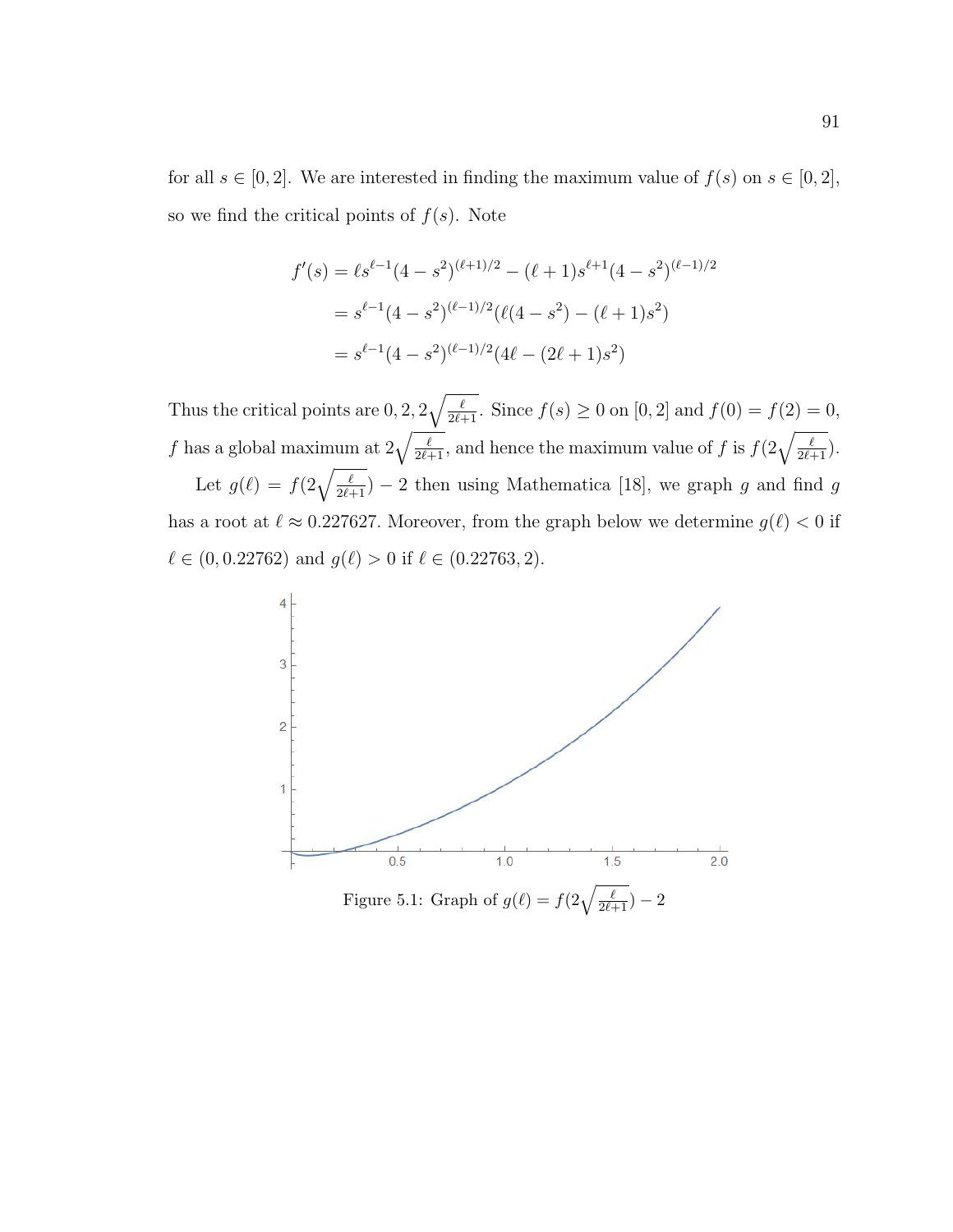Thus  $f(2\sqrt{\frac{\ell}{2\ell+1}}) \geq 2$  if  $\ell \in (0.22763, 2)$ , so it remains to show f  $\sqrt{ }$  $2\sqrt{\frac{\ell}{2\ell+1}}$   $\geq 2$  for  $\ell \geq 2$ . Notice

$$
f\left(2\sqrt{\frac{\ell}{2\ell+1}}\right) = 2^{2\ell+1} \left(\frac{\ell}{2\ell+1}\right)^{\ell/2} \left(\frac{\ell+1}{2\ell+1}\right)^{(\ell+1)/2}
$$
  

$$
= 2^{2\ell+1} \left(\frac{\ell}{2\ell+1} \frac{\ell+1}{2\ell+1}\right)^{\ell/2} \left(\frac{\ell+1}{2\ell+1}\right)^{1/2}
$$
  

$$
\geq 2^{2\ell+1} \left(\frac{\ell^2}{(2\ell+2)^2}\right)^{\ell/2} \left(\frac{\ell+1}{2(\ell+1)}\right)^{1/2}
$$
  

$$
= 2^{2\ell+1} \left(\frac{\ell}{2\ell+2}\right)^{\ell} \left(\frac{1}{2}\right)^{1/2}
$$
  

$$
= \sqrt{2} \left(\frac{2\ell}{\ell+1}\right)^{\ell}.
$$

Since  $\left(\frac{2\ell}{\ell+1}\right)^{\ell}$  is increasing and  $\ell \geq 2$ , we conclude

$$
f\left(2\sqrt{\frac{\ell}{2\ell+1}}\right) \ge \sqrt{2}\left(\frac{2\ell}{\ell+1}\right)^{\ell} \ge \sqrt{2}\left(\frac{2\cdot 2}{3}\right)^2 \ge 2.
$$

Therefore [\(5.2.1\)](#page-96-0) implies

$$
HGF(\text{Kos}_n(w_1,\ldots,w_c)) \ge f\left(2\sqrt{\frac{\ell}{2\ell+1}}\right) \ge 2
$$

for  $\ell > .22763$ .

Now let us consider when  $\ell \leq .22763$ . Using the Mathematica [\[18\]](#page-112-0) FindMinimum function, we find the minimum value of  $f(2\sqrt{\frac{\ell}{2\ell+1}})$  occurs when  $\ell = \frac{1}{\sqrt{\ell}}$  $\frac{1}{3} - \frac{1}{2} \approx 0.07735.$ In addition,  $f(2\sqrt{\frac{\ell}{2\ell+1}}) \geq 1.93185$  when  $\ell = \frac{1}{\sqrt{\ell}}$  $\frac{1}{3} - \frac{1}{2}$  $\frac{1}{2}$ . Thus [\(5.2.1\)](#page-96-0) implies

$$
HGF(\text{Kos}_n(w_1,\ldots,w_c)) \ge f\left(2\sqrt{\frac{\ell}{2\ell+1}}\right) \ge 1.93185.
$$

for all  $\ell > 0$ .

 $\Box$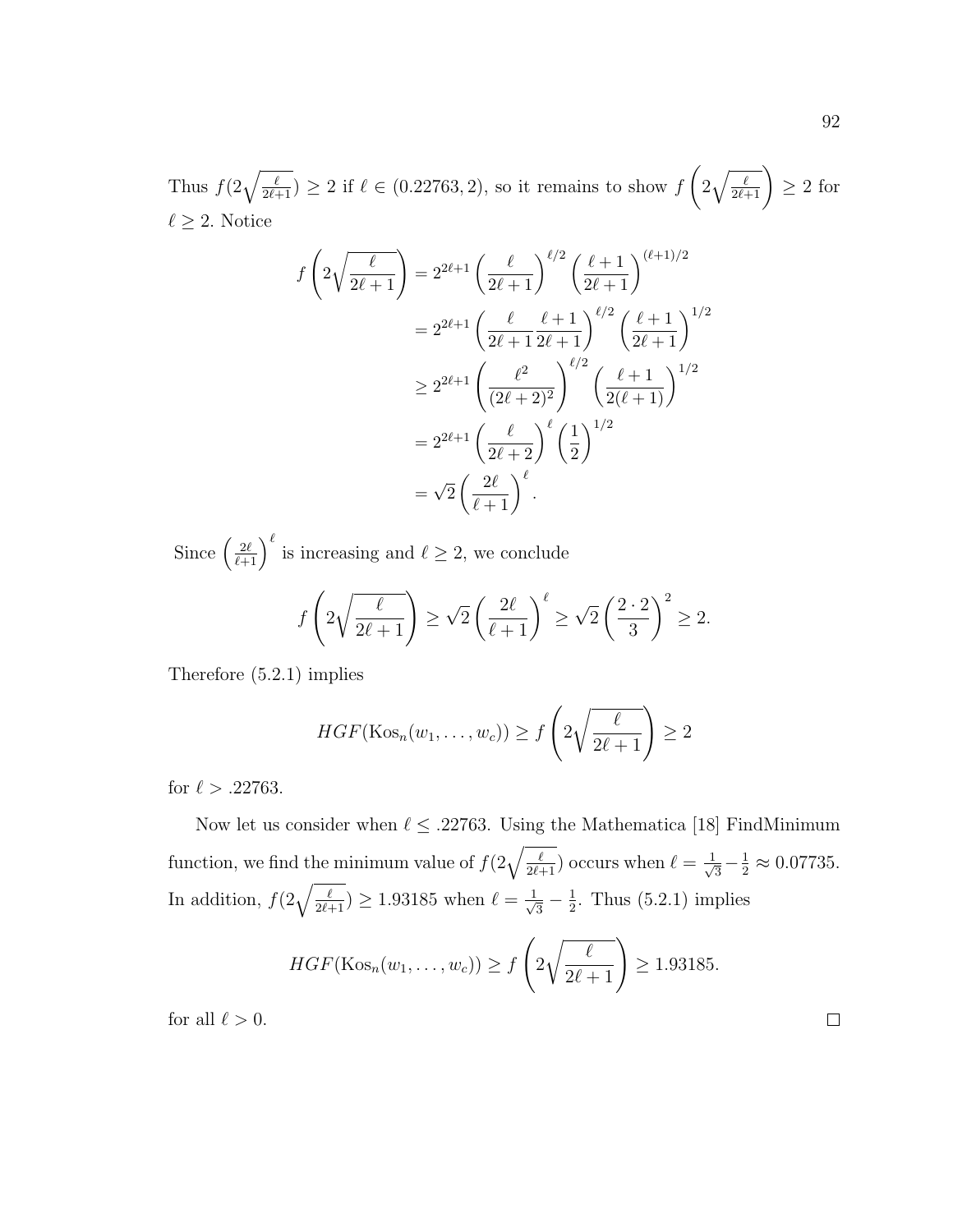### <span id="page-99-0"></span>5.3 Koszul complex of a varying number of quadrics

Let  $\text{Kos}_n(w_1,\ldots,w_{c_n})$  be the Koszul complex of  $c_n$  quadrics  $w_1,\ldots,w_{c_n} \in E_n$ . Now let us analyze families of Koszul complexes where the number of quadrics is dependent on the number of variables of the exterior algebra. We divide our analysis into three cases: the number of quadrics grows super-linearly (see Proposition [5.11\)](#page-99-1), sub-linearly (see Corollary [5.13\)](#page-102-0), or linearly (see Remark [5.14\)](#page-102-1) with respect to the number of variables of the exterior algebra.

First consider the case when the number of quadrics grows super-linearly, that is there exists some fixed  $\ell > 0$  and  $r > 1$  such that  $c_n \geq \ell n^r$  for all n.

<span id="page-99-1"></span>**Proposition 5.11.** Let  $\ell > 0$  and  $r > 1$  be fixed. For all n, let  $\mathbf{K}_n = \text{Kos}_n(w_1, \ldots, w_{c_n})$ for any list of quadrics  $w_1, \ldots, w_{c_n} \in E_n$  where  $c_n \geq \ell n^r$ . Then

$$
\liminf_{n\to\infty} HGF(\mathbf{K}_n)=\infty.
$$

Proof. Recall

$$
HGF(\mathbf{K}_n) = \left(\dim_k H(\mathbf{K}_n)\right)^{1/n}.
$$

By Proposition [5.6](#page-92-0) and Lemma [5.7](#page-93-1) we have the lower bound

$$
HGF(\mathbf{K}_n) \geq (\|1 - z^2\|^{c_n} \|1 + z\|^n)^{1/n}
$$

for all  $z \in S^1$ . In particular this is true when  $z = i$ , and, in this case, we have

$$
HGF(\mathbf{K}_n) \geq (\|1 - i^2\|^{c_n} \|1 + i\|^n)^{1/n} = 2^{c_n/n}\sqrt{2}
$$

Since  $c_n \geq \ell n^r$  then

$$
HGF(\mathbf{K}_n) \ge 2^{\ell n^{r-1}}\sqrt{2} \ge 2^{\ell n^{r-1}}.
$$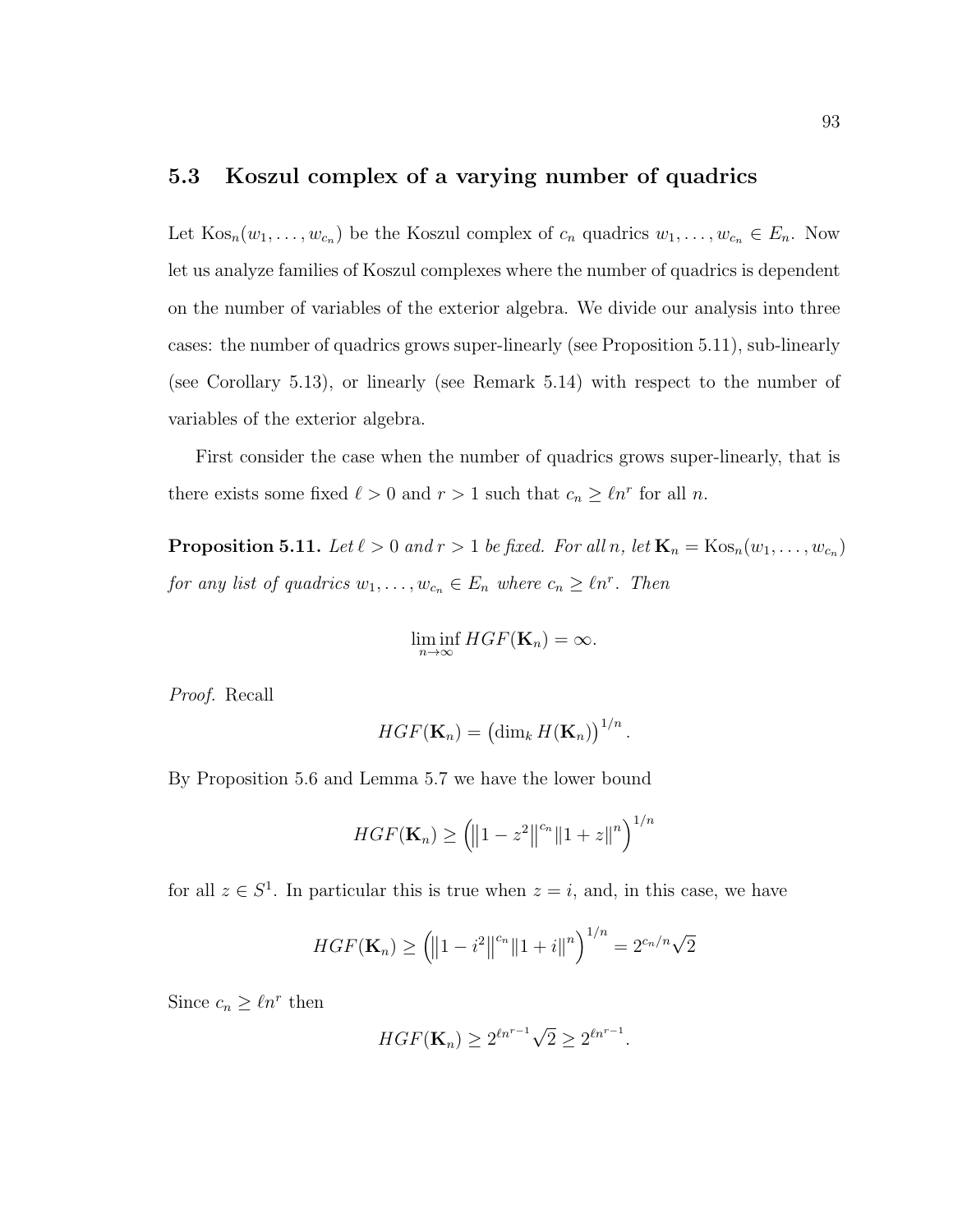Note  $r > 1$ , so  $r - 1 > 0$  which implies

$$
\liminf_{n \to \infty} HGF(\mathbf{K}_n) \ge \liminf_{n \to \infty} 2^{\ell n^{r-1}} = \infty.
$$

Next consider the case when the number of quadrics grows sub-linearly, that is  $c_n \leq \ell n^r$  for some  $\ell > 0$  and  $0 < r < 1$ . This case can be considered more generally and is addressed in the following result.

<span id="page-100-1"></span>**Proposition 5.12.** Suppose  $\mathbf{F}_n$  is a finite free graded complex over  $E_n$  with

$$
h_{\mathbf{F}_n}(t) = (1-t)^{u(n)} g_n(t) (1+t)^n
$$

where  $u : \mathbb{N} \to \mathbb{N}$  is a function. Assume

- 1. coefficients of  $g_n(t)$  are positive and
- 2.  $\liminf_{n\to\infty} \frac{u(n)}{n^{1-\epsilon}} < \infty$  for some  $\epsilon > 0$ .

Then

$$
\liminf_{n \to \infty} HGF(\mathbf{F}_n) \ge 2.
$$

*Proof.* Suppose  $g_n(t) = a_0 + a_1t + \ldots + a_dt^d$ . Note if  $z \in S^1$  is such that  $-\pi/2d <$  $arg(z) < \pi/2d$  then  $Re(z^i) \ge 0$  for all  $0 \le i \le d$ , and

<span id="page-100-0"></span>
$$
||g_n(z)|| \ge Re(g_n(z)) \ge a_0 \ge 1.
$$
 (5.3.1)

By assumption there exists  $\epsilon > 0$  such that  $\liminf_{n \to \infty} \frac{u(n)}{n^{1-\epsilon}} < \infty$ . Fix  $z_n \in S^1$  such that  $Re(z_n) = 1 - 2^{-n^{\epsilon/2}}$ . Then  $\lim_{n \to \infty} Re(z_n) = 1$ , so  $-\pi/2d < arg(z_n) < \pi/2d$ for large enough *n*. Since  $\arg(z_n^i) = i \arg(z_n)$ , then  $-\pi/2 < \arg(z_n^i) < \pi/2$  for large enough *n* and for all  $0 \le i \le d$ . Therefore  $Re(z_n^i) > 0$  for large enough *n* and for all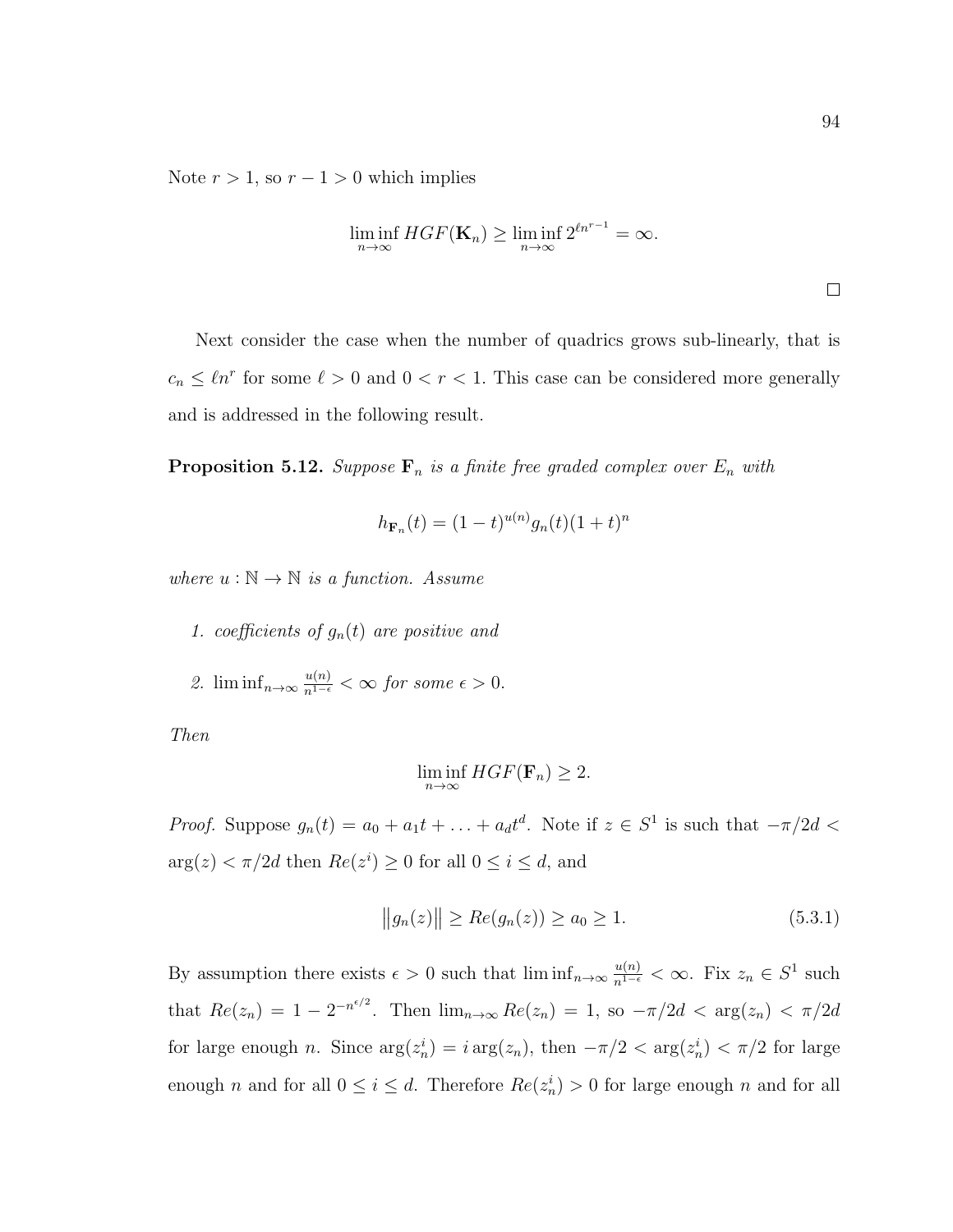$0 \leq i \leq d,$  so Proposition [5.6](#page-92-0) and [\(5.3.1\)](#page-100-0) gives

$$
HGF(\mathbf{F}_n) \ge ||1 - z_n||^{u(n)/n} ||g(z_n)||^{1/n} ||1 + z_n|| \ge ||1 - z_n||^{u(n)/n} ||1 + z_n||
$$

for large enough  $n$ . Then

<span id="page-101-0"></span>
$$
\log_2 HGF(\mathbf{F}_n) \ge \frac{u(n) \log_2 \|1 - z_n\|}{n} + \frac{n \log_2 \|1 + z_n\|}{n}
$$
(5.3.2)

for large enough  $n$ . Thus  $(5.3.2)$  implies

$$
\log_2 HGF(\mathbf{F}_n) \ge \frac{u(n) \log_2 ||1 - z_n||}{n} + \frac{n \log_2 ||1 + z_n||}{n}
$$
  
\n
$$
\ge \frac{u(n) \log_2 (1 - Re(z_n))}{n} + \frac{n \log_2 (1 + Re(z_n))}{n}
$$
  
\n
$$
= \frac{u(n)(-n^{\epsilon/2})}{n} + \log_2 (2 - 2^{-n^{\epsilon/2}})
$$
  
\n
$$
= \frac{-u(n)}{n^{1-\epsilon/2}} + \log_2 (2 - 2^{-n^{\epsilon/2}})
$$

for large enough  $n$ . Then

$$
\liminf_{n \to \infty} \log_2 HGF(\mathbf{F}_n) \ge \liminf_{n \to \infty} \left( \frac{-u(n)}{n^{1-\epsilon/2}} + \log_2(2 - 2^{-n^{\epsilon/2}}) \right)
$$

$$
= \liminf_{n \to \infty} \left( \frac{-u(n)}{n^{1-\epsilon}} \frac{1}{n^{\epsilon/2}} + \log_2(2 - 2^{-n^{\epsilon/2}}) \right).
$$

Since  $\liminf_{n\to\infty} \frac{u(n)}{n^{1-\epsilon}} < \infty$  and  $\liminf_{n\to\infty} \frac{1}{n^{\epsilon/2}} = 0$  we conclude

$$
\liminf_{n \to \infty} \frac{-u(n)}{n^{1-\epsilon}} \frac{1}{n^{\epsilon/2}} = 0.
$$

Also

$$
\liminf_{n \to \infty} \log_2(2 - 2^{-n^{\epsilon/2}}) = 1
$$

so we conclude

$$
\liminf_{n \to \infty} \log_2 HGF(\mathbf{F}_n) \ge 1
$$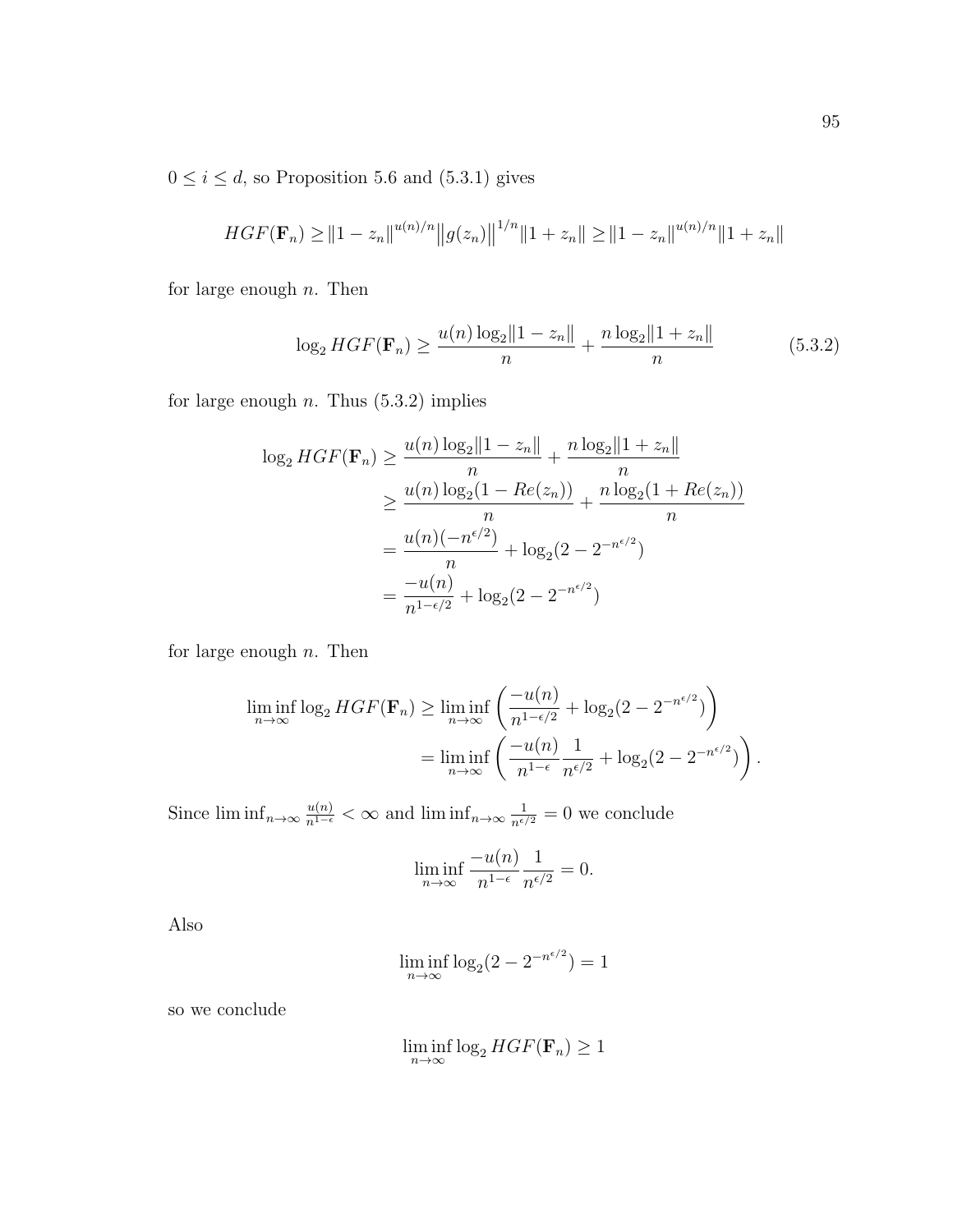which implies

$$
\liminf_{n \to \infty} HGF(\mathbf{F}_n) \ge 2.
$$

 $\Box$ 

 $\Box$ 

<span id="page-102-0"></span>**Corollary 5.13.** Let  $\ell > 0$  and  $0 < r < 1$  be fixed. For all n, let  $\mathbf{K}_n = \text{Kos}_n(w_1, \ldots, w_{c_n})$ for any list of quadrics  $w_1, \ldots, w_{c_n} \in E_n$  where  $c_n \leq \ell n^r$ . Then

$$
\liminf_{n\to\infty} HGF(\mathbf{K}_n)\geq 2.
$$

Proof. Proposition [3.14](#page-44-0) and Lemma [5.7](#page-93-1) gives

$$
h_{\mathbf{K}_n}(t) = (1 - t^2)^{c_n}(1 + t)^n = (1 - t)^{c_n}(1 + t)^{c_n}(1 + t)^n.
$$

Let  $u : \mathbb{N} \to \mathbb{N}$  be given by  $u(n) = c_n$  and let  $g_n(t) = (1+t)^{c_n}$ . Since  $0 < r < 1$ , there exists  $\epsilon > 0$  such that  $1 - \epsilon > r$ . Thus

$$
\liminf_{n \to \infty} \frac{u(n)}{n^{1-\epsilon}} = \liminf_{n \to \infty} \frac{c_n}{n^{1-\epsilon}} \le \lim_{n \to \infty} \frac{\ell n^r}{n^{1-\epsilon}} = 0.
$$

Then apply Proposition [5.12](#page-100-1) to attain the desired result.

Finally consider when the number of quadrics grows linearly, that is  $c_n = \ell n$  for some  $\ell > 0$ .

<span id="page-102-1"></span>**Remark 5.14.** Let  $\ell > 0.22763$  be fixed. For all n, let  $\mathbf{K}_n = \text{Kos}_n(w_1, \ldots, w_{c_n})$  for any list of quadrics  $w_1, \ldots, w_{c_n} \in E_n$  where  $c_n = \ell n$ . By Proposition [5.10,](#page-96-1) we know

$$
HGF(\mathbf{K}_n)\geq 2.
$$

which implies

$$
\lim_{n\to\infty} HGF(\mathbf{K}_n)\geq 2.
$$

The case when  $c_n = \ell n$  for some  $0 < \ell \leq .22763$  is still open.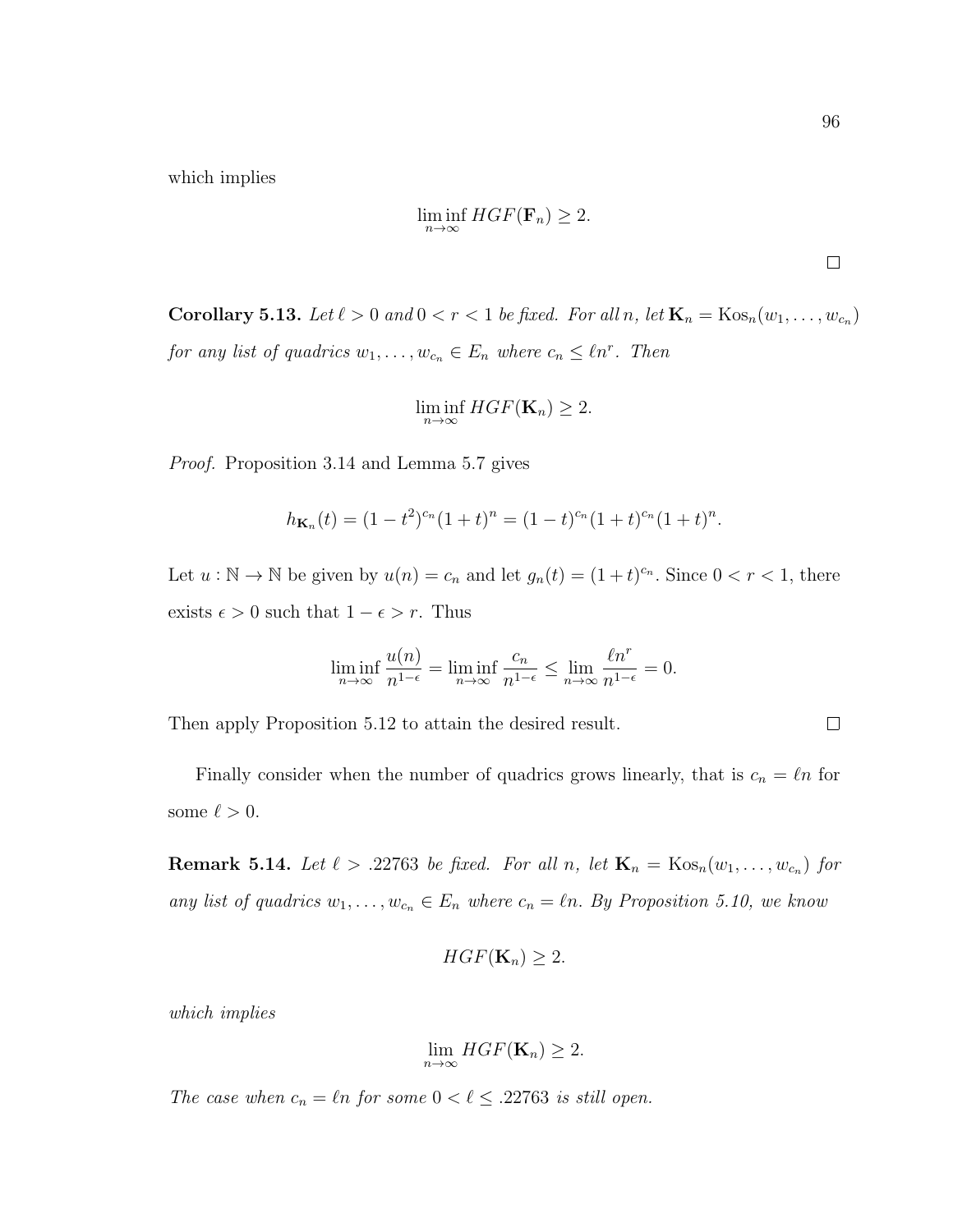# <span id="page-103-0"></span>5.4 Family where the homological growth factor is asymptotically strictly less than 2

As seen in the previous sections, there are many families of graded complexes over  $E_n$  where the homological growth factor is asymptotically at least 2. However this is not true for every family of graded complexes over  $E_n$ . Before discussing an example to demonstrate this fact, we first prove a couple results.

<span id="page-103-1"></span>**Lemma 5.15.** For all  $0 \leq i \leq c$ , let  $C_i$  be a finite free graded complex over the exterior algebra  $E_{i,n} = k\langle e_{i,1}, \ldots, e_{i,n}\rangle$ . Then  $\mathbf{C}_1 \otimes_k \ldots \otimes_k \mathbf{C}_c$  is a finite free graded complex over the exterior algebra  $E_{1,n} \otimes_k \ldots \otimes_k E_{c,n}$  with cn variables.

*Proof.* By induction we just need to show this is true for  $c = 2$ .

First note  $E_{1,n} \otimes_k E_{2,n} \cong k\langle e_{1,1}, \ldots, e_{1,n}, e_{2,1}, \ldots, e_{2,n} \rangle$  is an exterior algebra with 2n variables.

**Claim 1:** Suppose  $F_1$  is a graded free  $E_{1,n}$ -module and  $F_2$  is a graded free  $E_{2,n}$ module then  $F_1 \otimes_k F_2$  is a graded free module over  $E_{1,b} \otimes_k E_{2,n}$ .

We have  $F_1 = \bigoplus_{a \in \mathbb{Z}} E_{1,n}(-a)^{c_a}$  for some  $c_a \in \mathbb{N}$  and  $F_2 = \bigoplus_{b \in \mathbb{Z}} E_{2,n}(-b)^{d_b}$  for some  $d_b \in \mathbb{N}$ . Therefore

$$
F_1 \otimes_k F_2 = \left(\bigoplus_{a \in \mathbb{Z}} E_{1,n}(-a)^{c_a}\right) \otimes_k \left(\bigoplus_{b \in \mathbb{Z}} E_{2,n}(-b)^{d_b}\right)
$$
  
\n
$$
\cong \bigoplus_{a,b \in \mathbb{Z}} \left(E_{1,n}(-a)^{c_a} \otimes_k E_{2,n}(-b)^{d_b}\right)
$$
  
\n
$$
\cong \bigoplus_{a,b \in \mathbb{Z}} \left(E_{1,n}(-a) \otimes_k E_{2,n}(-b)\right)^{c_a d_b}
$$
  
\n
$$
\cong \bigoplus_{p \in \mathbb{Z}} \bigoplus_{a+b=p} \left(E_{1,n} \otimes_k E_{2,n}\right) (-p)^{c_a d_b}
$$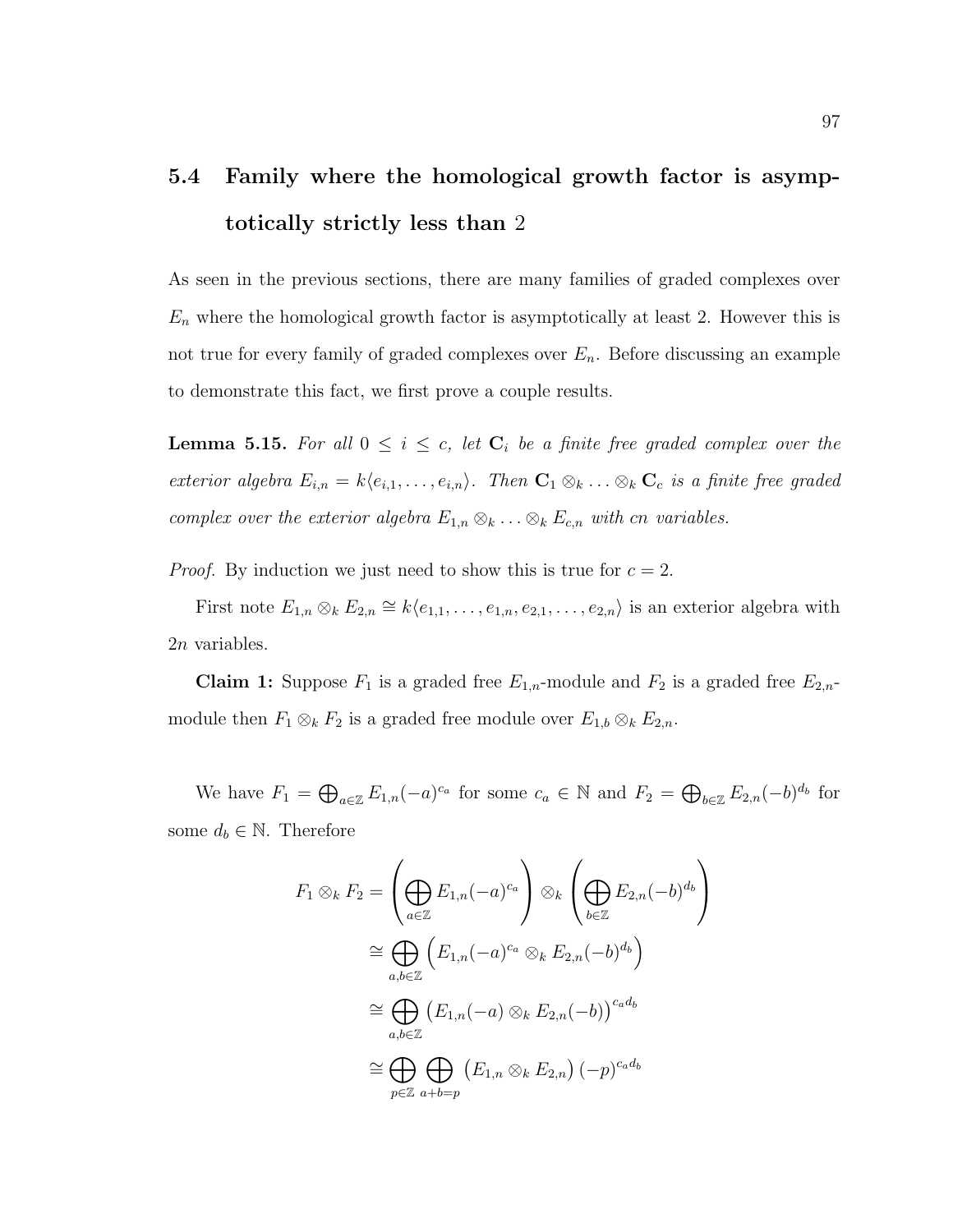Since  $(E_{1,n} \otimes_k E_{2,n})$   $(-p)^{c_a d_b}$  is a graded free module over  $E_{1,n} \otimes_k E_{2,n}$  and the direct sum of graded free modules is a graded free module then we conclude  $F_1 \otimes_k F_2$  is a graded free module over  $E_{1,b} \otimes_k E_{2,n}$ . Thus we have proven Claim 1.

Now suppose  $F_{1,i}$  is the *i*<sup>th</sup> free module of  $\mathbf{C}_1$  and  $F_{2,j}$  is the *j*<sup>th</sup> free module of  $\mathbf{C}_2$ . By definition of tensor product of complexes, the  $i^{th}$  module of the complex  $\mathbf{C}_1 \otimes_k \mathbf{C}_2$ is

$$
\bigoplus_{\ell+m=i} F_{1,\ell} \otimes_k F_{2,m}.
$$

Claim 1 gives  $F_{1,\ell} \otimes_k F_{2,m}$  is a graded free module over  $E_{1,n} \otimes_k E_{2,n}$  which implies

$$
\bigoplus_{\ell+m=i} F_{1,\ell} \otimes_k F_{2,m}
$$

is a graded free module over  $E_{1,n} \otimes_k E_{2,n}$ .

Now let  $d_{\mathbf{C}_1}$  and  $d_{\mathbf{C}_2}$  be the differentials of  $\mathbf{C}_1$  and  $\mathbf{C}_2$  respectively. By definition of the tensor product of complexes the differential of  $C_1 \otimes C_2$  is given by

$$
d_{\mathbf{C}_1 \otimes \mathbf{C}_2}(x, y) = (d_{\mathbf{C}_1}(x), y) + (-1)^{\deg(x)} (x, d_{\mathbf{C}_2}(y).
$$

Since  $d_{\mathbf{C}_1}$  and  $d_{\mathbf{C}_2}$  both have degree 0, then  $d_{\mathbf{C}_1 \otimes \mathbf{C}_2}$  also has degree 0. Finally since  $\mathbf{C}_1$ and  $C_2$  are finite complexes then  $C_1 \otimes_k C_2$  will clearly be a finite complex. Therefore  $\mathbf{C}_1 \otimes_k \mathbf{C}_2$  is a finite free graded complex over  $E_{1,n} \otimes_k E_{2,n}$ .  $\Box$ 

<span id="page-104-0"></span>**Lemma 5.16.** In the setting of the previous lemma, the following equality holds

 $\dim_k H(\mathbf{C}_1 \otimes_k \mathbf{C}_2 \otimes_k \ldots \otimes_k \mathbf{C}_c) = \dim_k H(\mathbf{C}_1) \dim_k H(\mathbf{C}_2) \cdots \dim_k H(\mathbf{C}_c).$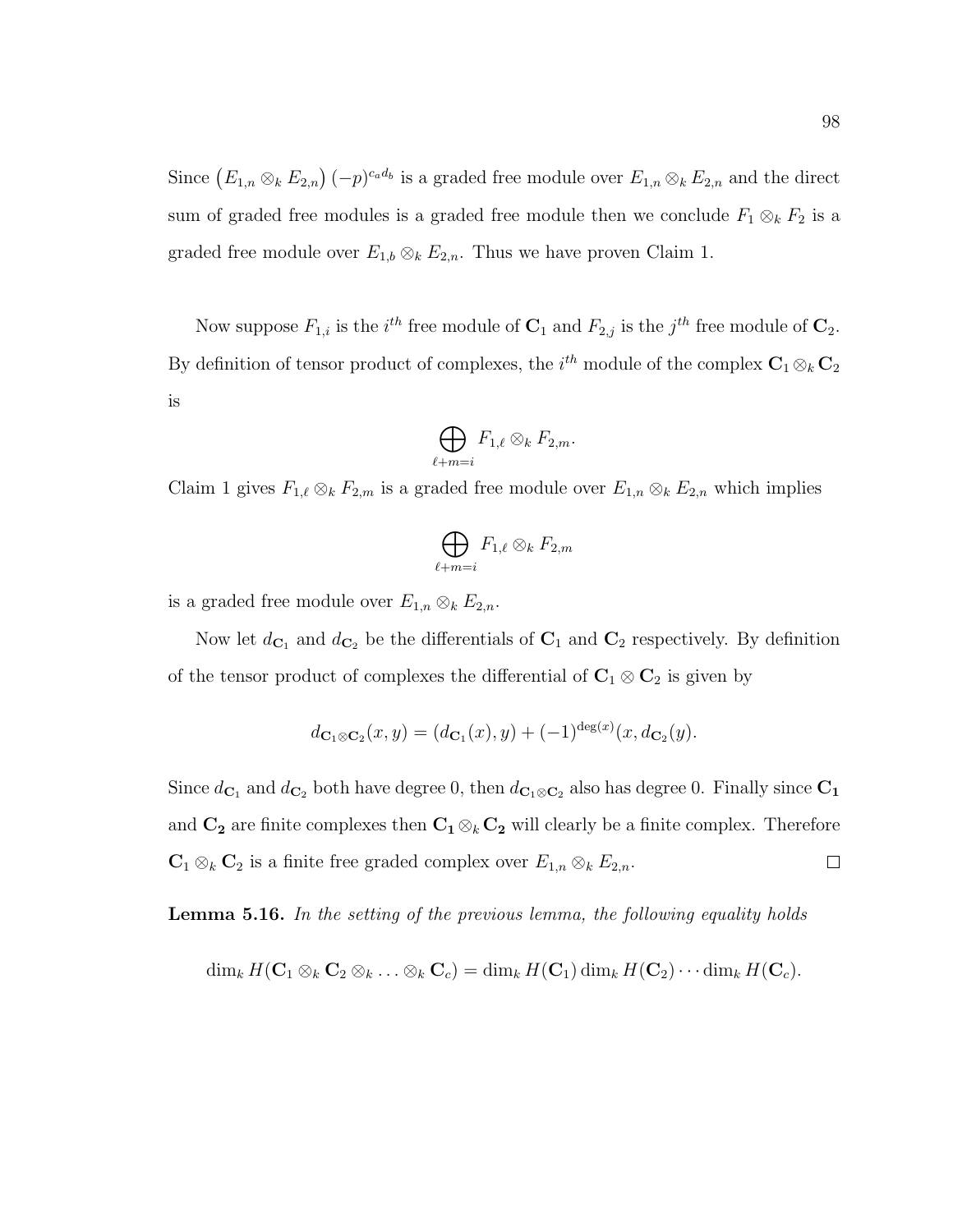*Proof.* By induction we just need to show this is true for  $c = 2$ . Recall the Künneth Theorem gives

$$
H_j(\mathbf{C}_1 \otimes_k \mathbf{C}_2) \cong \bigoplus_i (H_i(\mathbf{C}_1) \otimes_k H_{j-i}(\mathbf{C}_2))
$$

of  $k$ -vector spaces. Thus

$$
\dim_k H(\mathbf{C}_1 \otimes_k \mathbf{C}_2) = \sum_j \dim_k H_j(\mathbf{C}_1 \otimes_k \mathbf{C}_2)
$$
  
= 
$$
\sum_j \sum_i \dim_k H_i(\mathbf{C}_1) \dim_k H_{j-i}(\mathbf{C}_2)
$$
  
= 
$$
\sum_i \dim_k H_i(\mathbf{C}_1) \left( \sum_j \dim_k H_{j-i}(\mathbf{C}_2) \right)
$$
  
= 
$$
\dim_k H(\mathbf{C}_1) \dim_k H(\mathbf{C}_2).
$$

<span id="page-105-0"></span>Proposition 5.17. Let F be a bounded finite free graded complex over the exterior algebra  $E_n$ . Then for any integer  $c$ 

$$
HGF(\mathbf{F}^{\otimes c}) = HGF(\mathbf{F}).
$$

Proof. By Lemma [5.15](#page-103-1)

$$
\mathbf{F}^{\otimes c} = \underbrace{\mathbf{F} \otimes_k \mathbf{F} \otimes_k \ldots \otimes_k \mathbf{F}}_{c \text{ times}}
$$

is a graded complex over the exterior algebra with  $cn$  variables and Lemma [5.16](#page-104-0) yields

$$
\dim_k H(\mathbf{F}^{\otimes c}) = \prod_{i=0}^c \dim_k H(\mathbf{F}) = (\dim_k H(\mathbf{F}))^c.
$$

 $\Box$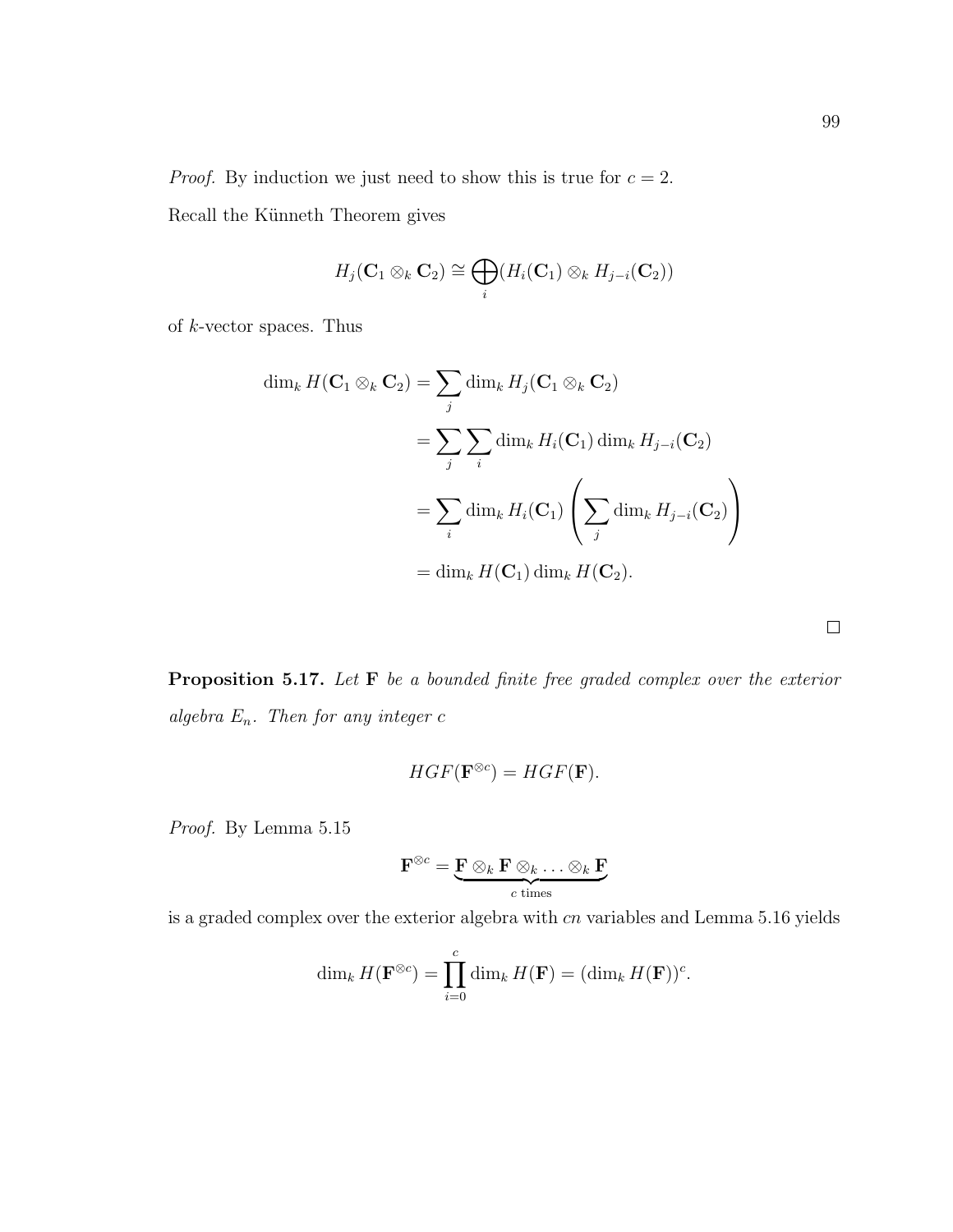Therefore

$$
HGF(\mathbf{F}^{\otimes c}) = (\dim_k H(\mathbf{F}^{\otimes c}))^{1/cn}
$$

$$
= ((\dim_k H(\mathbf{F}))^c)^{1/cn}
$$

$$
= (\dim_k H(\mathbf{F}))^{1/n}
$$

$$
= HGF(\mathbf{F}).
$$

 $\Box$ 

Finally let us consider an example of a family of complexes whose homological growth factor is less than 2.

**Example 5.18.** Let  $\mathbf{K} = \text{Kos}_{24}(w)$  for any general quadric  $w \in E_n$  (see Definition [3.4\)](#page-36-0). By  $(3.1.2)$  in Section [3.1,](#page-35-0)  $HGF(\mathbf{K})$  is at most 1.97. Then by Proposition [5.17,](#page-105-0)  $HGF(\mathbf{K}^{\otimes c})$  is also at most 1.97 for all c. Therefore

 $\liminf_{c \to \infty} HGF(\mathbf{K}^{\otimes c}) \leq 1.97 < 2.$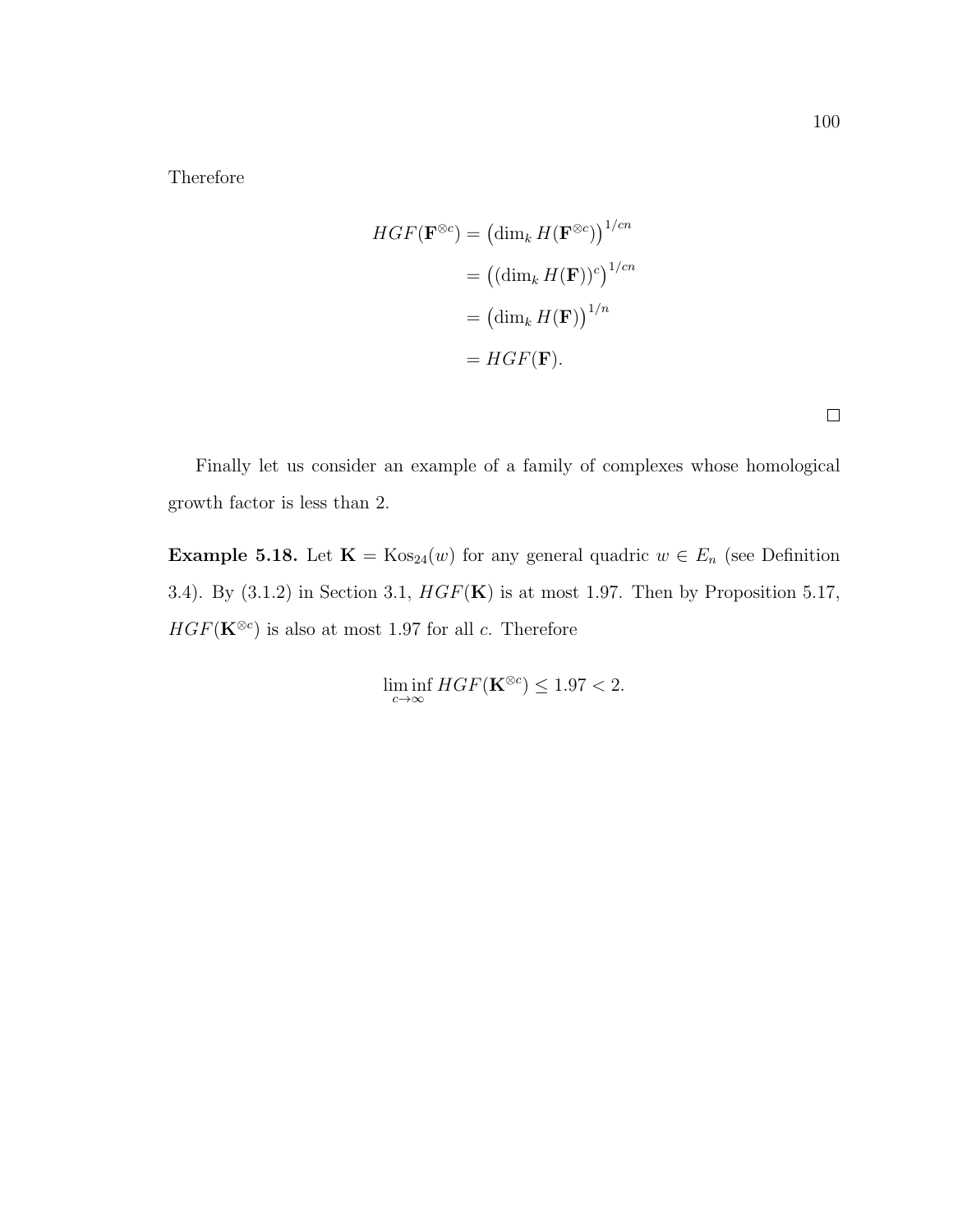#### Chapter 6

#### OPEN PROBLEMS

Recall one of the main goals of this thesis is to analyze examples of finite free graded complexes that correspond to counterexamples of the Generalized Total Rank Conjecture (see Conjecture [1.4\)](#page-9-0). In particular, we are interested in being able to answer the following open question.

**Question 6.1.** Is there a real number  $a > 1$  such that each non-exact perfect complex  $\mathbf F$  over  $E_n$  satisfies

$$
\dim_k H(\mathbf{F}) \ge a^n
$$

or equivalently

$$
HGF(\mathbf{F}) \geq a?
$$

This thesis focuses mostly on the analysis of Koszul complexes of quadrics over the exterior algebra, and there are still many open questions about these complexes. As discussed in Section [3.2,](#page-41-0) one can find bounds on the Hilbert series of  $E_n/(w_1, w_2)$ which give bounds on the homological growth factor of the Koszul complex of two generic quadrics.

**Conjecture 6.2** ( [\[6,](#page-110-0) Conjecture 1]). Let  $w_1, w_2 \in E_n$  be generic quadrics. The upper bound on the Hilbert series of  $E_n/(w_1, w_2)$  given in Theorem [3.22](#page-51-0) is an equality.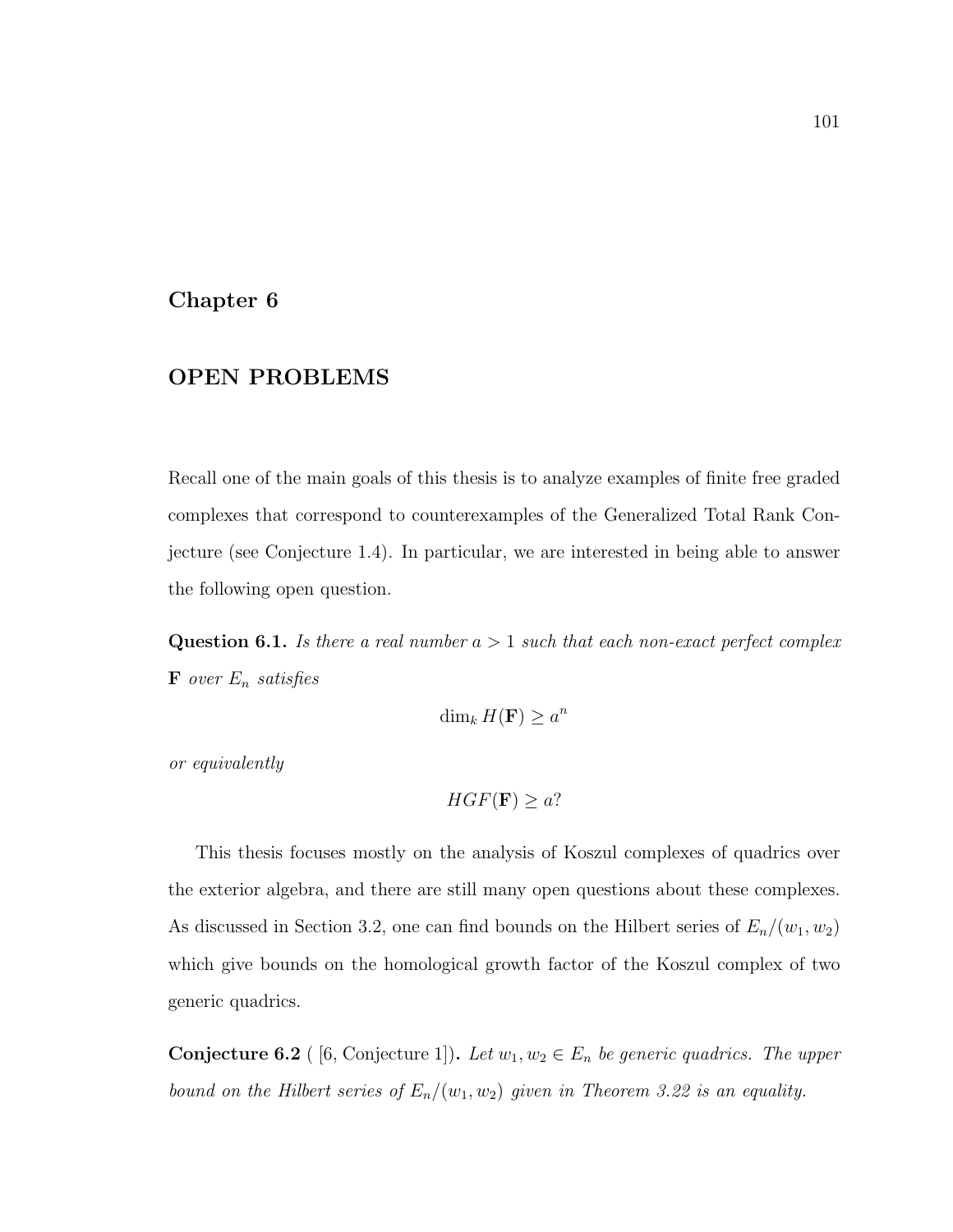In addition, computations of the bounds of the homological grwoth factor of the Koszul complex of two generic quadrics suggests the following conjecture is true, but the validity is still not known.

**Conjecture 6.3.** Let  $k = \mathbb{C}$  and let  $w_1, w_2 \in E_n$  be generic quadrics. Then

$$
HGF(\mathrm{Kos}_n(w_1, w_2)) < 2
$$

when  $n \geq 15$  and

$$
HGF(\mathrm{Kos}_n(w_1, w_2)) > 1.951
$$

for all n.

However by Proposition [5.10,](#page-96-0) we can use the lower bound via Hilbert series and the complex norm discussed in Section [5.1](#page-89-0) to determine that if  $w_1, \ldots, w_c \in E_n$  are quadrics then

$$
HGF(\text{Kos}_n(w_1,\ldots,w_c)) \ge 1.93185.
$$

Therefore,  $a = 1.93185$  answers Question [6.1,](#page-107-0) but only for Koszul complexes of quadrics. It is possible that this lower bound could be improved which leads to the following question.

Question 6.4. Let  $w_1, \ldots, w_c \in E_n$  be quadrics. Is the lower bound

$$
HGF(\text{Kos}_n(w_1,\ldots,w_c)) \ge 1.93185
$$

given in Proposition [5.10](#page-96-0) tight or can one find a better lower bound?

In order to further investigate Question [6.1,](#page-107-0) one could first further investigate the minimal homology of Koszul complexes. By results in Section [4.1](#page-62-0) and [4.2,](#page-63-0) we know the Koszul complex of one general quadric and the Koszul complex of two general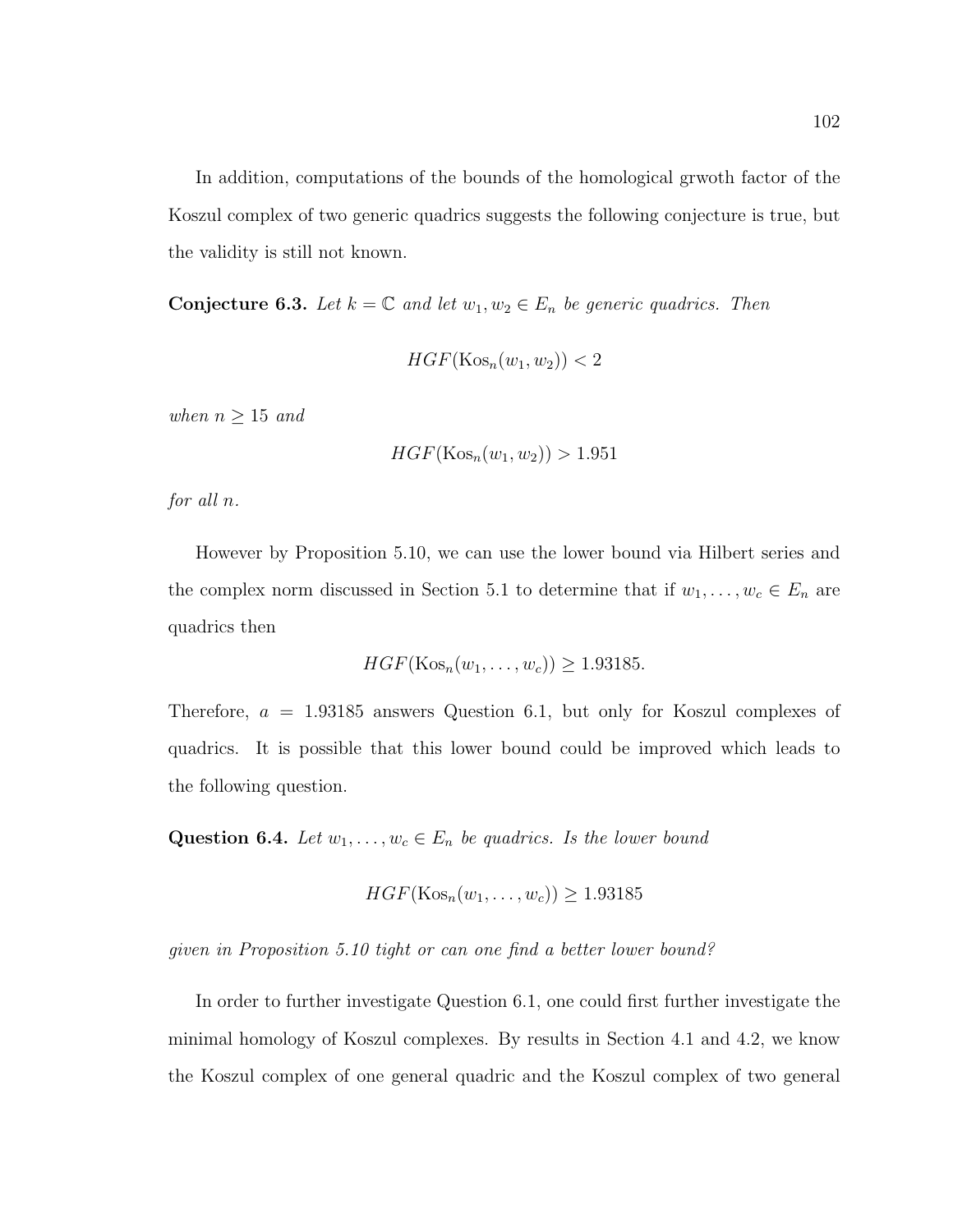quadrics has minimal homology, but Koszul complexes of a larger number of quadrics have not yet been considered.

Question 6.5. Let  $w_1, \ldots, w_c \in E_n$  be quadrics. Is there a generality condition on  $w_1, \ldots, w_c$  such that  $\text{Kos}_n(w_1, \ldots, w_c)$  will have minimal homology?

If  $\text{Kos}_n(w_1, \ldots, w_c)$  has minimal homology, then  $a = 1.93185$  would answer Question [6.1,](#page-107-0) but only for any finite free graded complex that has the same graded Poincare series as a Koszul complex of quadrics.

Finally, this thesis contains analysis of the asymptotic behavior of the homological growth factor of families of Koszul complexes. Section [5.2](#page-93-0) focuses on families of the Koszul complexes where the number of quadrics is independent of the number of variables, and Proposition [5.8](#page-94-0) gives

$$
\liminf_{n\to\infty} HGF(\mathbf{K}_n) \ge 2
$$

where c is fixed and  $\mathbf{K}_n = \text{Kos}_n(w_1, \dots, w_c)$  for any list of quadrics  $w_1, \dots, w_c \in E_n$ . Then Section [5.3](#page-99-0) contains analysis of families of Koszul complexes where the number of quadrics is dependent on the number of variables, and in most cases we show these families have similar asymptotic behavior. However, there is one case still open.

Question 6.6. Let  $0 < \ell \leq .22763$  be fixed. For all n, let  $\mathbf{K}_n = \text{Kos}_n(w_1, \ldots, w_{\ell n})$ for any list of quadrics  $w_1, \ldots, w_{\ell n} \in E_n$ . Does the following lower bound hold

$$
\liminf_{n\to\infty} HGF(\mathbf{K}_n) \geq 2?
$$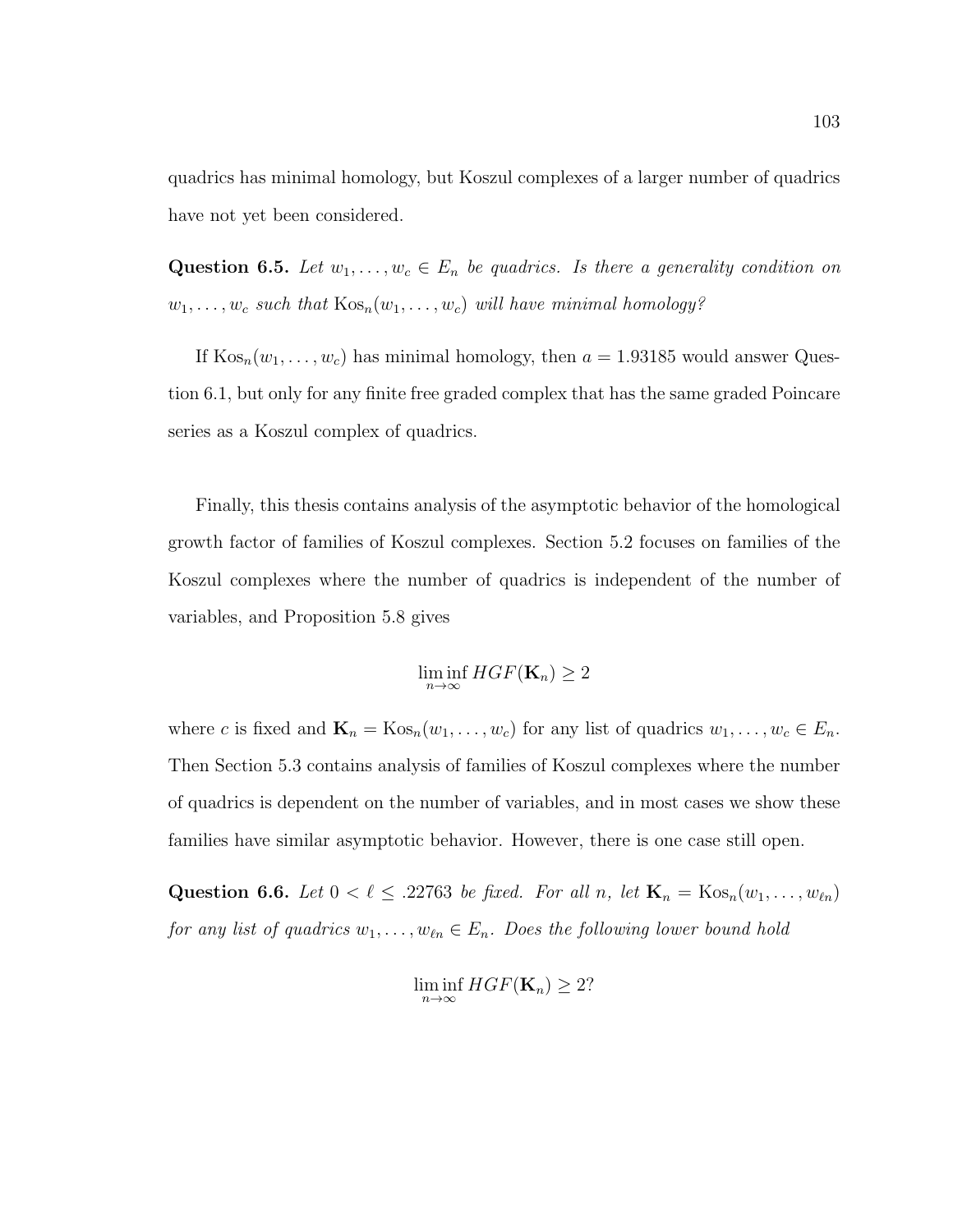## Bibliography

- [1] L. L. Avramov and R.-O. Buchweitz. Lower bounds for Betti numbers. Compositio Math., 86(2):147–158, 1993.
- [2] I. N. Bernšteĭn, I. M. Gel'fand, and S. I. Gel'fand. Algebraic vector bundles on  $\mathbf{P}^n$  and problems of linear algebra. Funktsional. Anal. i Prilozhen., 12(3):66–67, 1978.
- [3] W. Bruns and J. Herzog. Cohen-Macaulay rings, volume 39 of Cambridge Studies in Advanced Mathematics. Cambridge University Press, Cambridge, 1993.
- [4] D. A. Buchsbaum and D. Eisenbud. Algebra structures for finite free resolutions, and some structure theorems for ideals of codimension 3. Amer. J. Math., 99(3):447–485, 1977.
- [5] A. Conca, H.-C. Herbig, and S. B. Iyengar. Koszul properties of the moment map of some classical representations. Collect. Math., 69(3):337–357, 2018.
- [6] V. Crispin Quiñonez, S. Lundqvist, and G. Nenashev. On ideals generated by two generic quadratic forms in the exterior algebra. J. Pure Appl. Algebra, 223(12):5067–5082, 2019.
- [7] D. Eisenbud, G. Fløystad, and F.-O. Schreyer. Sheaf cohomology and free resolutions over exterior algebras. Trans. Amer. Math. Soc., 355(11):4397–4426, 2003.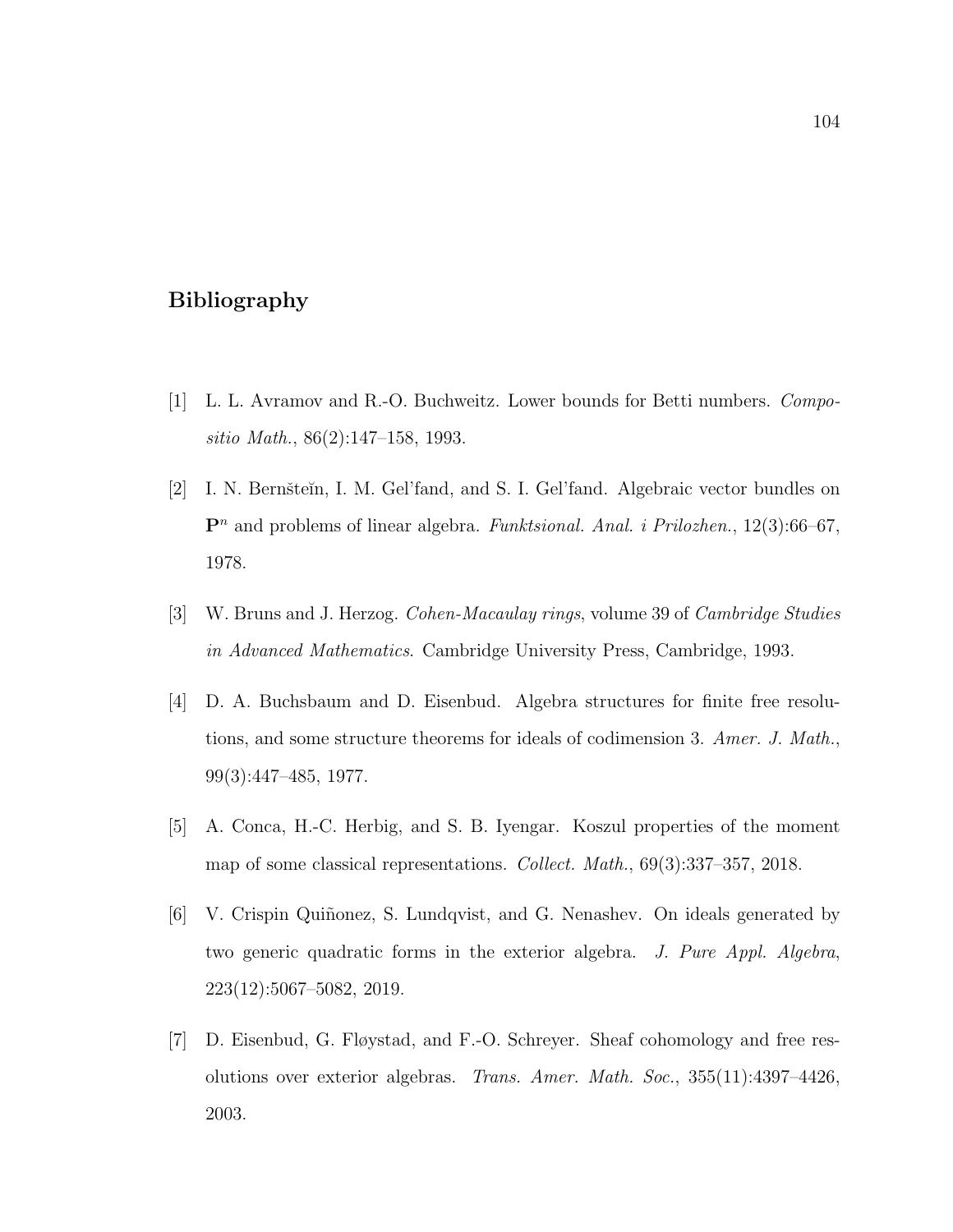- [8] R. Fröberg. An inequality for Hilbert series of graded algebras. *Math. Scand.*, 56(2):117–144, 1985.
- [9] D. R. Grayson and M. E. Stillman. Macaulay 2, computer algebra program. available at [http://www.math.uiuc.edu/Macaulay2/.](http://www.math.uiuc.edu/Macaulay2/)
- [10] T. Harima, T. Maeno, H. Morita, Y. Numata, A. Wachi, and J. Watanabe. The Lefschetz properties, volume 2080 of Lecture Notes in Mathematics. Springer, Heidelberg, 2013.
- [11] R. Hartshorne. Algebraic vector bundles on projective spaces: a problem list. Topology, 18(2):117–128, 1979.
- [12] C. Huneke and B. Ulrich. General hyperplane sections of algebraic varieties. J. Algebraic Geom., 2(3):487–505, 1993.
- [13] S. B. Iyengar and M. E. Walker. Examples of finite free complexes of small rank and small homology. Acta Math., 221(1):143–158, 2018.
- [14] C. Krattenthaler. Lattice path enumeration. In Handbook of enumerative combinatorics, Discrete Math. Appl. (Boca Raton), pages 589–678. CRC Press, Boca Raton, FL, 2015.
- [15] G. Moreno-Socías and J. Snellman. Some conjectures about the Hilbert series of generic ideals in the exterior algebra. volume 4, pages 409–426. 2002. The Roos Festschrift volume, 2.
- [16] I. Peeva. Graded syzygies, volume 14 of Algebra and Applications. Springer-Verlag London, Ltd., London, 2011.
- [17] M. E. Walker. Total Betti numbers of modules of finite projective dimension. Ann. of Math. (2), 186(2):641–646, 2017.